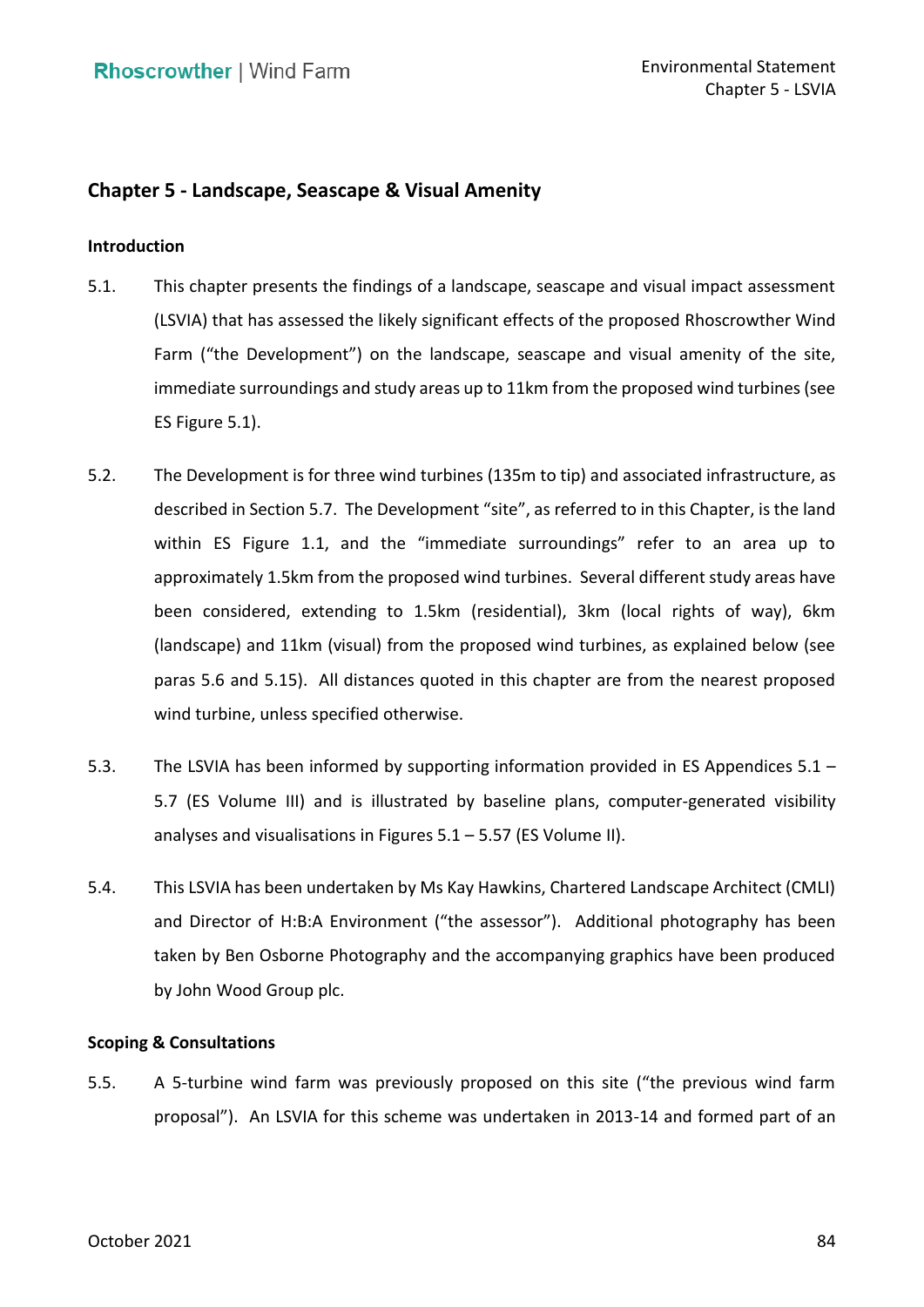environmental statement (2014 ES) which accompanied a planning application that was submitted to Pembrokeshire County Council (PCC) in 2014. Additional information was submitted to PCC in 2015 in the form of an ES Addendum (2015 ES Addendum). This application was subsequently refused, appealed and considered at public inquiries in 2015 and 2017.

- <span id="page-1-0"></span> 5.6. The consultations and scoping opinion for the previous wind farm proposal (PCC 2013) identified the key landscape, seascape and visual issues for a wind farm on this site. The extents of these issues were refined during the planning application and the 2015 and 2017 public inquiries to the following:
	- i. Impacts on the purposes of the Pembrokeshire Coast National Park.
	- ii. Impacts on landscape character up to 6km from the wind turbines.
	- iii. Impacts on seascape character of Milford Haven.
	- iv. Impacts on visual amenity up to 10km from the wind turbines.
	- v. Impacts on residential visual amenity of residents in properties up to 1.5km from the wind turbines.
- 5.7. Further consultations were undertaken in late 2020 on an amended five turbine scheme and, although the scheme has now been reduced to three turbines, it Is considered that in this LSVIA for the Development. the issues listed above are also the key landscape, seascape and visual issues to be assessed
- 5.8. The purpose of this LSVIA is to provide an assessment of the landscape, seascape and visual issues associated with the design, construction, operation and decommissioning of the Development, and to form part of the submission of an application to the Welsh Government for a Development of National Significance (DNS).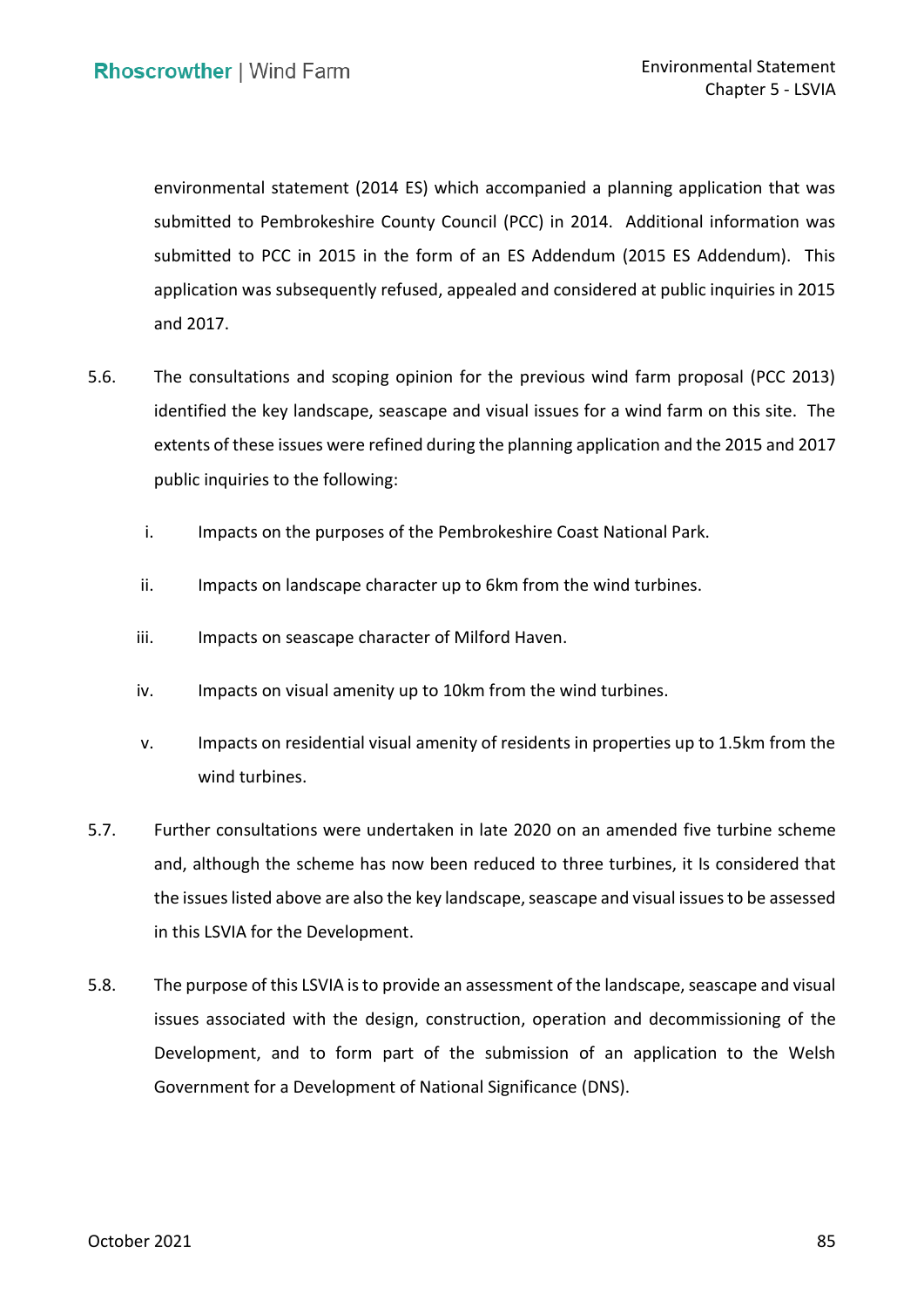### **Legislation, Guidance and Baseline Data**

- 5.9. This LSVIA is based on current legislation and guidance, including:
	- i. The Town & Country Planning (Environmental Impact Assessment) (Wales) Regulations 2017.
	- ii. Guidelines for Landscape and Visual Impact Assessment, Third Edition (GLVIA3) (LI & IEMA 2013).
	- iii. Designing Wind Farms in Wales (ARUP October 2012).
	- iv. *LANDMAP* Information Guidance Note 3: Using *LANDMAP* for Landscape and Visual Impact Assessment for Onshore Wind Turbines (NRW May 2013).
	- v. Technical Guidance Note 06/19: Visual Representation of Development Proposals (LI September 2019).
	- vi. Technical Guidance Note 02/19: Residential Visual Amenity Assessment (RVAA) (LI March 2019).
- 5.10. It has also drawn on advice in Planning Policy Wales (PPW11) (WG February 2021) and Future Wales: The National Plan 2040 (WG 2021). All guidance and sources of baseline data are referenced within the relevant sections of this chapter and accompanying ES appendices and in the list of references at the end of the chapter.

### **Scope of Assessment**

 5.11. In accordance with the above legislation and guidance, this LSVIA has involved information review, fieldwork observations and photography (see paras [5.27](#page-8-0) - [5.29](#page-8-1) below), and computer-based data processing, analysis and visualisations. It has been undertaken in several stages, as presented in the following sections of this report: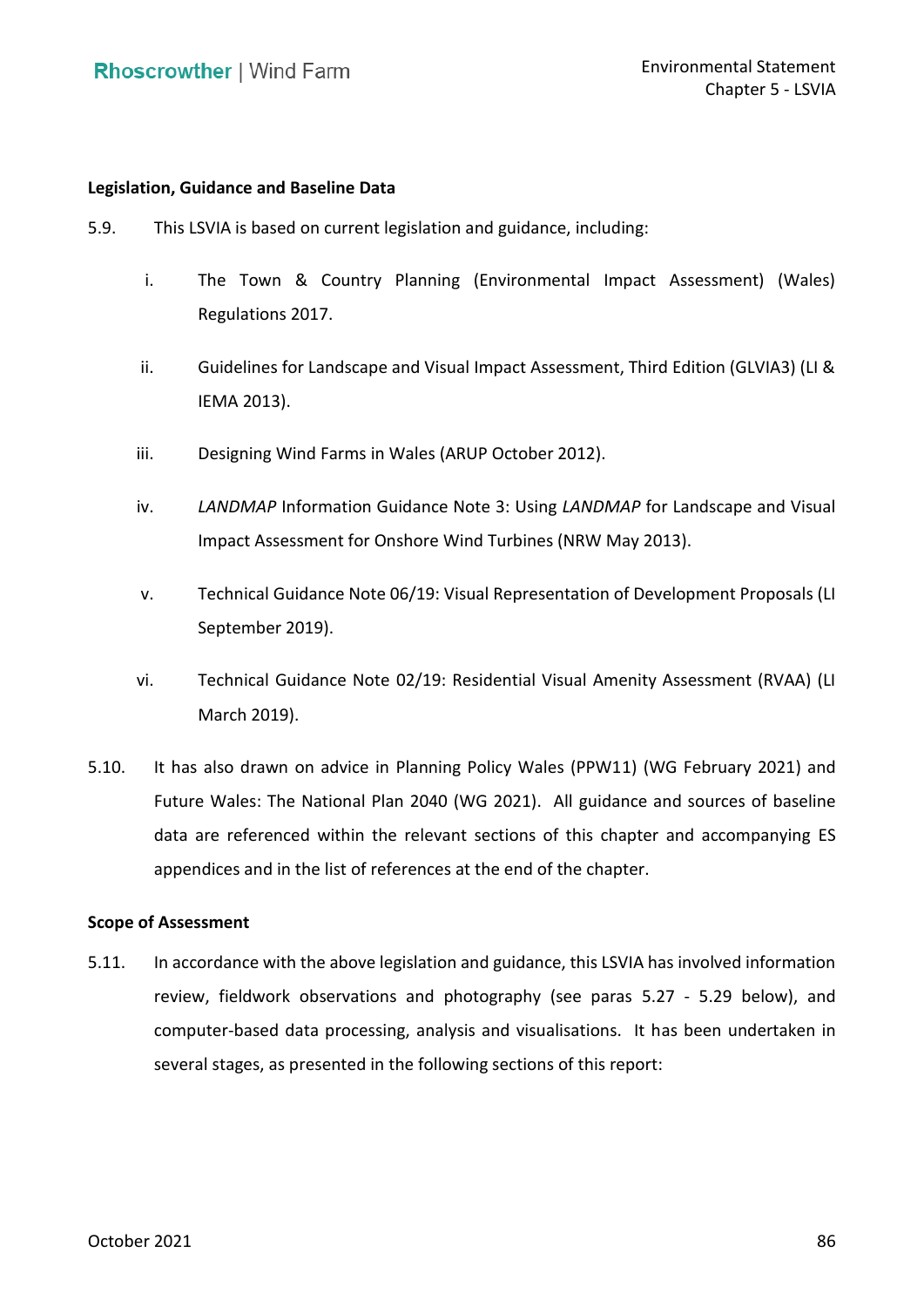- i. Section 5.5: Method of Assessment a description of the assessment process, parameters and forecasting criteria, plus any difficulties and uncertainties encountered.
- ii. Section 5.6: Landscape, Seascape & Visual Context a description of the relevant aspects of the landscape, seascape and visual baselines and an outline of the likely evolution of these baselines due to natural changes that could occur during the lifetime of the Development.
- iii. Section 5.7: Siting, Design, Mitigation & Residual Effects a description of the siting and design of the development and the mitigation measures incorporated into the design to prevent, reduce or offset likely significant adverse effects on landscape, seascape and visual amenity.
- iv. Section 5.8: Visual Analysis analyses of the extent and degree of visibility of the Development using computer-generated zones of theoretical visibility (ZTVs) and a viewpoint analysis (in ES Appendix 5.5) to identify the likely changes in views from 25 viewpoint locations within the study area.
- viewpoint locations within the study area.<br>v. Section 5.9: Assessment of Effects on Landscape and Seascape an assessment of the likely significant effects of the Development on landscape fabric, landscape character, seascape character and landscape and seascape designations.
- vi. Section 5.10: Assessment of Effects on Visual Amenity an assessment of the likely significant effects of the Development on the visual amenity of receptors in settlements, at visitor attractions, on recreational routes and on the local road network within the study area.
- vii. Section 5.11: Summary & Conclusions a summary of the findings of the various assessments and conclusions on the ability of this location to accommodate the Development.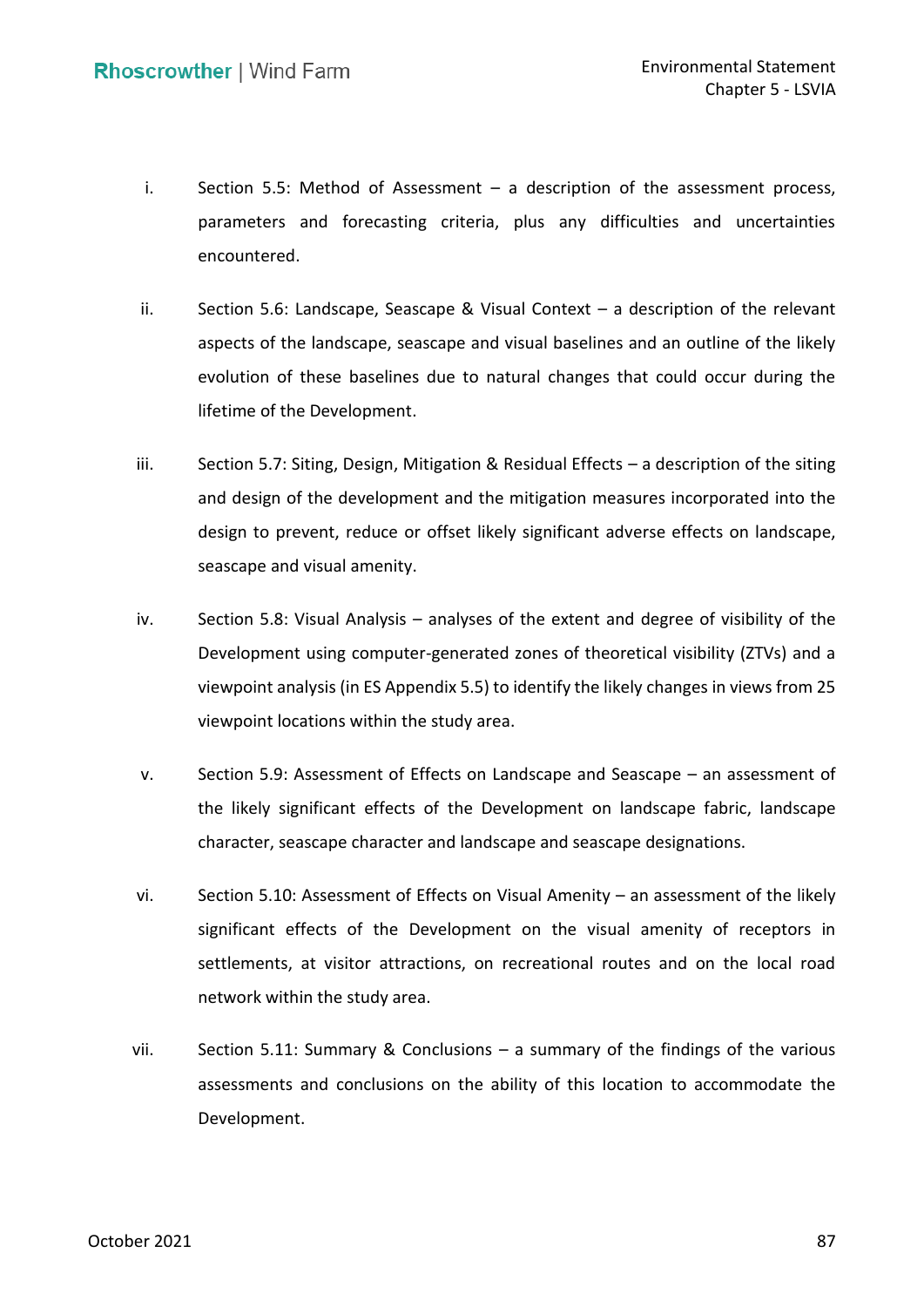5.12. A Residential Visual Amenity Assessment has also been undertaken and is presented in ES Appendix 5.6. This has assessed the likely significant effects of the Development on views from within the boundaries of properties local to the site (within approximately 1.5km of the nearest proposed wind turbine), plus a further stage which makes a Residential Visual Amenity Threshold judgement for each property, taking into account views "in the round" from each property.

### **Method of Assessment**

### **Introduction**

 5.13. The assessment process, parameters and forecasting criteria, plus any difficulties and uncertainties encountered are described below.

### **Assessment Process**

- 5.14. This LSVIA has been an iterative assessment process that has informed, and been informed by, the evolution of the Development design on this site. It has involved:
	- i. An evaluation of the landscape, seascape and visual baselines to identify the key characteristics that could be significantly affected by a wind farm development and their sensitivity to a development of this type, and any natural changes that could occur to these baselines during the lifetime of the Development (see Section 5.6).
	- the 2014 ES, the 2015 ES Addendum, in the LSVIA evidence for the 2015 and 2017 public inquiries and in the 2020 draft ES). ii. Evaluations of several development proposals to identify likely significant effects (in
- iii. The identification of mitigation measures to minimise the effects of the Development on landscape, seascape and visual amenity, and the incorporation of these into the site design (see Section 5.7). site design (see Section 5.7). October 2021 88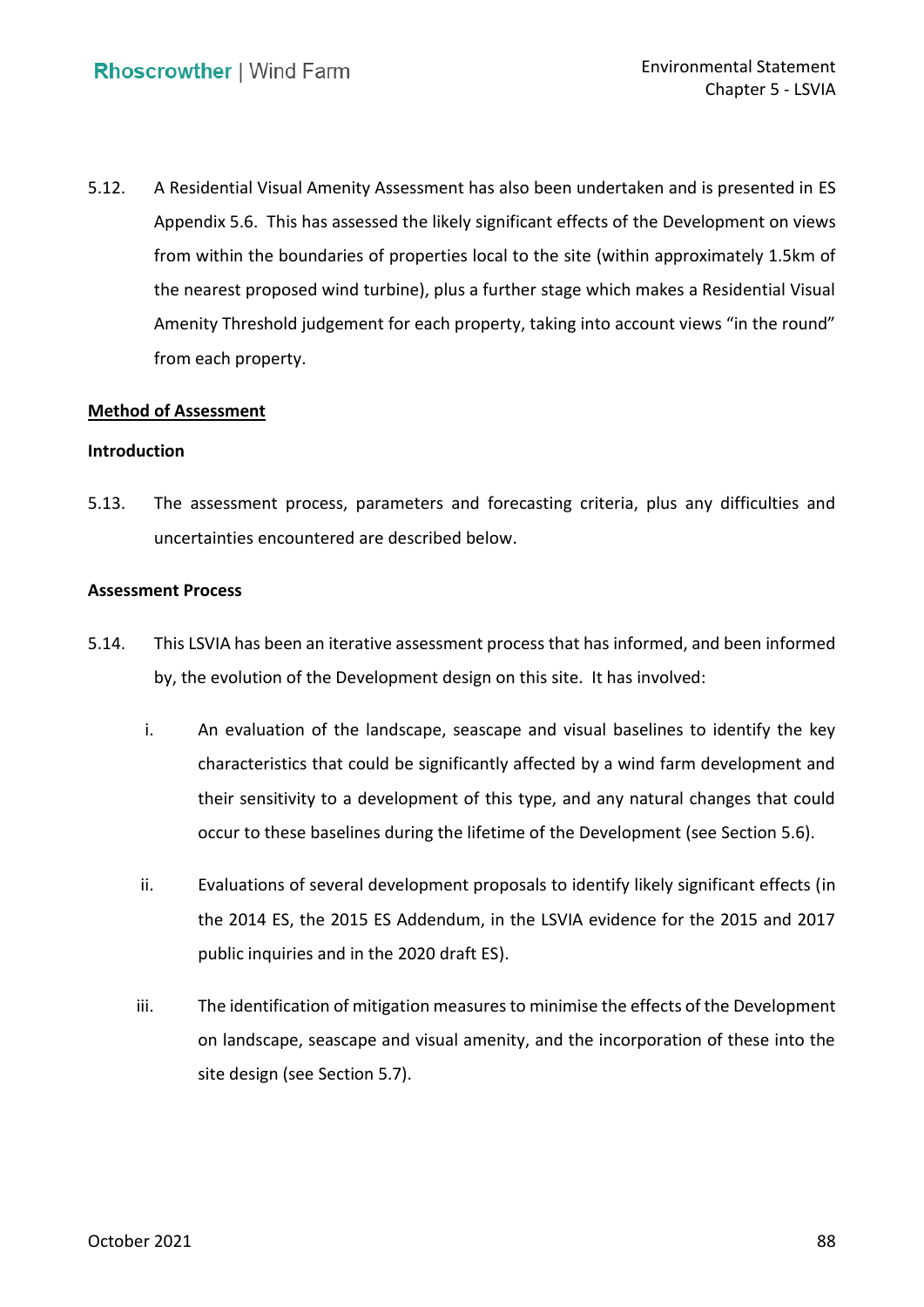iv. Once the site design was formalised, an assessment of the residual effects on landscape, seascape, visual amenity and residential visual amenity (see Sections 5.8  $-5.12$ ).

### **Assessment Parameters**

### **Study Areas**

- <span id="page-5-0"></span> 5.15. The LSVIA has focussed on the identification of likely significant effects and, hence, the following study areas, as these encompass all the locations and resources where there is the potential for significant additional residual effects:
	- i. Landscape study area 6km radius from the proposed wind turbines.
	- ii. Seascape study area Seascape Character Areas in Milford Haven, SCA31: Outer Milford Haven and SCA32: Inner Milford Haven.
	- iii. Visual study area 11km radius, centred on the site.
	- iv. Residential study area 1.5km radius from the proposed wind turbines.

### **Baselines**

- 5.16. The assessment considers the likely significant effects of the Development in the context of the existing landscape, seascape and visual baselines, including existing built and under-construction development, as described in Section 5.6.
- 5.17. For the purposes of this assessment, it has been assumed that all these other developments would be part of the existing baselines for the duration of the operational life of the Development.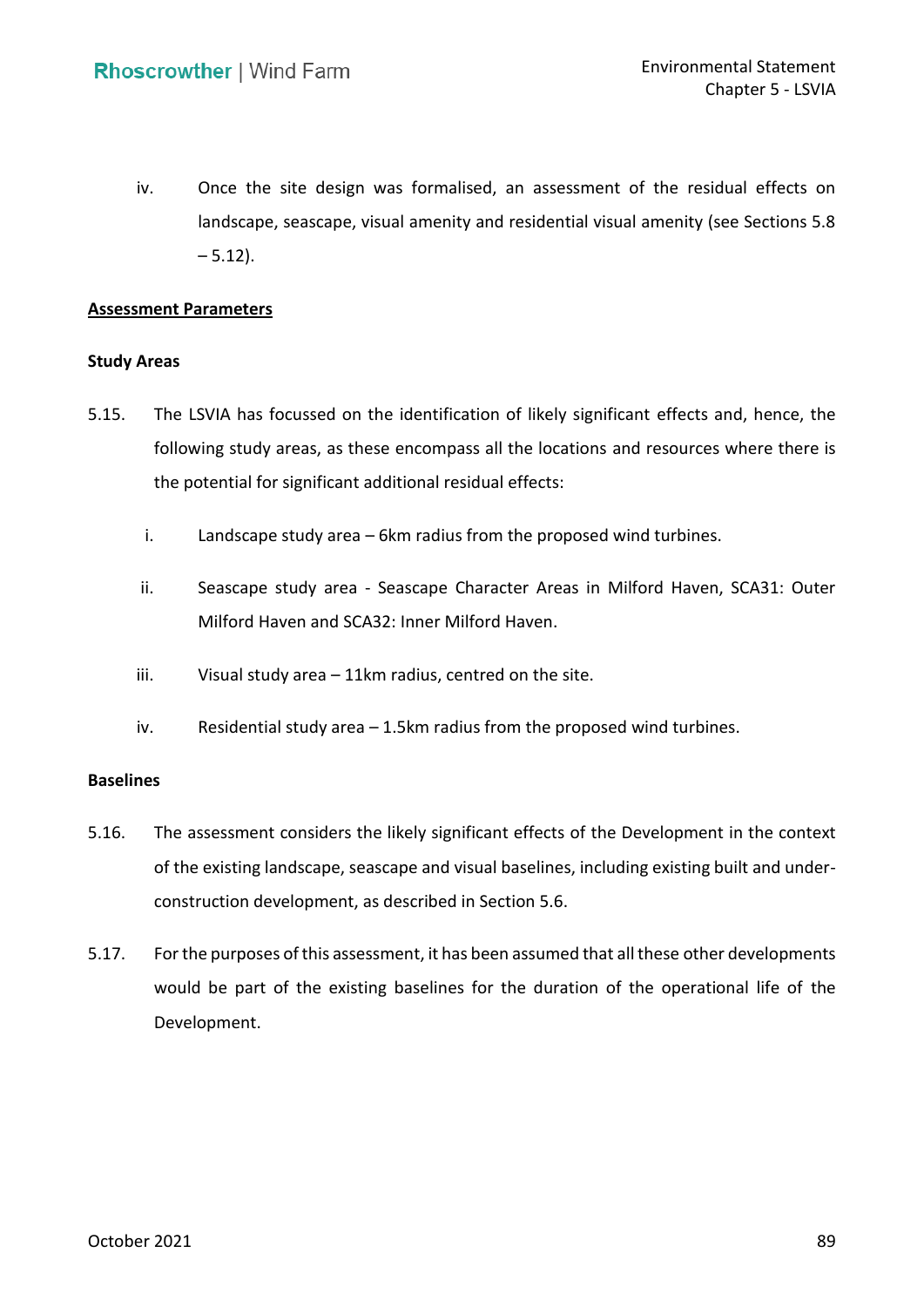### **Resources and Receptors**

 5.18. These are the landscape and seascape resources and visual receptors in the baselines that could be significantly affected by the Development, as described in Section 5.6.

#### **Viewpoints**

- 5.19. The viewpoints assessed and illustrated in this LSVIA include all viewpoints within the 11km study area that were assessed and illustrated in the 2014 ES, the 2015 ES Addendum and the LSVIA evidence presented at the 2015 and 2017 public inquiries, plus two additional viewpoints (Vp 02 and Vp 11).
- 5.20. These viewpoints were re-numbered in increasing distance from the proposed five wind turbines in the 2020 draft ES and so the viewpoint numbers are not the same as in the 2014 ES, the 2015 ES Addendum and the evidence at the 2015 and 2017 public inquiries.

### **Aspects of the Proposed Development**

 5.21. The assessment focusses on those aspects of the Development (elements and activities) that have the potential to give rise to significant effects on landscape, seascape and/or visual amenity, and takes into account both the embedded and good practice mitigation incorporated into the Development, as described in Section 5.7.

### **Type and Nature of Effects**

 5.22. The EIA Regulations (Wales) 2017 require the predicted significant effects to be characterised in terms of whether they would be direct/indirect, secondary, cumulative, effects. In this case, the site is not sufficiently close to any other country or territory for there to be any transboundary effects. Therefore, the predicted significant additional residual effects have been characterised in terms of whether they are direct or indirect, transboundary, short/medium/long-term, permanent/temporary, and positive/negative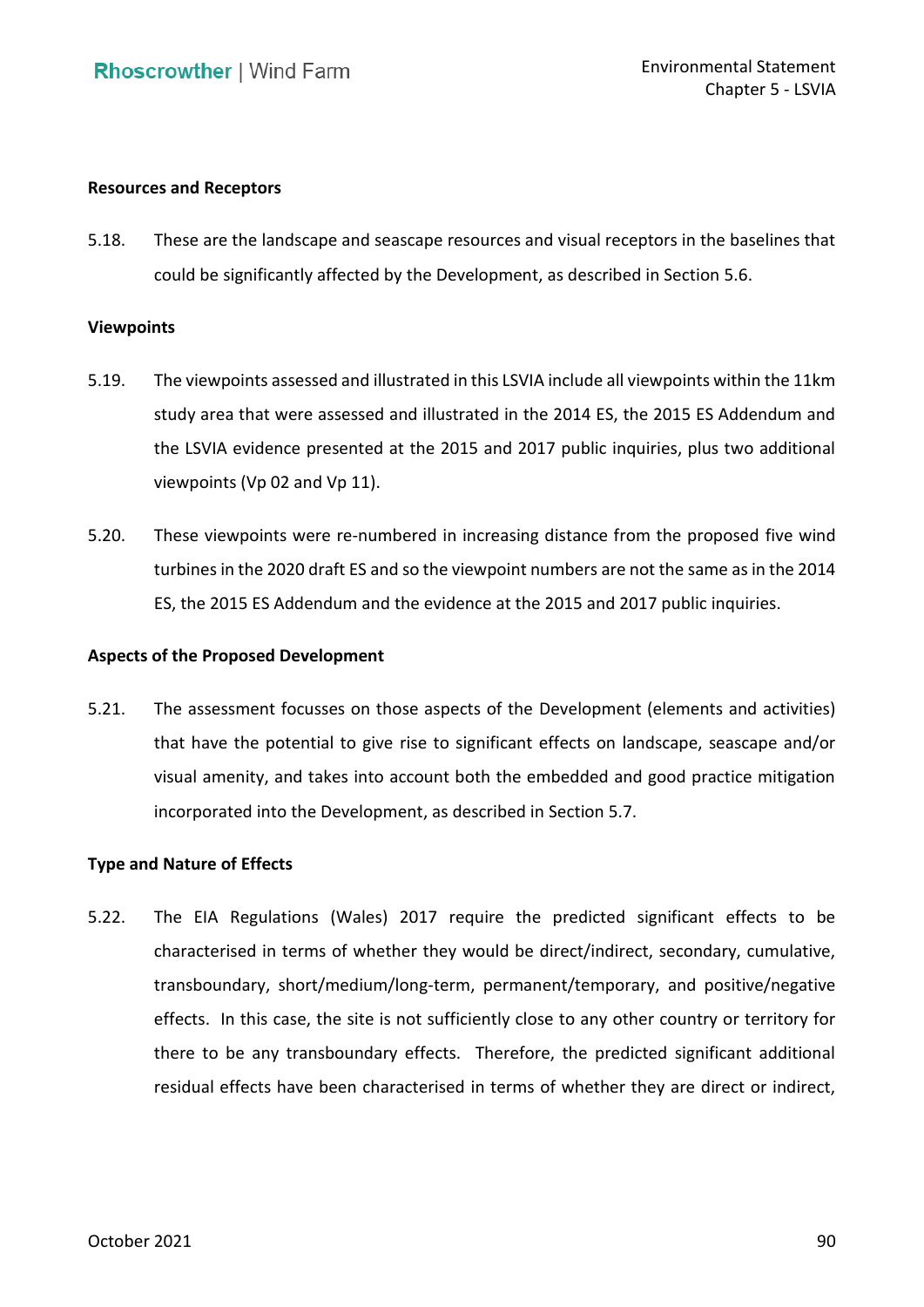discrete or cumulative, short, medium or long-term, permanent or temporary and beneficial (positive) or adverse (negative).

 beneficial (positive) or adverse (negative). 5.23. As the assessments of effects take into account the embedded and good practice mitigation incorporated into the Development, the predicted significant effects are "residual effects" (ie the effects remaining after mitigation). Also, as there are existing wind farms in the baseline but no other proposed wind farms, the effects are "additional effects" on the existing baseline (ie in addition to any effects the existing wind farms may have had on the previous baseline) and not "combined effects" (ie not the combined effects of the existing wind farms and proposed Development on the previous baseline).

### **Timescales**

 5.24. The Development would be implemented in three phases – a short-term (10 months) decommissioning phase. Each phase of the wind farm has been assessed and the duration of the effects of each phase taken into account in the prediction of likely significant effects. construction phase, a long-term (35 years) operational phase and a short-term (10 months)

### **Cumulative Scenarios**

 5.25. There is one permitted (but not yet built) renewable energy scheme (Blackberry Lane Solar Farm) which will be located to the east of Cosheston on the far east of the 11km study area. It will be located on the edge of the National Park and in the same landscape character area (LCA25) as the Development but will have a low-profile (maximum 3m above ground levels) and will be over 10km east of the Development so there are unlikely to be any significant cumulative effects as a consequence of the two developments. There are no permitted (but not yet built) or other proposed wind farms in the study area, so it has not been necessary to consider cumulative scenarios.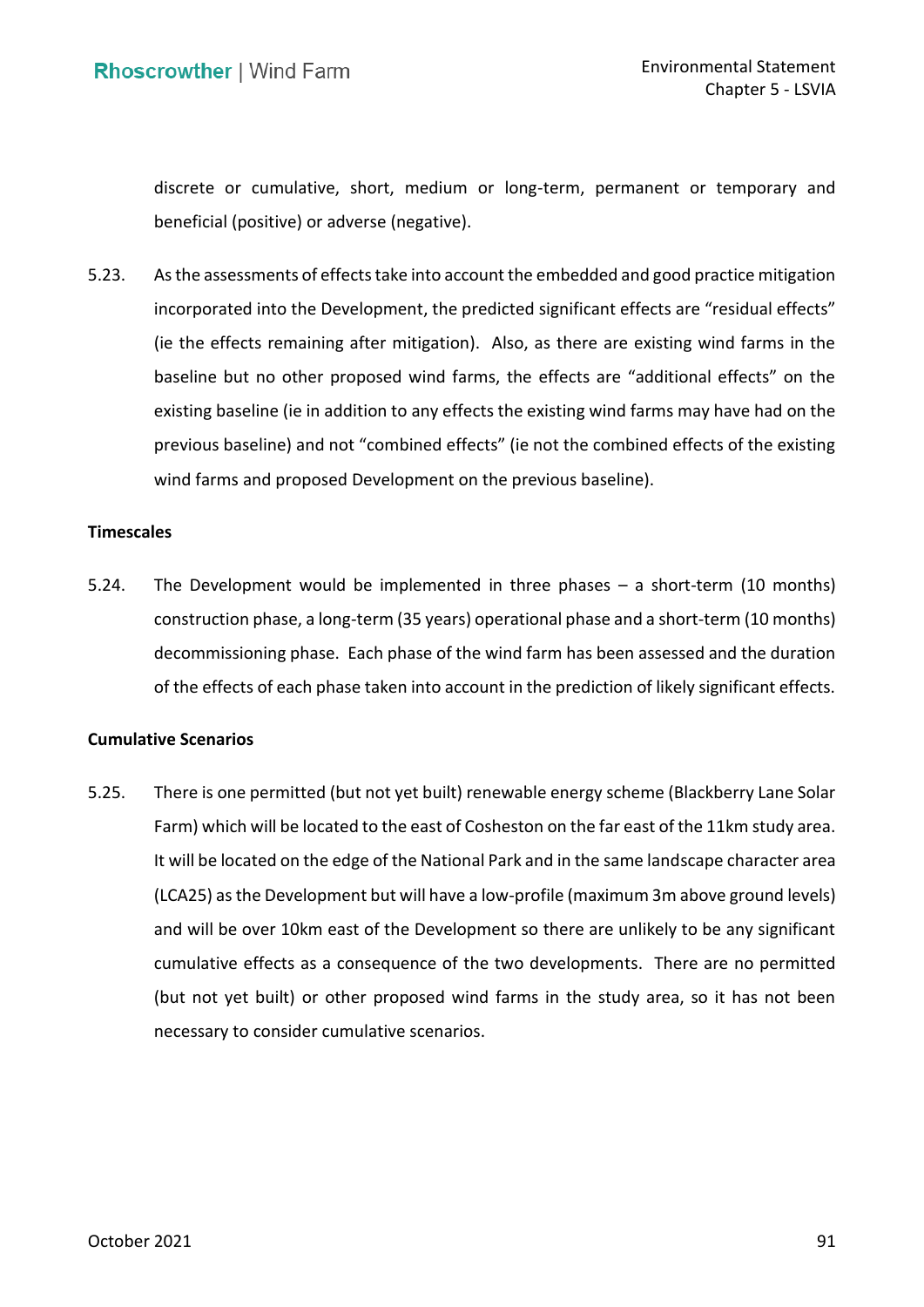### **Assessment Criteria**

 5.26. The assessment criteria for the viewpoint analysis and assessments of effects on landscape (fabric, character and designations), seascape character and visual amenity are described in detail in ES Appendix 5.1. The assessment criteria for the residential visual amenity assessment are described in detail in ES Appendix 5.6.

### **Fieldwork and Photography**

- <span id="page-8-0"></span> 5.27. The assessor has relied upon fieldwork observations undertaken in preparation for the 2017 public inquiry for the previous wind farm proposal on this site and fieldwork undertaken in 2020.
- 5.28. Additional viewpoint photography has been undertaken by a professional photographer for the two additional viewpoints (Vp 02 and Vp 11) and for two of the other closest viewpoints (Vp 01 and Vp 03), with the remaining viewpoint figures using photography taken for the 2013 ES, 2015 ES Addendum and 2015 public inquiry, which are considered to be an acceptable illustration of the baseline in 2021.
- <span id="page-8-1"></span> 5.29. Where there are minor changes to the landscape and visual baseline which are not illustrated in the viewpoint photographs, these are noted and taken into account in this assessment.

### **Landscape, Seascape & Visual Context**

#### **Introduction**

 5.30. This section provides a description of the relevant aspects of the current landscape, seascape and visual baselines, together with the likely evolution of these baselines due to natural changes that could occur during the lifetime of the Development. In terms of "relevant aspects", these are the key characteristics that could be significantly affected by the proposed development.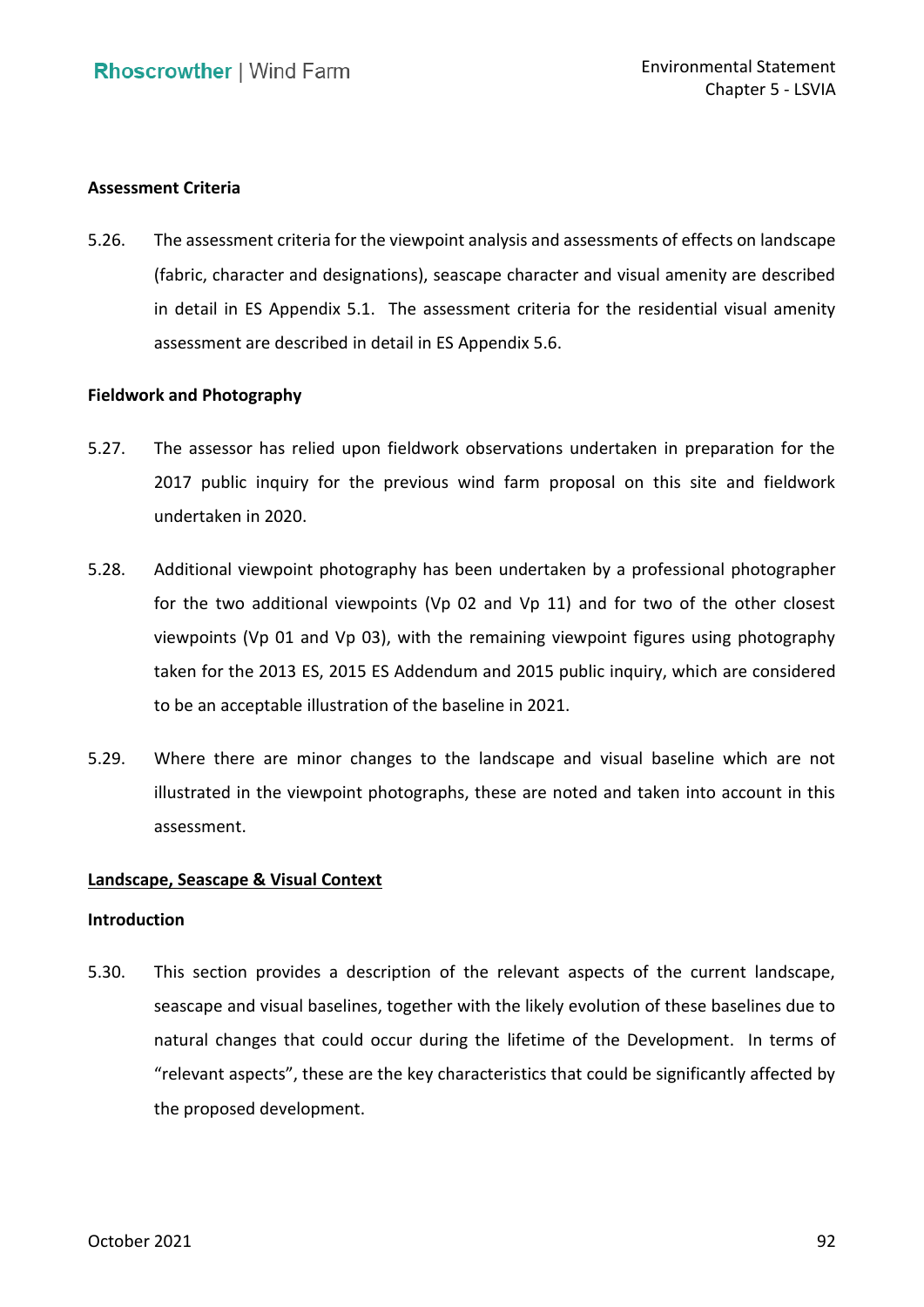5.31. The baseline resources and receptors considered are landscape fabric, landscape designations, landscape character, seascape character and the visual amenity of residents in settlements and individual residential properties, visitors to beaches and other attractions, users of the recreational routes through the study area and motorists on the local road network.

### **Landscape Fabric**

### **The Site**

- 5.32. The site is located on the slopes of a shallow valley between two gently rolling, low ridgelines that run east/west and are part of a sequence of east/west ridgelines on the peninsula (see ES Figure 5.1). The ridgeline to the north rises to approximately 63m along the northern boundary of the site whilst the ridgeline to the south rises to approximately 59m.
- 5.33. A stream in the base of the valley flows westwards and drains into the sea in Angle Bay. Where it passes through the site, its course runs through a series of small ponds and there are small patches of riparian broadleaved woodland and some marshy areas on the site.
- 5.34. The rest of the site is a mix of improved grassland and arable, within a semi-regular pattern of small and medium sized fields, bounded mainly by hedgerows. These hedgerows are predominantly hawthorn with some gorse, and some are on the top of banks so are substantial and characteristic landscape features. In places these hedgerows have been lost and replaced by post and wire fencing. There are very few hedgerow trees on the site or in the surrounding area.
- 5.35. There are no buildings on the site. The former Cheveralton Landfill Site, which closed in 1995, is located within the eastern half of the site itself and has since reverted to agricultural use.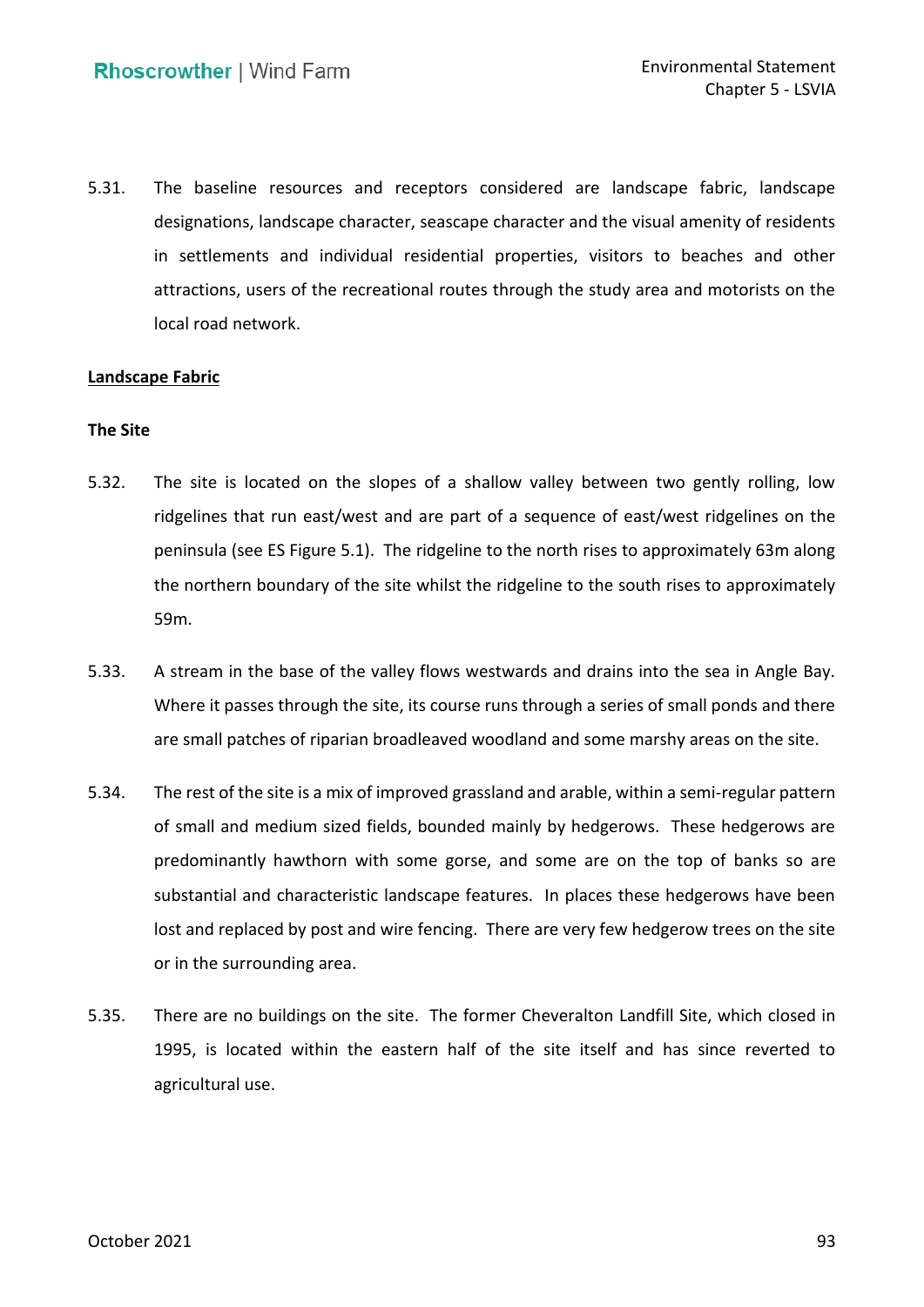5.36. The site is bounded to the north by a minor road that follows the ridgeline to the north, to the south by another minor road that follows the ridgeline to the south of the site and to the west by a minor road that crosses the valley and passes through the village of Rhoscrowther. The eastern boundary of the site is defined by existing field boundaries.

### **The Immediate Surroundings**

- 5.37. The immediate area to the east, west and south of the site has a similar landscape pattern of undulating ridgelines and valleys with streams, a mix of improved grassland and arable within semi-regular small to medium scale fields with hedgerows and hedge banks and few trees, patches of small woodland and minor roads that follow the ridgelines and link across the valleys. However, there is also a mix of small scale rural and very large scale industrial built development in the immediate surroundings.
- 5.38. An agricultural shed and storage areas, connected by a track to the public highway to the north, are all that remain of the former Cheveralton Farm, which is excluded from the site (see ES Figure 5.46). As at Cheveralton, some of the other residential properties in the surrounding area are abandoned or demolished, such as Vine Cottage, Hoplass Cottages, Rose Villa and most of the properties in the nearby village of Rhoscrowther. Within Rhoscrowther village only the Church of St Decumanus, the village hall, two pairs of unoccupied semi-detached houses, a derelict farmhouse with outbuildings and one occupied property, Pleasant View (H10), remain (see ES Figure 5.46).
- 5.39. There are other occupied residential properties in the immediate surroundings, and these properties in Wallaston Green (H4), Wogaston Farm (H5), Hoplass Farm (H6), Harry Standup (H7, Newton Farm and Newton Cottage (H8), Neath Farm (including Little Neath Barn and Barn y Cel) (H9) and Eastington Manor (H11) (see ES Figure 5.46). include Greenhill Farm (H1), Westwinds and Sunnyridge (H2), Wallaston Farm (H3), eight
- 5.40. To the immediate north of the site is the adjacent Valero Oil Refinery which is located between the minor road on the northern boundary of the site and Milford Haven. This is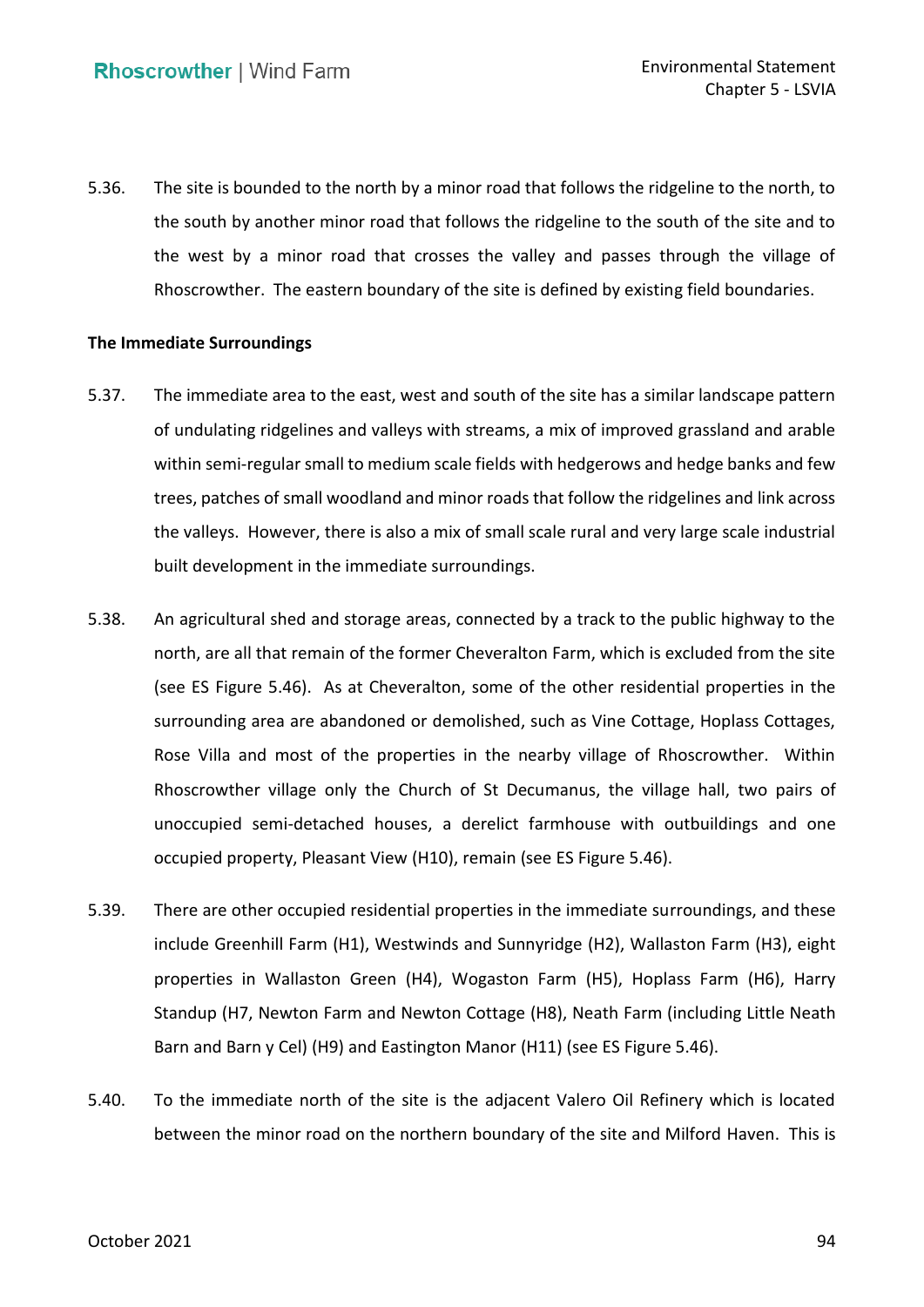an exceptionally large industrial complex which includes six tall chimneys (up to 169m high), three flare stacks and a multitude of buildings, tanks, pipework, gantries and other structures. In recent years, a large car park with pole mounted lighting has been built within the refinery site to the east of the main complex. An application to build a Cogeneration Heat and Power Plant (CHP plant) on the south side of the main complex was permitted in 2018 and is currently being built so is not visible on the viewpoint photographs. However, it is expected to be constructed and operational for the duration of the proposed development, so has been modelled into the wireframe views for each viewpoint figure (shown in yellow on the wireframes).

- 5.41. To the northeast of the site is the Pembroke CCGT Power Station, located to the east of the Valero Oil Refinery. This includes five chimneys (~75m high and ~7m in diameter).
- 5.42. On the south-facing slopes of the ridgelines and valleys to the south and southeast of the site are two solar farms, around Hoplass and Wogaston Farms (see ES Figure 5.11). The solar panel arrays have a low profile (typically 3m above ground level) and are contained within and so do not disrupt the existing field pattern. However, they are a visible element in the landscape, particularly from the ridgeline roads.
- in the landscape, particularly from the ridgeline roads. 5.43. To the west of the site, in the southeastern corner of Angle Bay, are the remains of the former BP Oil Storage site. The tanks have been removed and the site has "greened over" but the perimeter fencing and modified landforms are still clearly visible from the Wales Coast Path.

### **Landscape and Other Designations**

### **Introduction**

 5.44. The site is located outside any landscape designations but there are two national landscape designations within the study area – the Pembrokeshire Coast National Park and the South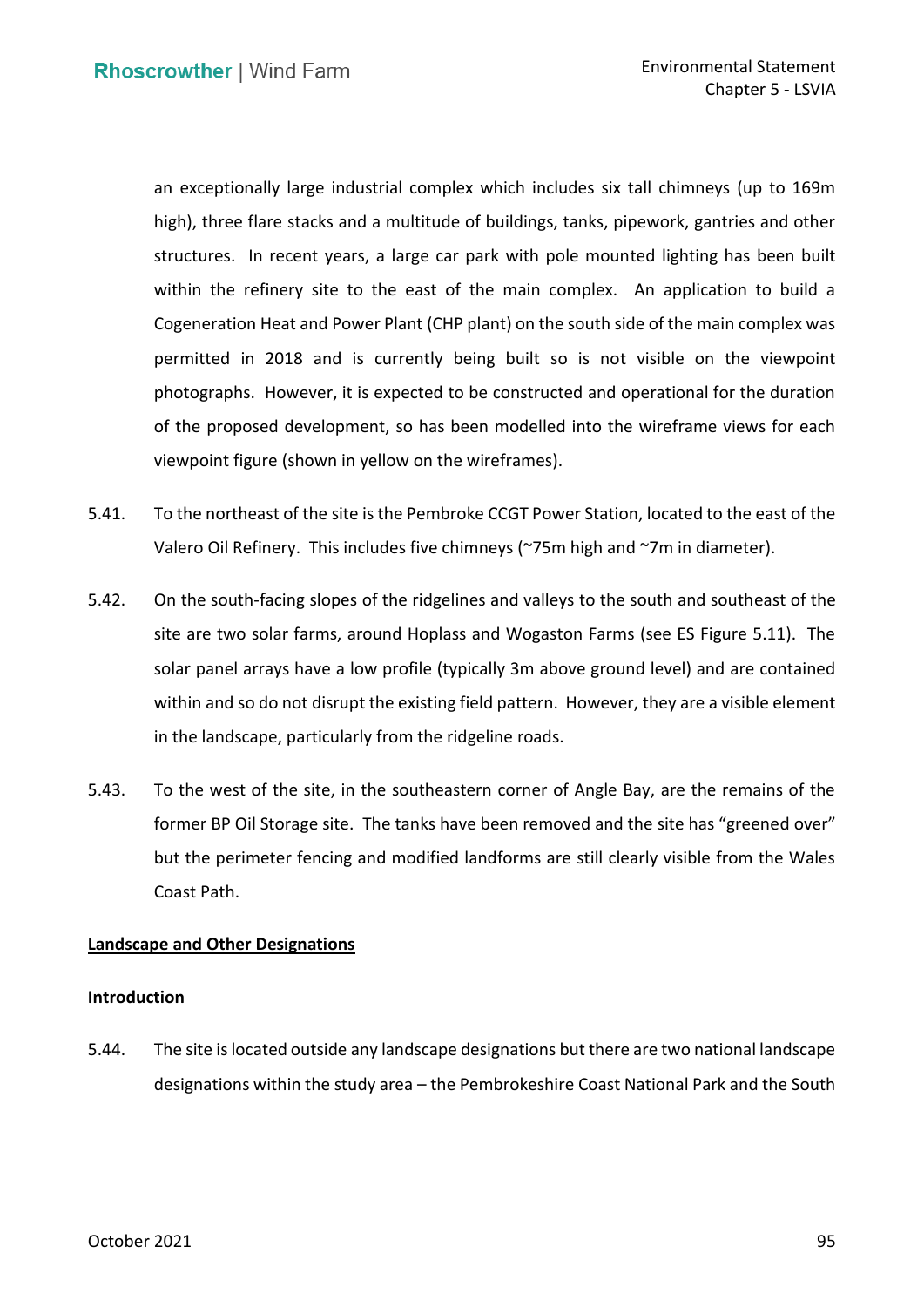Pembrokeshire Heritage Coast. The site is also within the Haven Waterway Enterprise Zone (HWEZ).

### **Pembrokeshire Coast National Park**

- 5.45. The Pembrokeshire Coast National Park (PCNP or the National Park) covers an area of 629 $km^2$  (Wikipedia) and the southern most part wraps around the south and west of the study area, coming within 1.5km south and 0.7km west of the proposed wind turbines (see ES Figure 5.2).
- 5.46. The statutory purposes of National Parks were originally defined in Part II, Section 5 of the National Parks and Access to the Countryside Act 1949 and subsequently amended by the Environment Act 1995. These purposes are:
	- i. To conserve and enhance the natural beauty, wildlife and cultural heritage of the National Park; and
	- ii. To promote opportunities for public enjoyment and understanding of the special qualities of the National Park.
- 5.47. The special qualities of the Pembrokeshire Coast National Park are listed and described in section 6.3 of the PCNP SPG: *Landscape Character Assessment* (PCNP June 2011). This states that the special qualities were identified by the Landscape Character Study in conjunction with a survey of visitors and residents previously undertaken by the PCNPA during 2006 and are as follows:
	- i. Coastal splendour
	- ii. Diverse Geology
	- iii. Diversity of Landscape
	- iv. Distinctive Settlement Character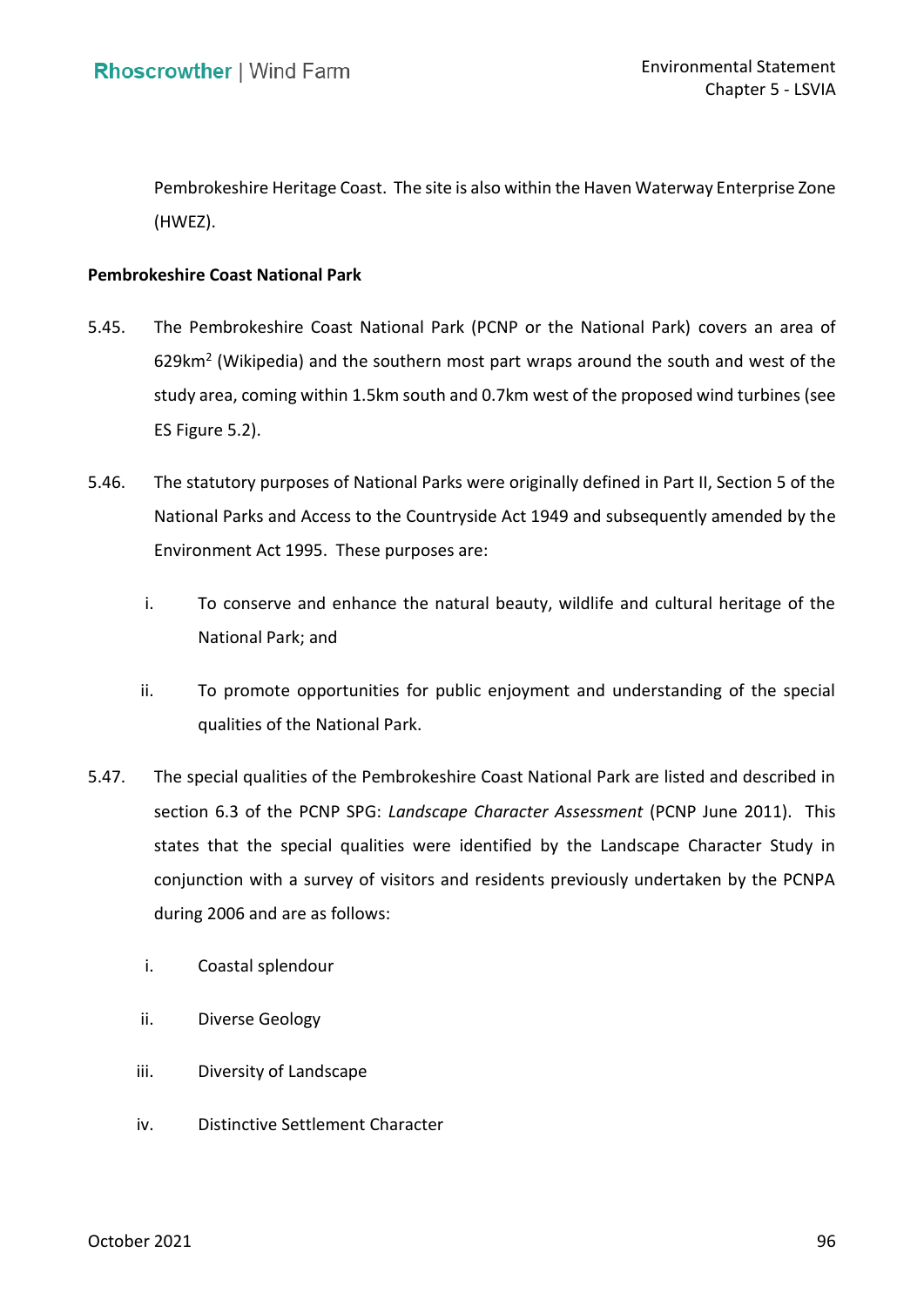- v. Rich Archaeology
- vi. Cultural Heritage
- vii. Richness of Habitats and Biodiversity
- viii. Islands
	- ix. Accessing the Park
	- x. Space to Breath
	- xi. Remoteness, Tranquillity and Wilderness
- xii. Diversity and Combination of Special Qualities.

### **South Pembrokeshire Heritage Coast**

- 5.48. The South Pembrokeshire Heritage Coast is over 3km from the Development site at its closest point in Angle Bay (see ES Figure 5.2). It follows the coastline around the National Park and the section from Linney Head to Angle Bay is within the landscape study area. It has a defined lateral/coastal extent but does not have an inland component.
- 5.49. Heritage Coasts are found around the coastlines of Wales (and England) and most are within the boundaries of National Parks or Areas of Outstanding Natural Beauty (AONBs). They are "defined" rather than designated as there is no statutory designation process like that associated with National Parks and AONBs. Definition is formalised by agreement between the relevant maritime local authorities and Natural Resources Wales (NRW) in Wales (or Natural England in England).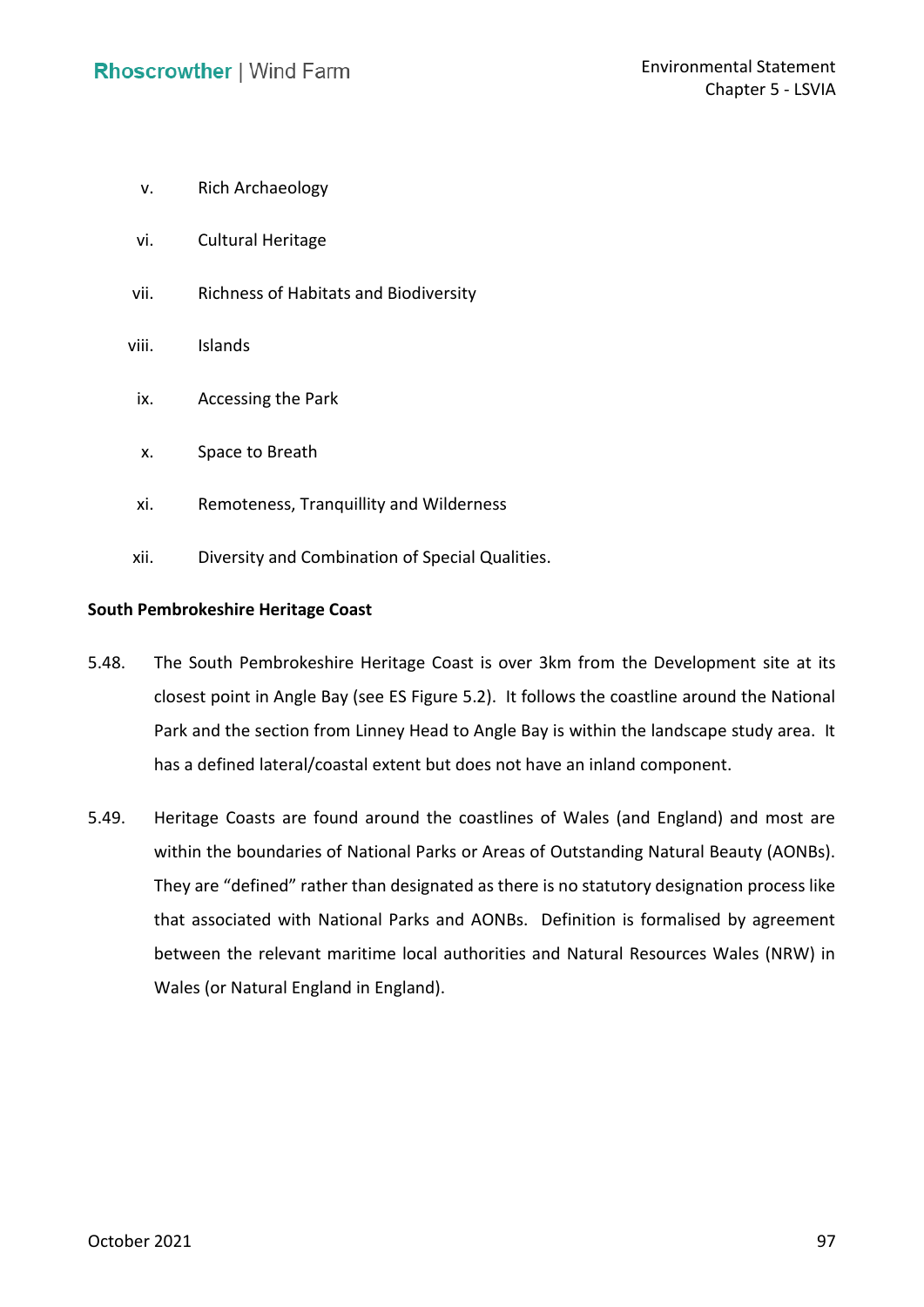- 5.50. Heritage Coasts were established to conserve the best stretches of undeveloped coast in England and Wales and the purposes of Heritage Coasts are described on the Natural England website<sup>1</sup> as:
	- i. To conserve, protect and enhance the natural beauty of the coastline, their terrestrial, coastal and marine flora and fauna, and their heritage features.
	- ii. To encourage and help the public to enjoy, understand and appreciate these areas.
	- iii. To maintain and improve the health of inshore waters affecting Heritage Coasts and their beaches through appropriate environmental management measures.
	- iv. To take account of the needs of agriculture, forestry and fishing and the economic and social needs of the small communities on these coasts.

### **Haven Waterway Enterprise Zone (HWEZ)**

- 5.51. Seven Enterprise Zones were launched across Wales by the Welsh Government in 2012. One of these is the Haven Waterway Enterprise Zone (HWEZ) which is located on and around Milford Haven (see ES Figure 5.9). Enterprise Zones are "*designated geographical areas that support new and expanding businesses by providing first class business infrastructure and support and each has a focus on one or more key business sectors. The Haven Waterway Enterprise Zone focuses primarily on the energy & environment sector*" (WG October 2018).
- 5.52. The vision for the HWEZ is to "*create an economic environment to grow existing businesses, attract new investment and broadening the employment opportunities through developing and maximising the potential of the area's USPs*" (WG October 2018).

<sup>1</sup> <https://www.gov.uk/government/publications/heritage-coasts-protecting-undeveloped-coast/heritage-coasts>definition-purpose-and-natural-englands-role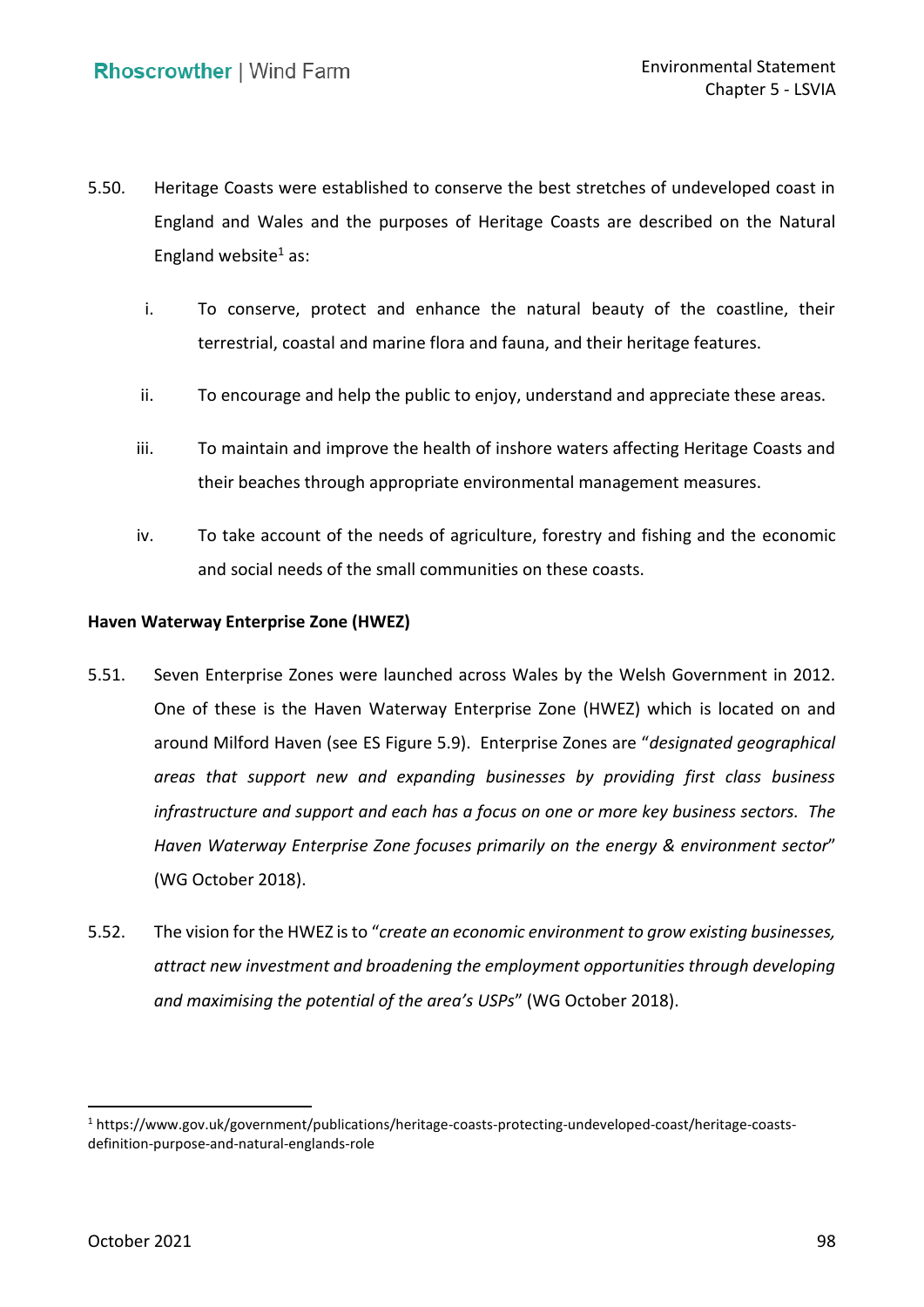- 5.53. As illustrated on ES Figure 5.9, the HWEZ includes the Inner Milford Haven and land on both the north and south sides of the Haven. On the north side of the Haven, the HWEZ boundary encompasses various oil storage sites and several operational wind turbines, including the Wear Point Wind Farm (4 x MM82 wind turbines, 100m to tip, permitted by Pembrokeshire County Council in May 2010 and operational since July 2014), one of the Castle Pill wind turbines (at Lodge Farm, 53.5m to tip) and the Crican Farm wind turbine (76m to tip).
- 5.54. On the south side of the Haven, the HWEZ boundary encompasses a large area of land that includes the former BP Oil Storage site, the Valero Oil Refinery and the Pembroke CCGT Power Station, plus the east side of Angle Bay and land that is between and around these three industrial sites, including land to the south of the Valero Oil Refinery within which the Development would be located. As illustrated on ES Figure 5.9, the HWEZ includes two small areas of the National Park, one on the north side of the Haven and one on the south side of the Haven which includes the east side of Angle Bay.
- 5.55. The HWEZ is not a landscape designation, nor is it a spatial planning policy (i.e. it is not an allocation of land for development in the Local Development Plan). However, it is a geographical area defined by the Welsh Government to support new and expanding businesses, with a focus on the energy and environmental sectors. It is in place to stimulate development and, by so doing, would inevitably lead to a degree of landscape change within the Zone which would also have an effect on landscape and seascape character and views both within the Zone and in the surrounding area.
- 5.56. For the purposes of this assessment, the HWEZ has not influenced the assessment of effects on landscape, seascape and visual amenity (ie the sensitivity of the resources and receptors has not been varied to reflect their location inside or outside the HWEZ). However, the presence of the HWEZ has been noted in relation to the various landscape and seascape units and viewpoint locations, to enable the Welsh Government's objectives and vision for the HWEZ to be taken into consideration when determining the weight to be given to the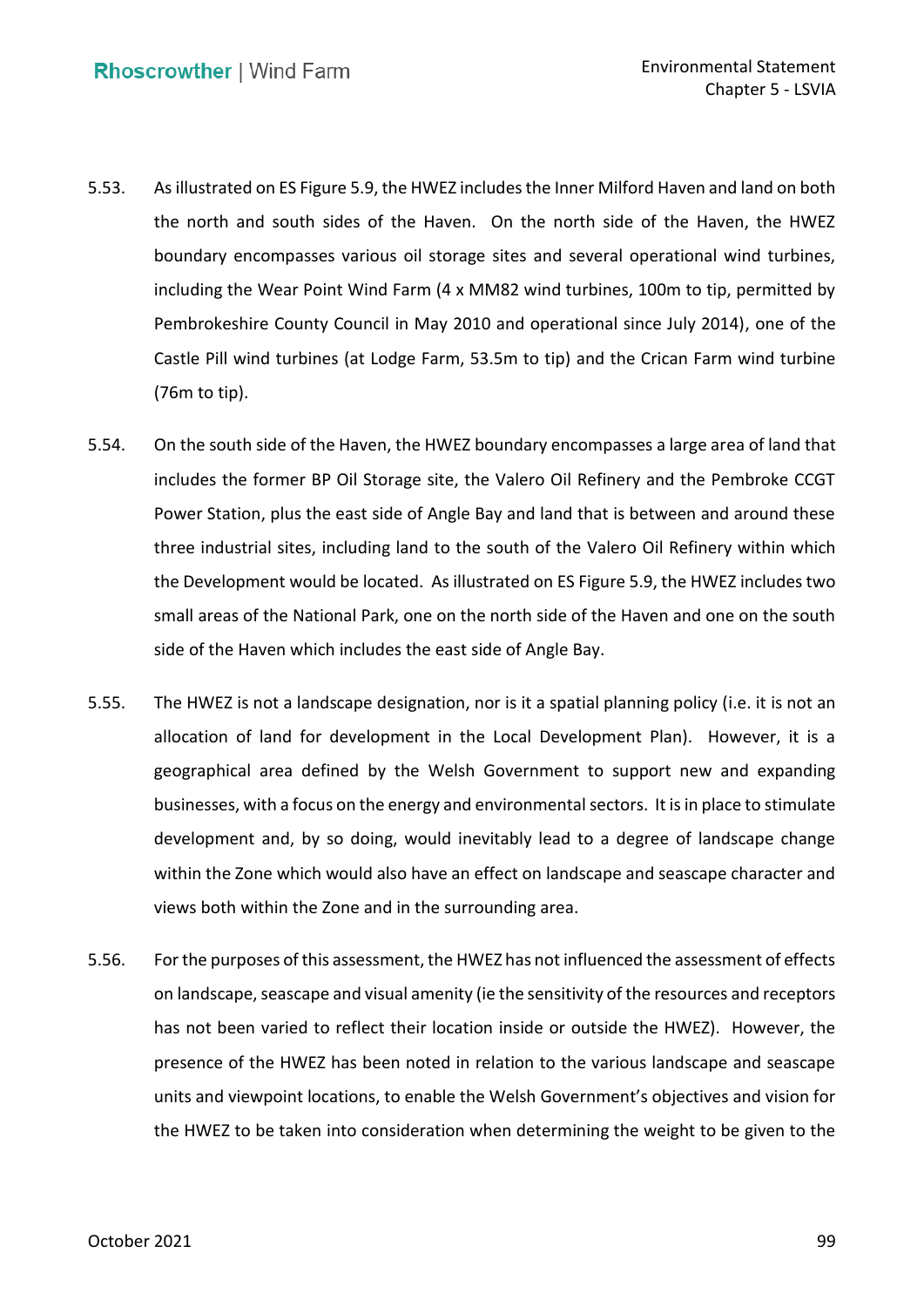predicted effects on landscape, seascape and visual amenity in the decision-making process.

### **Landscape Character**

### **Introduction**

- 5.57. As illustrated on ES Figures 5.3 5.8, the landscapes in the landscape study area have been characterised and evaluated by *LANDMAP* data in terms of the five aspect layers – visual and sensory (VSAAs), geological landscape (GLAAs), historic landscape (HLAAs), cultural landscape (CLAAs) and landscape habitats (LHAAs).
- 5.58. One of the original purposes of *LANDMAP* was to provide a consistent suite of baseline data to enable Local Planning Authorities in Wales to produce landscape character assessments. Where these have not yet been produced, the VSAAs form suitable baseline landscape units for LVIAs with the other aspect layers informing the baseline for each VSAA.
- <span id="page-16-0"></span> 5.59. In Pembrokeshire, the *LANDMAP* data has now been used to identify landscape character areas (LCAs) both inside and outside the PCNP (see paras [5.74](#page-20-0) - [5.84](#page-22-0) below). However, the landscape character assessment for land outside the PCNP is still in draft and so, for the purposes of this LSVIA, both the *LANDMAP* data and the LCA descriptions have been examined in order to inform the assessments of character and sensitivity of the LCAs in Tables  $5.1 - 5.5$  below.
- 5.60. A development is unlikely to have a significant effect on the character of a landscape unit that is not the host unit where the development would not be visible, so this assessment focusses on those *LANDMAP* VSAAs and LCAs where the tip height ZTV suggests that there could be views of at least the tips of the three wind turbines and those VSAAs and LCAs where views would be largely screened have been excluded.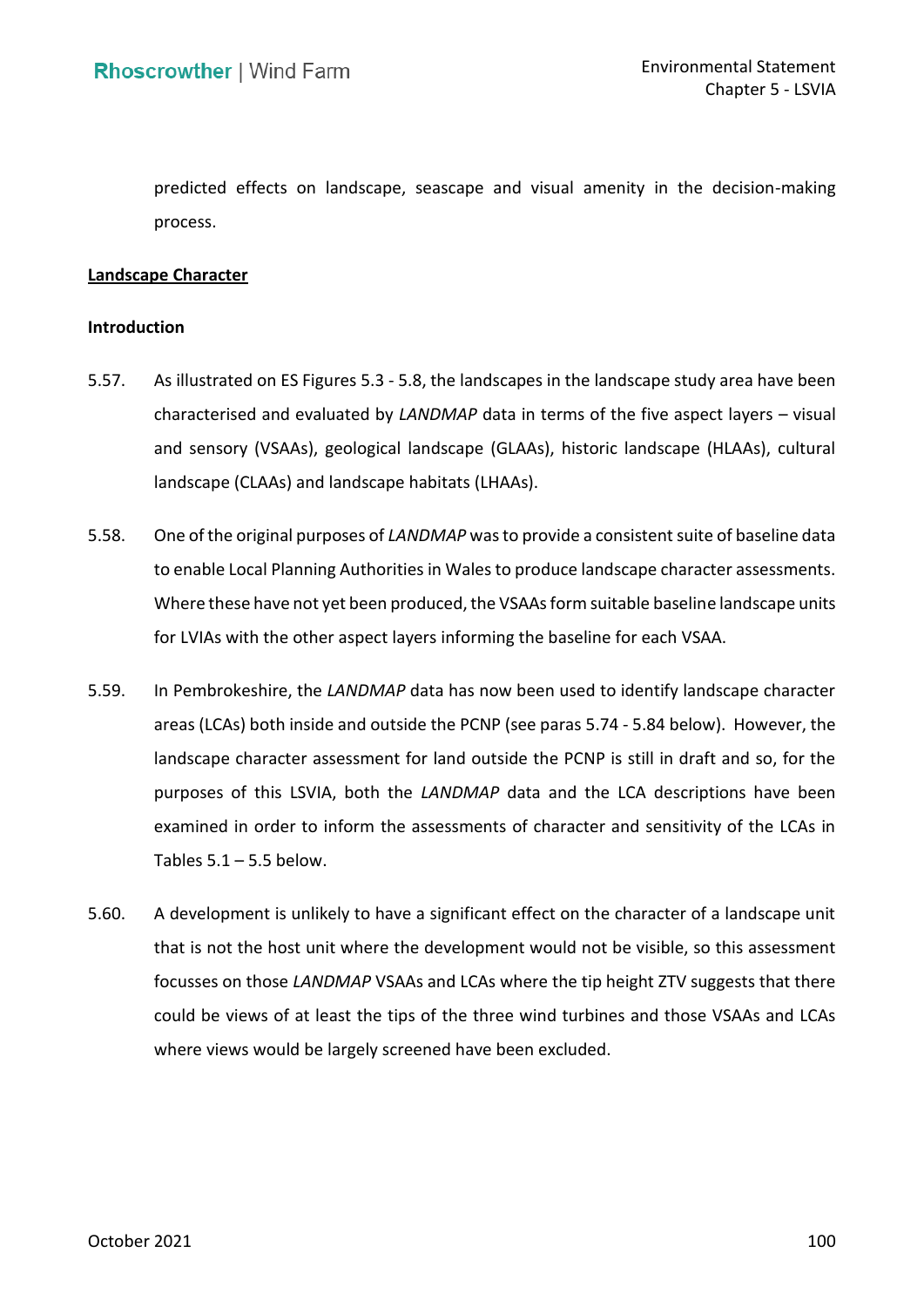5.61. Also excluded from consideration are those *LANDMAP* VSAAs and LCAs that are exclusively urban or industrial in nature as these are unlikely to be significantly affected by the Development.

### **LANDMAP Data**

#### **The Site**

- 5.62. As illustrated on ES Figures 5.3 5.8, the site is located within the following *LANDMAP*  Aspect Areas:
	- Aspect VS061 - Overall Evaluation: moderate (see ES Figures 5.3 and 5.4). i. Visual & Sensory Aspect Area (VSAA): Castlemartin (PMBRKVS061)
	- Landscape GL234 - Overall Evaluation: moderate (see ES Figure 5.5). ii. Geological Landscape Aspect Area (GLAA): Hundleton (PMBRKGL234)
	- iii. Historic Landscape Aspect Area (HLAA): Rhoscrowther (PMBRKHL43920) HL43920 - Overall Evaluation: high (see ES Figure 5.6).
	- Landscape CL196 - Overall Evaluation: high (see ES Figure 5.7). iv. Cultural Landscape Aspect Area (CLAA): Lowlands (PMBRKCL196)
	- v. Landscape Habitat Aspect Areas (LHAA): N of Castlemartin (PMBRKLH608) LH608 - Overall Evaluation: moderate (see ES Figure 5.8).
- 5.63. VS061 is a large area of Mosaic Rolling Lowland landscape type on the South Pembroke Peninsula. As described in the *LANDMAP* data (ES Appendix 5.2), VS061 is a rolling landscape with a mosaic field pattern, medium in scale, open, simple, smooth in texture, with angular lines, muted in colour, balanced, unified, regular in pattern, with mixed seasonal interest and with frequent human access. There is a strong coastal influence in places. places.<br>
October 2021 101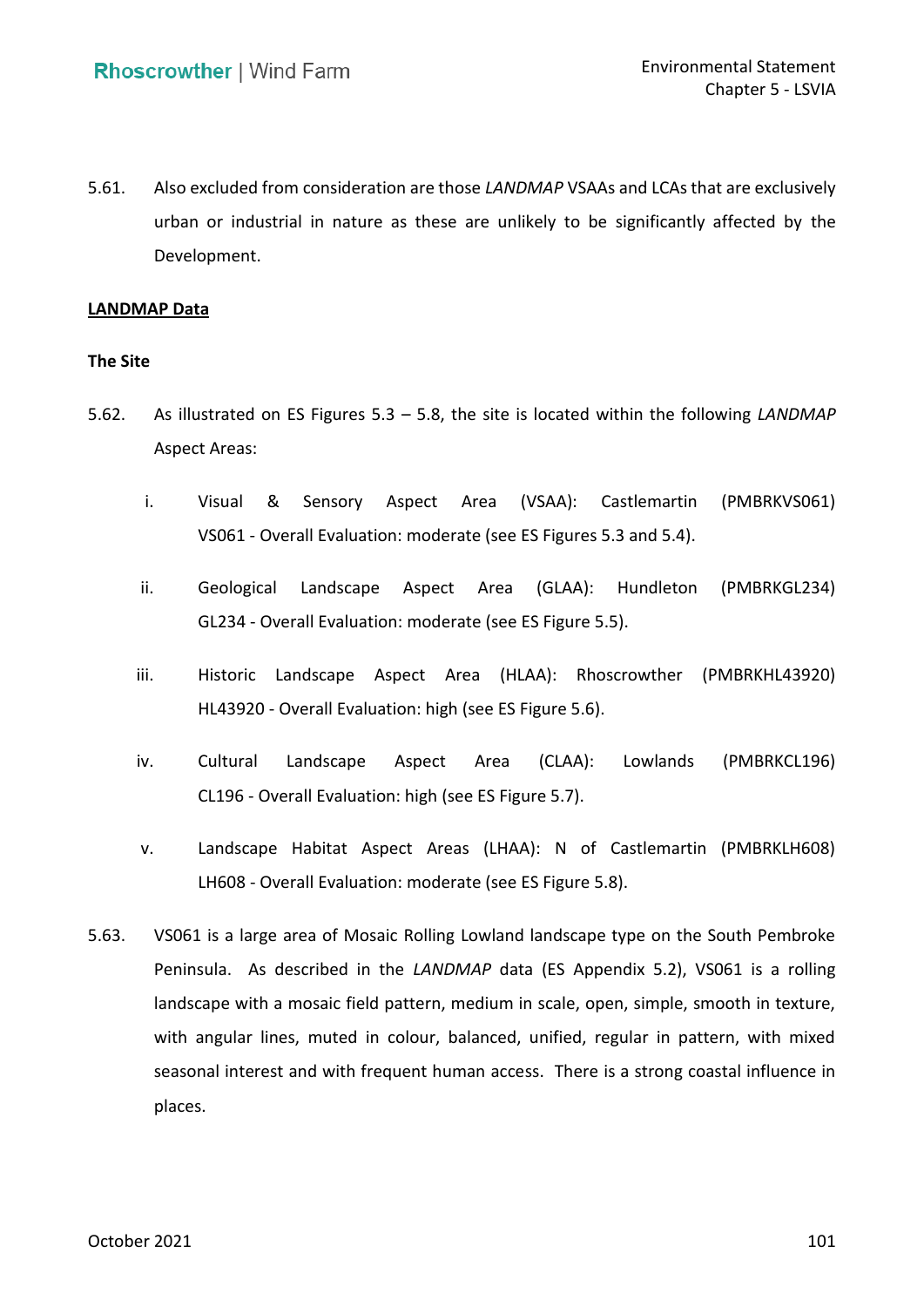- 5.64. Night-time light pollution is slight (with localised light pollution around the town of Pembroke and the industrial complexes, including the Valero Oil Refinery). It has attractive Milford Haven to the north and southwards and westwards towards the National Park. It also has detractive views of the 400kV pylons, the Pembroke CCGT Power Station, the Valero Oil Refinery and the various industrial installations on the north side of the Haven. views across the open rural landscape and, from the more elevated locations, towards
- 5.65. The perceptual and other sensory qualities are described as being both attractive and detractive. It is exposed, remote, settled and wild in places with a moderate sense of place. The value is considered to be moderate, its condition fair, with both of these declining as a consequence of the gradually increasing visual intrusion of the industrial developments around the Haven.
- 5.66. Its scenic quality is described as moderate (as a consequence of the attractive and detractive views), integrity is moderate (as the pylons, which are inside this VSAA, and industrial plants, which are outside the VSAA, do not significantly affect the nature of this rural area), character is moderate (as the area is characterised by pleasant farmland with minor lanes, small villages and borrowed estuarine views with a windswept coastal feel) and rarity is moderate (as the area is characteristic of the rural landscapes in the majority of Pembrokeshire but has an undeveloped nature and coastal aspect). Consequently, the overall evaluation for VS061 in the *LANDMAP* data is *moderate*.
- 5.67. However, VS061 is a large area and fieldwork observations suggest that there are pockets where the evaluation is towards the high side of moderate (for example, where the coastal influence is greatest, most views are attractive, the condition is good and there is a sense of wildness, eg within the National Park) and pockets where the evaluation is towards the low side of moderate (for example, adjacent to the pylon lines and, in particular, adjacent to the industrial complexes).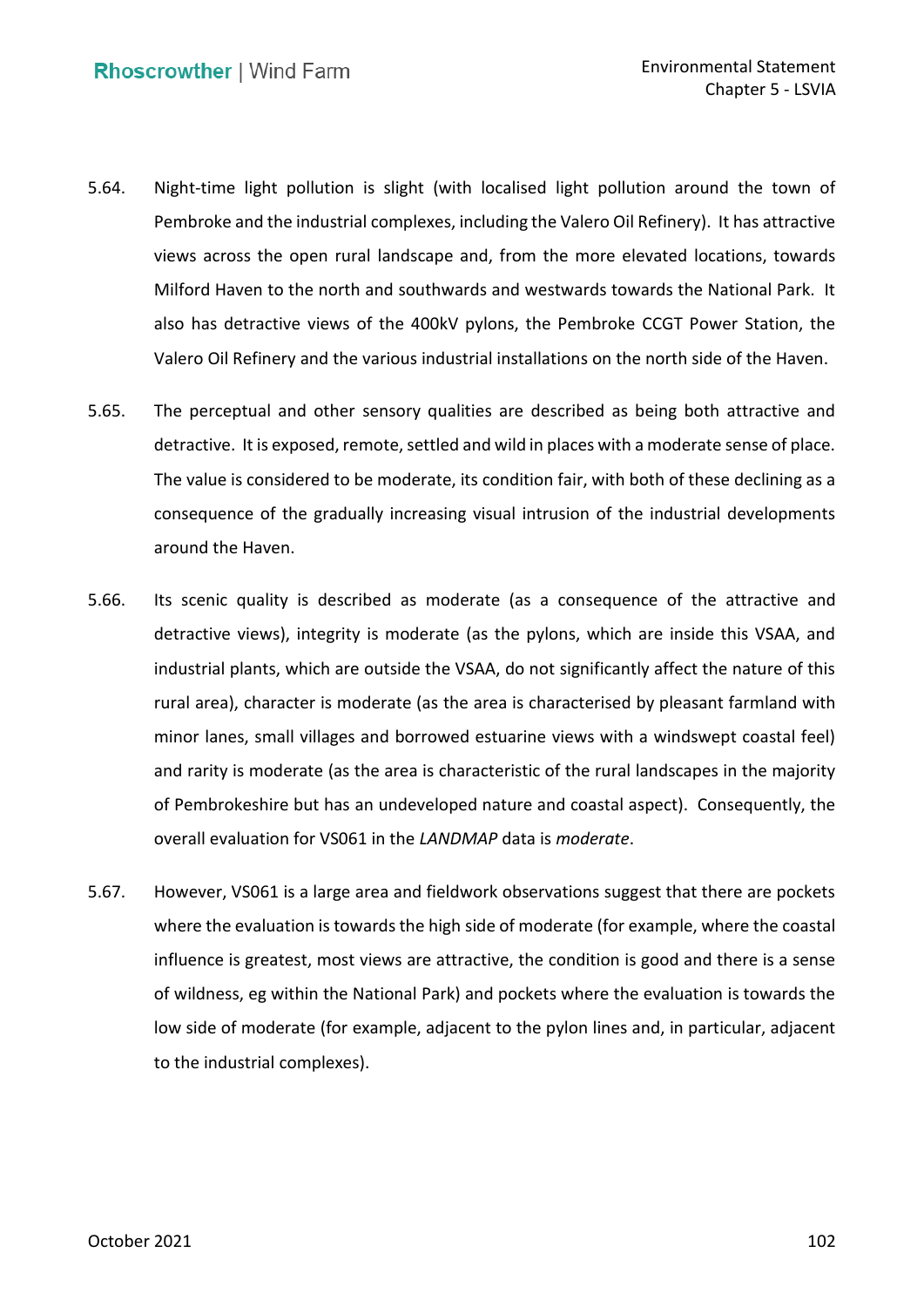- 5.68. In most aspects, the site landscape is fairly typical of this VSAA. It is sloping with a semi- regular field pattern, is medium scale, open, simple, smooth in texture, with the angular lines of the hedgerows, muted in colour, balanced and unified, with some seasonal interest. It has attractive views east/west along the valley and southwards from the upper slopes, attractive and detractive, in fair condition and has a moderate sense of place. and detractive views northwards towards the adjacent oil refinery so it is also both
- 5.69. However, being within a valley between two ridgelines, it is less exposed and open, it does not provide views out to Milford Haven, the coastal influence is less evident, and it does not have the feel of wildness. There is also no public access and, in all views of and from tanks, pipework, gantries and other structures of the Valero Oil Refinery are also visible, audible and, depending on the wind direction, odorous. This also results in greater night- time light pollution than would be experienced over the remainder of VS061. As a consequence, the site landscape is already heavily characterised by views of the adjacent industrial complex and is one of those pockets of landscape within VS061 where the evaluation should be on the low side of moderate. the site landscape, the tall chimneys and stacks and, from most locations, the buildings,

### **Landscape Study Area**

- 5.70. ES Figure 5.16a suggests that there could be views of at least the tips of the three wind turbines from the following VSAAs in the landscape study area on the south side of Milford Haven:
	- i. VS061: Castlemartin (PMBRKVS061) Overall Evaluation: moderate.
	- ii. VS063: Merrion Ranges (PMBRKVS063) Overall Evaluation: low.
	- iii. VS065: Angle (PMBRKVS065) Overall Evaluation: moderate.
	- iv. VS079: Kilpaison Burrows (PMBRKVS079) Overall Evaluation: high.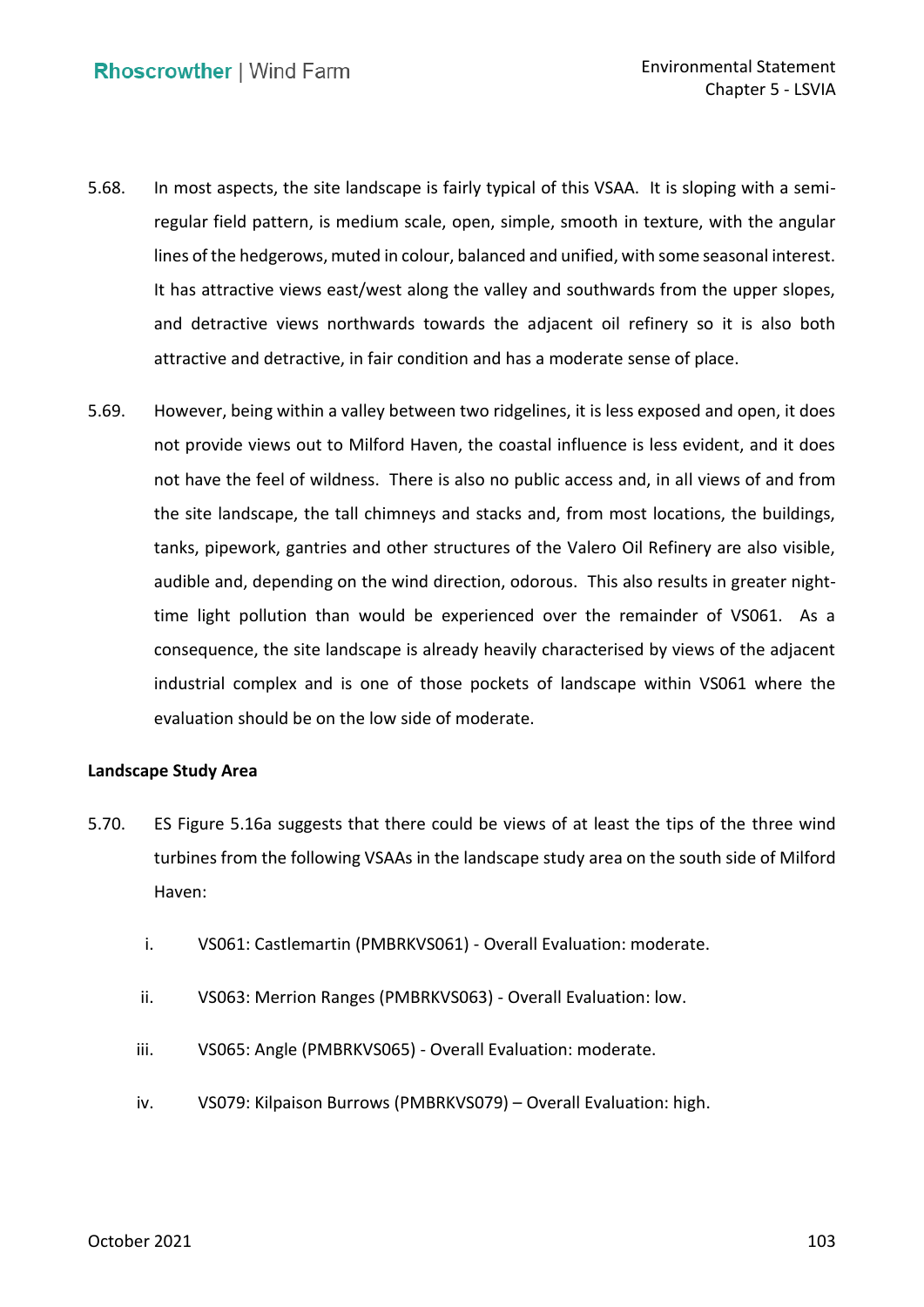- v. VS098: Estuarine Mud (PMBRKVS098) Overall Evaluation: high.
- vi. VS117: Angle Bay (PMBRKVS117) Overall Evaluation: high.
- 5.71. The *LANDMAP* datasheets for VS061, VS063, VS065, VS079, VS098 and VS117 are provided in ES Appendix 5.2.
- 5.72. As illustrated on ES Figure 5.4, VS090: Industry/Milford Haven and VS067: Pembroke Dock are also south of the Haven and in the study area. However, these are entirely occupied by industrial and urban development, so have not been considered in this assessment.
- 5.73. The ZTV in ES Figure 5.16a suggests some visibility within VS068 on the north shore of Milford Haven. However, these are relatively small areas between existing industrial and urban areas, which include the existing wind turbines (Wear Point, Castle Pill, Lower Scoveston Farm, Crican Farm and Scoveston Park) and views from this VSAA southwards Viewpoint 10, ES Figure 5.30a-c and Viewpoint 23, ES Figure 5.43a-c). Consequently, the Development is unlikely to result in significant additional effects on the character of the towards the Development are already characterised by the Valero Oil Refinery (see landscapes within VS068.

### **PCNPA and PCC Landscape Character Assessments**

- <span id="page-20-0"></span> 5.74. As noted in para [5.59](#page-16-0) above, in Pembrokeshire the *LANDMAP* data has now been used to identify landscape character areas (LCAs) both inside and outside the PCNP, in two publications:
	- i. Supplementary Planning Guidance to the Local Development Plan for the Pembrokeshire Coast National Park: *Landscape Character Assessment* (PCNP June 2011) (the "PCNP LCA").
	- ii. *Landscape Character Assessment* (Consultation Draft) (PCC July 2019) (the "PCC draft  $LCA$ ").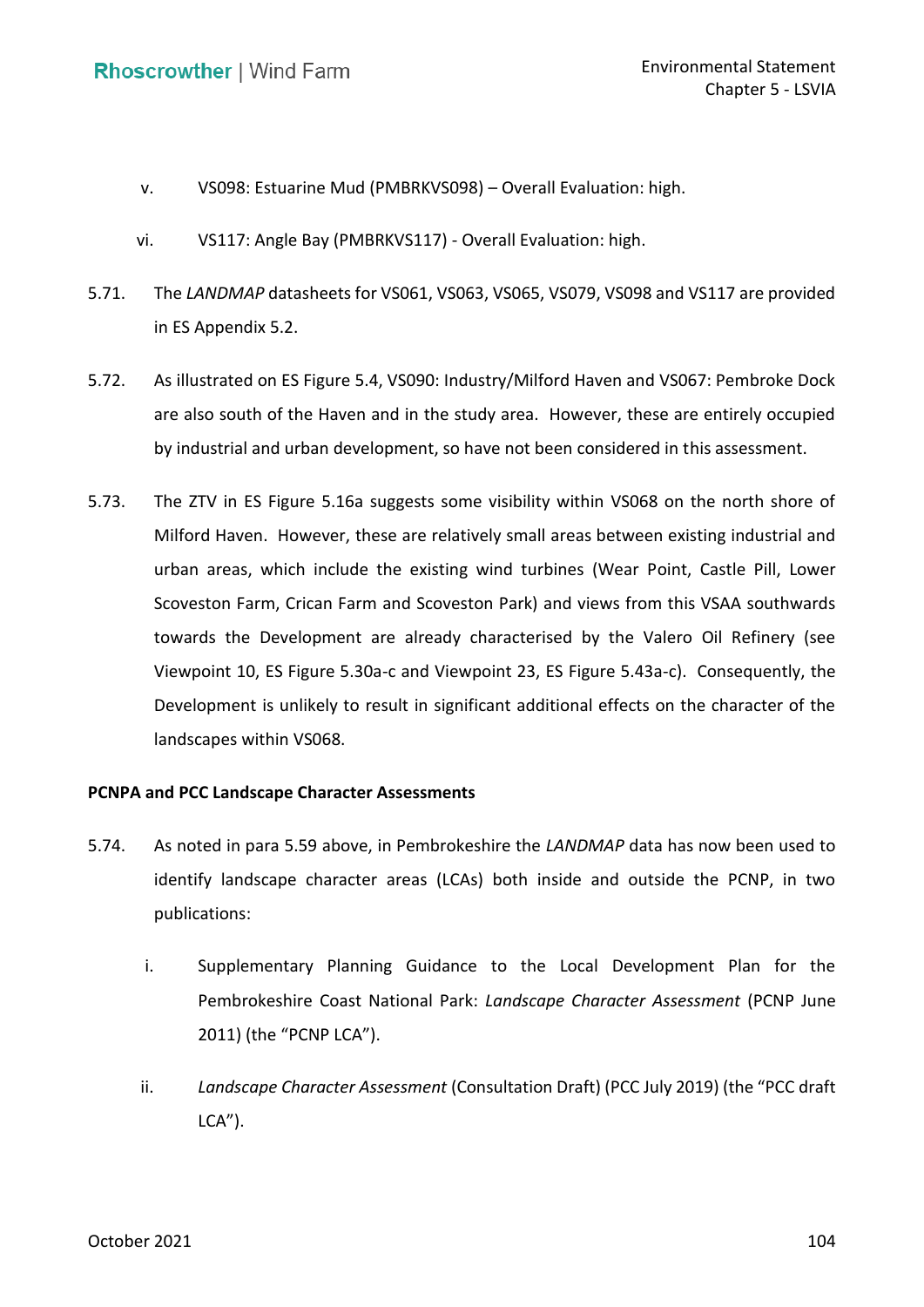- 5.75. The PCNPA LCA identifies 28 LCAs within the National Park, four of which are within the landscape study area (see ES Figure 5.9).
- 5.76. The LCAs that are within the National Park and in the landscape study area to the south of the Haven include:
	- i. LCA 6: Castlemartin/Merrion Ranges
	- ii. LCA 7: Angle Peninsula
	- iii. LCA 8: Freshwater West/Brownslade Burrows
- 5.77. The datasheets for LCA 6, LCA 7 and LCA 8 are provided in ES Appendix 5.3.
- 5.78. There is one LCA that is within the National Park and extends into the far northwest of the landscape study area to the north of the Haven (LCA 11: Herbrandston Refinery Fringe). However, the part that is within the study area is entirely industrial, so has not been considered in this assessment.
- 5.79. The PCC draft LCA identifies landscape units for Pembrokeshire outside of the National Park. This was subject to public consultation (ending September 2019) and, once adopted, its purpose is to form supplementary planning guidance to the Local Development Plan and evidence base to the Local Development Plan review (p4, PCC July 2019).
- 5.80. Its aims are to provide a neutral interpretation of the landscape which encompasses physical landscape features and sensory qualities identified through desktop and field studies and to increase the understanding of the qualities, key characteristics and sensitivities of the landscape (p4, PCC July 2019). In total, it identifies 29 landscape character areas (LCAs) following an initial assessment of the five *LANDMAP* aspect layers, and amendments by members of the steering group (p4, PCC July 2019).
- 5.81. As illustrated on ES Figure 5.9, two of the LCAs are within the landscape study area and to the south of the Haven: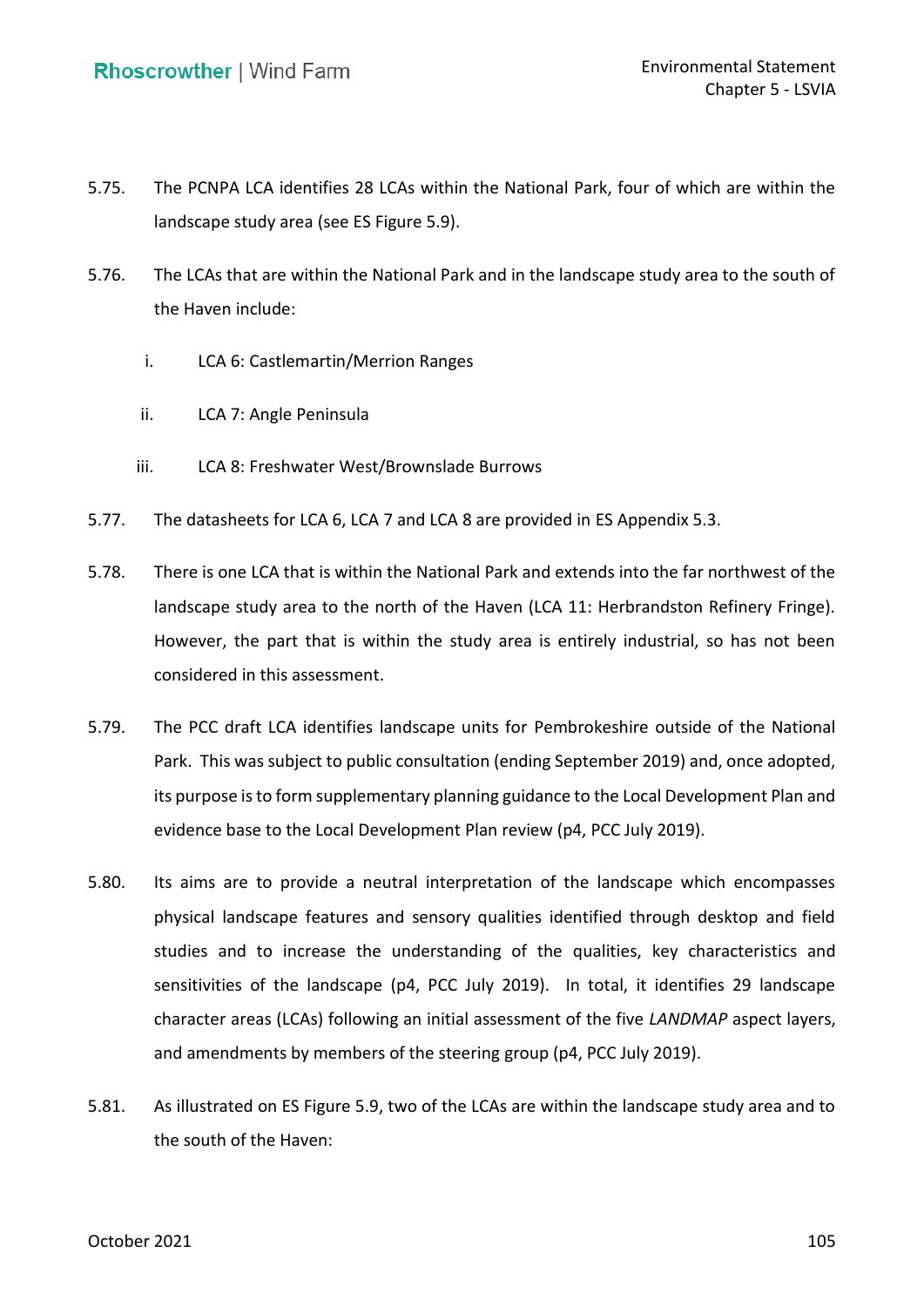- i. LCA 24: Southern Haven Mudflats the mudflats within the Pembroke River estuary, between the Pembroke Power Station and Pembroke Docks.
- ii. LCA 25: Hundleton and Lamphey a very extensive area that covers almost all the land south of the Haven and outside the PCNP, from the site in the west to Milton in the east.
- 5.82. The datasheets for LCA 24 and LCA 25 are provided in ES Appendix 5.3.
- 5.83. As illustrated on ES Figure 5.9, LCA 16: Southern Haven Developed and LCA 23: Southern Haven Industrial Fringe are also south of the Haven. However, LCA 16 is occupied by Pembroke and Pembroke Docks and LCA 23 is occupied by part of the Valero Oil Refinery site (the main complex) and the Pembroke Power Station, so these have not been considered in this assessment.
- <span id="page-22-0"></span> 5.84. There are also two LCAs to the north of the Haven that are within the study area and outside the National Park. LCA 10: The Haven North is a relatively large area that wraps around the town of Milford Haven and includes some of the existing industrial areas on the north of the Haven and the existing wind turbines (Wear Point, Castle Pill, Lower Scoveston Farm, Crican Farm and Scoveston Park). Views from LCA 10 southwards towards the Figure 5.30a-c and Viewpoint 23, ES Figure 5.43a-c). LCA 22: Milford Haven is entirely occupied by the town of Milford Haven. The Development is unlikely to result in significant additional effects on the character of the landscapes within LCA 10 or LCA 23, so these have not been considered in this assessment. Development are already characterised by the Valero Oil Refinery (see Viewpoint 10, ES

### **Assessment of Landscape Character and Sensitivity**

 5.85. The *LANDMAP* data (ES Appendix 5.2) includes an assessment of value (as well as the evaluation) but does not consider the sensitivity of these landscapes to any particular development type. The PCNP LCA datasheets note the overall evaluations for the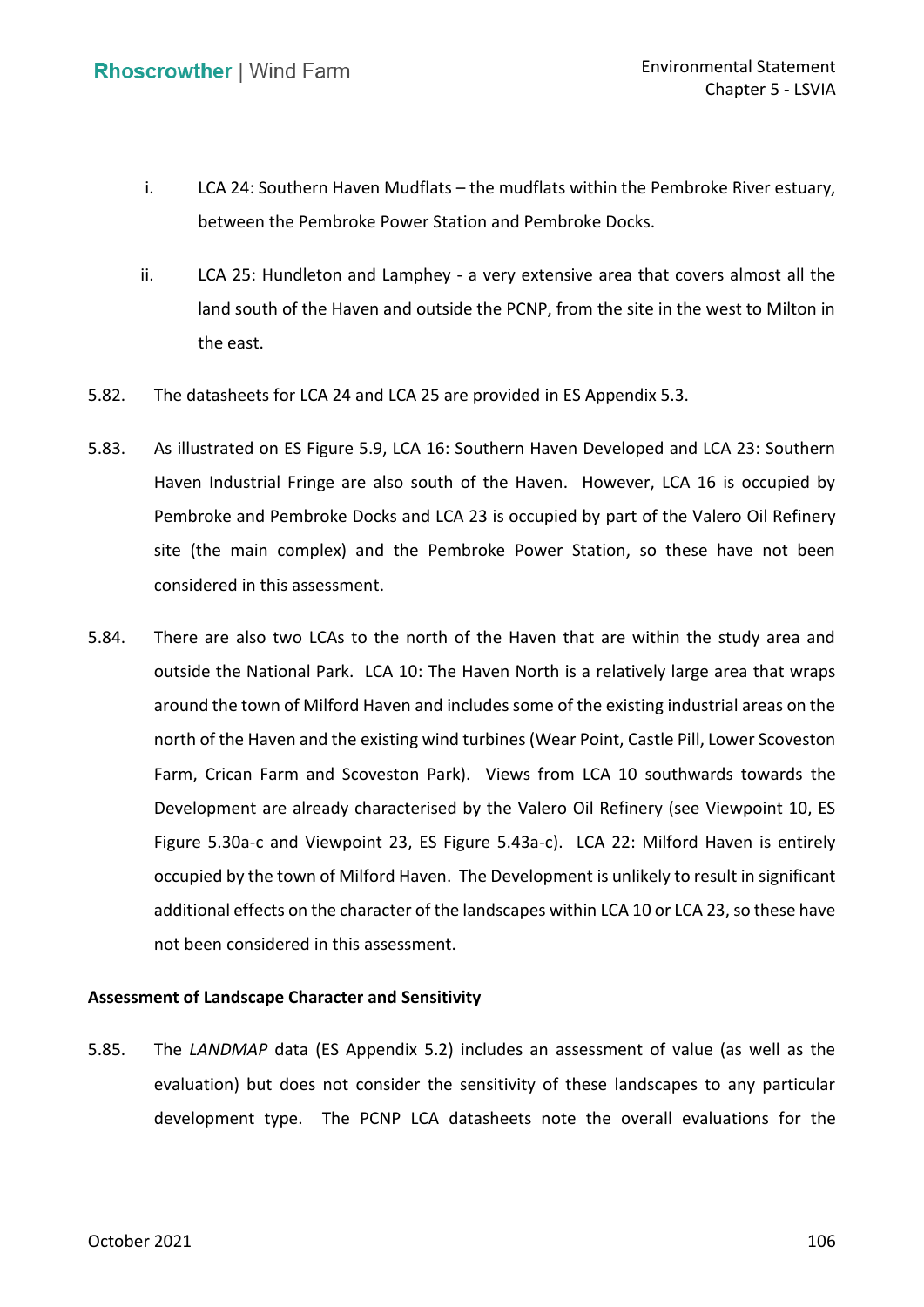constituent VSAAs, GLAAs, LHAAs, HLAAs and CLAAs for each LCA but do not assess the sensitivity of these LCAs to any development types and the PCC draft LCA datasheets discuss the key sensitivities of each LCA but do not assess sensitivity to any development types.

- types.<br>5.86. Therefore, an assessment of the character and sensitivity of the five LCAs to the type and scale of development proposed has been undertaken and is provided in Tables 5.1 – 5.5 below. This has been undertaken in accordance with the assessment criteria in ES Appendix 5.1 and draws on fieldwork observations, the *LANDMAP* datasheets for each VSAA (see ES Appendix 5.2) and the datasheets for LCA 6, LCA 7, LCA 8, LCA 24 and LCA 25 (see ES Appendix 5.3).
- 5.87. With regards to the following judgements on susceptibility and sensitivity, it is important to note that those for the host unit (LCA 25 in Table 5.5 below) are based on the introduction of the Development into this unit, whereas those for the other landscape units (LCA 6, LCA 7, LCA 8 and LCA 24 in Tables  $5.1 - 5.4$  below) are based on the introduction of the Development into views towards the site from these units.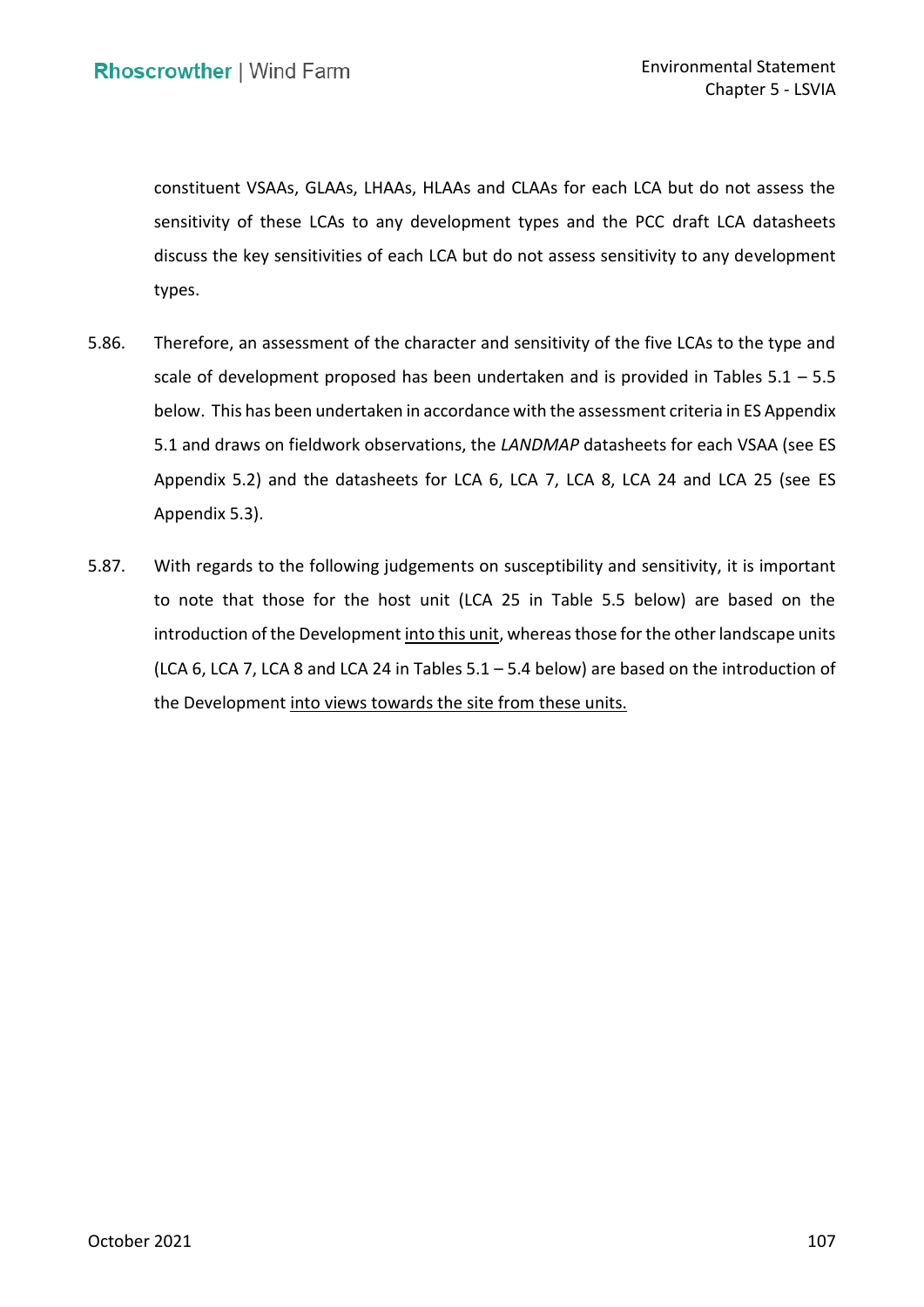| Location:                  | South of Castlemartin in south of study area.                                                                                                                                                                                                                                           |
|----------------------------|-----------------------------------------------------------------------------------------------------------------------------------------------------------------------------------------------------------------------------------------------------------------------------------------|
| Key characteristics        | Landform and geology: a large tract of gently undulating, coastal<br>plateau averaging 50m asl on Carboniferous limestone. High<br>limestone sea cliffs with a range of geomorphological features<br>including caves, stacks and arches. Very little foreshore.                         |
|                            | Land cover: coastal grassland consisting of a mix of dry<br>heathland, sea cliff grassland, neutral grassland, lowland<br>heathland, cliffs, rocky and sandy shores. Few hedgerows and<br>trees.                                                                                        |
|                            | Land use: large part to south of Castlemartin is Castlemartin<br>Artillery Range, used for live fire and dry military training. Low<br>level of management gives a rather neglected appearance.                                                                                         |
|                            | Built development and access: low level of built development<br>but with evidence of former quarries and scattered villages.<br>Prominent church tower of St Twynnells on ridgeline. Accessed<br>via a few minor roads and footpaths (some accessible during<br>non-firing times only). |
|                            | Historical and cultural: prehistoric monuments, Iron Age<br>hillforts, medieval and post-medieval buildings and sites, all of<br>national significance. Castlemartin Range in use since 1938.                                                                                           |
|                            | Aesthetic and perceptual characteristics: a medium scale,<br>undulating, open, exposed and simple landscape with muted<br>colours, with periodic noise of heavy gunfire, otherwise wild and<br>tranquil, with poor scenic quality but robust and with a strong<br>coastal feel.         |
| <b>Views</b>               | Extensive views of the open sea to the south from much of the<br>higher ground and along the coast from the coastal path. Views<br>northwards are a minor contribution to landscape character and<br>already contain vertical elements.                                                 |
| Landscape<br>designations  | In PCNP                                                                                                                                                                                                                                                                                 |
| <b>Recreational routes</b> | Sections of Pembrokeshire and Wales Coast Path                                                                                                                                                                                                                                          |
| <b>HWEZ</b>                | <b>Outside HWEZ</b>                                                                                                                                                                                                                                                                     |

# *Table 5.1: LCA 6: Castlemartin/Merrion Ranges*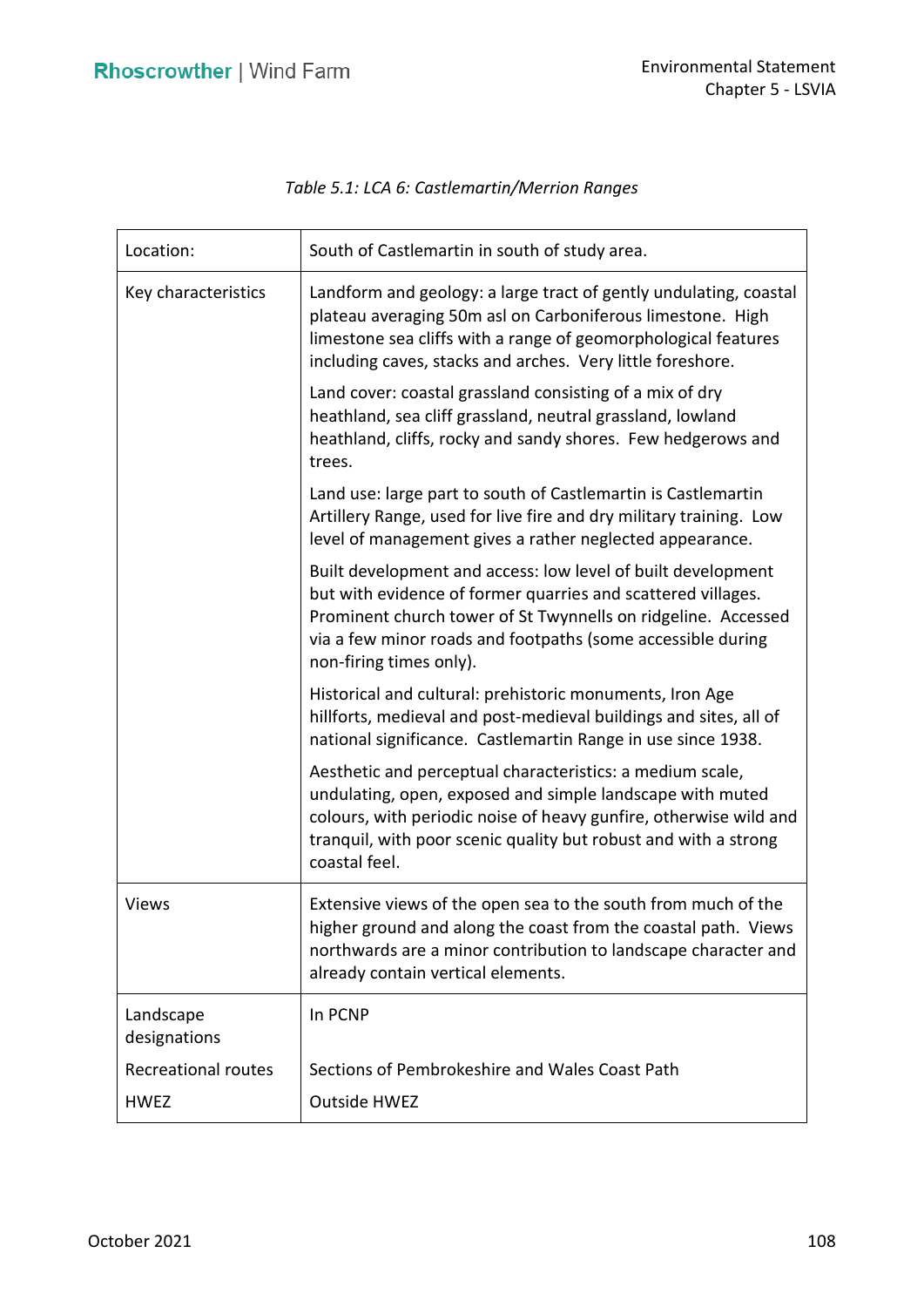| LANDMAP overall<br>evaluations: | Visual and sensory (ES Figure 5.4):<br>VS080 (outstanding), VS061 (moderate), VS063 and VS064 (low)                                                                                                                                                                                                                                                        |
|---------------------------------|------------------------------------------------------------------------------------------------------------------------------------------------------------------------------------------------------------------------------------------------------------------------------------------------------------------------------------------------------------|
|                                 | Geological landscape (ES Figure 5.5):<br>GL238 (outstanding), GL038 and GL239 (high), GL234<br>(moderate)                                                                                                                                                                                                                                                  |
|                                 | Historic landscape (ES Figure 5.6):<br>HL46185 and HL46187 (outstanding), HL46188, HL46189 and<br>HL46190 (high), HL46186 (moderate)                                                                                                                                                                                                                       |
|                                 | Cultural landscape (ES Figure 5.7):<br>CL003 (outstanding), CL819 (high)                                                                                                                                                                                                                                                                                   |
|                                 | Landscape habitat (ES Figure 5.8):<br>LH146, LH359, LH765 (outstanding), LH608 (moderate)                                                                                                                                                                                                                                                                  |
| Value                           | National value (PCNP)                                                                                                                                                                                                                                                                                                                                      |
| Susceptibility                  | Moderate susceptibility (key characteristics are clearly<br>expressed and robust, views to the north are a minor<br>contribution to landscape character and further changes in<br>those views that could be brought about by a development of<br>the type, scale and location proposed would have a limited<br>degree of compatibility with these factors) |
| Sensitivity                     | Medium sensitivity                                                                                                                                                                                                                                                                                                                                         |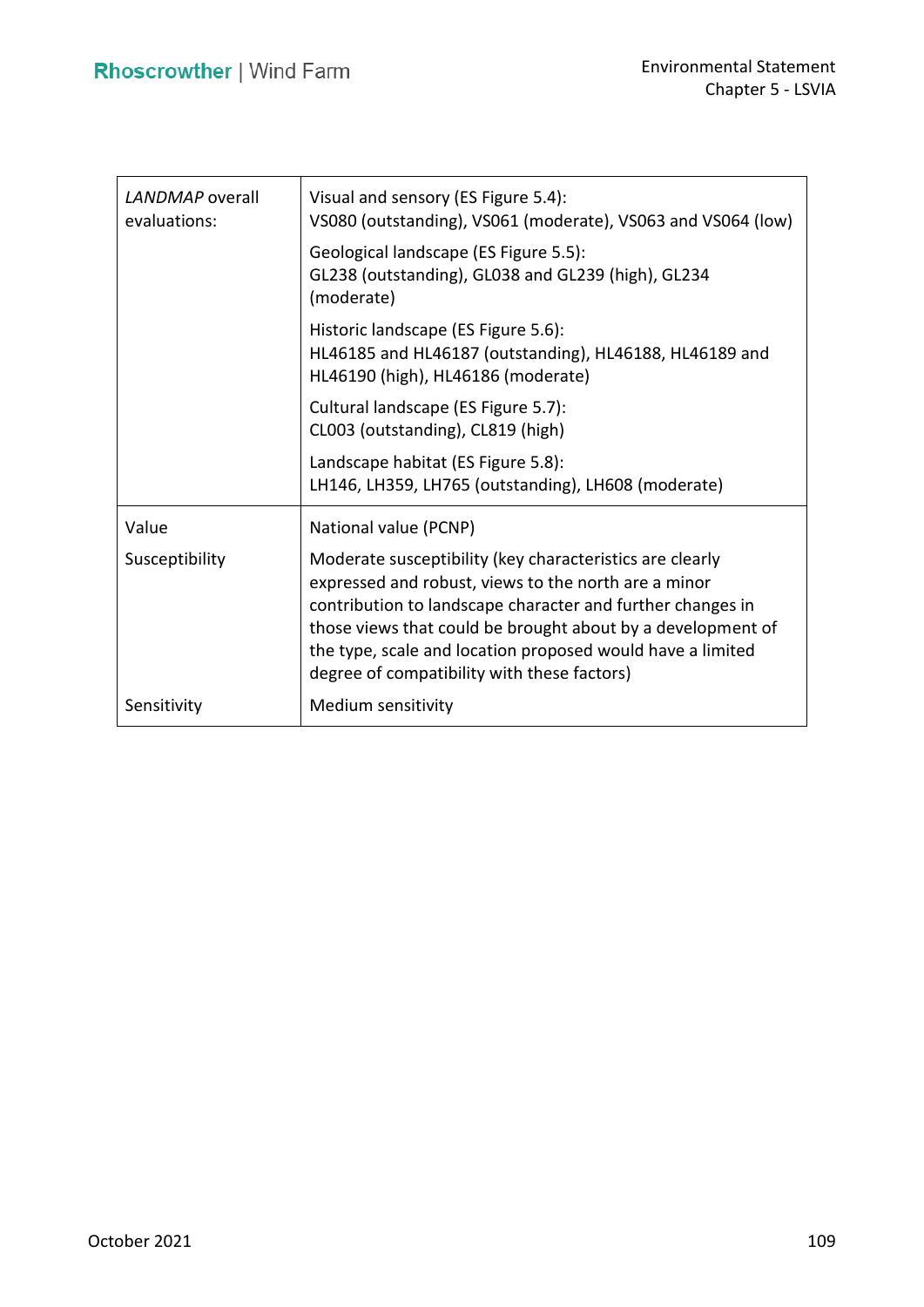# *Table 5.2: LCA 7: Angle Peninsula*

| Location:                  | West of site and Valero Oil Refinery, in west of study area.                                                                                                                                                                                                                    |
|----------------------------|---------------------------------------------------------------------------------------------------------------------------------------------------------------------------------------------------------------------------------------------------------------------------------|
| Key characteristics        | Landform and geology: a peninsula of rolling lowland and<br>associated coastal land with low sea cliffs, small wooded valleys<br>and a low estuarine semi-circular bay (Angle Bay).                                                                                             |
|                            | Land cover: a mix of semi-natural habitats including inter-tidal<br>mudflats in Angle Bay, exposed cliffs, sand and rocky shores on<br>the south and west facing coastlines, several areas of lowland<br>mixed deciduous woodland (some planted, some semi-natural).            |
|                            | Land use: mixed agriculture within a rectangular field pattern,<br>with hedges and hedge banks, a disused airfield and the former<br>BP Oil Storage site.                                                                                                                       |
|                            | Built development and access: village of Angle and scattered<br>farmsteads, accessed via the B4320, minor roads and footpaths.                                                                                                                                                  |
|                            | Historical and cultural: Bronze Age standing stones and an Iron<br>Age hillfort of national significance. Angle is a fine example of<br>an Anglo-Norman planned village with several medieval<br>buildings.                                                                     |
|                            | Aesthetic and perceptual characteristics: a medium scale,<br>undulating, open, exposed (to the west and south), semi-<br>enclosed (in Angle Bay) and varied landscape with muted<br>colours, managed and tranquil, with a pleasant scenic quality<br>and a strong coastal feel. |
| <b>Views</b>               | Extensive views of the open sea to the south and of Angle Bay<br>and Milford Haven to the north from the higher ground and<br>from the coastal path. Views eastwards do contribute to<br>landscape character from Angle Bay and already contain vertical<br>elements.           |
| Landscape<br>designations  | In PCNP                                                                                                                                                                                                                                                                         |
| <b>Recreational routes</b> | Sections of Pembrokeshire and Wales Coast Path                                                                                                                                                                                                                                  |
| <b>HWEZ</b>                | East side of Angle Bay is within HWEZ                                                                                                                                                                                                                                           |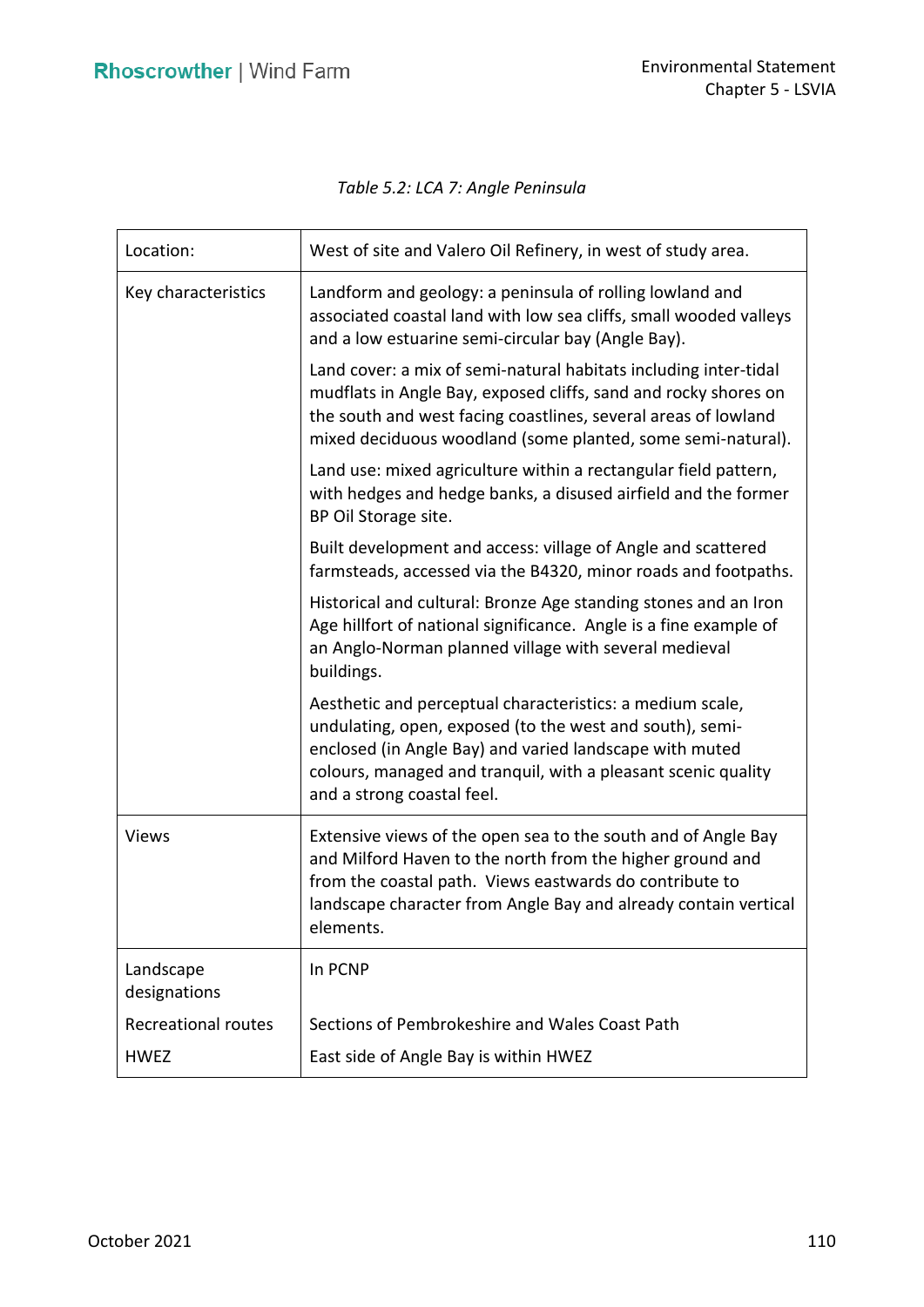| LANDMAP overall<br>evaluations: | Visual and sensory (ES Figure 5.4):<br>VS074 (outstanding), VS117 (high), VS065 (moderate)                                                                                                                                                                                                                                                                    |
|---------------------------------|---------------------------------------------------------------------------------------------------------------------------------------------------------------------------------------------------------------------------------------------------------------------------------------------------------------------------------------------------------------|
|                                 | Geological landscape (ES Figure 5.5):<br>GL237 (outstanding), GL233, GL236, GL244 (moderate)                                                                                                                                                                                                                                                                  |
|                                 | Historic landscape (ES Figure 5.6):<br>HL43919 (outstanding), HL43918, HL43920 (high),<br>HL43916 (moderate), HL46917 (low)                                                                                                                                                                                                                                   |
|                                 | Cultural landscape (ES Figure 5.7):<br>CL003 (outstanding)                                                                                                                                                                                                                                                                                                    |
|                                 | Landscape habitat (ES Figure 5.8):<br>LH376 (outstanding), LH401, LH584, LH874 (high),<br>LH605, LH608, LH940 (moderate)                                                                                                                                                                                                                                      |
| Value                           | National value (PCNP)                                                                                                                                                                                                                                                                                                                                         |
| Susceptibility                  | Susceptible (key characteristics are clearly expressed and<br>robust, views to the east contribute to landscape character,<br>particularly from Angle Bay, and further changes in those views<br>that could be brought about by a development of the type, scale<br>and location proposed would have a limited degree of<br>compatibility with these factors) |
| Sensitivity                     | High sensitivity                                                                                                                                                                                                                                                                                                                                              |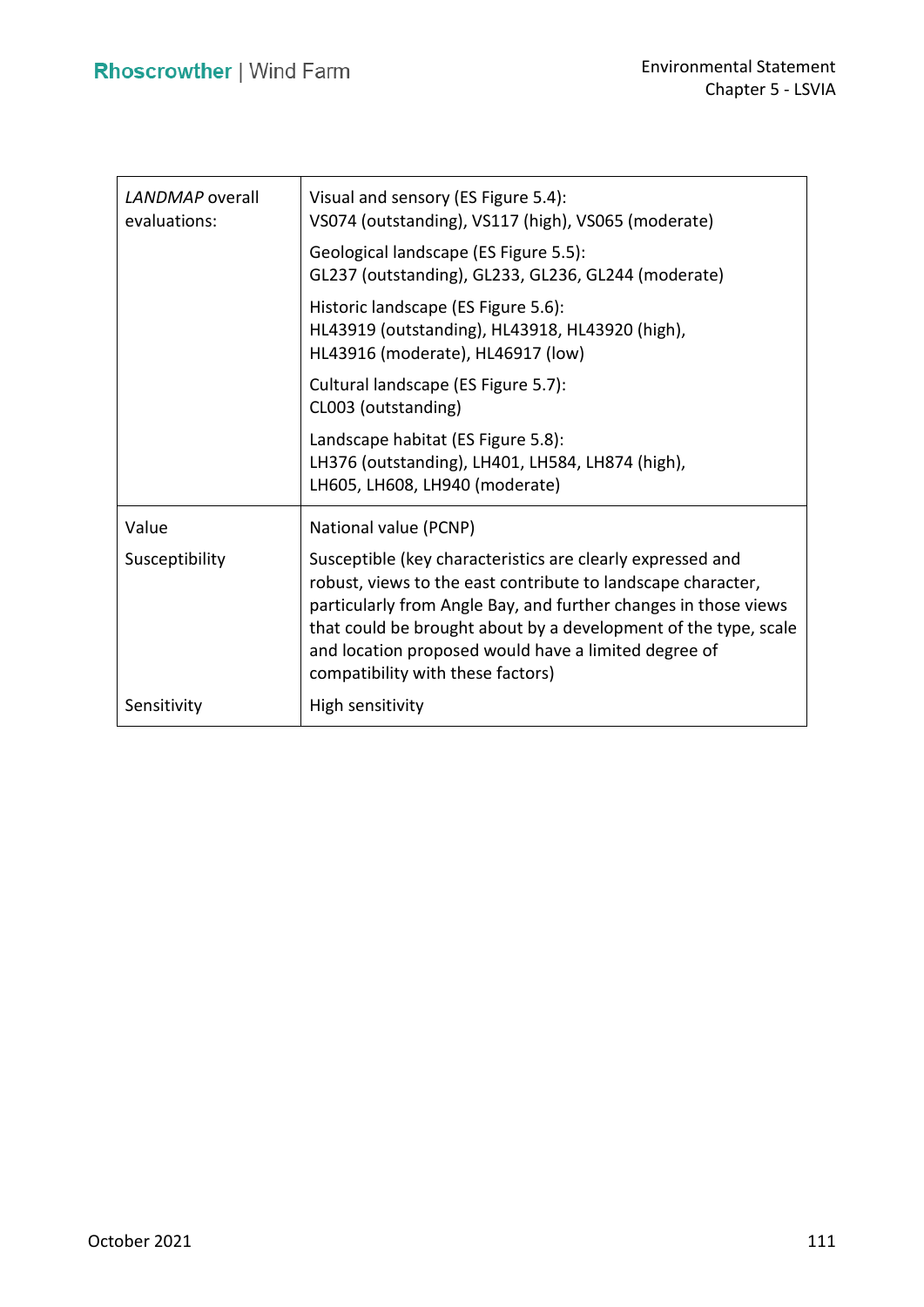| Location:                  | Southwest of site and Valero Oil Refinery, in west of study area.                                                                                                                                                                                                                                               |
|----------------------------|-----------------------------------------------------------------------------------------------------------------------------------------------------------------------------------------------------------------------------------------------------------------------------------------------------------------|
| <b>Key characteristics</b> | Landform and geology: a broad, shallow, lowland valley<br>(Castlemartin Corse) with associated coastal areas of extensive<br>fixed sand dune system (Broomhill, Kilpaison, Brownslade and<br>Linney Burrows), low sea cliffs and bays with sands and rocky<br>foreshore (Freshwater West and Frainslake Sands). |
|                            | Land cover: a mix of habitats including coastal sand dunes, fens,<br>reed beds, purple moor grass and rush pastures, lowland<br>calcareous grassland, maritime cliffs, littoral and sub-littoral<br>habitats.                                                                                                   |
|                            | Land use: Castlemartin Corse is managed for pastoral agriculture<br>on land largely reclaimed from marsh.                                                                                                                                                                                                       |
|                            | Built development and access: largely devoid of development,<br>accessed via the B4319 and footpaths.                                                                                                                                                                                                           |
|                            | Historical and cultural: abandoned military structures and Iron<br>Age forts of national significance. Physical preservation beneath<br>the burrows and Castlemartin Corse is also of historical<br>significance.                                                                                               |
|                            | Aesthetic and perceptual characteristics: a medium scale,<br>undulating, open, exposed and simple landscape with muted<br>colours, wild and remote, with a strong scenic quality and<br>coastal feel.                                                                                                           |
| <b>Views</b>               | Extensive views of the open sea to the west from the dunes and<br>beaches. The tops of the high chimneys and stacks at the Valero<br>Oil Refinery are visible to the northeast. Views northeastwards<br>are a minor contribution to landscape character and already<br>contain vertical elements.               |
| Landscape<br>designations  | In PCNP                                                                                                                                                                                                                                                                                                         |
| <b>Recreational routes</b> | Section of Pembrokeshire and Wales Coast Path                                                                                                                                                                                                                                                                   |
| <b>HWEZ</b>                | <b>Outside HWEZ</b>                                                                                                                                                                                                                                                                                             |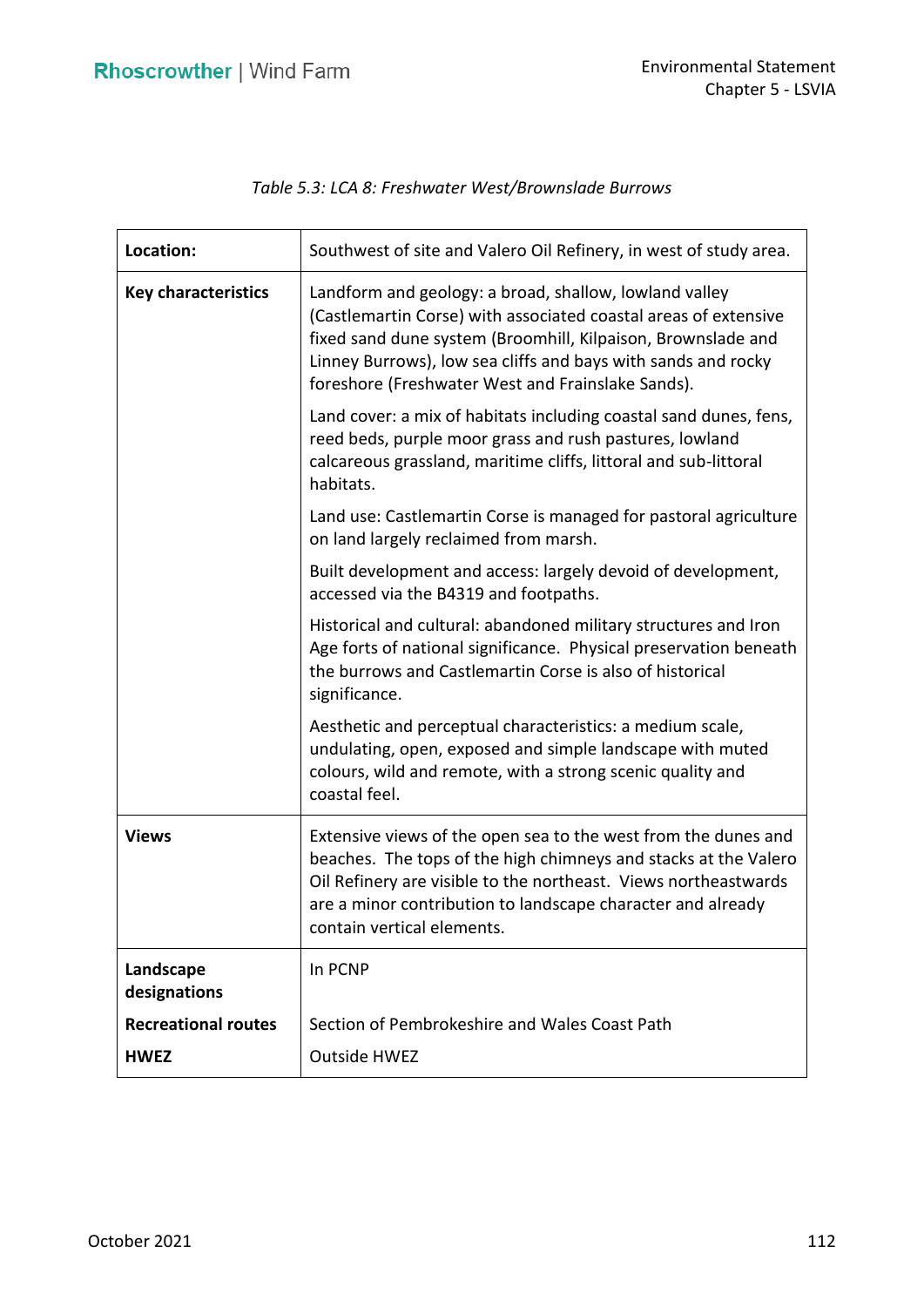| LANDMAP overall<br>evaluations: | Visual and sensory (ES Figure 5.4):<br>VS081 (outstanding), VS079 (high), VS061, VS118 (moderate)<br>Geological landscape (ES Figure 5.5):<br>GL235 (outstanding), GL239 (high)<br>Historic landscape (ES Figure 5.6):<br>HL46188 (outstanding), HL46189 (high)                                                                                                    |
|---------------------------------|--------------------------------------------------------------------------------------------------------------------------------------------------------------------------------------------------------------------------------------------------------------------------------------------------------------------------------------------------------------------|
|                                 | Cultural landscape (ES Figure 5.7):<br>CL003 (outstanding), CL705, CL819 (high)                                                                                                                                                                                                                                                                                    |
|                                 | Landscape habitat (ES Figure 5.8):<br>LH142 (outstanding), LH531, LH780, LH865 (high)                                                                                                                                                                                                                                                                              |
| Value                           | National value (PCNP)                                                                                                                                                                                                                                                                                                                                              |
| <b>Susceptibility</b>           | Susceptible (key characteristics are strongly expressed and<br>robust, views to the northeast make a limited contribution to<br>landscape character from the dunes but further changes in<br>those views that could be brought about by a development of<br>the type, scale and location proposed would have a poor degree<br>of compatibility with these factors) |
| <b>Sensitivity</b>              | High sensitivity                                                                                                                                                                                                                                                                                                                                                   |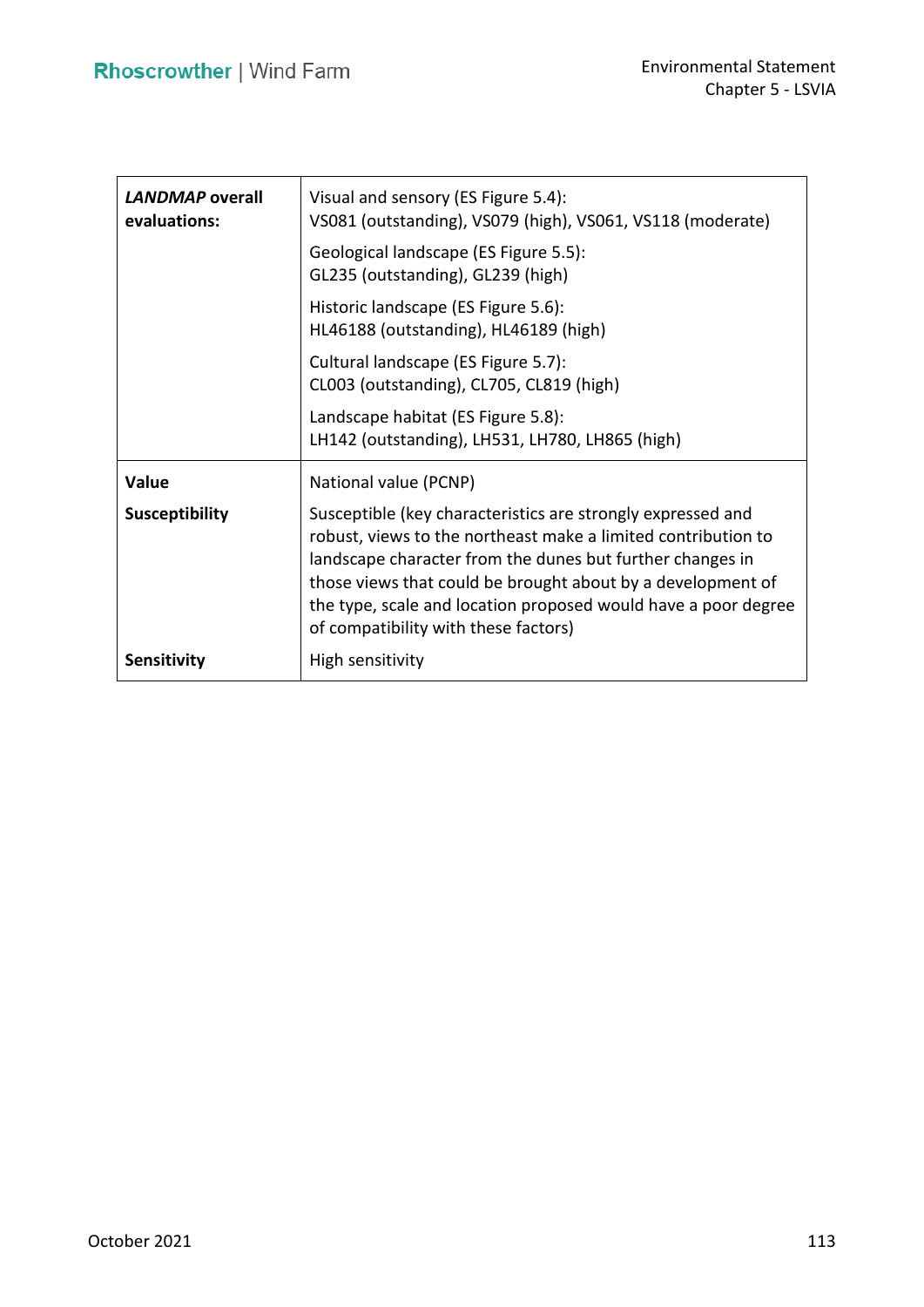| Location:                  | East of site and Valero Oil Refinery, in east of study area.                                                                                                                                                                                                                                                                                                            |
|----------------------------|-------------------------------------------------------------------------------------------------------------------------------------------------------------------------------------------------------------------------------------------------------------------------------------------------------------------------------------------------------------------------|
| <b>Key characteristics</b> | Landform and geology: a broad, shallow, enclosed estuary at the<br>mouth of the Pembroke River with a narrow entrance where it<br>joins the Cleddau estuary, and a small tributary stream in a<br>wooded lowland valley to the west. Also fed by several small<br>tributary streams in wooded lowland valleys to the north and<br>south.                                |
|                            | Land cover: a mix of intertidal mudflats and patches of shingle<br>with some marginal saltmarsh at low tide.                                                                                                                                                                                                                                                            |
|                            | Land use: recreational boating and boat mooring.                                                                                                                                                                                                                                                                                                                        |
|                            | Built development and access: largely devoid of development<br>and with limited access via minor roads and footpaths, eg Ferry<br>Road in Pennar on the north side of the estuary and Bentlass Hill<br>north of Hundleton on the south side of the estuary (likely to<br>have provided access to a ferry crossing point in the past).                                   |
|                            | Historical and cultural: intertidal area is unassessed in relation<br>to the historic environment.                                                                                                                                                                                                                                                                      |
|                            | Aesthetic and perceptual characteristics: a large scale, low-lying,<br>open, enclosed and simple landscape with muted colours,<br>secluded, with a strong scenic quality and coastal feel.                                                                                                                                                                              |
| <b>Views</b>               | Low level views across the estuary to rising land to the east,<br>west, south and north. These include natural banks and, above<br>these, the urban areas of Pembroke and Pembroke Dock, the<br>line of pylons to the south, Valerio Oil Refinery and the<br>Pembroke Power Station to the west and the Wear Point wind<br>turbines and oil storage tanks to the north. |
|                            | Views westwards are a minor contribution to landscape<br>character and already contain vertical elements.                                                                                                                                                                                                                                                               |
| Landscape<br>designations  | None                                                                                                                                                                                                                                                                                                                                                                    |
| <b>Recreational routes</b> | Pembrokeshire and Wales Coast Path crosses the wooded<br>tributary                                                                                                                                                                                                                                                                                                      |
| <b>HWEZ</b>                | <b>Outside the HWEZ</b>                                                                                                                                                                                                                                                                                                                                                 |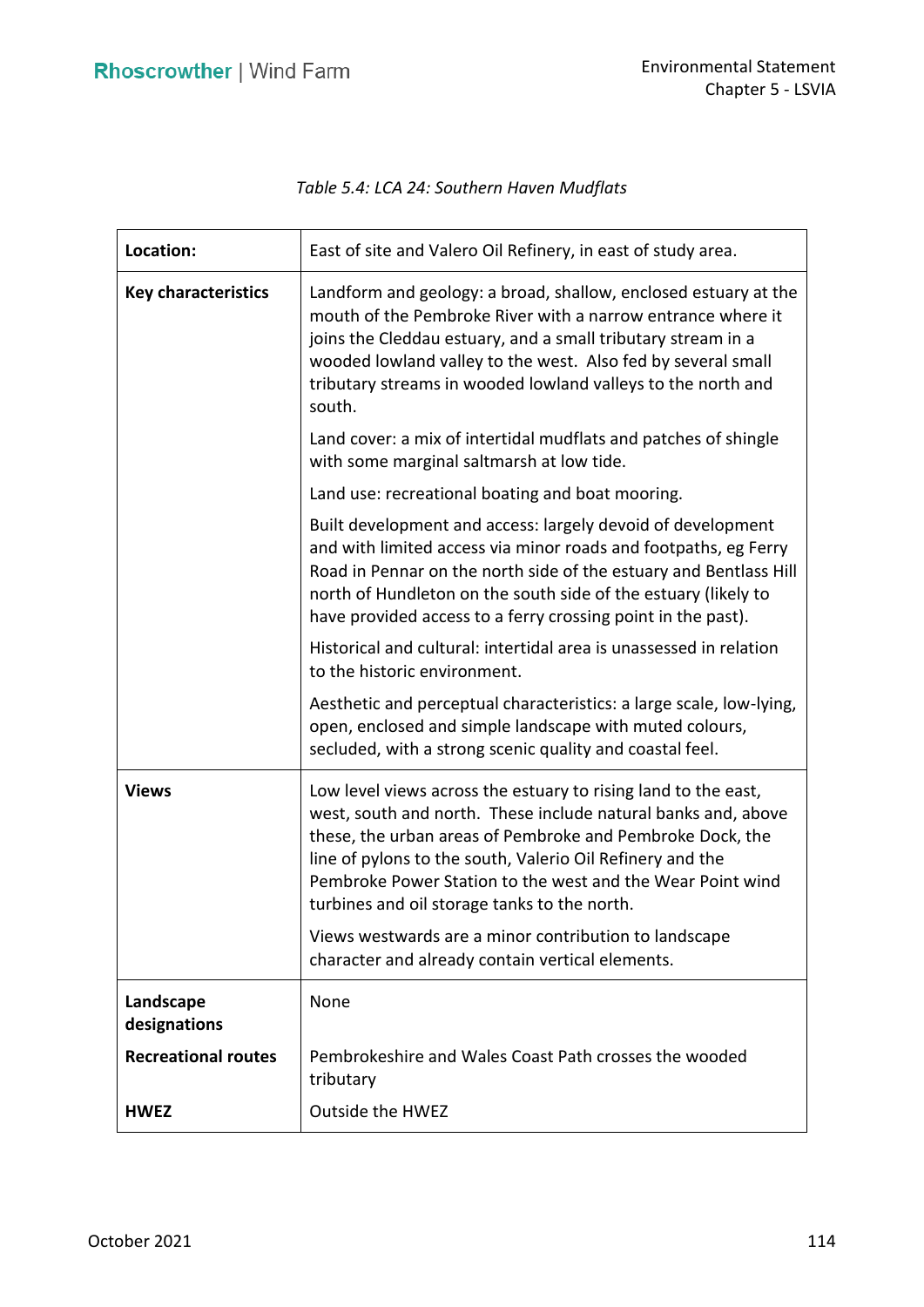| <b>LANDMAP</b> overall<br>evaluations: | Visual and sensory (ES Figure 5.4): VS091, VS098 (high)<br>Geological landscape (ES Figure 5.5): GL227 (high)<br>Historic landscape (ES Figure 5.6): none<br>Cultural landscape (ES Figure 5.7): CL006 (outstanding), CL196<br>(high)<br>Landscape habitat (ES Figure 5.8): LH531, LH549 (high)                                                                                                                    |
|----------------------------------------|--------------------------------------------------------------------------------------------------------------------------------------------------------------------------------------------------------------------------------------------------------------------------------------------------------------------------------------------------------------------------------------------------------------------|
| Value                                  | County value                                                                                                                                                                                                                                                                                                                                                                                                       |
| <b>Susceptibility</b>                  | Moderate susceptibility (key characteristics are strongly<br>expressed and robust, views to the west make a minor<br>contribution to landscape character and are already<br>characterised by vertical features, and further changes in those<br>views that could be brought about by a development of the<br>type, scale and location proposed would have a limited degree<br>of compatibility with these factors) |
| Sensitivity                            | Medium sensitivity                                                                                                                                                                                                                                                                                                                                                                                                 |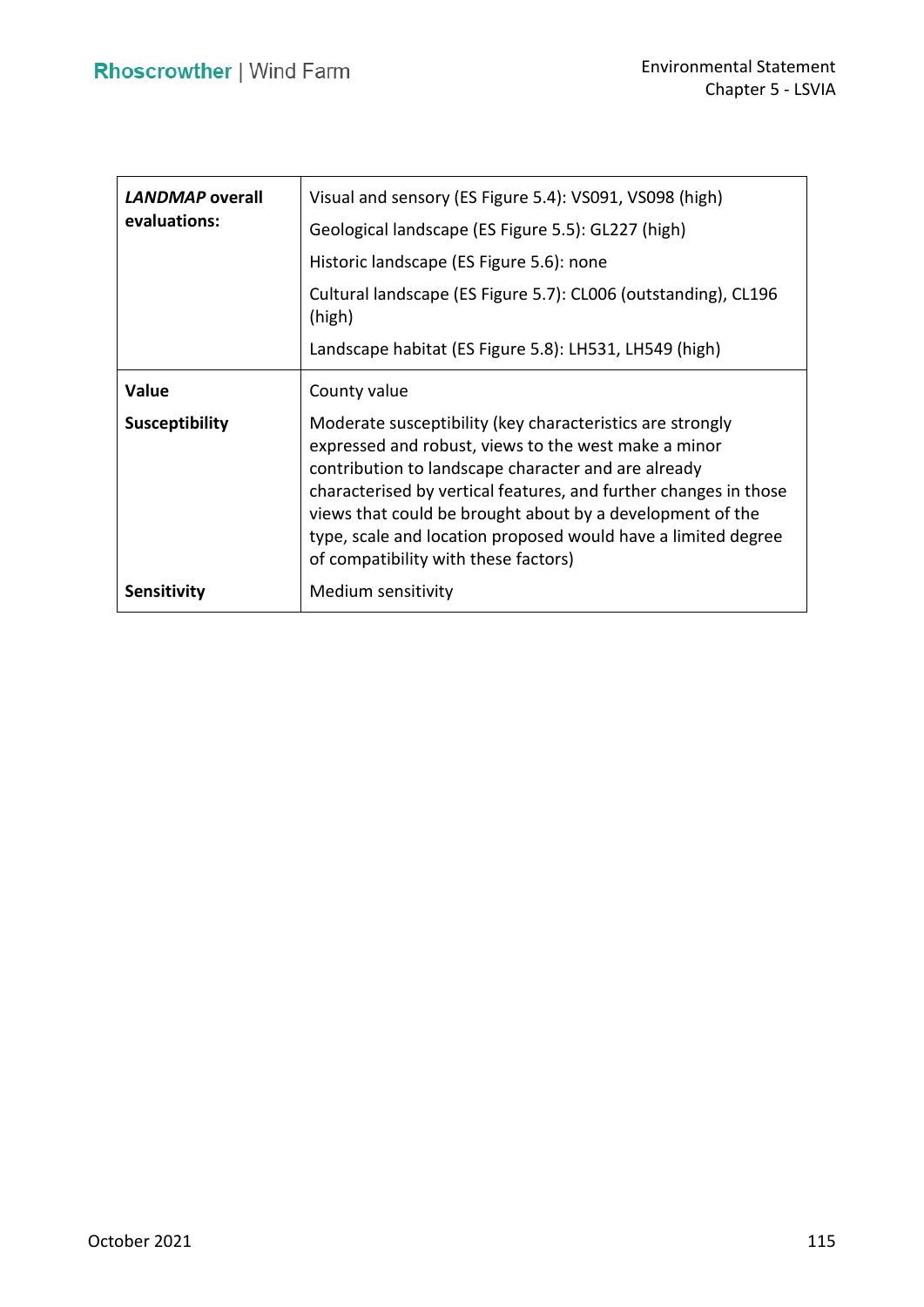*Table 5.5: LCA 25: Hundleton and Lamphey* 

| Location:                  | The site and a large area to the south, southeast and east of<br>Valero Oil Refinery, in centre and east of study area.                                                                                                                                                                                                                                                                                                                                                                                                                                                                                              |
|----------------------------|----------------------------------------------------------------------------------------------------------------------------------------------------------------------------------------------------------------------------------------------------------------------------------------------------------------------------------------------------------------------------------------------------------------------------------------------------------------------------------------------------------------------------------------------------------------------------------------------------------------------|
| <b>Key characteristics</b> | Landform and geology: rolling lowland of low ridges and shallow<br>valleys associated with bands of Old Red Sandstone (Silurian -<br>Devonian), Carboniferous limestone and several narrow belts of<br>Ordovician and Silurian slates and sandstones.                                                                                                                                                                                                                                                                                                                                                                |
|                            | Land cover: a mix of improved grasslands and arable crops,<br>mainly hedgerows and stone walls, small riparian woodlands<br>along streams in minor valleys, linear broadleaf and conifer<br>plantations and woodlands associated with small estates (eg<br>Orielton RHPG).                                                                                                                                                                                                                                                                                                                                           |
|                            | Land use: mixed pastural and arable agriculture within mosaic of<br>small and medium fields.                                                                                                                                                                                                                                                                                                                                                                                                                                                                                                                         |
|                            | Built development and access: small rural settlements and<br>scattered farmsteads. Most dwellings are stone and render<br>finished with slate roofs of traditional style, both small cottages<br>and substantial farmhouses, many extended. Most farmsteads<br>are nucleated complexes of modern farm buildings alongside<br>traditional buildings. Access (within the study area) is via the<br>B4319, B4320, minor roads, bridleways and footpaths. Large-<br>scale solar park (Hoplass and Wogaston Farms) and large-scale<br>electricity pylons, with industrial development to the immediate<br>north (LCA 23). |
|                            | Historical and cultural: include prehistory and Bronze Age<br>features, and Medieval buildings. Small, nucleated settlements<br>with small parish churches, many with Medieval origins. Orielton<br>RHPG.                                                                                                                                                                                                                                                                                                                                                                                                            |
|                            | Aesthetic and perceptual characteristics: medium scale,<br>undulating, open (along ridgelines), semi-enclosed (in valleys),<br>simple landscape with muted colours, managed and peaceful but<br>with light and noise pollution from towns and industrial<br>developments to the north, with a pleasant scenic quality and a<br>strong coastal feel in places.                                                                                                                                                                                                                                                        |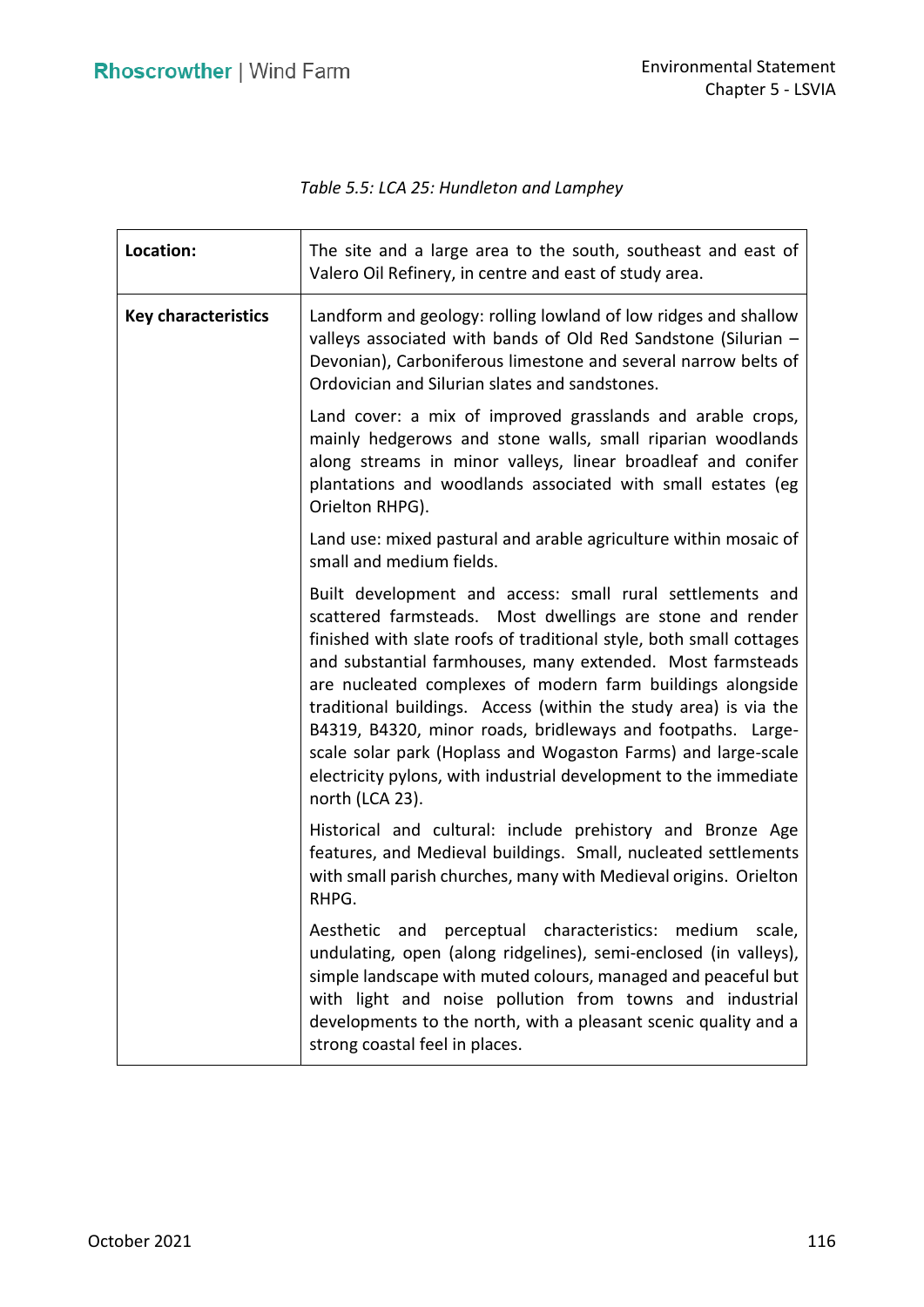| <b>Views</b>                              | Extensive views of the surrounding landscape from ridgelines,<br>which include glimpses of the sea to the south and west and<br>Milford Haven to the north. Views northwards and westwards<br>across the area already contain vertical elements.                                                                                                                                                                                                                     |
|-------------------------------------------|----------------------------------------------------------------------------------------------------------------------------------------------------------------------------------------------------------------------------------------------------------------------------------------------------------------------------------------------------------------------------------------------------------------------------------------------------------------------|
| Landscape<br>designations                 | None                                                                                                                                                                                                                                                                                                                                                                                                                                                                 |
| <b>Recreational routes</b><br><b>HWEZ</b> | Short sections of Pembrokeshire and Wales Coast Path<br>Northern part (which includes the site) is within HWEZ                                                                                                                                                                                                                                                                                                                                                       |
| <b>LANDMAP</b><br>overall<br>evaluations: | Visual and sensory (ES Figure 5.4): VS061 (moderate)<br>Geological landscape (ES Figure 5.5): GL239 (outstanding), GL234<br>(moderate)<br>Historic landscape (ES Figure 5.6): HL46191 (outstanding),<br>HL43920, HL46189, HL46190 (high)<br>Cultural landscape (ES Figure 5.7): CL196 (high)<br>habitat (ES Figure 5.8): LH723<br>Landscape<br>$(high)$ ,<br>LH608<br>(moderate)                                                                                     |
| Value<br><b>Susceptibility</b>            | Local value (generally), County value for RHPG<br>Moderate susceptibility (key characteristics are clearly<br>expressed and moderately robust, views to the north and west<br>make a contribution to landscape character but are already<br>characterised by vertical features, and further changes in views<br>that could be brought about by a development of the type, scale<br>and location proposed would have a degree of compatibility<br>with these factors) |
| Sensitivity                               | Medium sensitivity                                                                                                                                                                                                                                                                                                                                                                                                                                                   |

### **Likely Natural Evolution of Landscape Baseline**

 5.88. The draft Supplementary Planning Guidance "*Landscape Character Assessment*" for Pembrokeshire outside of the National Park (PCC July 2019) explains (on p15) that,  "*uncertainty remains about how much the climate will change, and how quickly. There is however general consensus that the planet is warming and that human activity is*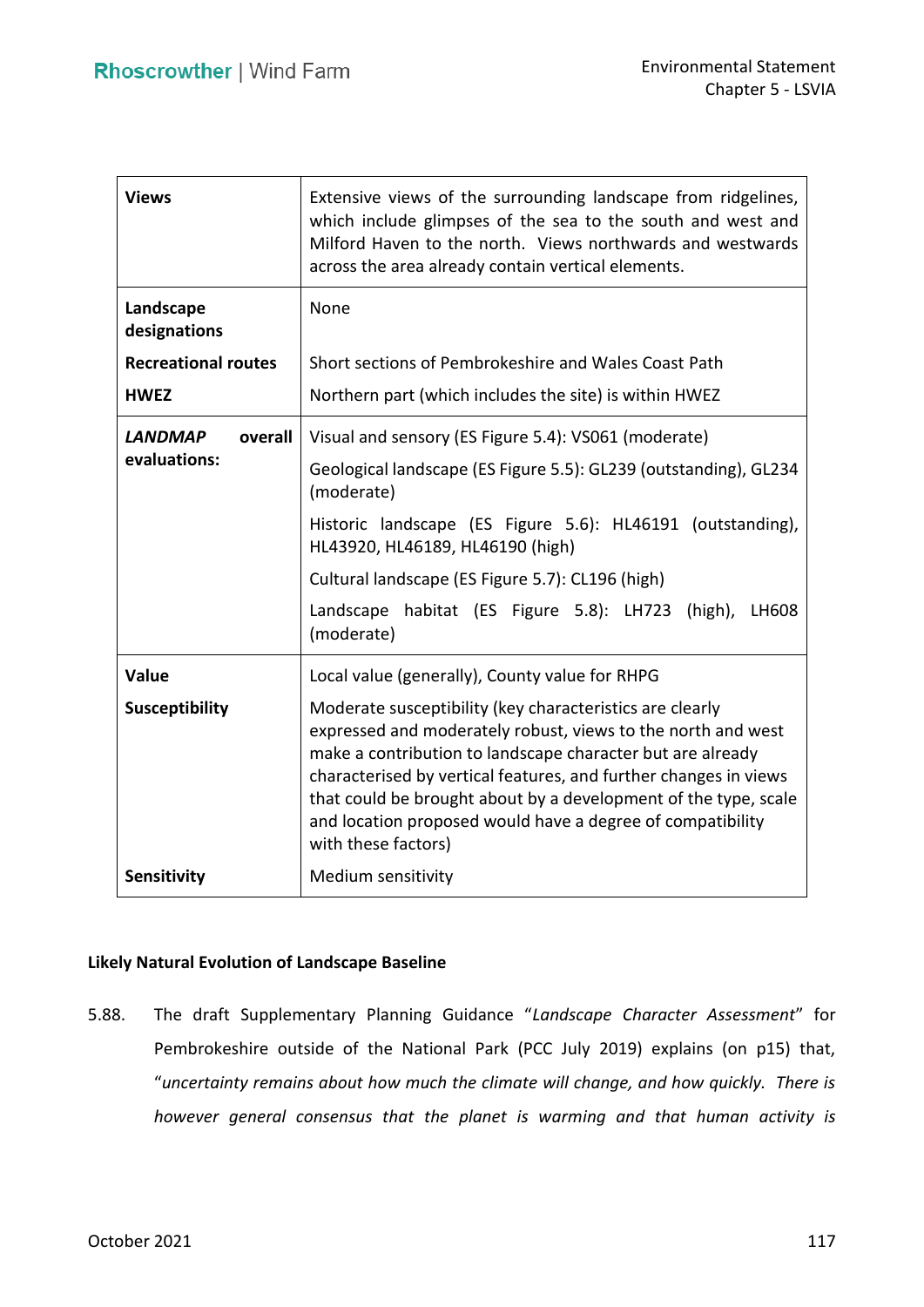*responsible and that the speed of change and the frequency of extreme weather is [are] increasing. In the UK, this could result in more and heavier rain days and drier hotter days – potentially leading to episodes of drought, flooding and storms. The seasons may be less distinct and arrive earlier or later than expected and sea levels could rise. Much depends on the influence of natural changes in weather and governments' ability to cut greenhouse gas emissions*<sup>2</sup>".

 5.89. It also references the UK Climate Change Risk Assessment 2017 Evidence Report: *Summary*  for Wales (CCC 2017)<sup>3</sup> which outlines the risks and opportunities of climate change to Wales. This makes specific reference to changes in landscape character (on p30):

 "**Ne14: Risks and opportunities from changes in landscape character.** Landscape character has changed in Wales over the last few decades. Climate change has been a contributing factor, both directly through its effects on land cover and indirectly by influencing some land uses over others in specific locations. Changes in land cover and land use will undoubtedly continue to occur into the future and the magnitude of climate change (and responses to it) will be a key factor in influencing this change. Ancient woodlands and hedgerows are not only important ecosystems but are also historic assets containing evidence for past human use. The potential effects of climate change on forestry, ancient woodland and hedgerows may be gradual but significant. Soil erosion, land-use change and replanting could all damage individual historic assets."

 5.90. All 14 risk/opportunities (Ne1 – Ne14) in the Evidence Report are given urgency scores from the highest (more action needed) to the lowest (watching brief) and Ne14 is the only risk/opportunity placed in the lowest category. There are also no suggestions on adaption or recommendations for action for Ne14. This suggests that, whilst there will be changes to landscape character as a result of climate change, the risks and opportunities from

<sup>2</sup> International Panel on Climate Change (IPCC) reports [https://www.edf.org/blog/2014/03/31/6-key-insights-latest](https://www.edf.org/blog/2014/03/31/6-key-insights-latest-ipcc-climate-report)ipcc-climate-report<br><sup>3</sup> https://www.theccc.org.uk/uk-climate-change-risk-assessment-2017/national-summaries/wales/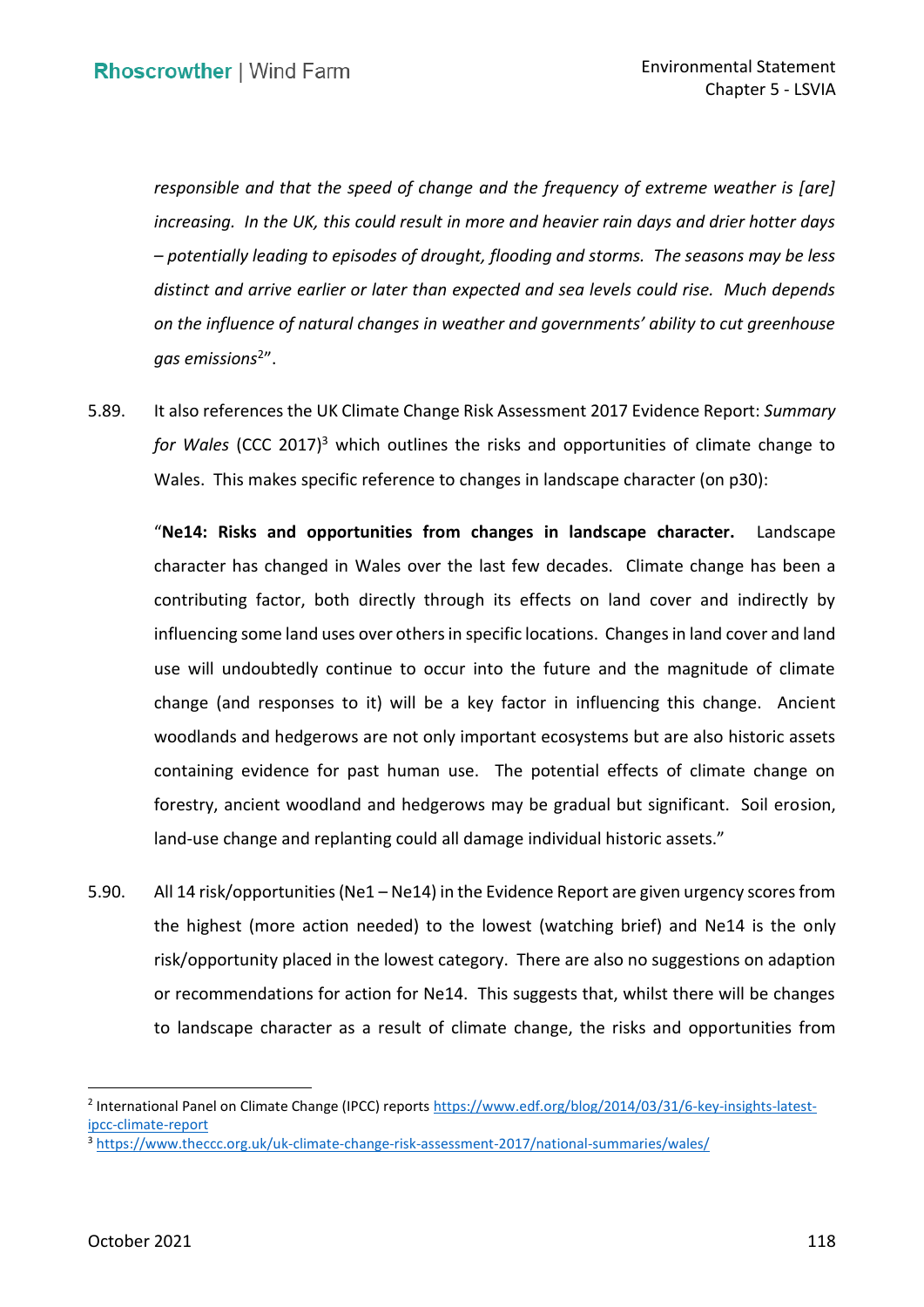changes in landscape character arising from climate change in the near future are considered to be low.

- 5.91. Natural changes to landscape character could occur during the lifetime of the Development due to climate change. For example, if climate change results in more extreme weather conditions, these could, in turn, affect the natural succession of any unmanaged vegetation. Consequently, there could be changes in the species composition of the unmanaged grasslands, hedgerows and woodlands on the site and immediate surroundings.
- surroundings.<br>5.92. Similarly, the effects of climate change could necessitate changes in the way that the land is farmed and managed, which could result in changes in the relative amounts of land farmed for grassland and arable crops and in the management of field boundary hedgerows and woodlands. Whilst this will change from year to year anyway as crops are rotated, were climate change to necessitate the adoption of large scale mechanised arable farming, this could, in turn, require larger fields and result in the loss of field boundaries.
- 5.93. However, for the purposes of this LSVIA, it has been assumed that there would not be any significant changes in the landscape fabric and character of the site and immediate surroundings during the lifetime of the Development as a result of natural evolution and, therefore, no changes that would affect the sensitivity of the landscape to this type of development or the purposes of the National Park and Heritage Coast.

### **Seascape Character**

- 5.94. The adopted PCNP SPG: *Seascape Character Assessment* (PCNP December 2013) (the "PCNP SCA") identifies 44 seascape character areas (SCAs) around the National Park.
- 5.95. As illustrated on ES Figure 5.9, two SCAs are identified within the Haven, SCA 31: Outer Milford Haven and SCA 32: Inner Milford Haven, which is the closest SCA to the site. The descriptions for SCA 31 and SCA 32 are provided in ES Appendix 5.4.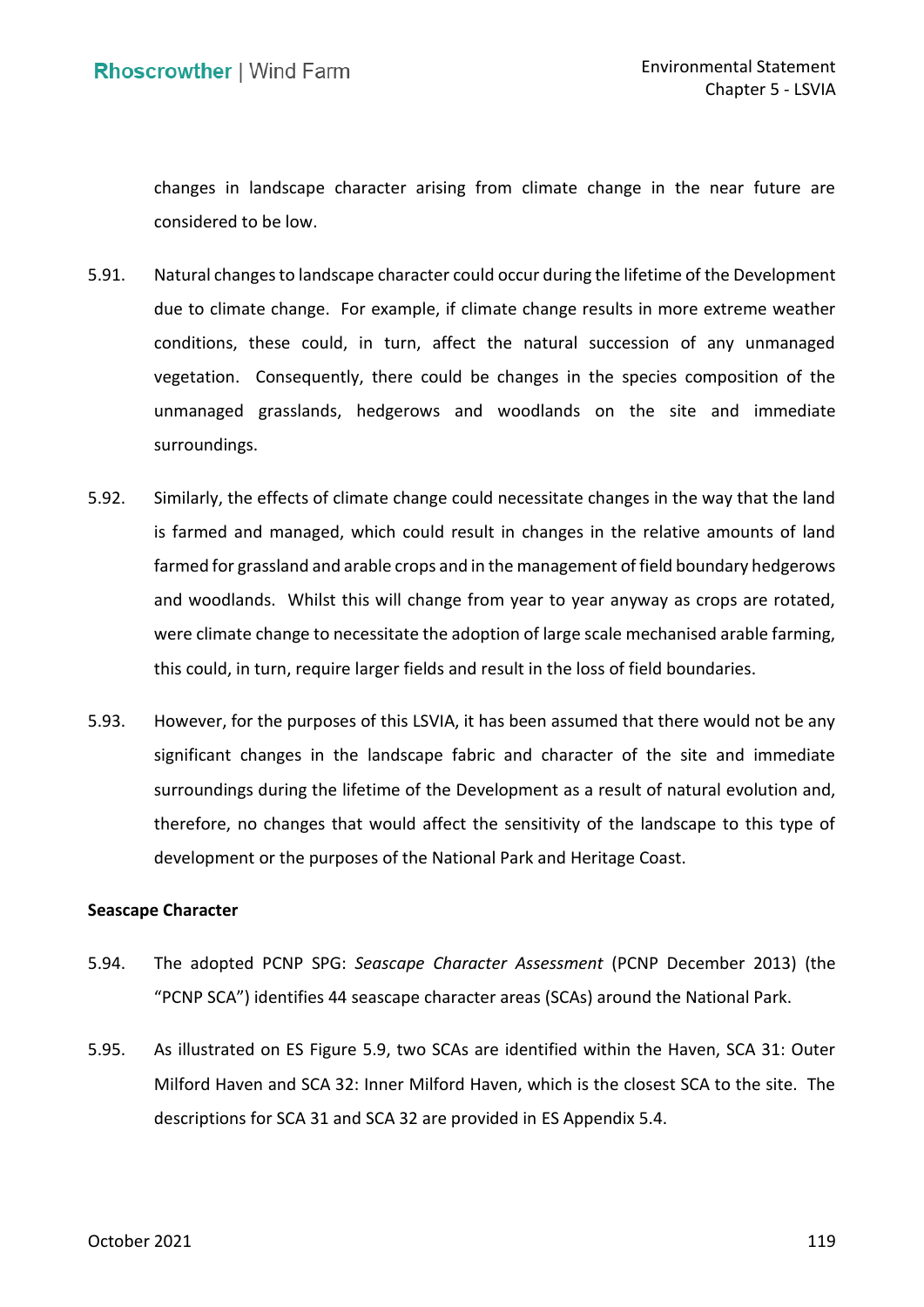# **Assessment of Seascape Character and Sensitivity**

- 5.96. The datasheets for SCA 31 and SCA 32 (ES Appendix 5.4) discuss the factors which contribute to sensitivity and those which detract from sensitivity but do not conclude on the sensitivity of these seascape units to any development types.
- 5.97. Therefore, an assessment of the character and sensitivity of the two SCAs to the type and scale of development proposed has been undertaken and is provided in Tables 5.6 and 5.7 below. This has been undertaken in accordance with the assessment criteria in ES Appendix 5.1 and draws on fieldwork observations and the datasheets for SCA 31 and SCA 32 (see ES Appendix 5.4).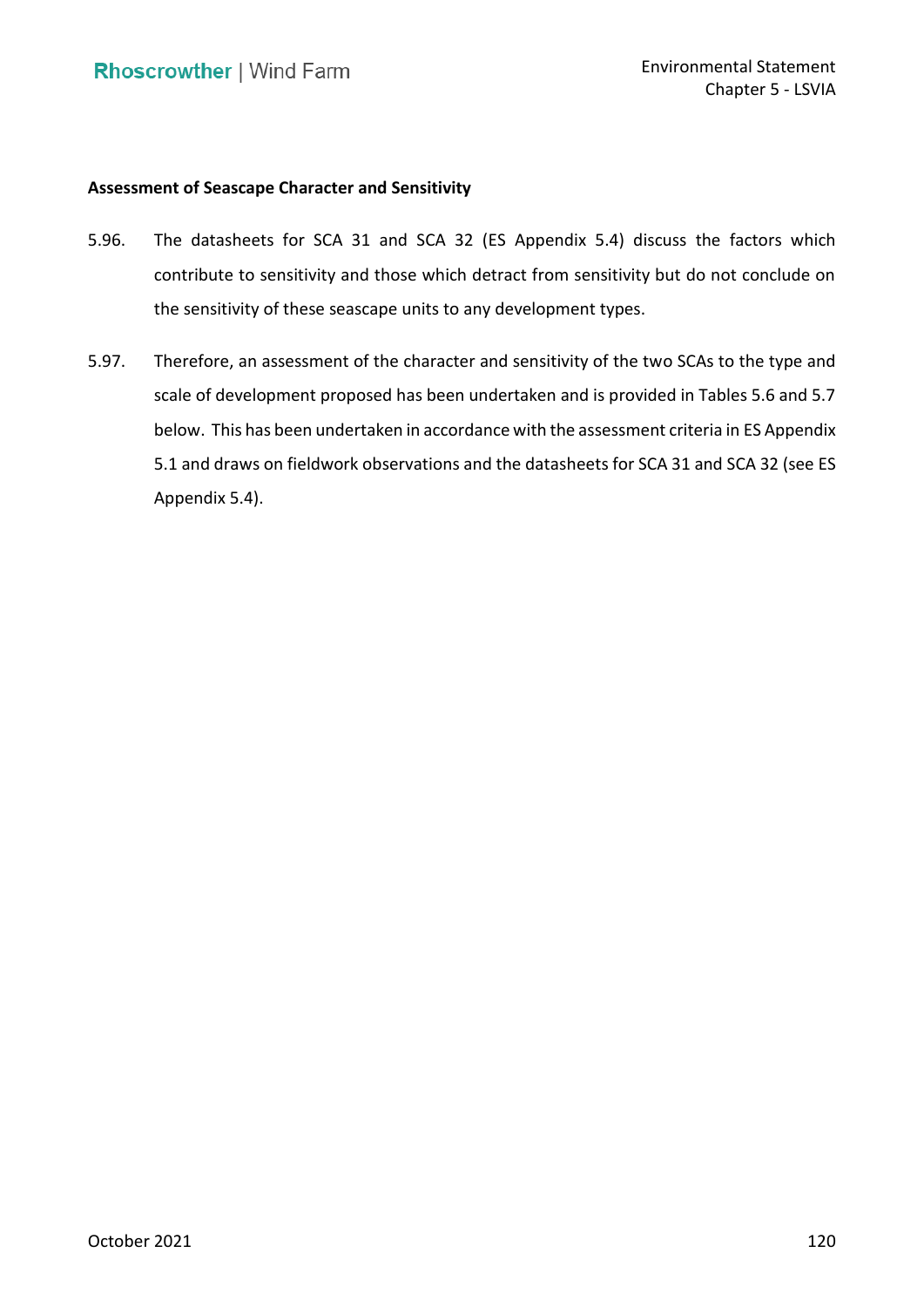*Table 5.6: SCA 31: Outer Milford Haven* 

| Location:                  | From South Hook Point downstream to the mouth of Milford<br>Haven, in the west of the study area.                                                                                                                                                                                                                                                                                                                                                                                                                                                                                                                                                                                                                          |
|----------------------------|----------------------------------------------------------------------------------------------------------------------------------------------------------------------------------------------------------------------------------------------------------------------------------------------------------------------------------------------------------------------------------------------------------------------------------------------------------------------------------------------------------------------------------------------------------------------------------------------------------------------------------------------------------------------------------------------------------------------------|
| <b>Key characteristics</b> | Landform and geology: the seaward end of a coastal inlet<br>formed by the drowning of a river valley (ria) to create a wide L-<br>shaped estuary with a wide southward opening. Incised<br>through east/west bands of Silurian sandstone, Devonian Old<br>Red Sandstone and Carboniferous limestone which result in the<br>tall red cliffs to both the west (St Anne's Head to Dale Point) and<br>east (East Blockhouse Point, Rat Island and Sheep Island) and<br>cliffs to the north, with intertidal areas of rocks or shingle<br>around headlands and sandy bays. Rolling lowland plateau to<br>the west, east and north, with small, steep-sided valleys cutting<br>through the rolling lowland plateau to the north. |
|                            | Land cover: a mix of improved grasslands and arable crops in<br>small and medium sized semi-regular fields bounded by low<br>hedge banks and fencing, and deciduous woodlands in the<br>incised valleys.                                                                                                                                                                                                                                                                                                                                                                                                                                                                                                                   |
|                            | Land use: mixed arable and pasture on the land and commercial<br>shipping on the waterway passing through to Inner Milford<br>Haven. Also fishing, marine recreation and leisure activities.                                                                                                                                                                                                                                                                                                                                                                                                                                                                                                                               |
|                            | Built development and access: small coastal settlement of Dale<br>and dispersed farmsteads but otherwise largely undeveloped.<br>Access (within study area) is via minor roads to bays, eg West<br>Angle Bay and the Pembrokeshire and Wales Coast Path which<br>follows the cliff tops.                                                                                                                                                                                                                                                                                                                                                                                                                                   |
|                            | Historical and cultural: rich history including Medieval burials (in<br>West Angle Bay), a pair of blockhouses built by Henry VIII to<br>guard the entrance to the Haven, a chain of forts built to defend<br>the Haven from Napoleon III (on Thorn Island, South Hook, Stock<br>Rock and Dale Fort), scheduled monuments and over 20 wrecks.                                                                                                                                                                                                                                                                                                                                                                              |
|                            | Aesthetic and perceptual characteristics: large scale, exposed<br>seaway contrasts with the small scale, enclosed and sheltered<br>bays, rough and rugged textures of the red sea cliffs contrast<br>with the smooth rolling green plateau, but a balanced, rural and<br>generally tranquil area (busier during the summer), with a<br>pleasant scenic quality and a strong sense of place.                                                                                                                                                                                                                                                                                                                                |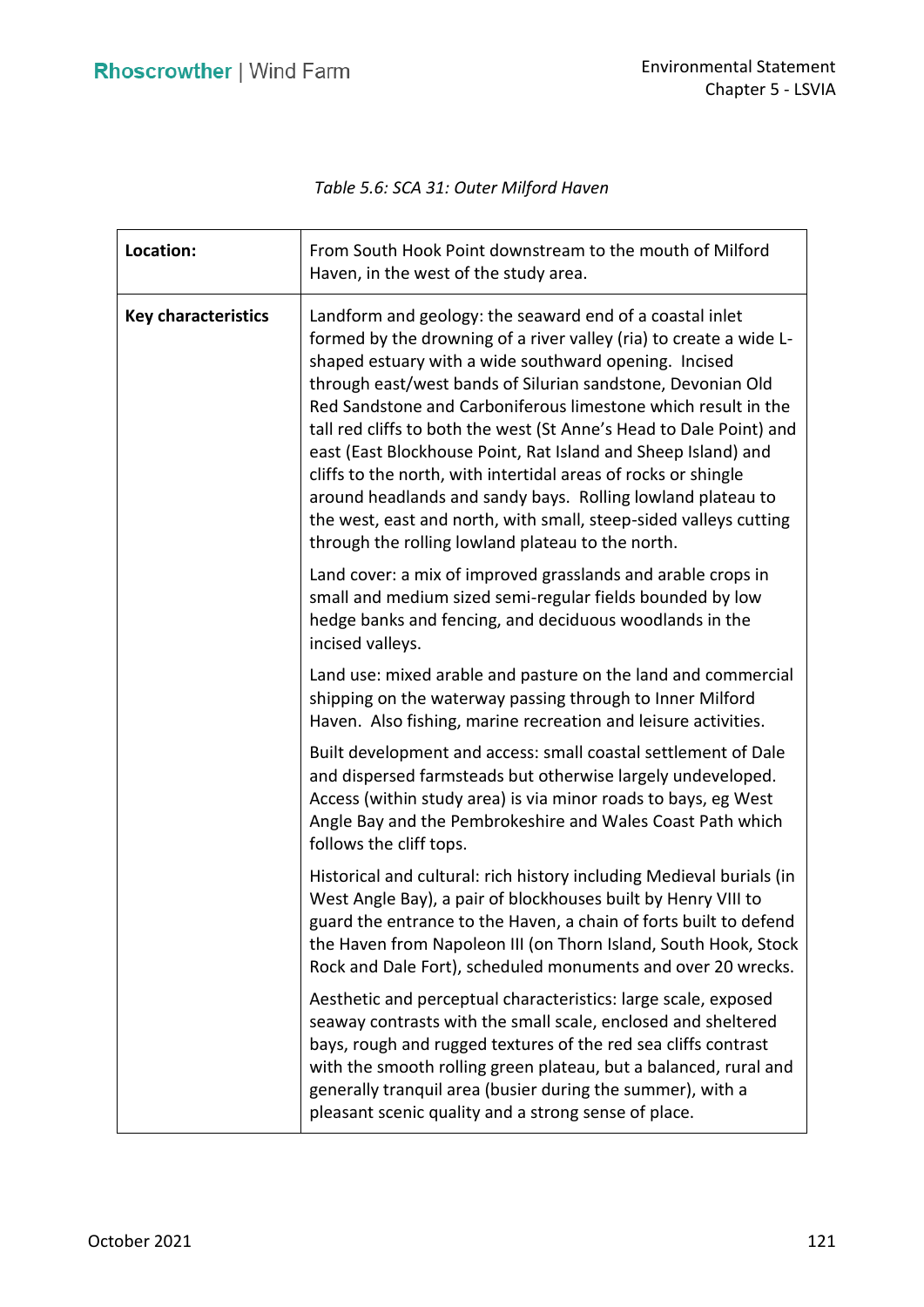| <b>Views</b>                           | Elevated and panoramic views of the sea from the cliff tops<br>contrast with the low level, framed and more contained views<br>from the bays. Views eastwards across the area, eg from Dale<br>and St Anne's Head, already contain vertical elements.                                                                                                                                         |
|----------------------------------------|-----------------------------------------------------------------------------------------------------------------------------------------------------------------------------------------------------------------------------------------------------------------------------------------------------------------------------------------------------------------------------------------------|
| Landscape<br>designations              | In PCNP                                                                                                                                                                                                                                                                                                                                                                                       |
| <b>Recreational routes</b>             | Long sections of Pembrokeshire and Wales Coast Path                                                                                                                                                                                                                                                                                                                                           |
| <b>HWEZ</b>                            | Eastern side (land and sea) extends very slightly into the HWEZ                                                                                                                                                                                                                                                                                                                               |
| <b>LANDMAP</b> overall<br>evaluations: | Visual and sensory (ES Figure 5.4): VS074 (outstanding), VS075,<br>VS076, VS077, VS091, VS115 (high), VS065, VS068, VS069<br>(moderate)                                                                                                                                                                                                                                                       |
|                                        | Geological landscape (ES Figure 5.5): GL147, GL153, GL237<br>(outstanding), GL155, GL164 (high), GL136, GL137, GL138,<br>GL139, GL140, GL142, GL144, GL233, GL234 (moderate)                                                                                                                                                                                                                  |
|                                        | Historic landscape (ES Figure 5.6): HL43901, HL46919<br>(outstanding), HL43885, HL43886, HL43887, HL43890, HL43891,<br>HL43902, HL43918, HL43920 (high), HL43888 (moderate)                                                                                                                                                                                                                   |
|                                        | Cultural landscape (ES Figure 5.7): CL1003 (outstanding), CL565<br>(high)                                                                                                                                                                                                                                                                                                                     |
|                                        | Landscape habitat (ES Figure 5.8): LH376 (outstanding), LH365,<br>LH404, LH580, LH584, LH602 (high), LH502, LH580, LH605,<br>LH608, LH667, LH940 (moderate), LH679, LH943 (low)                                                                                                                                                                                                               |
| Value                                  | National value (in PCNP)                                                                                                                                                                                                                                                                                                                                                                      |
| <b>Susceptibility</b>                  | Moderate susceptibility (key characteristics are strongly<br>expressed and robust, views to the east make a contribution to<br>seascape character but are already characterised by vertical<br>features, and further changes in views that could be brought<br>about by a development of the type, scale and location<br>proposed would have a degree of compatibility with these<br>factors) |
| Sensitivity                            | Medium sensitivity                                                                                                                                                                                                                                                                                                                                                                            |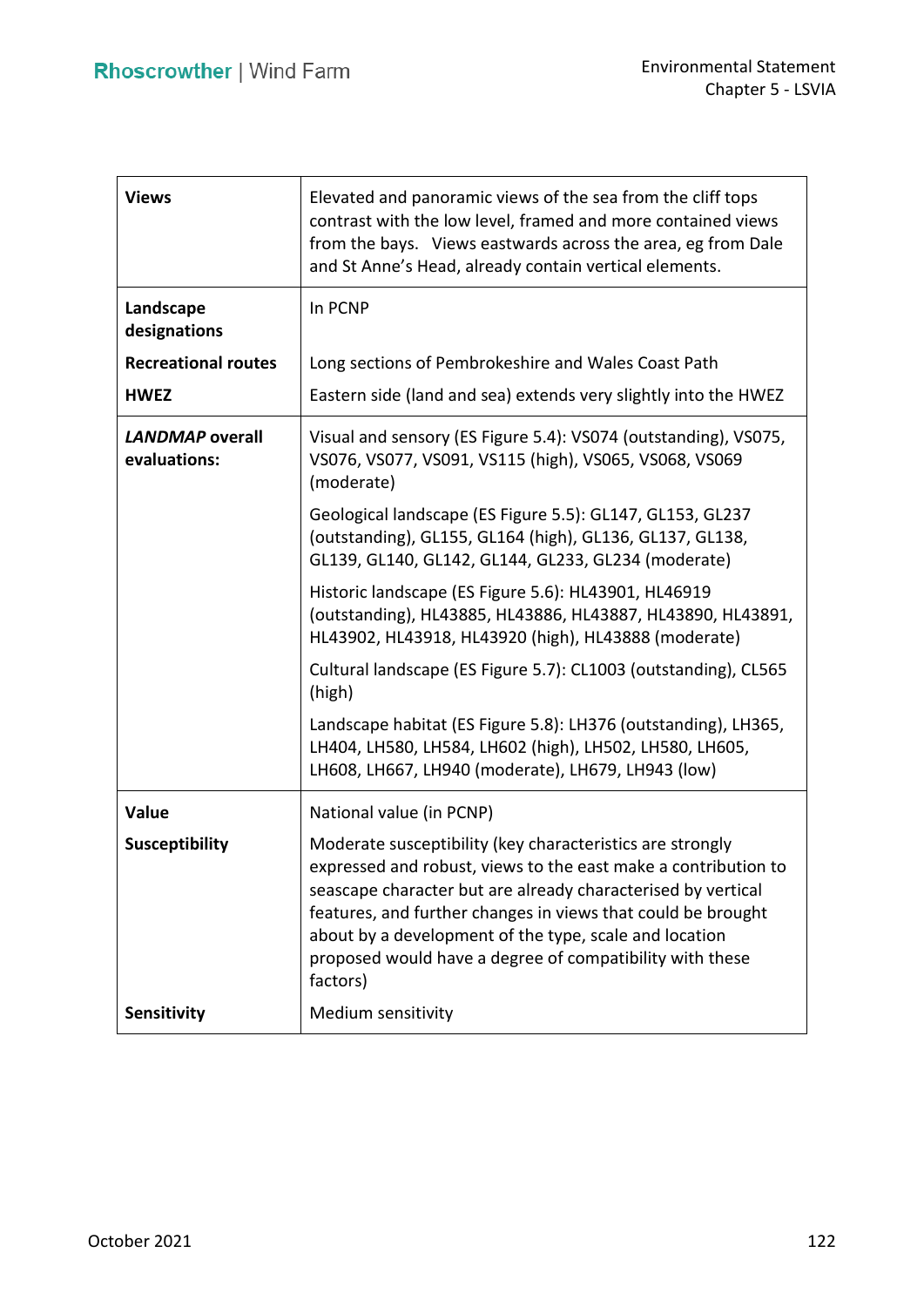*Table 5.7: SCA 32: Inner Milford Haven* 

| Location:                  | From South Hook Point upstream to Cleddau Bridge, in the<br>north of the study area.                                                                                                                                                                                                                                                                                                                                                                                                                                                                                                     |
|----------------------------|------------------------------------------------------------------------------------------------------------------------------------------------------------------------------------------------------------------------------------------------------------------------------------------------------------------------------------------------------------------------------------------------------------------------------------------------------------------------------------------------------------------------------------------------------------------------------------------|
| <b>Key characteristics</b> | Landform and geology: the upstream part of a coastal inlet<br>formed by the drowning of a river valley (ria) to create a wide<br>estuary that runs east/west within this SCA, with intertidal areas<br>of extensive mudflats, sandy bays (e.g. Angle Bay) and inlets and<br>rocky shores. Incised through east/west bands of Devonian Old<br>Red Sandstone and Carboniferous limestone. Rolling lowland<br>plateau to the north and south, with small, incised valleys.                                                                                                                  |
|                            | Land cover: a mix of improved grasslands and arable crops in<br>small and medium sized semi-regular fields bounded by low<br>hedge banks and fencing. Semi-natural deciduous woodland<br>along some sea edges, creeks and minor valleys.                                                                                                                                                                                                                                                                                                                                                 |
|                            | Land use: urban and large-scale industrial land uses,<br>interspersed with some arable and pasture on the land and busy<br>commercial shipping on the waterway with tanker terminals,<br>ferry terminal and marinas, plus fishing and marine recreation.                                                                                                                                                                                                                                                                                                                                 |
|                            | Built development and access: coastal towns of Milford Haven,<br>Neyland and Pembroke Dock, dispersed farmsteads and very<br>large industrial developments - Valero Oil Refinery & Pembroke<br>Power Station on the south side of the Haven and oil and gas<br>storage tanks and the Wear Point Wind Farm on the north side.<br>Access is via the railway (to Milford Haven), the A477 (over<br>Cleddau Bridge), A4076, B4320, B4322 and B4325, urban and<br>minor roads & the Pembrokeshire and Wales Coast Path which<br>mainly follows the coastal edge but diverts inland in places. |
|                            | Historical and cultural: rich history including Norman period (in<br>Angle), defensive structures associated with Naval ship building<br>at Neyland, Milford Haven and Pembroke Dock, scheduled<br>monuments and several wrecks (two of which are aircraft).                                                                                                                                                                                                                                                                                                                             |
|                            | Aesthetic and perceptual characteristics: medium scale,<br>sheltered seaway with the small scale, enclosed and sheltered<br>bays, rough textures, noise and activity in the urban and<br>industrial areas contrast with the smooth rolling green plateau<br>and relative tranquillity of Angle Bay and Pembroke River<br>estuary, resulting in a discordant area, with a pleasant scenic<br>quality in places (but poor overall).                                                                                                                                                        |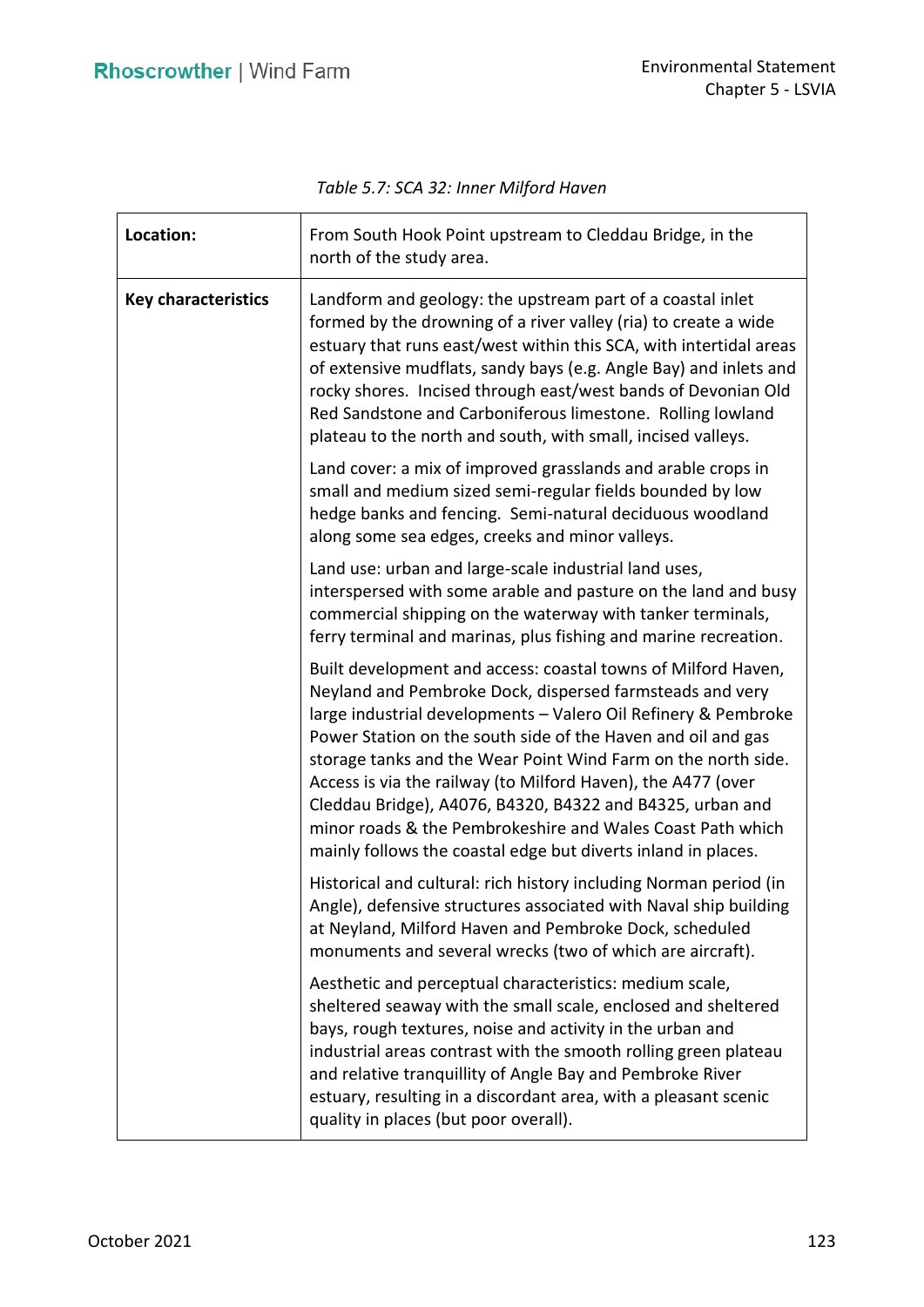| <b>Views</b>                           | Elevated and panoramic views of the sea from the cliff tops<br>contrast with the low level, framed and more contained views<br>from sea level. Views across the area from most locations<br>already contain vertical elements.                                                                                                                                                                                    |
|----------------------------------------|-------------------------------------------------------------------------------------------------------------------------------------------------------------------------------------------------------------------------------------------------------------------------------------------------------------------------------------------------------------------------------------------------------------------|
| Landscape<br>designations              | Two small parts to north and south of the Haven are in the PCNP                                                                                                                                                                                                                                                                                                                                                   |
| <b>Recreational routes</b>             | Long sections of Pembrokeshire and Wales Coast Path                                                                                                                                                                                                                                                                                                                                                               |
| <b>HWEZ</b>                            | Most of this SCA is within the HWEZ                                                                                                                                                                                                                                                                                                                                                                               |
| <b>LANDMAP</b> overall<br>evaluations: | Visual and sensory (ES Figure 5.4): VS077, VS078, VS079, VS098,<br>VS114, VS117 (high), VS061, VS065, VS066, VS067, VS068<br>(moderate), VS090, VS092 (low)                                                                                                                                                                                                                                                       |
|                                        | Geological landscape (ES Figure 5.5): GL237 (outstanding),<br>GL128, GL164, GL220 (high), GL141, GL142, GL162, GL163,<br>GL165, GL166, GL167, GL223, GL227, GL229, GL233, GL234,<br>GL236, GL244 (moderate), GL143, GL152, GL156, GL161, GL231,<br>GL232 (low)                                                                                                                                                    |
|                                        | Historic landscape (ES Figure 5.6): HL43874, HL43876, HL43914,<br>HL43919, HL46188 (outstanding), HL43875, HL34879, HL43899,<br>HL43920 (high), HL43879, HL43880, HL43889, HL43895,<br>HL43915, HL43916 (moderate), HL43882, HL43917 (low)                                                                                                                                                                        |
|                                        | Cultural landscape (ES Figure 5.7): CL1003 (outstanding), CL006,<br>CL007, CL009, CL101, CL196, CL977 (high), CL232 (low)                                                                                                                                                                                                                                                                                         |
|                                        | Landscape habitat (ES Figure 5.8): LH142 (outstanding), LH365,<br>LH401, LH549, LH584, LH602 (high), LH342, LH392, LH605,<br>LH608, LH940, (moderate), LH451, LH553, LH586, LH649, LH771,<br>LH807, LH943, LH955 (low)                                                                                                                                                                                            |
| Value                                  | National value (western part within PCNP), remainder Local<br>value                                                                                                                                                                                                                                                                                                                                               |
| <b>Susceptibility</b>                  | Slight susceptibility (key characteristics are clearly expressed<br>and robust, views of the surrounding landscape make a minor<br>contribution to seascape character and are already<br>characterised by vertical features, and further changes in views<br>that could be brought about by a development of the type, scale<br>and location proposed would have a degree of compatibility<br>with these factors) |
| Sensitivity                            | Low sensitivity                                                                                                                                                                                                                                                                                                                                                                                                   |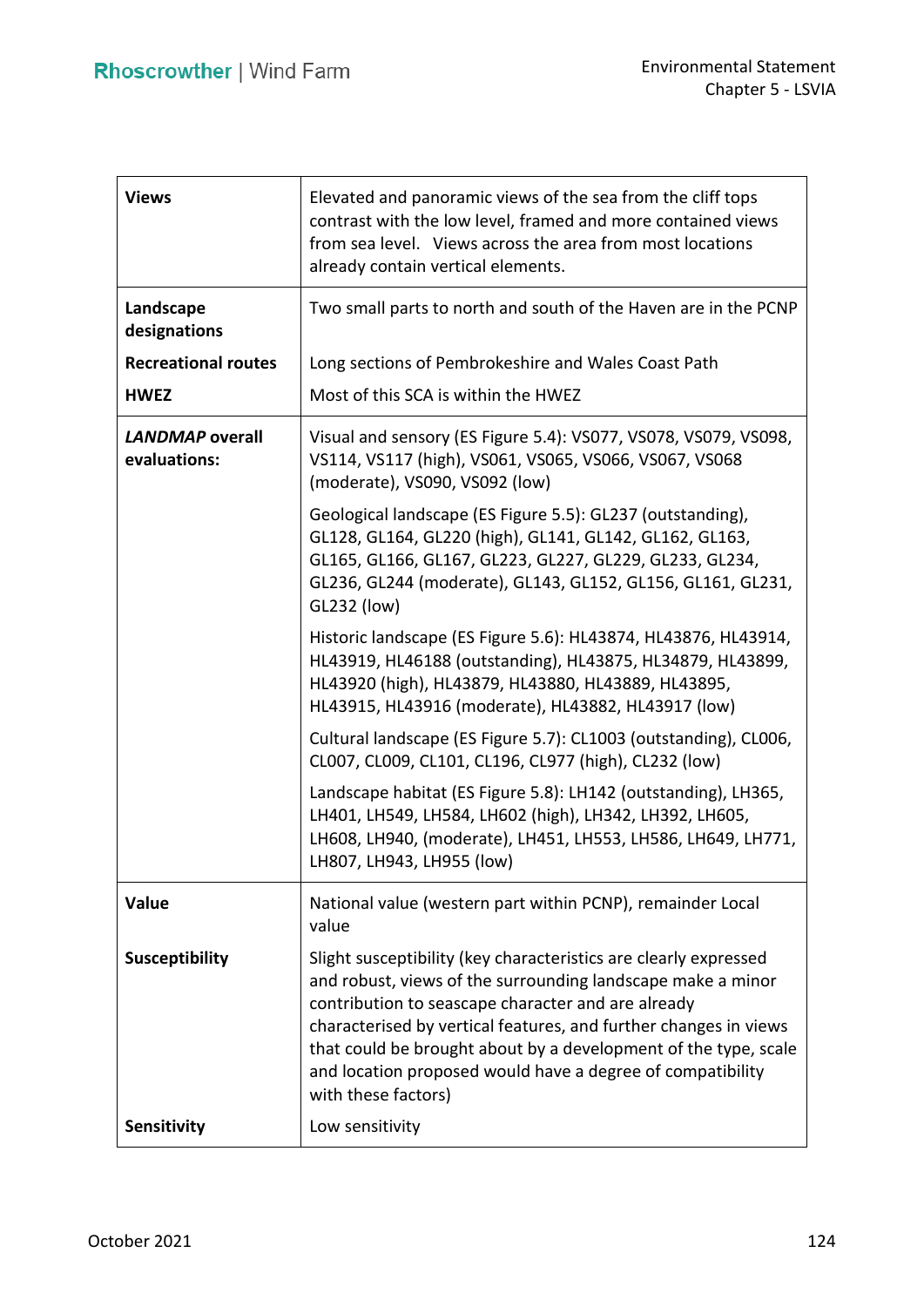# **Likely Natural Evolution of Seascape Character Baseline**

- 5.98. Climate change is expected to bring about rises in global sea levels and an increase in the frequency and intensity of storm surges. According to The Royal Society<sup>4</sup>, the best estimate of the rate of global average sea level rise over the last decade is 3.6mm per year. If this rate of sea level rise continues for the next 35 – 40 years (the life of the Development), then there could be sea level rises of approximately 144mm (0.144m). However, if CO<sub>2</sub> and other greenhouse gases continue to increase on their current trajectories, the rate of sea level rise will accelerate over the coming years and it is projected that sea levels may rise, at a minimum, by a further 0.4 – 0.8m by 2100. On this basis, by 2060 (ie in 40 years' time), the increase in sea level could be nearer to 0.4m.
- 5.99. Where Milford Haven and the South Pembrokeshire peninsula coastline are defined by tall, steep sea cliffs, a sea level rise of 0.4m is unlikely to significantly change the shape of the coastline. The changes may be more noticeable, however, in the lower lying and relatively flat coastal areas, such as Angle Bay, Pembroke River estuary and the smaller sandy bays around the coastline, where both the high and low tides could be higher and the damaging effects of storm surges could bring about changes in the patterns of erosion and deposition of coastal and marine deposits.
- 5.100. However, for the purposes of this LSVIA, it has been assumed that any rises in sea level or changes in the rates of erosion or deposition over the next 35 – 40 years would not significantly change the character of SCA31 and SCA32 during the lifetime of the Development and, therefore, there would be no changes that would affect the sensitivity of the seascape units to this type of development or the purposes of the National Park and Heritage Coast.

<sup>4</sup> [https://royalsociety.org/topics-policy/projects/climate-change-evidence-causes/question-](https://royalsociety.org/topics-policy/projects/climate-change-evidence-causes/question-14/?gclid=EAIaIQobChMI58SYhIKW6wIVW-ztCh28dAjtEAAYASAAEgI_vPD_BwE)[14/?gclid=EAIaIQobChMI58SYhIKW6wIVW-ztCh28dAjtEAAYASAAEgI\\_vPD\\_BwE](https://royalsociety.org/topics-policy/projects/climate-change-evidence-causes/question-14/?gclid=EAIaIQobChMI58SYhIKW6wIVW-ztCh28dAjtEAAYASAAEgI_vPD_BwE)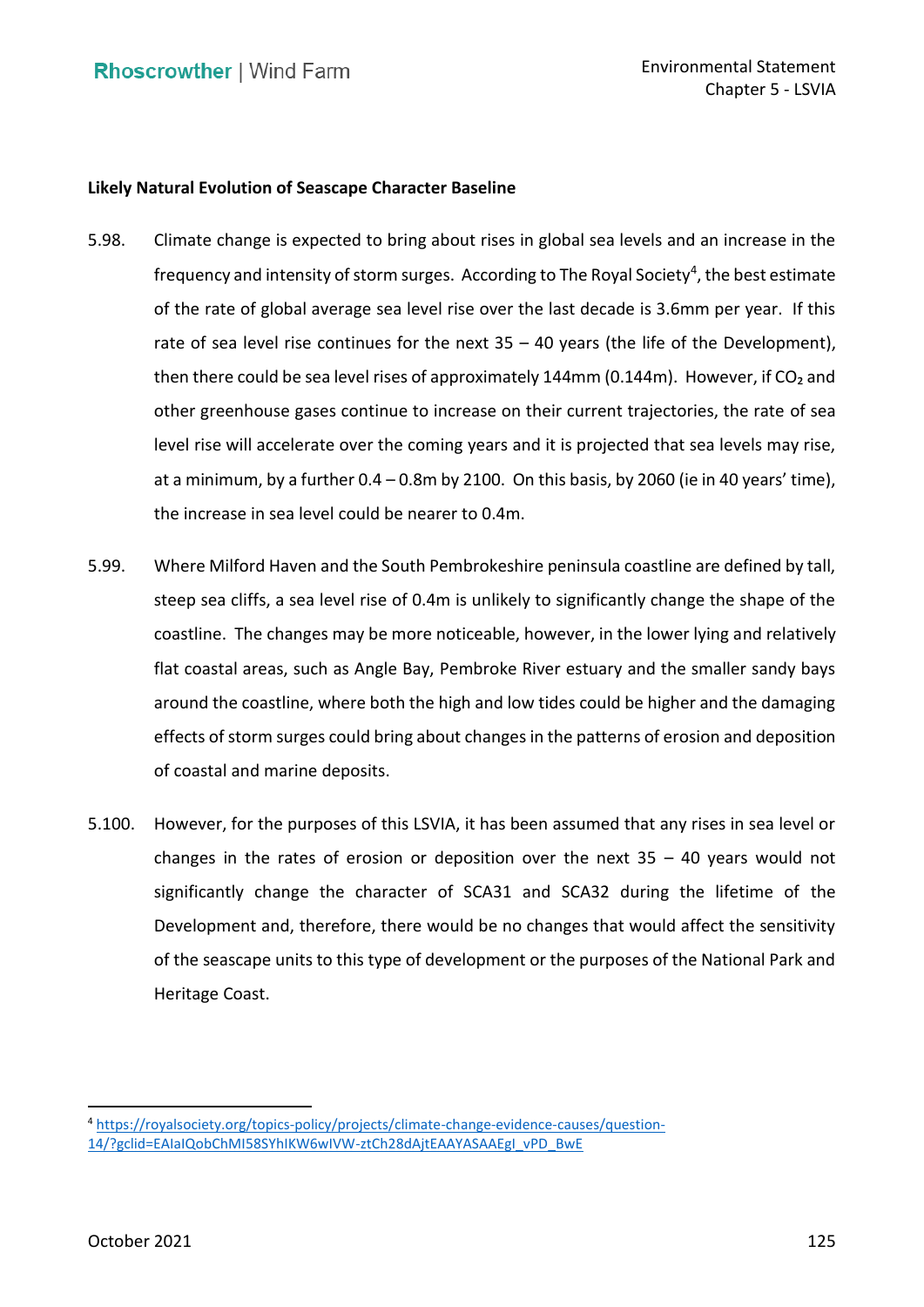## **Visual Receptors**

- 5.101. The visual receptors within the 11km radius visual study area that are also within the tip height zone of theoretical visibility (ZTV) include:
	- i. Residents in the settlements of Angle, Pembroke and Milford Haven (see ES Figure 5.20).
	- ii. Residents in properties within the local area surrounding the site (see ES Figure 5.46).
	- iii. Visitors to beaches and other attractions (see ES Figures 5.10 and 5.18a/b).
	- iv. Walkers on the Pembrokeshire and Wales Coast Path (see ES Figures 5.10 and  $5.18a/b$ ).
	- 5.18a/b). v. Cyclists on the Sustrans National Cycle Route (NCR4) (see ES Figures 5.10 and  $5.18a/b$ ).
	- 5.18a/b). vi. Users of the local public rights of way within 3km of the site (see ES Figures 5.11 and 5.19).
	- vii. Motorists and other road users on the B4320 and minor roads within 3km of the site (see ES Figures 5.11 and 5.19).
- 5.102. There is one area of access land in the visual study area, but this is in the far south of the study area and outside the ZTV (see ES Figures 5.10 and 5.18).

## **Likely Natural Evolution of Visual Baseline**

5.103. No natural changes to the visual baseline are anticipated.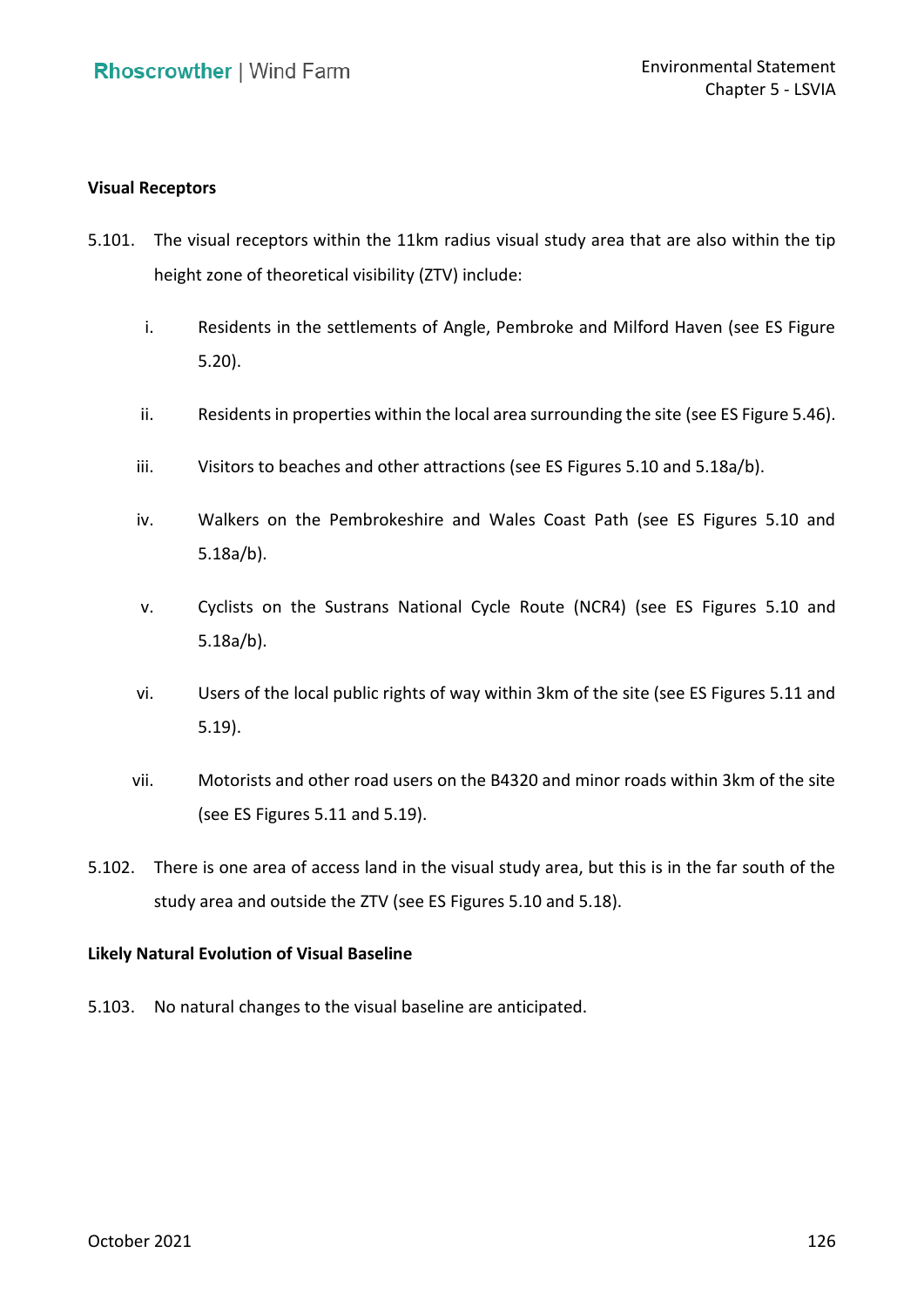# **Siting, Design, Mitigation & Residual Effects**

#### **Introduction**

 5.104. This section provides a description of the siting and design of the development and the mitigation measures incorporated into the design to prevent, reduce or offset likely significant adverse effects on landscape, seascape and visual amenity.

#### **Siting**

- 5.105. The site is on the South Pembrokeshire peninsula, to the south of Milford Haven, approximately 3km south of the town of Milford Haven and 9km west of Pembroke in the County of Pembrokeshire, South West Wales (see ES Figure 5.1).
- 5.106. It is immediately south of the Valero Oil Refinery, 4.5km east-southeast of the village of Angle and 0.6km east of what remains of the village of Rhoscrowther. It is 1.5km southwest of the Pembroke Power Station, immediately north and northwest of the two solar farms and just over 1km east of the former BP Oil Storage site.
- 5.107. The site was identified as a potential wind farm site during an extensive site search and selected as it met the locational requirements for a wind energy development of this scale and was considered to be a location where the effects on landscape, seascape and visual amenity (amongst other matters) could be minimised, subject to the appropriate design and mitigation of the Development (see ES Chapter 2).

#### **Design**

- 5.108. The Development would consist of three wind turbines and ancillary development as described in detail in ES Chapter 3.
- 5.109. The aspects of the development with the potential to affect landscape, seascape and visual amenity are the elements and activities that would bring about physical changes to the existing landscape fabric of the site and/or would be visible from the surrounding area.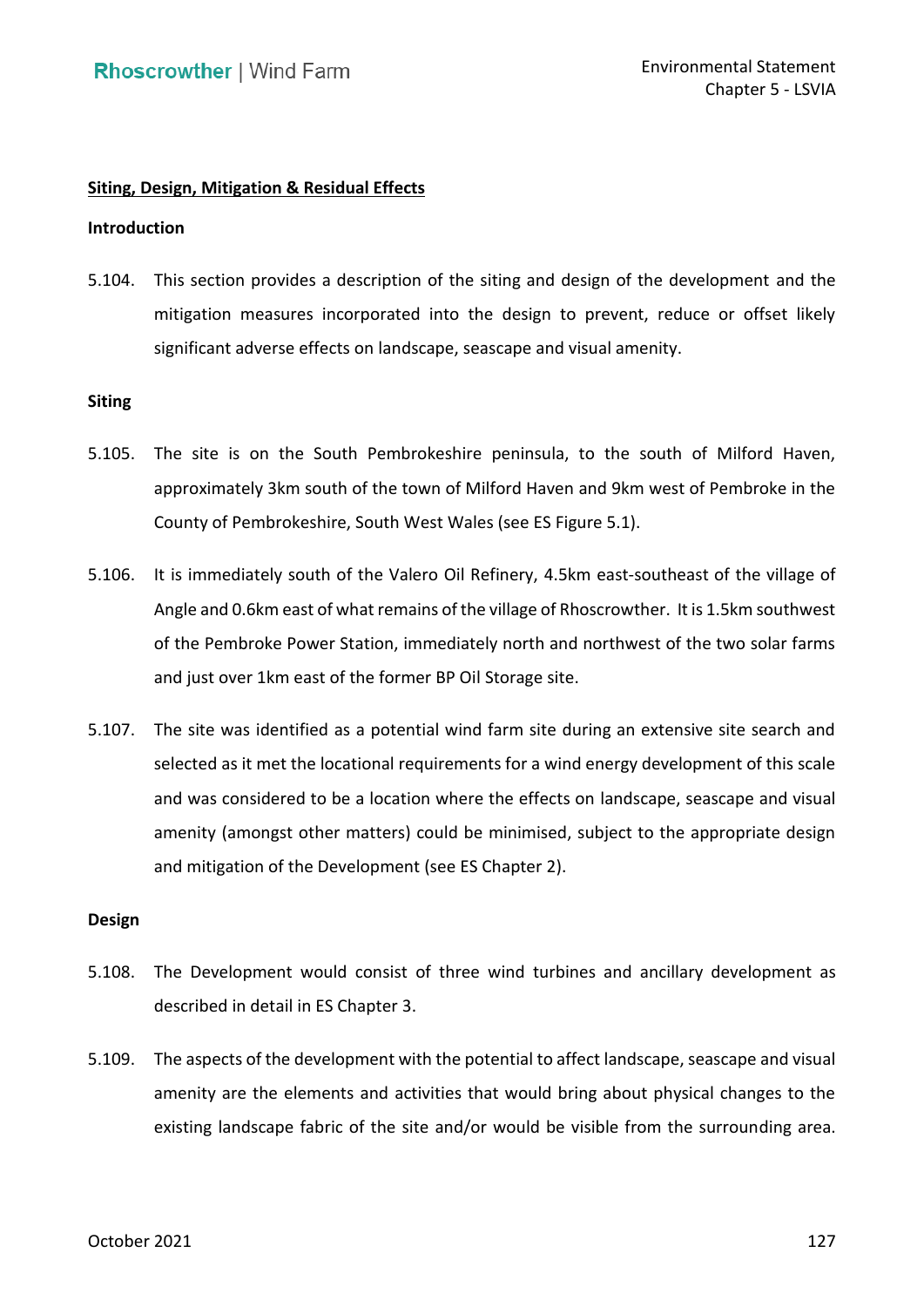These are summarised below for each of the three distinct phases of the development – construction, operational and decommissioning phases.

#### **Construction Phase**

- 5.110. The construction phase would be approximately 10 months including time to reinstate working areas. It would be undertaken in several overlapping stages, with each stage lasting only a few weeks, as illustrated in the Construction Programme (ES Chapter 3).
- <span id="page-44-0"></span> 5.111. The elements and activities that have the potential to affect landscape and visual amenity include:
	- i. Construction and on-site presence of the two new gated site entrances and new on- site access tracks and turning areas (see ES Figures 1.1 and 1.6). The entrances would be surfaced in tarmacadam and the tracks and turning areas would be surfaced in suitable stone aggregate imported from local quarries. The tracks would be approximately 1,300m in length and a minimum of 4.5m wide with local widening for junctions, bends and passing places (track area 5,850m²). The construction of the 150m of hedgerows. As illustrated on ES Figure 1.1, as the site is sloping, there would be some cut and fill required along the route of the tracks and around the turning areas, the exposed faces of which would be soiled and re-seeded. entrances and on-site access tracks would require the removal of approximately
	- ii. Construction and on-site presence of the temporary construction compound (see ES Figures 1.1 and 1.6). This would be located adjacent to the new eastern site entrance. It would be a fenced compound (400m<sup>2</sup>), with a stone aggregate surface and would contain modular, single-storey accommodation for the office, storage and staff welfare facilities, a bunded area for the storage of oil, fuel and machinery and a storage area for other materials and equipment (see ES Chapter 3). The temporary compound would be in place for the duration of the construction phase and removed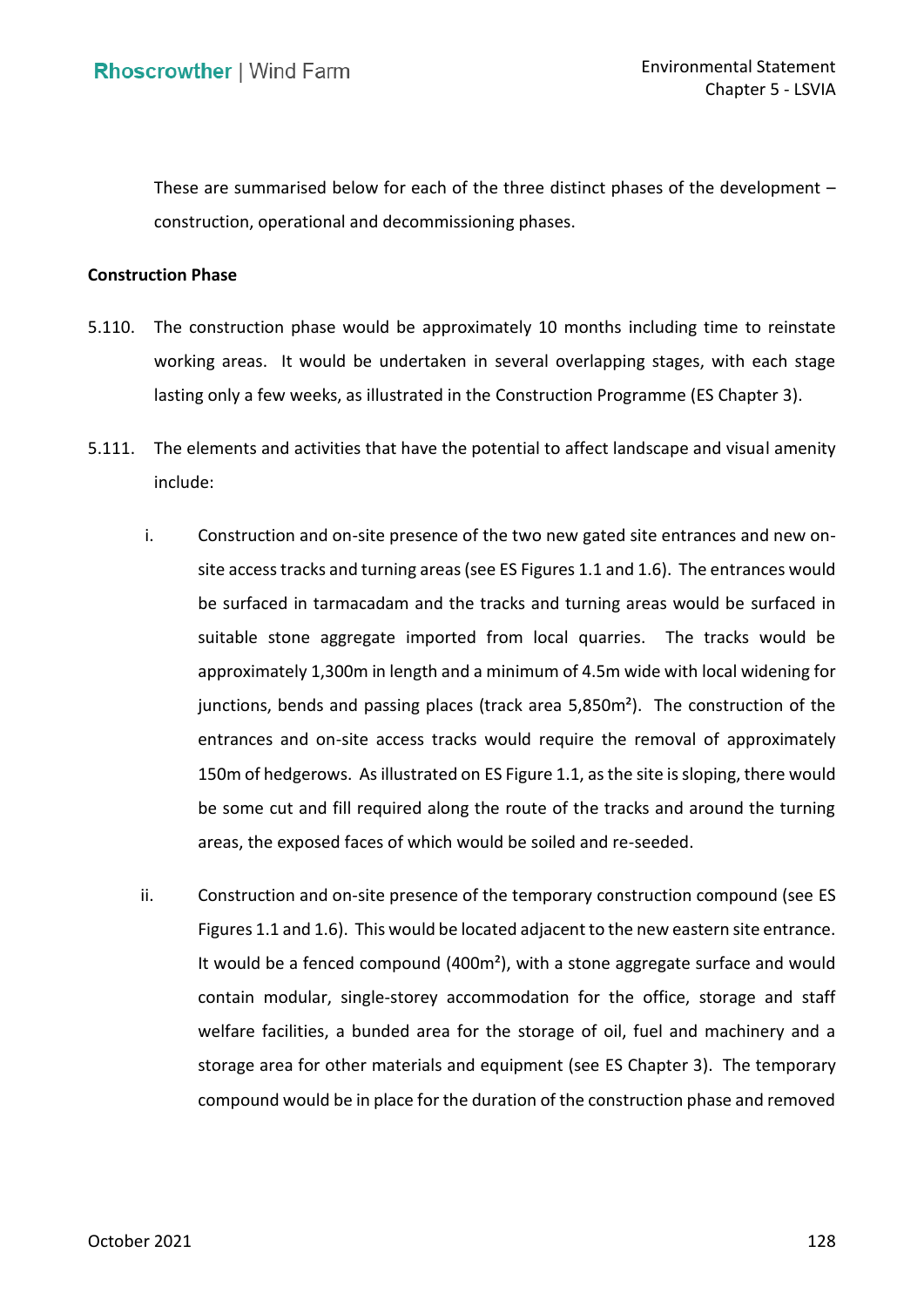at the end of the construction phase, and the area restored with retained soils and re-seeded.

- iii.  $E$  Excavation and construction of the crane hardstandings (4,188m<sup>2</sup>), laydown areas  $(3,900m<sup>2</sup>)$  and auxiliary crane pads  $(1,252m<sup>2</sup>)$  (see ES Figures 1.1 and 1.6). These would be surfaced in locally sourced stone aggregate. On completion of turbine installation, these would be reduced in size and the disturbed areas made good with retained soils and re-seeded (see ES Chapter 3).
- iv. Excavation of the cable trenches and laying of the transmission and communication cables (1,300m). The trenches would be approximately 1m wide x 1.5m deep and routed alongside the tracks. On completion of cable laying, these trenches would be backfilled with imported stone and retained materials and the topsoil re-seeded.
- v. Excavations for and construction of the substation and control building (see ES Figures 1.1, 1.2, 1.4 and 1.5). The substation and control building would be located within a fenced compound (area 1,280m<sup>2</sup>) adjacent to the new western entrance and access track. The substation would include electrical equipment and a transformer. The control building would be a single-storey pitched roof building approximately 9m x 9m and 7.5m to the ridgeline, with exterior finishes to reflect local styles, subject to the final design to be agreed with the DNO and the Council.
- vi. Excavation and construction of the foundations for the three wind turbines (each approximately 350 $m<sup>3</sup>$ ) (see ES Figures 1.1 and 1.6). The turbine foundations would typically be circular with a maximum radius of 16m, finished below ground levels and, on completion of turbine installation, backfilled to existing ground levels with retained soils and re-seeded. As illustrated on ES Figure 1.2, as the site is sloping, the foundations would be built up on the downslope side of the turbine foundations, the exposed slopes of which would be soiled and re-seeded.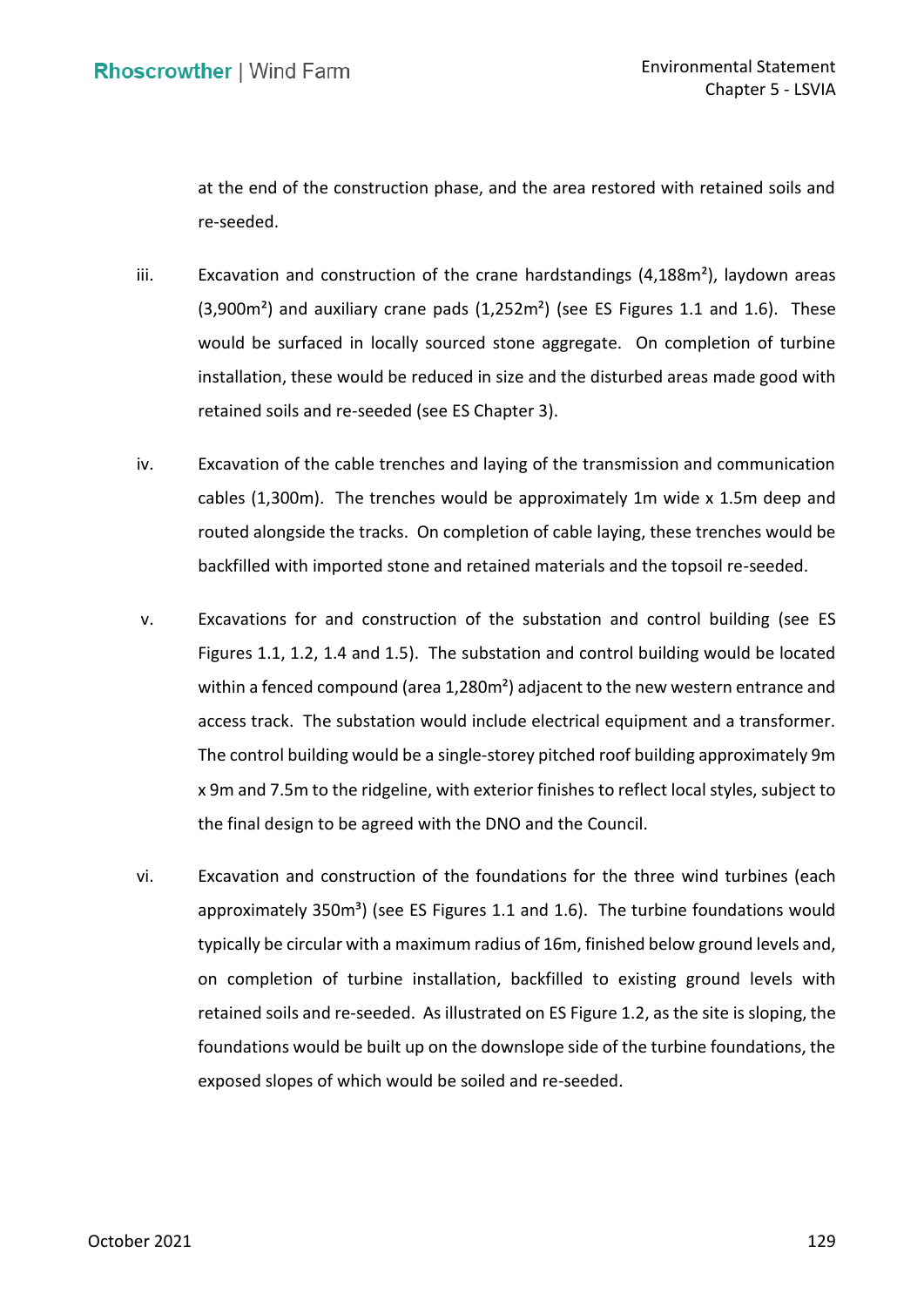- vii. Installation of the three wind turbines (see ES Figures 1.1, 1.2 and 1.6). Each turbine would be installed in stages, first the tower sections, then the nacelle and finally the of up to two weeks towards the end of the construction phase so the cranes would be on site for a very short part of the construction phase. rotor. The lifting of the turbine components would require two cranes for a period
- viii. Installation of transformers within the tower of each wind turbine.
- ix. HGV deliveries to site and movement of the vehicles on-site during the construction phase.
- x. Progressive site reinstatement and restoration as each part of the Development is completed and temporary areas are no longer required. This would include the removal of the temporary site compound and all its contents, the re-grading and seeding of the temporary compound area, track margins (including the cut and fill faces), and any other disturbed areas using site-derived materials, re-seeding and hedgerow planting, plus the bund and planting around the substation and control building. The crane hardstandings, lay down areas and auxiliary crane pads would be left in place and allowed to seed naturally.
- <span id="page-46-0"></span> 150m of hedgerows to accommodate the entrances and on-site access tracks and the loss of ground vegetation in all areas disturbed by the works. 5.112. The physical changes to landscape fabric would arise from the removal of approximately
- 5.113. The progressive reinstatement and restoration works would reinstate the temporary site compound (400m²), and all other areas temporarily disturbed by the construction works (eg track margins). To compensate for the loss of hedgerows, there would be a scheme of gap planting for existing hedgerows on site, to create at least 175m of new hedgerows.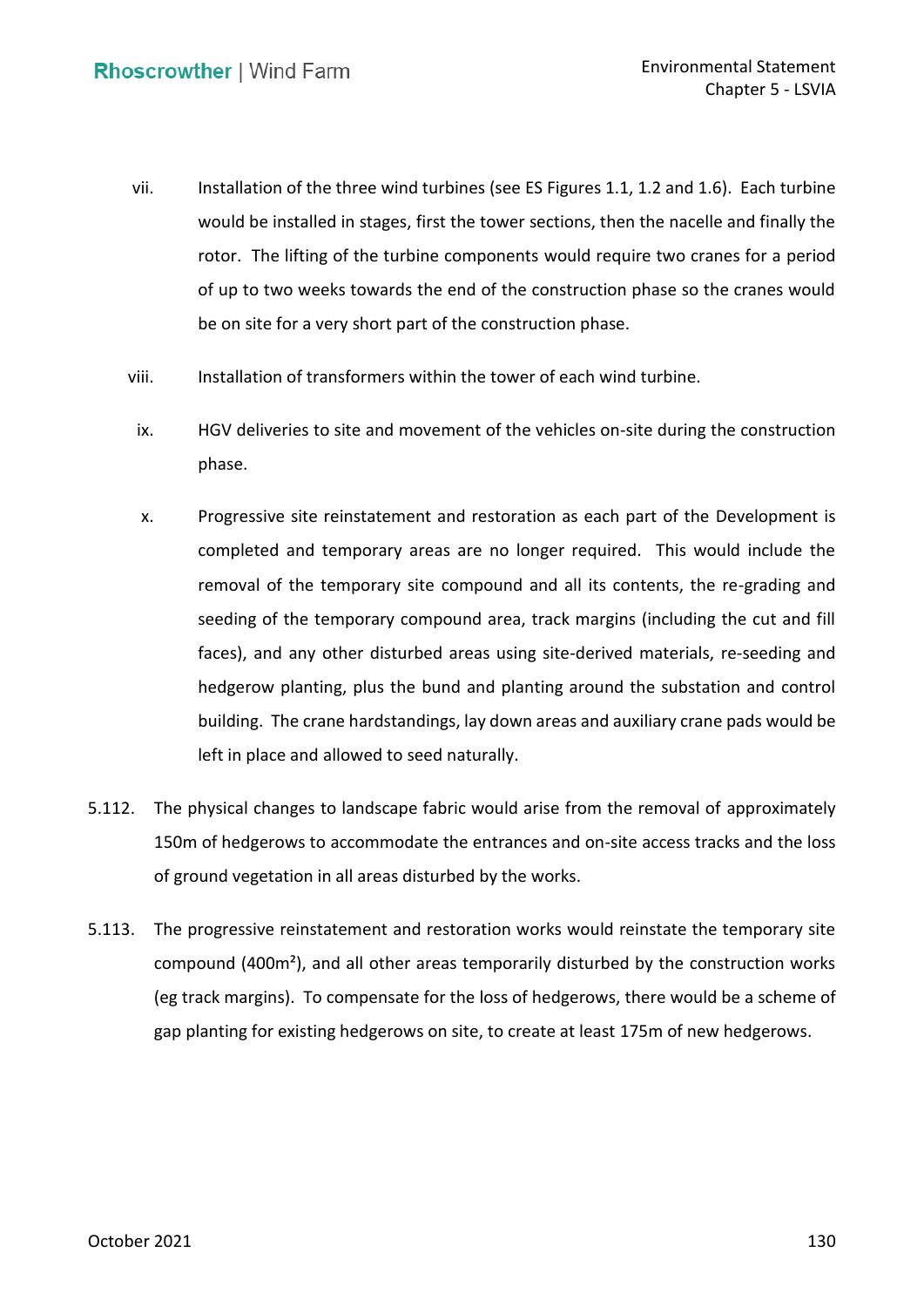## **Operational Phase**

- 5.114. The operational phase would be 35 years and the elements and activities on the site that would be visible from the surrounding area would include:
	- i. Site entrances and on-site access tracks these would be retained for maintenance purposes. The entrances would remain surfaced in tarmacadam and the tracks would remain surfaced with coarse aggregate, with a minimum running width of 3.5m - 4.5m (see ES Figure 1.6).
	- ii. Three wind turbines each consisting of a tapered tubular steel tower, a nacelle, a hub and three blades, with a maximum height to tip of 135m (see ES Figure 1.3). No specific make or model would be applied for but the candidate turbine used in the ZTVs and visualisations has a hub height of 76.5m and a rotor diameter of 117m. The towers, nacelles, hubs and blades would be finished in a semi-matt, minimal reflective light or mid-grey colour (the final colour specification would be determined in consultation with the Council and consideration should be given to the selection of a colour to blend in with the colour of the Valero Oil Refinery chimneys). Each of the turbines would be identical, horizontal axis up-wind design and the rotors would all rotate clockwise (when viewed from upwind).
	- iii. Substation and control building as described in para [5.111](#page-44-0) above (see ES Figures 1.1, 1.2, 1.4 and 1.5).
	- iv. Aviation warning lights if these are required by the MoD, these are likely to be night vision goggle (NVG) compatible infra-red lighting, mounted on the top of each nacelle and angled above the horizontal, so not visible to receptors in the surrounding area.
- 5.115. There would not be a monitoring mast and the grid connection would be underground. turbines, substation and control building compound) would be 1.88ha. The total area occupied by the Development (site entrances, tracks, hardstandings, wind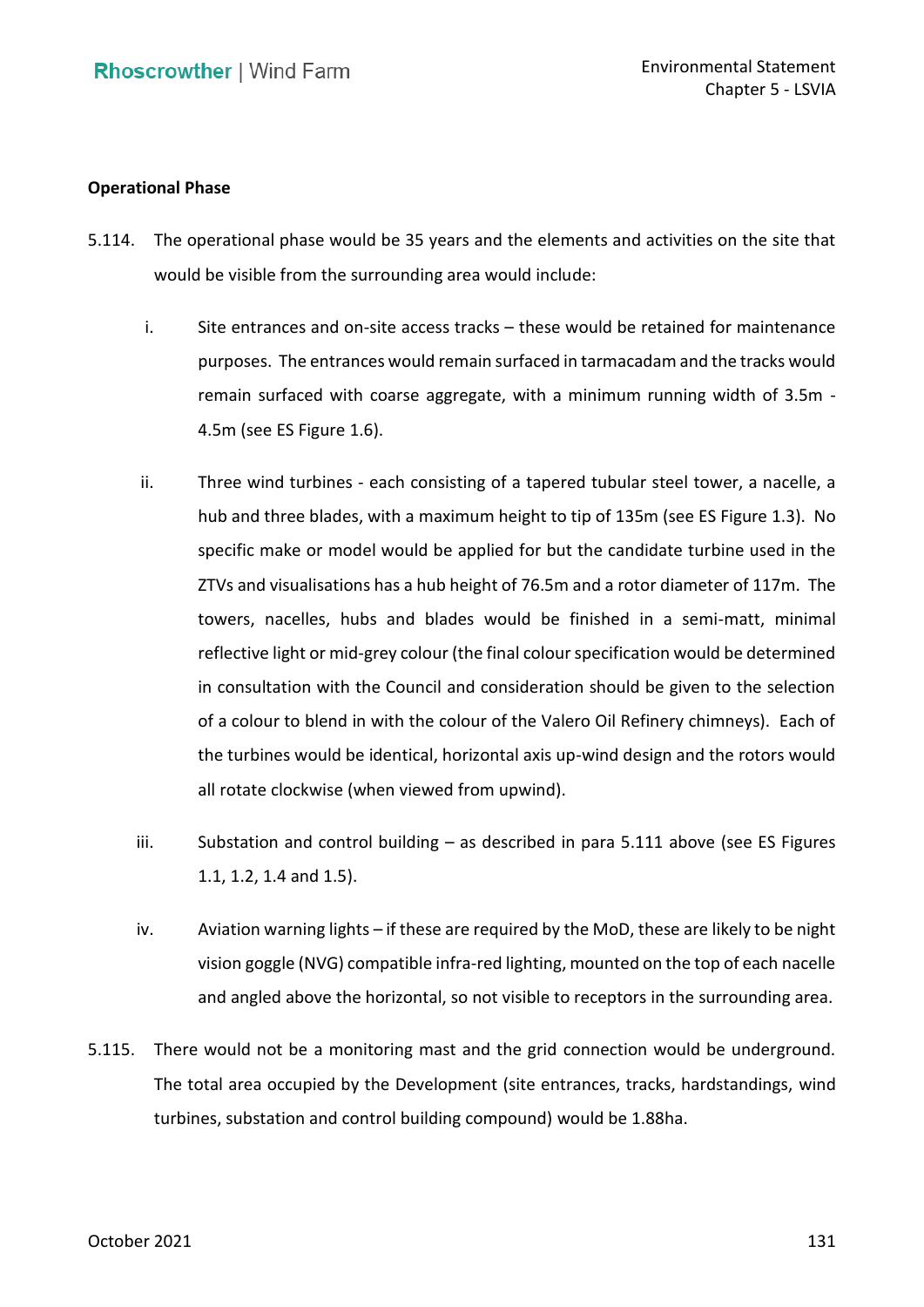5.116. Once the wind turbines are in operation they would be monitored remotely and not staffed. Maintenance personnel would make routine visits by car/van on a weekly basis, with intermediate visits as and when necessary. Routine maintenance work would be carried out approximately twice a year and, in exceptional circumstances, a mobile crane and/or lorry may be used where large turbine components need to be repaired or replaced.

## **Decommissioning Phase**

- 5.117. The decommissioning phase would be undertaken after the end of the operational phase and could last approximately 10 months. All above ground structures and equipment (wind turbines, substation and control building) would be removed; the underground cables would be de-energised, cut back and left buried to avoid unnecessary ground disturbance; tracks and hardstandings would be left for use by the farmer; and the wind turbine foundations would be excavated to 1m below ground and soils replaced to a depth sufficient to allow current agricultural practises. These works would require the presence of cranes, HGV deliveries to and from the site and movement of vehicles on-site.
- 5.118. Finally, all ground disturbed by the works would be graded over with site derived soil and seeded (or allowed to seed naturally) and the land returned to agricultural use.

### **Mitigation**

### **Embedded Mitigation**

- 5.119. The specific design and good practice measures that have been incorporated into the siting and detailed design of the Development, that would limit the effects of the proposed development on the landscape, seascape and visual amenity of this site and locality, include the following.
- 5.120. The site location is:
	- i. Not within any national or local landscape designations.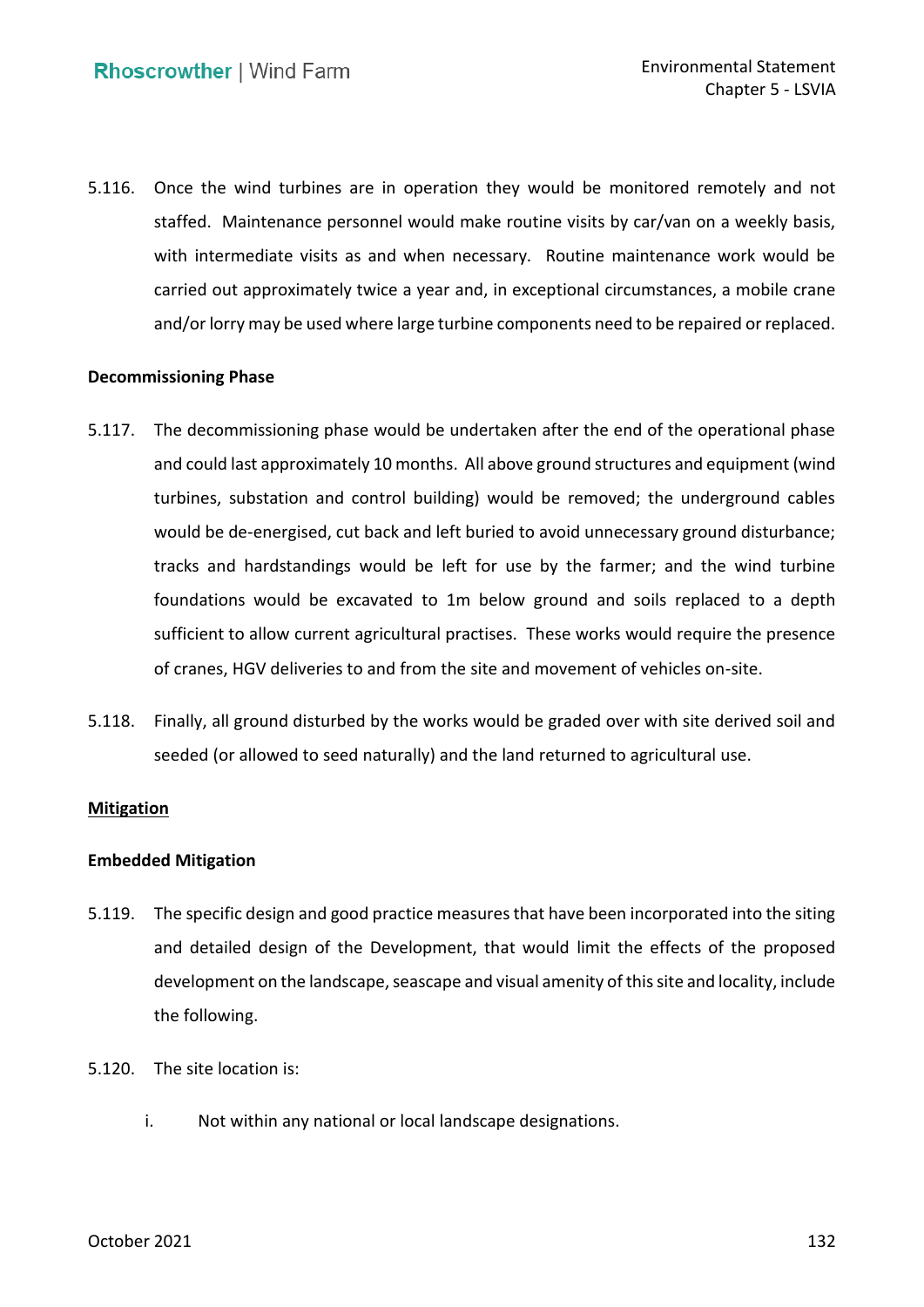- ii. Close to an existing grid connection (so the grid connection will be very short and underground).
- underground).<br>iii. Located adjacent to the existing Valero Oil Refinery, so the site and surrounding landscape and views from the surrounding area are already characterised to varying degrees by the oil refinery complex.
- iv. Located within the HWEZ, which has a focus on the energy and environmental sectors, and in an area that already includes other industrial installations, including the Pembroke Power Station and two solar farms, plus the abandoned BP Oil Storage site.
- v. In a landscape that has been used as a landfill site in the past, although now restored to farmland.
- 5.121. The Development has been reduced from five to three wind turbines and the detailed design includes the following measures:
	- i. Site tracks these would be surfaced with locally sourced aggregate similar to existing farm tracks in the locality.
	- ii. Crane hardstandings, lay down areas and auxiliary crane pads these would also be surfaced with locally sourced aggregate and would be left to re-seed naturally at the end of the construction phase.
	- iii. Three wind turbines these would be up to 135m in height, adjacent to and well below the height of the nearby Valero Oil Refinery chimneys (up to 169m) and so would appear close to and smaller than the chimneys in views from most locations.
	- and at regular distances apart so that the three turbines appear in an evenly spaced line and at a consistent height from most locations. iv. Turbine layout - this locates the turbines at similar ground elevations (45 – 56m AOD)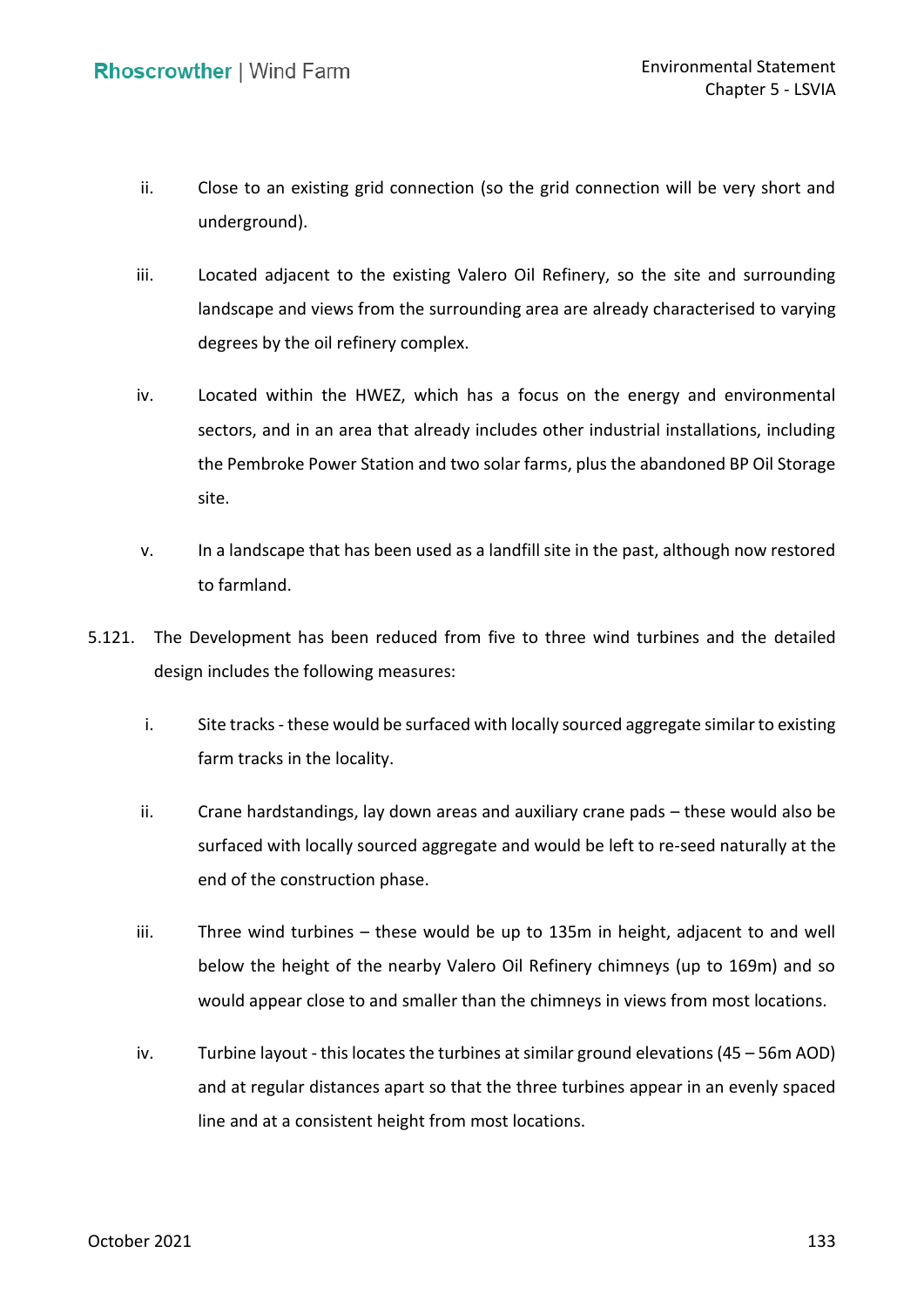- v. Single-storey control building this would be constructed from local building materials and finished with a pitched roof (subject to agreement with the DNO and the Council), located close to the western site entrance and close to the two-storey building on the Valero Oil Refinery site. A planted bund to the southwest and southeast of the substation compound and control building would progressively screen these in views from the south.
- vi. Earthworks the cut and fill slopes would be seeded or topped with the site derived topsoil and allowed to re-seed from the seed bank within the soil.
- vii. Reinstatement of temporarily disturbed areas all areas temporarily disturbed during the construction phases and in the location of all tracks, structures, buildings, underground cables and utilities and other associated infrastructure removed during the decommissioning phase would be reinstated.
- viii. Landscape improvement measures these would include gap-planting of native hedgerow species to in-fill existing "gappy" hedgerows within the site to compensate for the loss of hedgerows at the site entrance and along the access track.

# **Good Practice Mitigation**

- 5.122. In addition, there would be good practice measures in the Construction and Environmental Management Plan (CEMP), a Habitat Management Plan (HMP) and Decommissioning and Restoration Plan (DRP) that would also limit the effects of the proposed development on the landscape, seascape and visual amenity of this site and locality. These would include:
	- i. Clerk of Works to oversee the works and ensure that the environmental protection measures are fully adhered to.
	- ii. Temporary protective fencing would be erected at the commencement of the construction and decommissioning phases around landscape features that are to be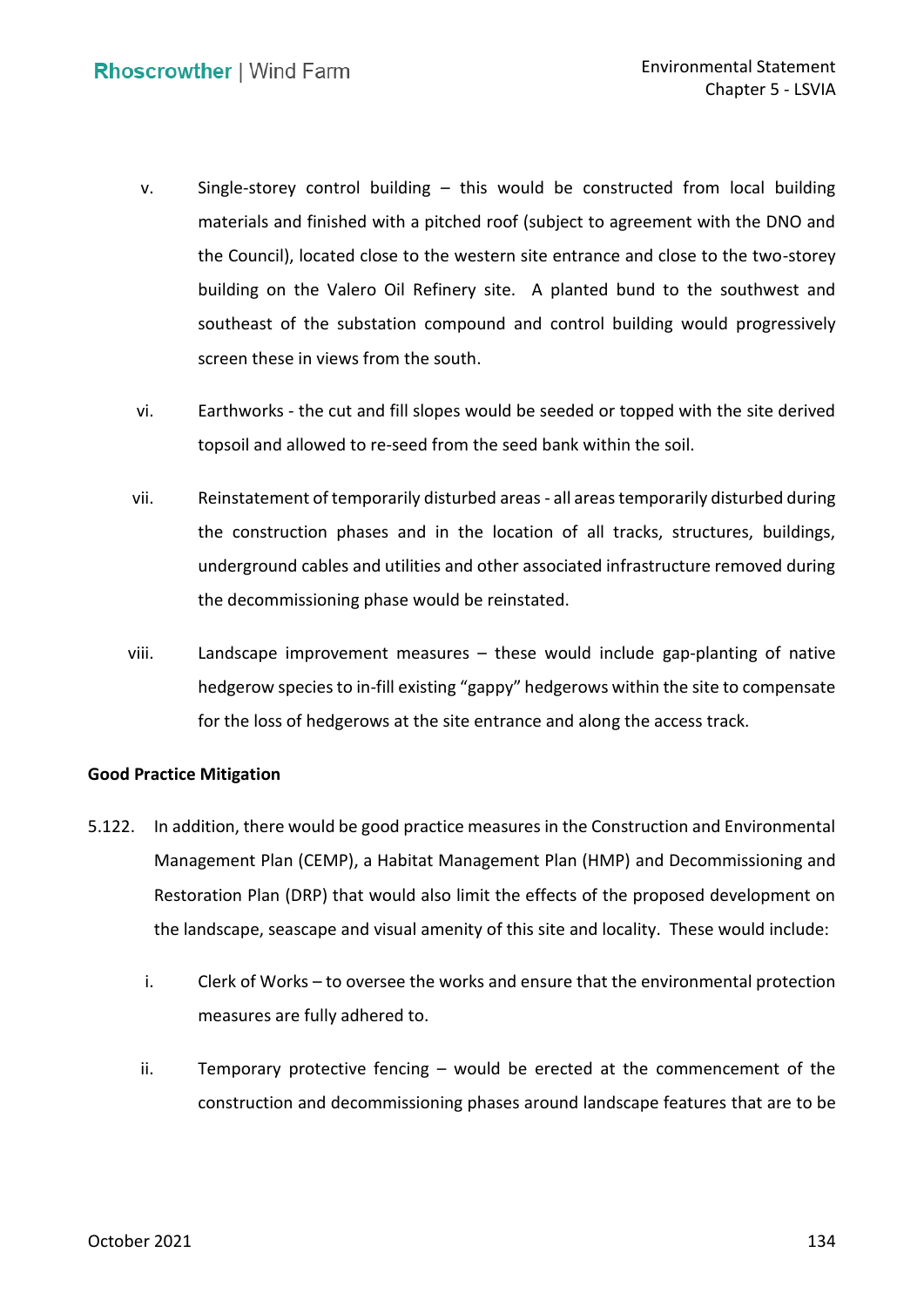retained on-site, such as established hedgerows, mature trees, etc and which need to be protected from damage during the construction and decommissioning works.

- iii. Site derived subsoil and topsoil would be stockpiled (in areas of low ecological value) for reuse when reinstating any temporary works, such as the temporary site compound. The topsoil would contain a seed bank of the grass and ground flora species already growing on the site which would aid in the re-establishment of the existing swards which are characteristic of the landscape fabric and character of the site.
- 5.123. It is anticipated that the CEMP, HMP and DRP would be secured by way of a condition(s) that requires the provision of a CEMP and HMP prior to the commencement of the construction phase and the DRP not less than 12 months prior to the expiry of the operational phase.

## **Residual Effects**

 5.124. The mitigation measures incorporated into the siting, design, construction, operation and decommissioning of the Development would limit the residual effects of the development on landscape, seascape and visual amenity and the additional residual effects of the fabric, landscape character, seascape character, landscape designations and visual amenity are discussed in Sections 5.8 – 5.12. construction, operational and decommissioning phases of the Development on landscape

### **Visual Analysis**

 5.125. The extent and degree of visibility of the Development has been analysed by way of computer-generated zones of theoretical visibility (ZTVs) and a viewpoint analysis to identify the likely changes in views from 25 viewpoint locations within the study area.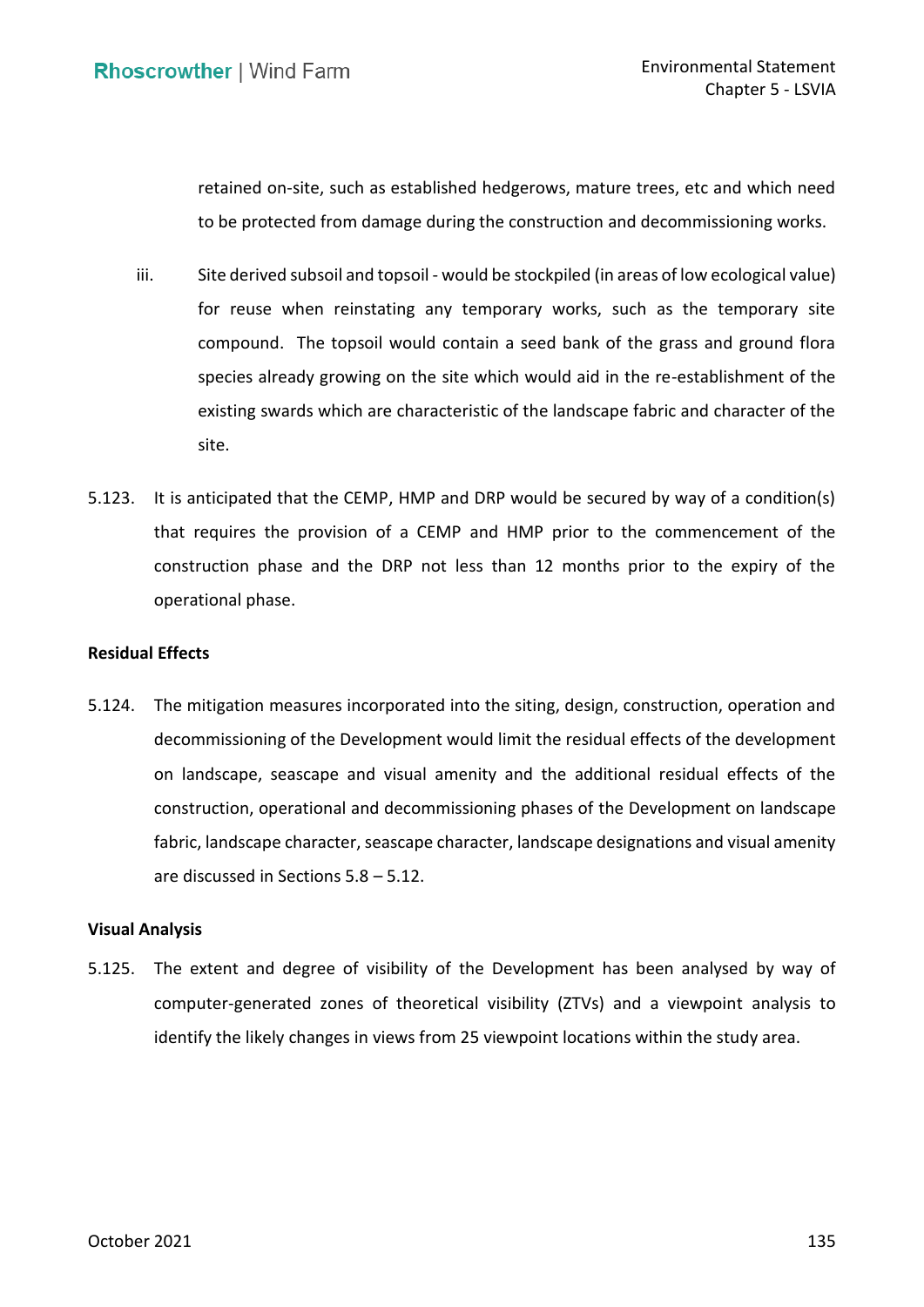## **Theoretical Visibility Analysis**

- 5.126. The ZTVs in ES Figures 5.12 5.20 are intervisibility maps that illustrate the locations in the study area where there may be views of the operational and proposed wind turbines. They have been generated using a computer-based intervisibility package, a digital terrain model (DTM) and models of the operational and proposed turbines. The DTM provides a three- dimensional model of the landform of the study area and was created from the Ordnance Survey Terrain 5 and 50 datasets which provide height data at 5m and 50m centres. Each height datum provides an easting, a northing and an elevation in metres above Ordnance Datum (mAOD). The digital models of the operational and proposed turbines were located at each turbine location on the DTM. A more detailed methodology for the production of the ZTVs is provided in ES Appendix 5.7.
- 5.127. The ZTVs in ES Figures 5.12 5.20 are based on landform only, so they do not take into account the screening effects of surface features such as trees, hedgerows or buildings. They have been configured to analyse the theoretical visibility of the operational and proposed wind turbines in the study area in various ways, as explained below.

# **ZTV to Maximum Blade Tip Height (135m)**

- 5.128. ES Figure 5.12 uses the maximum blade tip height (135m) of the three proposed wind turbines as the targets and so illustrates the locations in the study area where topography may permit views of at least the blade tips of one (green zones), two (pink zones) and three (yellow zones) of the proposed wind turbines.
- 5.129. This suggest that at least the tips of all three proposed wind turbines (yellow zones) may be visible from the ridgelines that run west-northwest to east-southeast across the South Pembrokeshire peninsula, from Angle, the town of Milford Haven and parts of Pembroke, from the higher land to the north of Milford Haven, from Angle Bay, from most of Outer and Inner Milford Haven and from the sea to the south and southwest of the peninsula.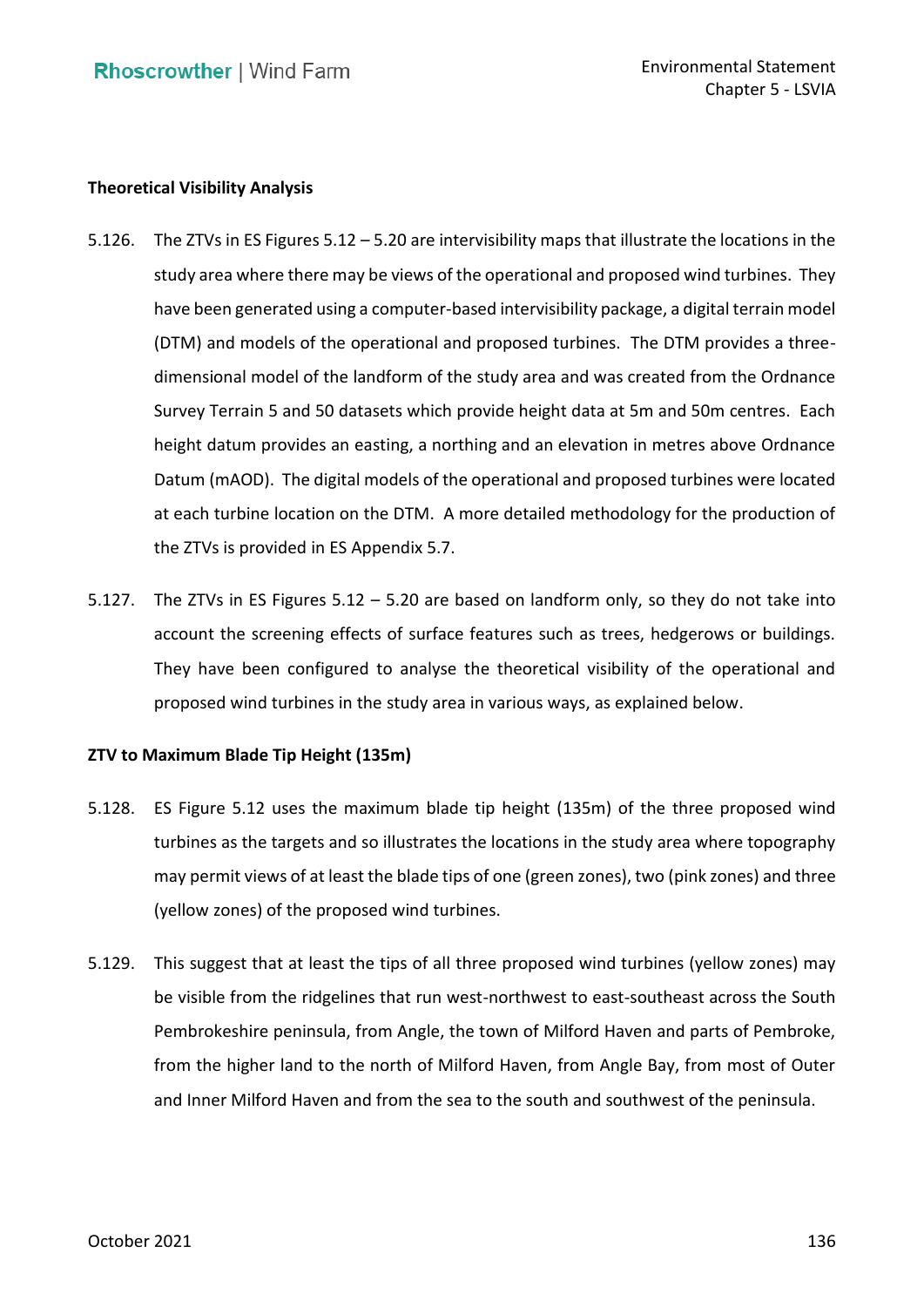- 5.130. Due to the even height and spacing of the wind turbines and their location in an arc that follows the west-northwest to east-southeast grain of the local topography, there are only very small areas where 1 – 2 tips could be visible (green and pink zones). These are around the edges of the yellow zones, to the north, south, east and west of the site.
- 5.131. ES Figure 5.12 illustrates that none of the proposed wind turbines would be visible in most of the valleys between the ridges to the south of the site, from the lower land to the north of Milford Haven, from part of Inner Milford Haven to the north of the site and from around much of the South Pembrokeshire peninsula coastline.
- 5.132. The blade tip ZTV in ES Figure 5.12 has also been included in some of the other ES Figures to illustrate where there would be theoretical zones of visibility within the National SCAs (ES Figure 5.17a), along National Trails and at visitor attractions (ES Figure 5.18a), along local public rights of way (ES Figure 5.19) and at residential locations close to the site Landscape Designations (ES Figure 5.15a), *LANDMAP* VSAAs (ES Figure 5.16a), LCAs and (ES Figure 5.46).

### **ZTV to Approximate Hub Height (76.5m)**

- 5.133. ES Figure 5.13 uses a hub height of 76.5m for the three proposed wind turbines as the targets and so illustrates the locations in the study area where topography may permit views of at least the hubs of one (green zones), two (pink zones) and three (yellow zones) of the proposed wind turbines.
- 5.134. This suggest that at least the hubs of all three proposed wind turbines (yellow zones) may be visible from the ridgelines that run west-northwest to east-southeast across the South Pembrokeshire peninsula, from Angle, the town of Milford Haven and parts of Pembroke, from the higher land to the north of Milford Haven, from Angle Bay, from most of Outer Milford Haven and some of Inner Milford Haven and from the sea to the south and southwest of the peninsula. Whilst these zones are in similar locations to those for the tips, they are less extensive in area due to the lower height of the hubs compared to the tips.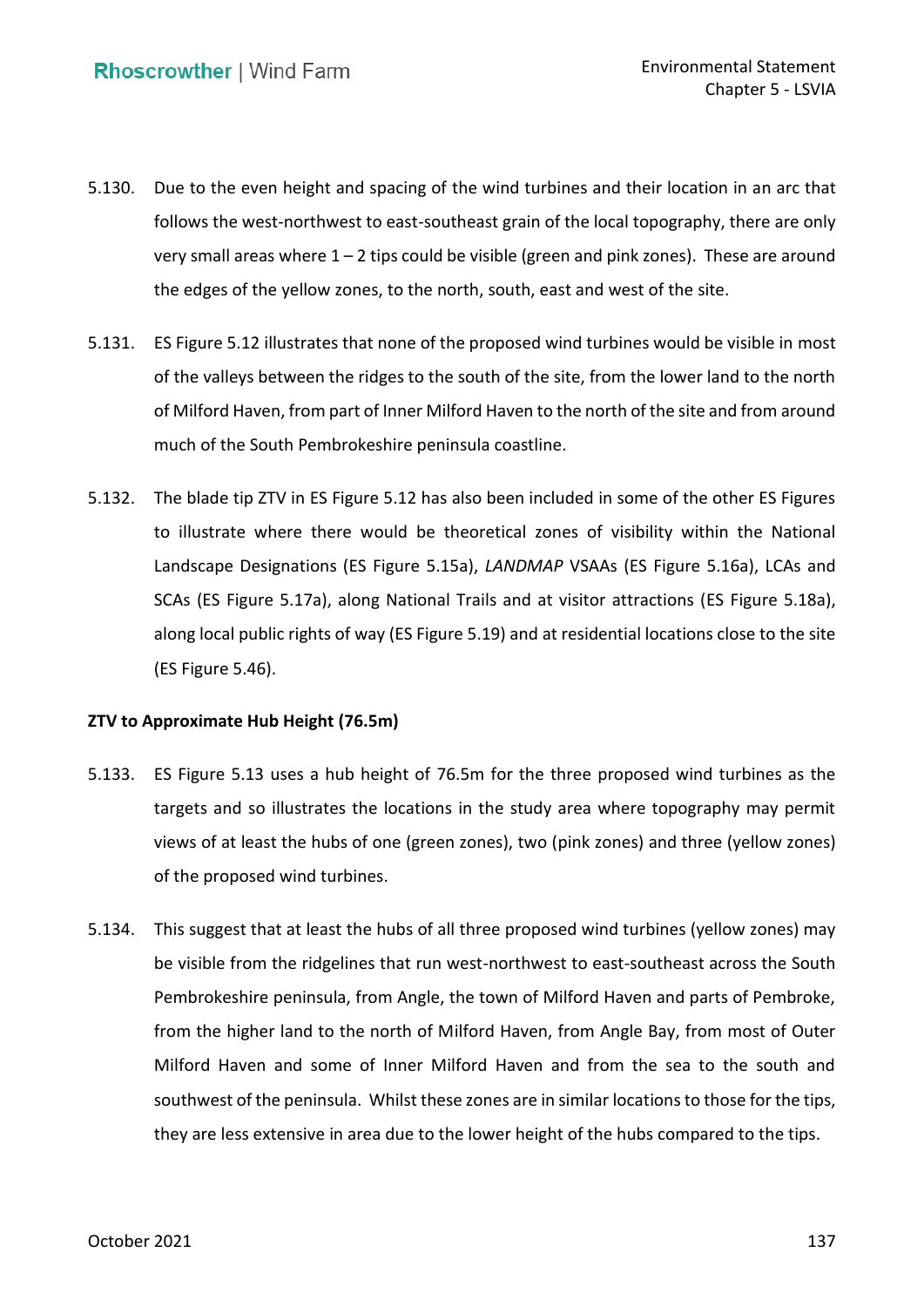- 5.135. Due to the even height and spacing of the wind turbines and their location in an arc that follows the west-northwest to east-southeast grain of the local topography, there are only small areas where 1-2 hubs could be visible (green and pink zones). Again, these are around the edges of the yellow zones, to the north, south, east and west of the site.
- 5.136. ES Figure 5.13 illustrates that none of the proposed wind turbine hubs would be visible in most of the valleys between the ridges to the south of the site, from the lower land to the north of Milford Haven, from much of Inner Milford Haven to the north of the site and from around most of the South Pembrokeshire peninsula coastline.
- 5.137. In those zones where no hubs would be visible, but tips may be, only the blades of the wind turbines could be visible.

## **Cumulative ZTV**

- 5.138. ES Figure 5.14 uses the blade tip heights of the operational wind turbines and the three proposed wind turbines as the targets and so illustrates the locations in the study area where topography may permit views of at least one blade tip of the operational wind turbines only (green zones), at least one blade tip of the operational wind turbines and at least one blade tip of the proposed wind turbines (blue zones) or at least one blade tip of the proposed wind turbines only (yellow zones).
- 5.139. This illustrates the potential increase in the extent of visibility that would occur as a consequence of the Development, compared to the existing extent of visibility of the operational wind turbines in the study area (Wear Point, Castle Pill, Lower Scoveston Farm, Crican Farm and Scoveston Park).
- 5.140. This suggests that there are some locations (yellow zones) where the Development would introduce views of wind turbines, where none of the existing operational wind turbines are visible. These include areas on and immediately around the site, on the north facing slopes of the ridge and valley landform on the South Pembrokeshire peninsula and in the sea to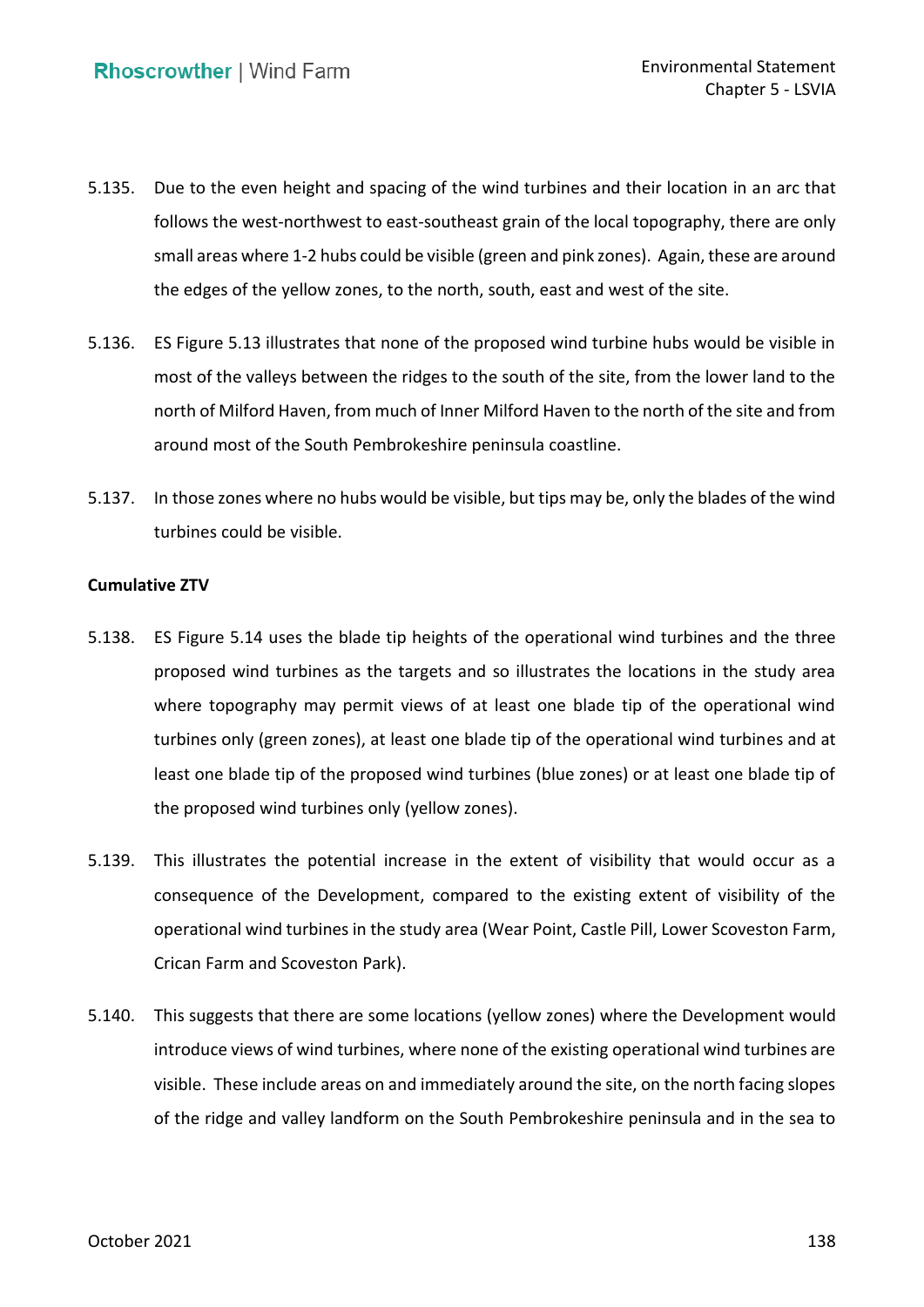the south and southwest of the peninsula. However, over most of the zones of visibility, the proposed wind turbines would be seen in the context of one or more of the operational wind turbines (blue zones).

 5.141. The cumulative ZTV in ES Figure 5.14 has also been included in some of the other ES Figures to illustrate where there would be theoretical cumulative zones of visibility within the National Landscape Designations (ES Figure 5.15b), *LANDMAP* VSAAs (ES Figure 5.16b), LCAs and SCAs (ES Figure 5.17b) and along National Trails and at visitor attractions (ES Figure 5.18b).

#### **Limitations of ZTVs**

- 5.142. As these ZTVs are based on landform only and do not take into account the screening effects of surface features such as trees, hedgerows or buildings, they are an overestimation of the extent of visibility. In reality, these surface features would fragment and reduce the extent of most of these zones of theoretical visibility and may also reduce the number and amount of the wind turbines visible from any one location.
- 5.143. In addition, these ZTVs do not illustrate the decrease in the scale of the turbines in views that occurs with increasing distance from the Development. The apparent scale of wind turbines visible 500m away will differ markedly from wind turbines 5km away, although both may be indicated on the ZTV as being within similar zones of theoretical visibility.
- 5.144. However, these ZTVs do illustrate the locations in the study area where the wind turbines would not be visible and the screening effects of surface features and the decreasing scale of the wind turbines with distance have been taken into account in the viewpoint analysis.

### **Viewpoint Analysis**

 5.145. A viewpoint analysis is presented in ES Appendix 5.5. This predicts the likely changes in views from 25 viewpoint locations within the study area (see ES Figure 5.20).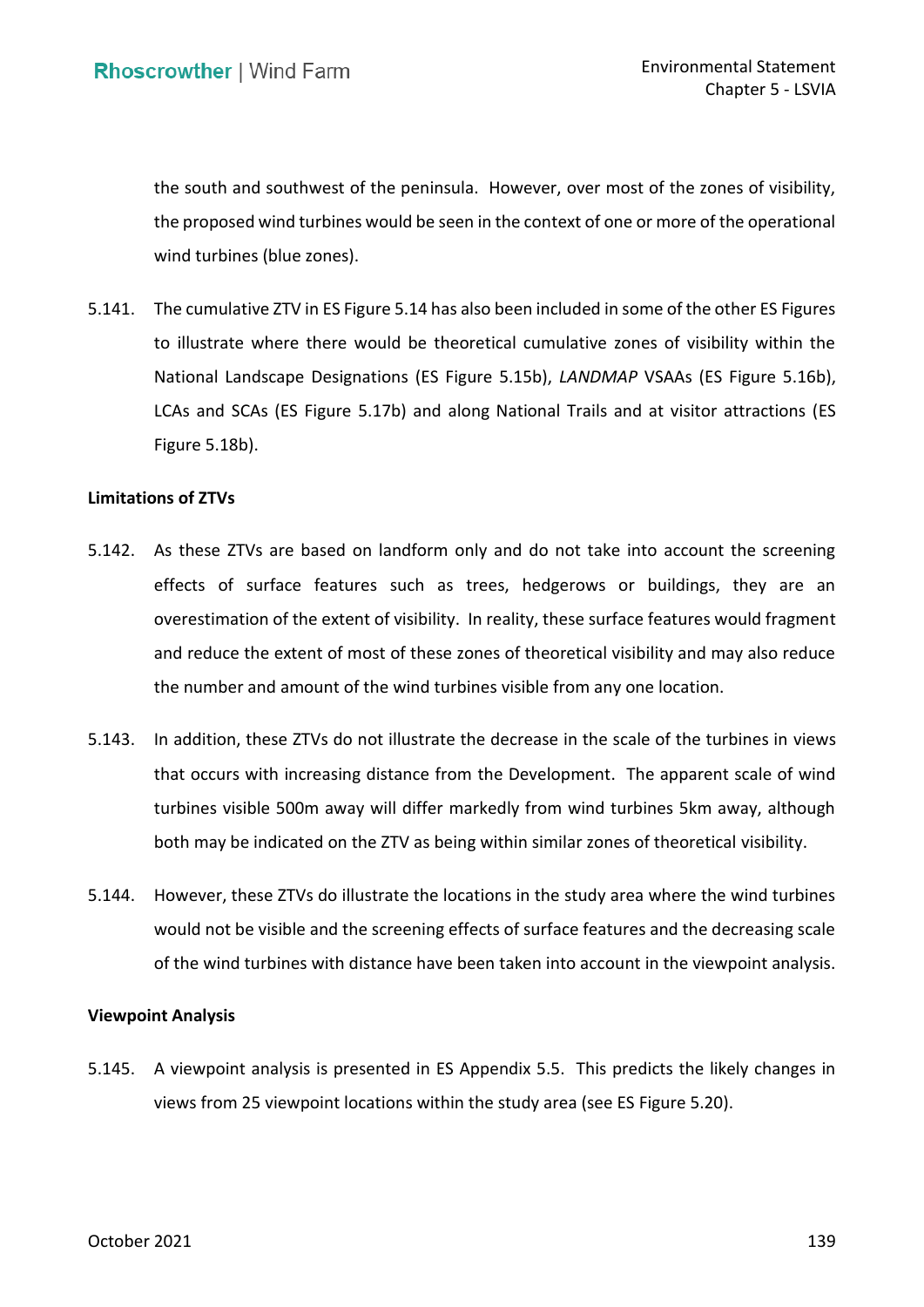- 5.146. As noted in paras [5.19](#page-6-0)  [5.20](#page-6-1) above, these include all viewpoints within the 11km study area that were assessed and illustrated in the 2014 ES, the 2015 ES Addendum and the LSVIA evidence presented at the 2015 and 2017 public inquiries, plus two additional viewpoints (Vp 02 and Vp 11). These viewpoints were re-numbered in increasing distance from the proposed five wind turbines that were considered at the consultation stage and so the viewpoint numbers are the same as in the draft LVIA prepared in 2020, but are not the same as in the documents for the previous scheme in the 2015 ES.
- 5.147. This viewpoint analysis is illustrated by the panoramic photographs and visualisations presented in ES Figures 5.21 – 5.45. Each illustrates a horizontal field of view of 120 $^{\circ}$ , centred on the proposed wind turbines, and includes a panoramic photograph of the existing (baseline) view, a computer-generated wireframe of the predicted view and a photomontage of the predicted view.
- 5.148. Whilst these do not represent all locations where there would be views of the proposed wind turbines, they do illustrate some of the more open views of the proposed wind turbines that would be experienced by the various types of visual receptors in the study area. Therefore, they help to reveal and illustrate the likely extent and degree of impact that would be experienced by visual receptors and where these effects would be significant.
- 5.149. This suggests that changes in views could contribute to significant effects on visual amenity in locations with open views towards the Development for the following receptors:
	- i. High sensitivity receptors such as residents, walkers on the Coast Path and visitors to recreational areas and routes within the National Park, where the effects on views would be *moderate+* or higher, which could occur up to approximately 5km from the nearest proposed wind turbine. This is illustrated by Vp 15 (see ES Figure 5.35).
	- ii. High/medium sensitivity receptors such as users of recreational areas and routes outside the National Park and motorists in the National Park, where the effects on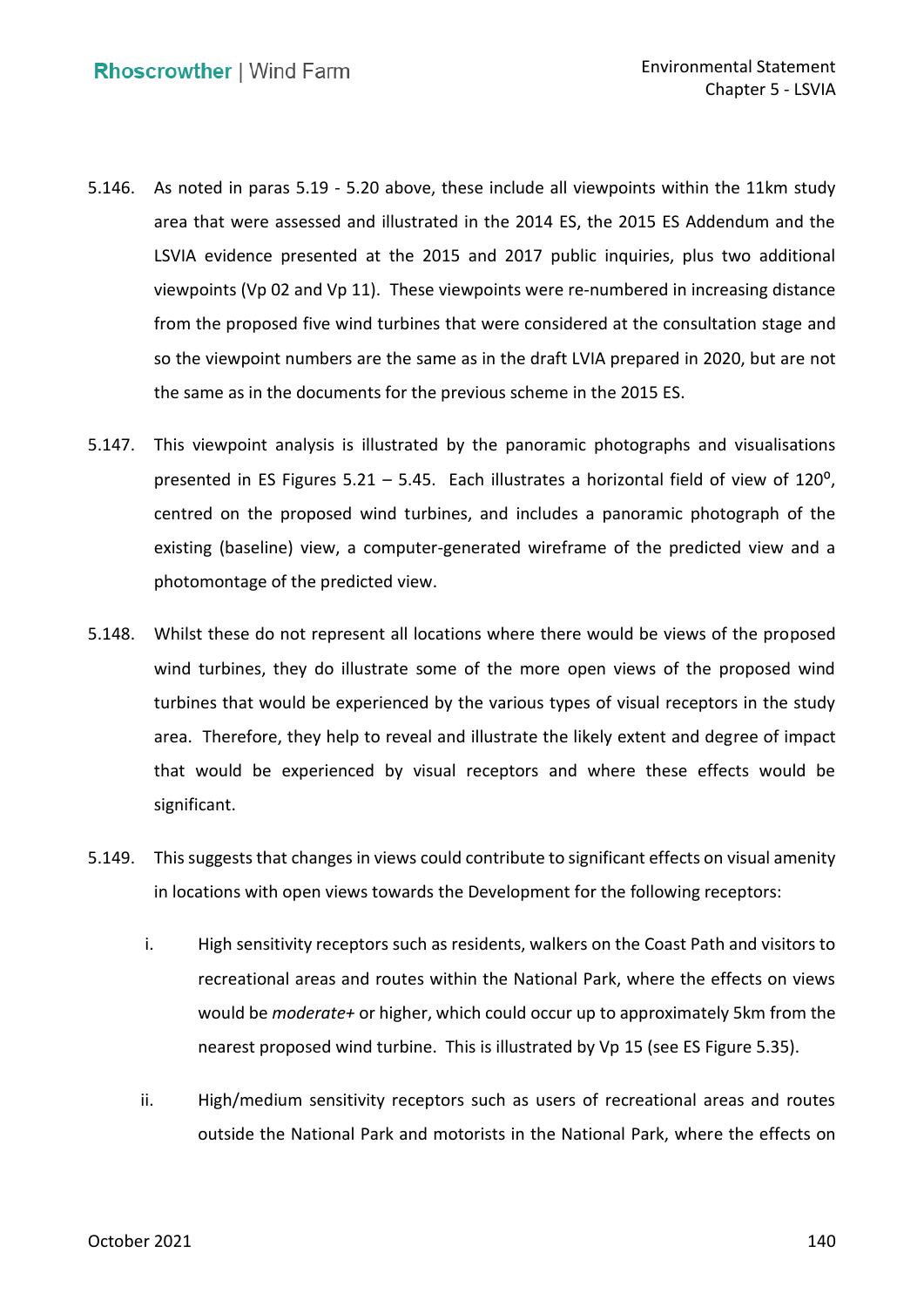views would be *moderate+* or higher, which would occur up to approximately 4km from the nearest proposed wind turbine. This is illustrated by Vp 9 (where effects would be significant).

- would be significant).<br>iii. Medium sensitivity receptors such as motorists outside the National Park, where the effects on views would be *moderate+* or higher, which would occur up to approximately 2.5km from the nearest proposed wind turbine. This is illustrated by VP 07 (where effects would be significant) and Vp 08 (where effects would not be significant) (see ES Figures 5.27 and 5.28). Although both of these locations are inside the National Park, there would be similar views at similar distances from ridgetop roads outside the National Park to the east and southeast of the site.
- 5.150. However, not all receptors within these zones would experience a significant effect on their visual amenity due to the undulating nature of the terrain and the screening effects of the roadside vegetation, particularly along the minor roads, which means that there are locations within these zones where the turbines would be partially or even entirely screened. Effects on the visual amenity of key receptor groups are discussed in more detail in Section 5.10.

### **Assessment of Effects on Landscape and Seascape**

### **Introduction**

 5.151. This section provides an assessment of the likely significant effects of the Development on landscape fabric, landscape character, seascape character and landscape designations, during the construction, operational and decommissioning phases of the Development. The findings are summarised in Table 5.8 at the end of this section.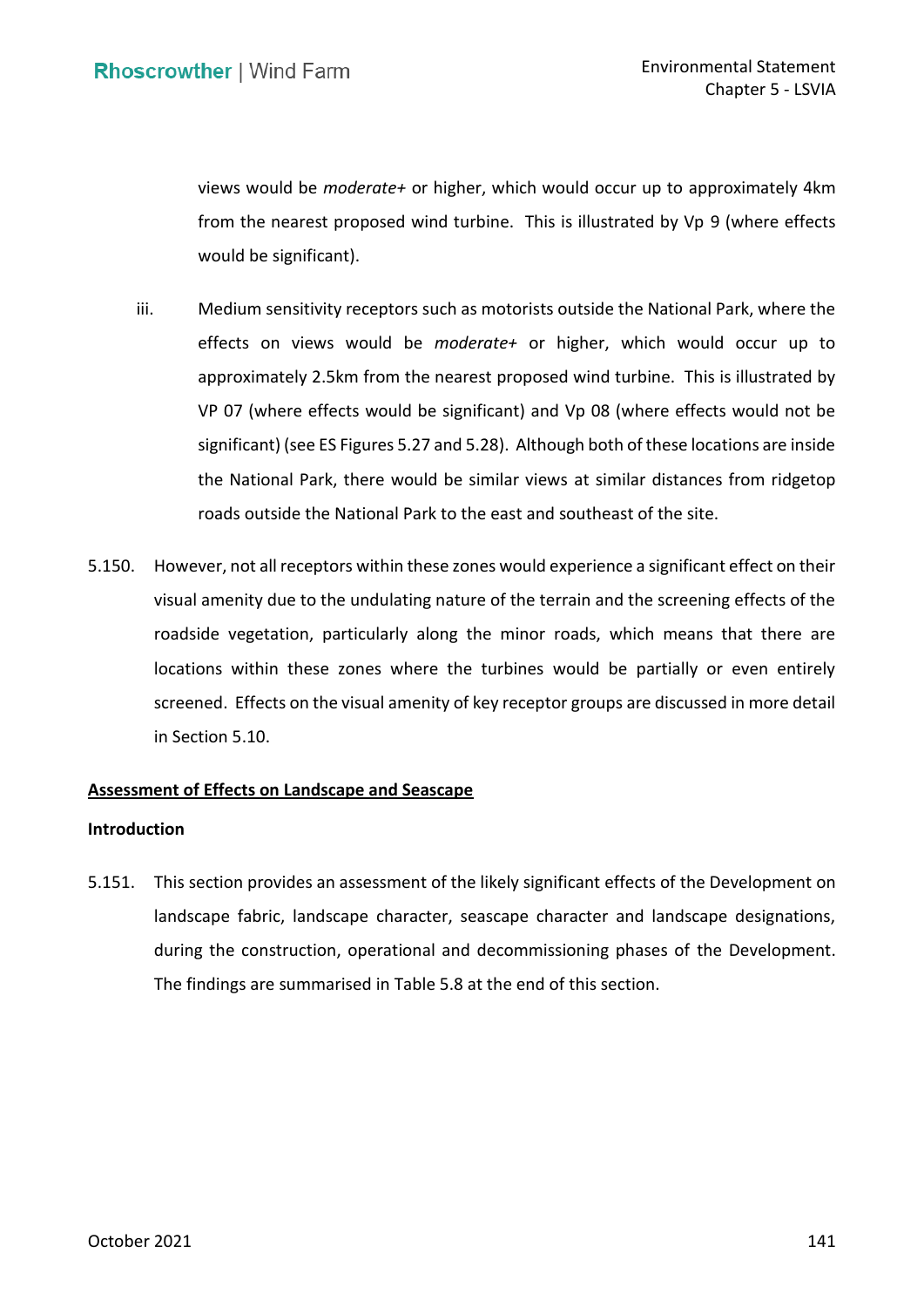## **Effects on Landscape Fabric**

#### **Construction Phase**

- 5.152. The construction phase would be approximately 10 months including time to reinstate working areas. There would be some adverse effects on the landscape fabric of the site as a result of the loss of ground cover over the areas disturbed by the works and the loss of up to 150m of hedgerow to allow access to and around the site (see para [5.112](#page-46-0) above). However, the ground cover is semi-improved pasture, all temporary disturbed areas would be reinstated at the end of the construction phase and the loss of hedgerows would be compensated for by gap-planting native hedgerow species to in-fill existing "gappy" hedgerows (to be detailed in the HMP).
- 5.153. Therefore, these effects would be direct, discrete (as a result of the proposed development only), mainly short-term and temporary (in areas that would be reinstated at the end of the construction phase), with a limited amount of long-term loss of vegetation (in the locations of the wind turbines, tracks and substation, around 1.88ha) and adverse (where vegetation is lost) but also with some beneficial effects on landscape fabric (where gap-planting with native hedgerow species is undertaken).
- 5.154. No important, mature, diverse or distinctive landscape components would be lost, the short-term adverse effects would be partially mitigated and there would be some beneficial effects. Therefore, there would not be a significant adverse effect on landscape fabric as a consequence of the construction phase.

### **Operational Phase**

 5.155. There would not be any further changes to the landscape elements on the site or in the surrounding landscape during the operational phase. However, the hedgerow gap planting would establish and mature, contributing to an improvement in the condition of the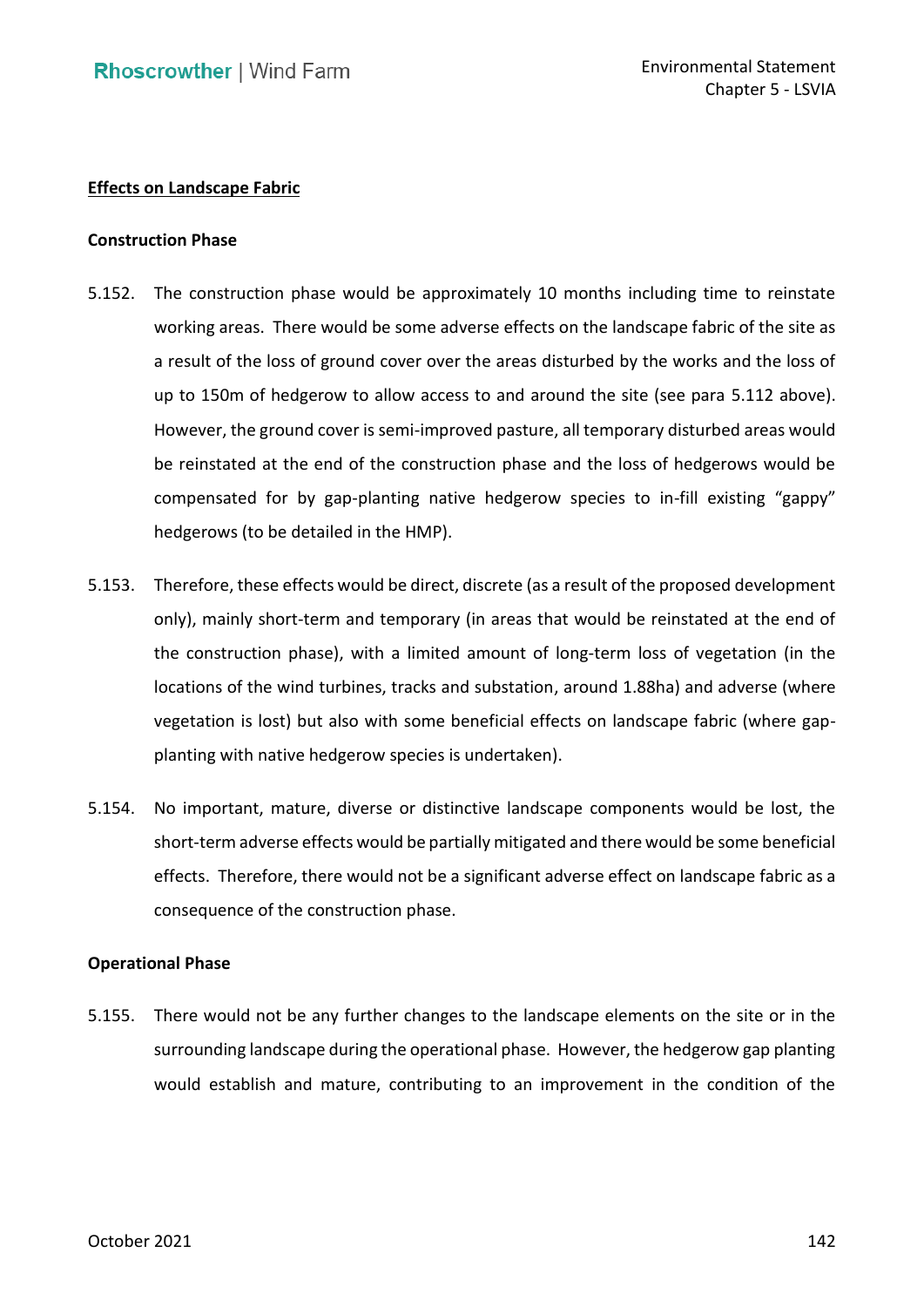hedgerows that are characteristic of the site, so there would be a direct, discrete, long-term and slightly beneficial effect on landscape fabric during the operational phase.

#### **Decommissioning Phase**

- ground structures (e.g. lower part of the turbine foundations and the de-energised cables) would be left *in situ* and there would be reinstatement of the ground over the turbine bases (and possibly some of the tracks and hardstandings, depending on the preference of the landowner) on completion of the works. 5.156. There would be minimal disturbance of landscape features during this phase as below
- 5.157. Any effects on landscape fabric would be direct, discrete (as a result of the proposed development only), short-term and temporary adverse (in areas that would be disturbed during the decommissioning phase), but mainly long-term beneficial where vegetation is reinstated (in the locations of the wind turbines and possibly some of the tracks and hardstandings).
- hardstandings). 5.158. No important, mature, diverse or distinctive landscape components would be lost and most of the ground cover lost for the duration of the operational phase would be reinstated.
- 5.159. Therefore, there would be no significant adverse effects on landscape fabric during the decommissioning phase and, by the end of the decommissioning phase, the majority of the existing landscape fabric of the site would be reinstated.

## **Effects on Landscape Character**

### **Construction Phase**

 5.160. The effects on landscape character during the construction phase would arise from the construction and presence of the temporary construction compound, the construction and presence of the two site entrances and on-site access track, the excavation and construction of the foundations for the turbines and substation, the crane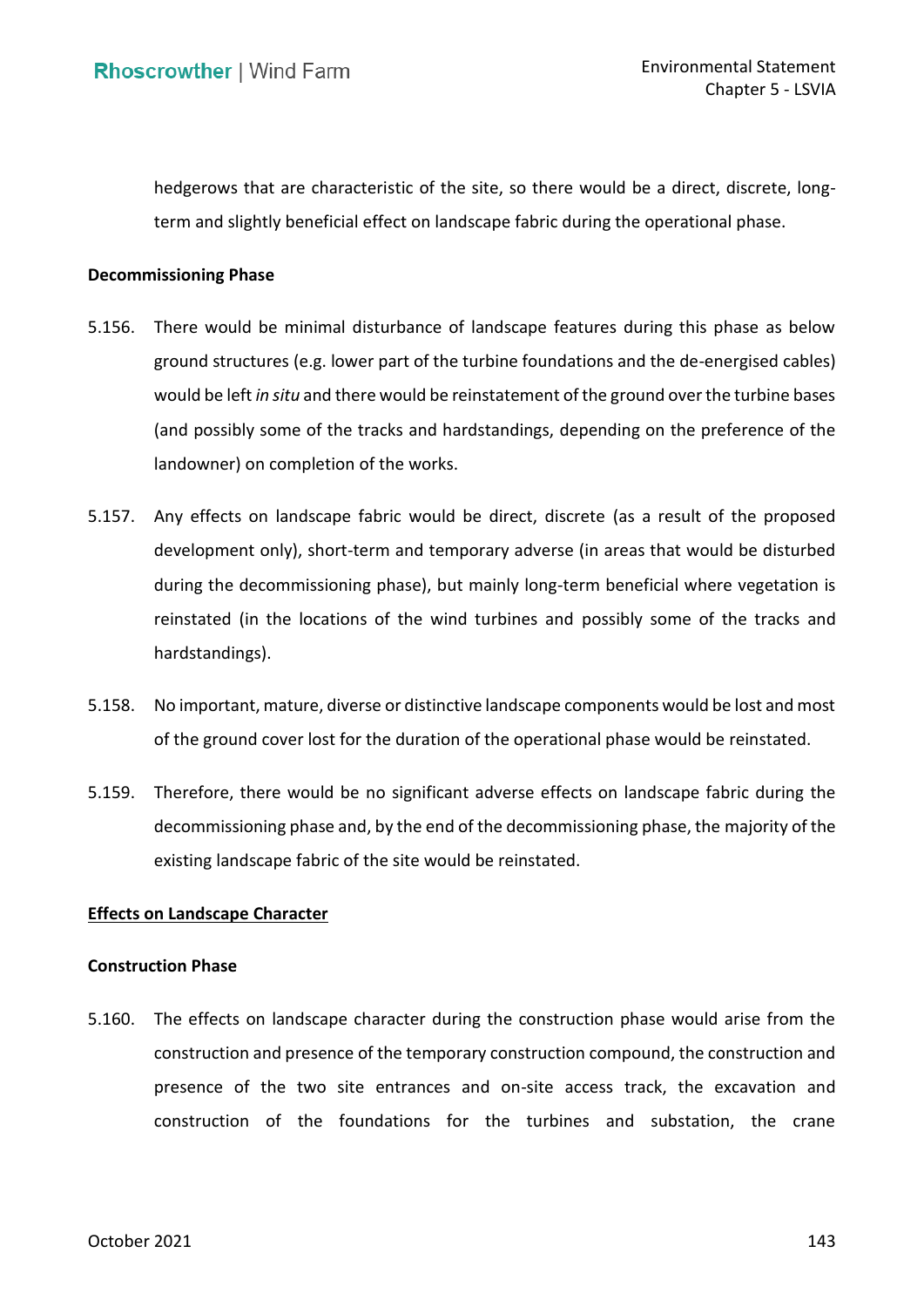hardstandings/working areas, the excavations for the cable trenches, the construction of the substation and control building, the installation of the three wind turbines and the presence of the cranes, site traffic and other machinery on the site.

- 5.161. The construction of each element would last for only part of the 10-month construction phase and ground disturbance would be minimised by the routing and design of the access track, by routing all vehicles along these access tracks, by locating much of the cable trenches alongside the routes of the access tracks, and by the use of temporary stock proof and protective fencing which would limit the construction footprint and ground disturbance to the working areas.
- 5.162. At the end of the construction phase, all temporary facilities would be removed and all compound, the cable trenches and the track verges, would be reinstated using reserved topsoil and seeded. disturbed areas outside the footprint of the development, including the temporary
- 5.163. Those elements that remain on-site beyond the construction phase are assessed as part of the operational phase below.

# **Effects on Site Landscape**

 5.164. The temporary construction elements and activities would be a direct, discrete, intermittent, short-term, temporary and reversible characteristic of the site landscape which would contrast with the existing character of the landscape on the site. These effects would be of *moderate* magnitude on a landscape of *medium* sensitivity (the site is located in LCA 25, see Table 5.5 above), resulting in effects on the landscape character of the site that would be *moderate adverse* and not significant.

## **Effects on LCA 25: Hundleton and Lamphey**

<span id="page-60-0"></span> 5.165. There are extensive views of the surrounding landscape from the ridgelines in LCA 25 which contribute to landscape character. These include glimpses of the sea to the south and west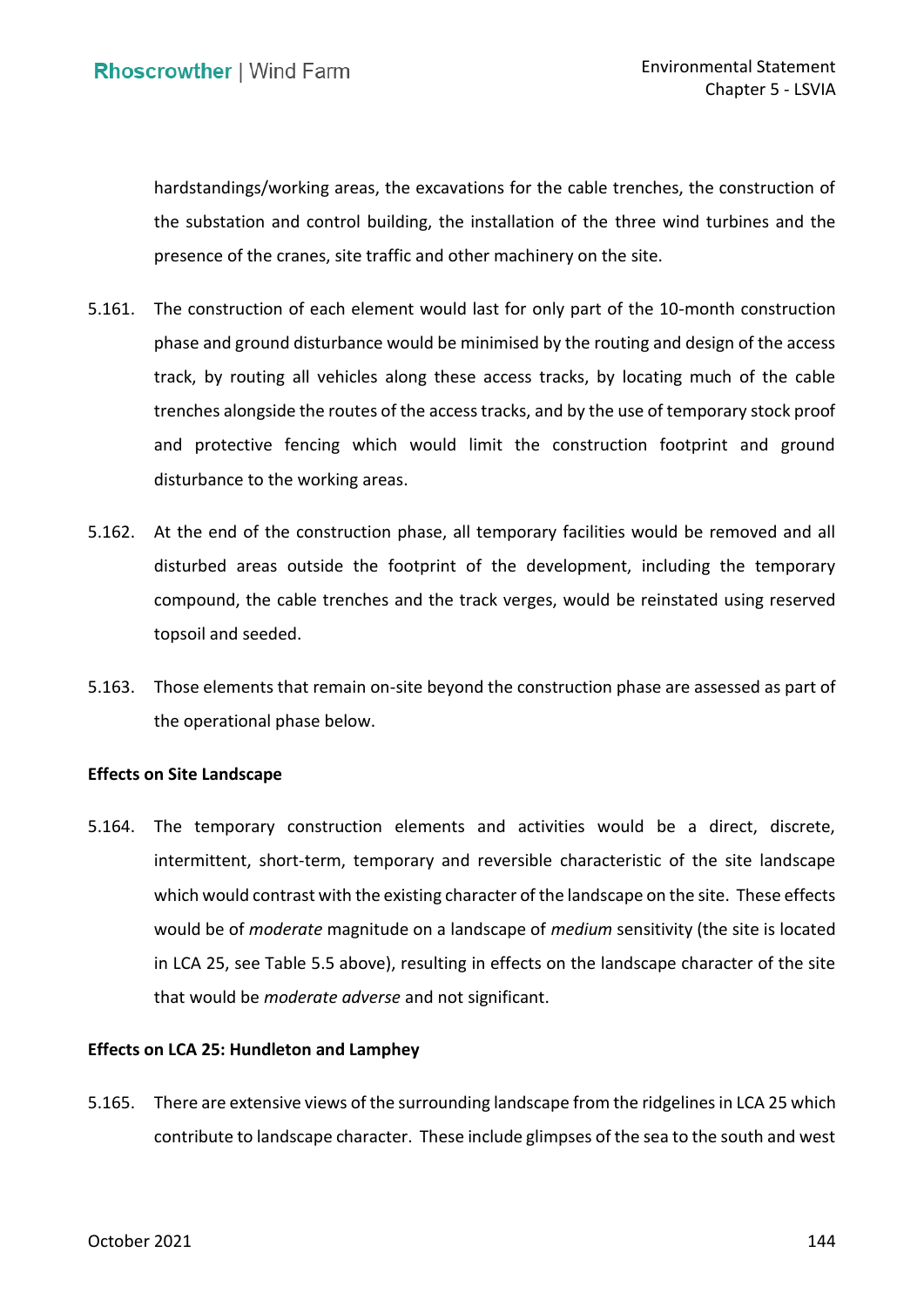and Milford Haven to the north and also views northwards and westwards across the area which already contain the vertical elements of the Valero Oil Refinery.

- 5.166. The substantial hedgerows along the ridgelines to the north and south of the site would largely screen the ground level construction activities from the landscapes in the surrounding area and further afield within LCA 25. However, there would be some partial views of the taller construction elements and activities including very-short term views of the cranes from the more elevated ridgetops in LCA 25, although these would be seen in the context of the adjacent oil refinery.
- 5.167. From the closer parts of LCA 25, to the south, southeast and east of the site, the taller construction elements would be relatively close (within approximately 0.3km – 2.5km, see Vps 1, 2, 3, 5 and 6 and the ZTV in ES Figure 5.17a). From the remainder of LCA 25, the taller construction elements would be further away (see Vps 17 and 18). In all locations where there would be views of the taller construction elements from LCA 25 (see ES Figure 5.17a), they would always be seen in the context of the adjacent oil refinery.
- 5.168. Consequently, the construction phase would introduce some vertical elements into views across LCA 25 that would have an indirect, discrete, intermittent, short-term, temporary and reversible effects on some views which would contrast with the existing landscape character of limited parts of LCA 25.
- would be of *slight* magnitude on a landscape of *medium* sensitivity (see Table 5.5 above), resulting in effects on the landscape character of LCA 25 that would be *moderate/minor adverse* and not significant. For locations 2.5km – 5km, these effects would be of *slight/negligible* magnitude on a landscape of *medium* sensitivity, resulting in effects on the landscape character of LCA 25 that would be *minor+ adverse* and not significant. Beyond 5km, the effects would be of *negligible* magnitude on a landscape of *medium*  5.169. For locations within approximately 0.3km – 2.5km, these effects on landscape character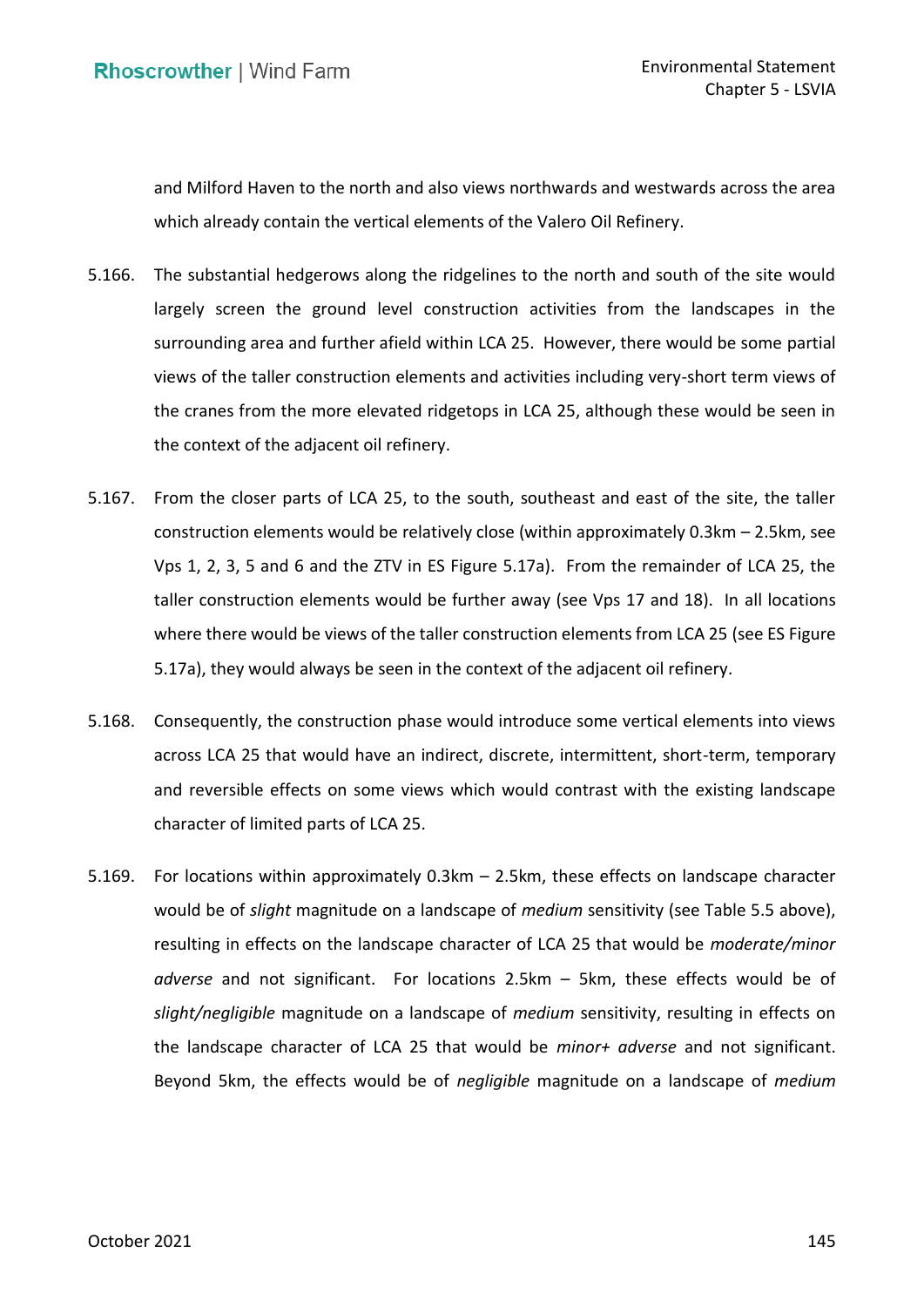sensitivity, resulting in effects on the landscape character of LCA 25 that would be *minor adverse* and not significant.

## **Effects on LCA 6: Castlemartin/Merrion Ranges**

- 5.170. There are extensive views of the open sea to the south from much of the higher ground and along the coast from the coastal path within LCA 6. Views northwards towards the site are a minor contribution to landscape character and already contain vertical elements.
- term views of the cranes in views northwards from the more elevated parts of LCA 6. From the closer part of LCA 6, to the west and southwest of the site, the taller construction elements would be relatively close (within approximately 0.7km – 1.9km, see Vps 2 and 7 and the ZTV in ES Figure 5.17a). From the remainder of LCA 6, to the south-southeast, south and southwest of the site (south of Castlemartin Corse), the taller construction elements would be further away (1.9km+, see Vps 8, 11 and 18 and the ZTV in ES Figure 5.17a). In all locations where there would be views of the taller construction elements from LCA 6, they would always be seen in the context of the adjacent oil refinery. 5.171. There would be some partial views of the taller construction elements including very-short
- northerly views out of LCA 6 that would be seen in the context of other vertical structures and would have an indirect, discrete, intermittent, short-term, temporary and reversible effect on these views. 5.172. Consequently, the construction phase would introduce some vertical elements into
- 5.173. For locations within 0.7km 1.9km, these effects would be of *slight* magnitude on a landscape of *medium* sensitivity (see Table 5.1 above), resulting in effects on the landscape character of LCA 6 that would be *moderate/minor adverse* and not significant. For locations beyond 1.9km (south of Castlemartin Corse), these effects would be of *slight/negligible*  magnitude on a landscape of *medium* sensitivity, resulting in effects on the landscape character of LCA 6 that would be *minor+ adverse* and not significant.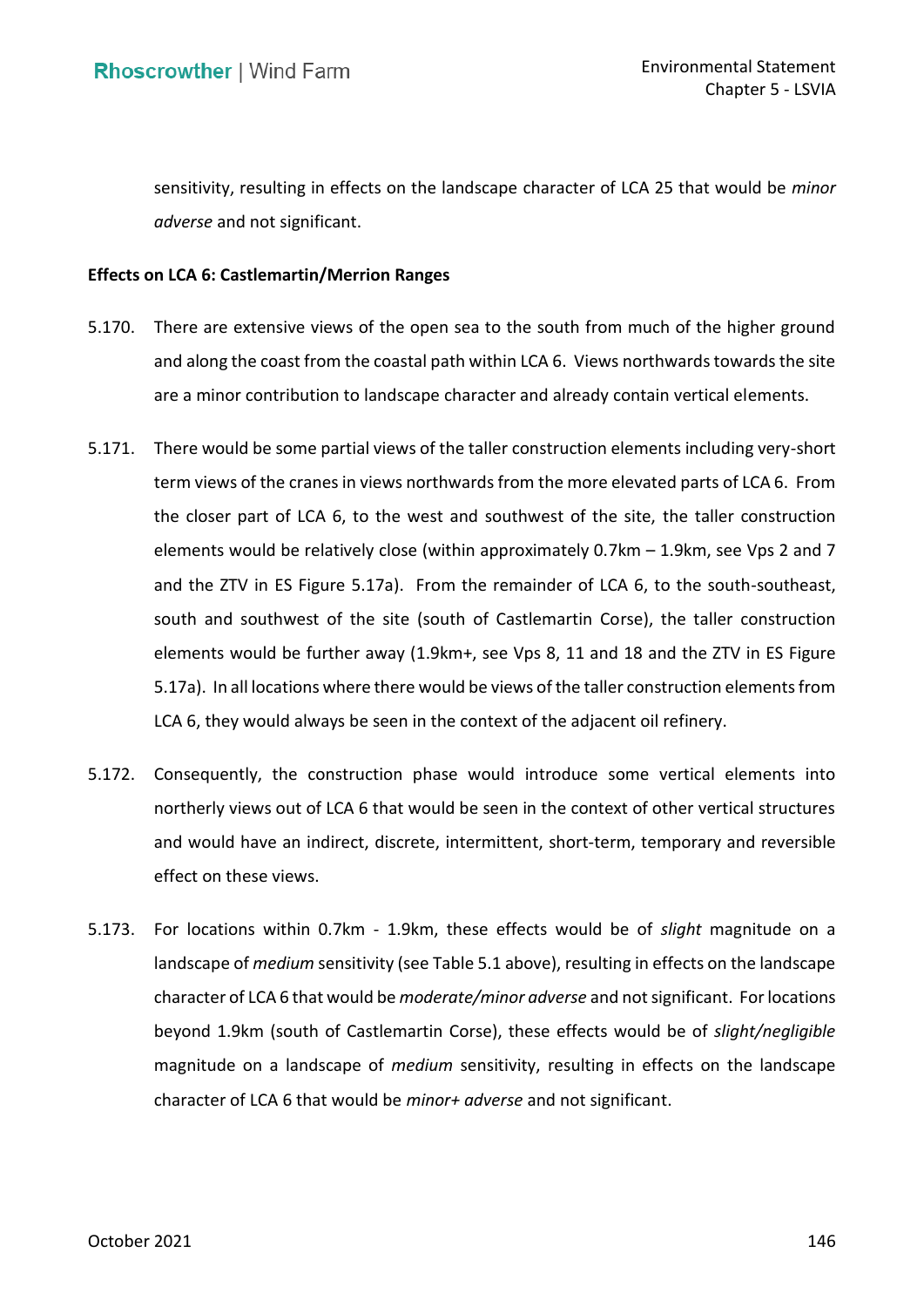# **Effects on LCA 7: Angle Peninsula**

- 5.174. There are extensive views of the open sea to the south and of Angle Bay and Milford Haven to the north from the higher ground and from the coastal path within LCA 7. Views eastwards towards the site do contribute to landscape character from Angle Bay and already contain vertical elements.
- 5.175. There would be views of the taller construction elements including very-short term views of the cranes in views eastwards from most parts of LCA 7 and at distances of between 0.8km – 6.8km (see Vps 4, 9, 12, 14, 15, 16 and 19 and the ZTV in ES Figure 5.17a) but always in the context of the adjacent oil refinery.
- easterly views out of LCA 7 that would be seen in the context of other vertical structures and would have an indirect, discrete, intermittent, short-term, temporary and reversible effect on these views. 5.176. Consequently, the construction phase would introduce some vertical elements into
- 5.177. For locations within 0.8km 4km, these effects would be of *slight* magnitude on a landscape of *high* sensitivity (see Table 5.2 above), resulting in effects on the landscape character of LCA 7 that would be *moderate/minor+ adverse* and not significant. For 4km – 6.8km (west of Vps 15 and 16), these effects would be of *slight/negligible* magnitude on a landscape of *high* sensitivity, resulting in effects on the landscape character of LCA 7 that would be *moderate/minor adverse* and not significant.

## **Effects on LCA 8: Freshwater West/Brownslade Burrows**

- 5.178. There are extensive views of the open sea to the west from the dunes and beaches. Views northeastwards towards the site are a minor contribution to landscape character and already contain vertical elements.
- 5.179. There would be views of the taller construction elements including very short-term views of the cranes in views northeastwards from the tops of the dunes between 1.65km – 4.8km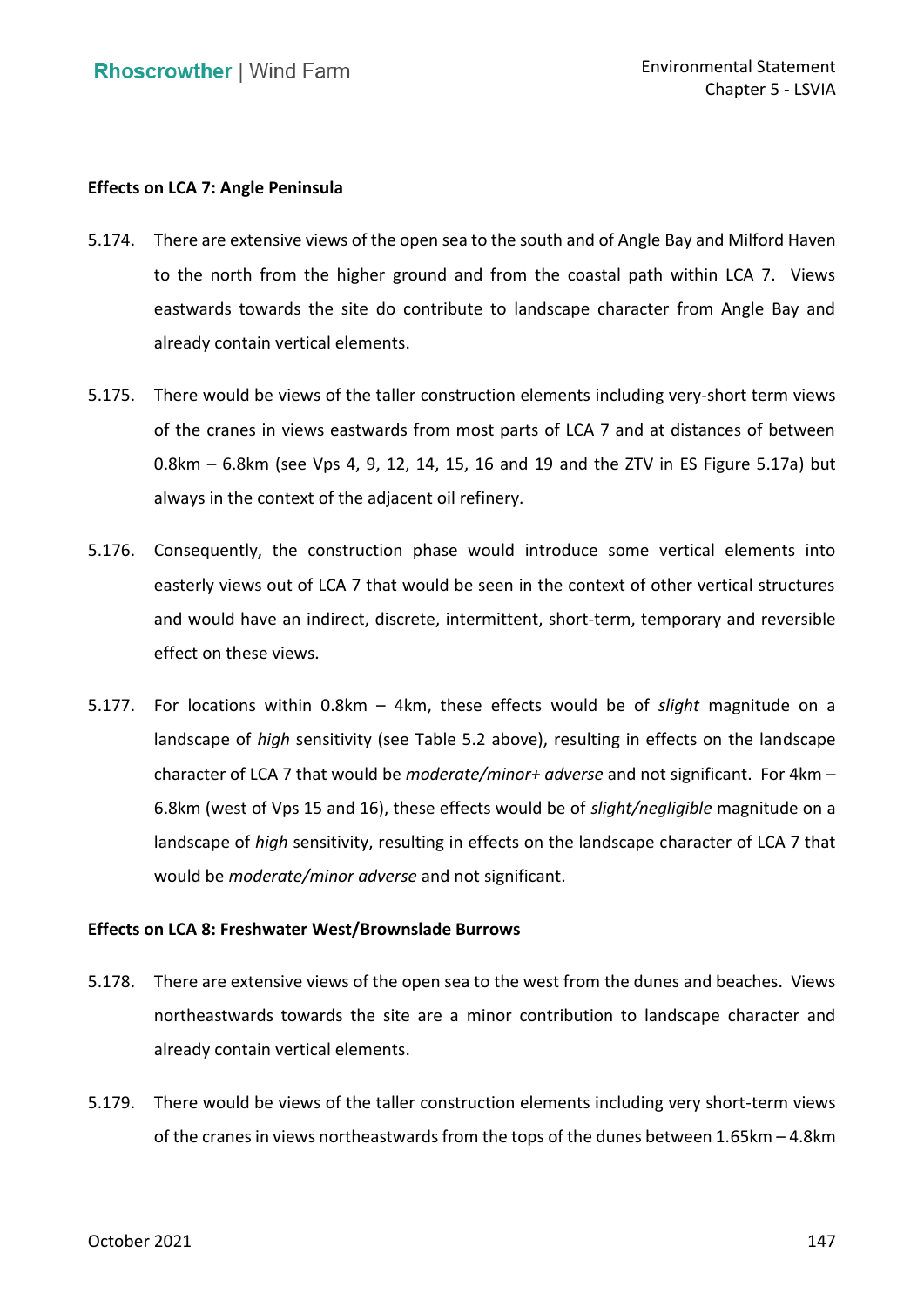from the site (see Vps 7 and 11 and the ZTV in ES Figure 5.17a), but not from the beaches, and always in the context of the oil refinery chimneys.

- northeasterly views out of LCA 8 that would be seen in the context of other vertical structures and would have an indirect, discrete, intermittent, short-term, temporary and reversible effect on these views. 5.180. Consequently, the construction phase would introduce some vertical elements into
- 5.181. For locations within 1.6km 2.6km of the turbines (Vp 7), these effects would be of *moderate/slight* magnitude on a landscape of *high* sensitivity (see Table 5.3 above), resulting in effects on the landscape character of LCA 8 that would be *moderate adverse*  and not significant. For locations 2.6km – 4.8km (see Vp 11), these effects would be of *slight/negligible* magnitude on a landscape of *high* sensitivity, resulting in effects on the landscape character of LCA 8 that would be *moderate/minor adverse* and not significant.

# **Effects on LCA 24: Southern Haven Mudflats**

- 5.182. There are low level views across the estuary to rising land to the east, west, south and north. These include natural banks and, above these, the urban areas of Pembroke and Power Station to the west and the Wear Point wind turbines and oil storage tanks to the north. Views westwards towards the site are a minor contribution to landscape character and already contain vertical elements. Pembroke Dock, the line of pylons to the south, Valerio Oil Refinery and the Pembroke
- term views of the cranes in views westwards from parts of the estuary 2.5km 5.5km from the site and always in the context of the oil refinery chimneys, as illustrated by the yellow 5.183. There may be views of the tops of the taller construction elements including very shortzones on ES Figure 5.17a.
- <span id="page-64-0"></span> westerly views out of LCA 24 that would be seen in the context of other vertical structures 5.184. Consequently, the construction phase would introduce some vertical elements into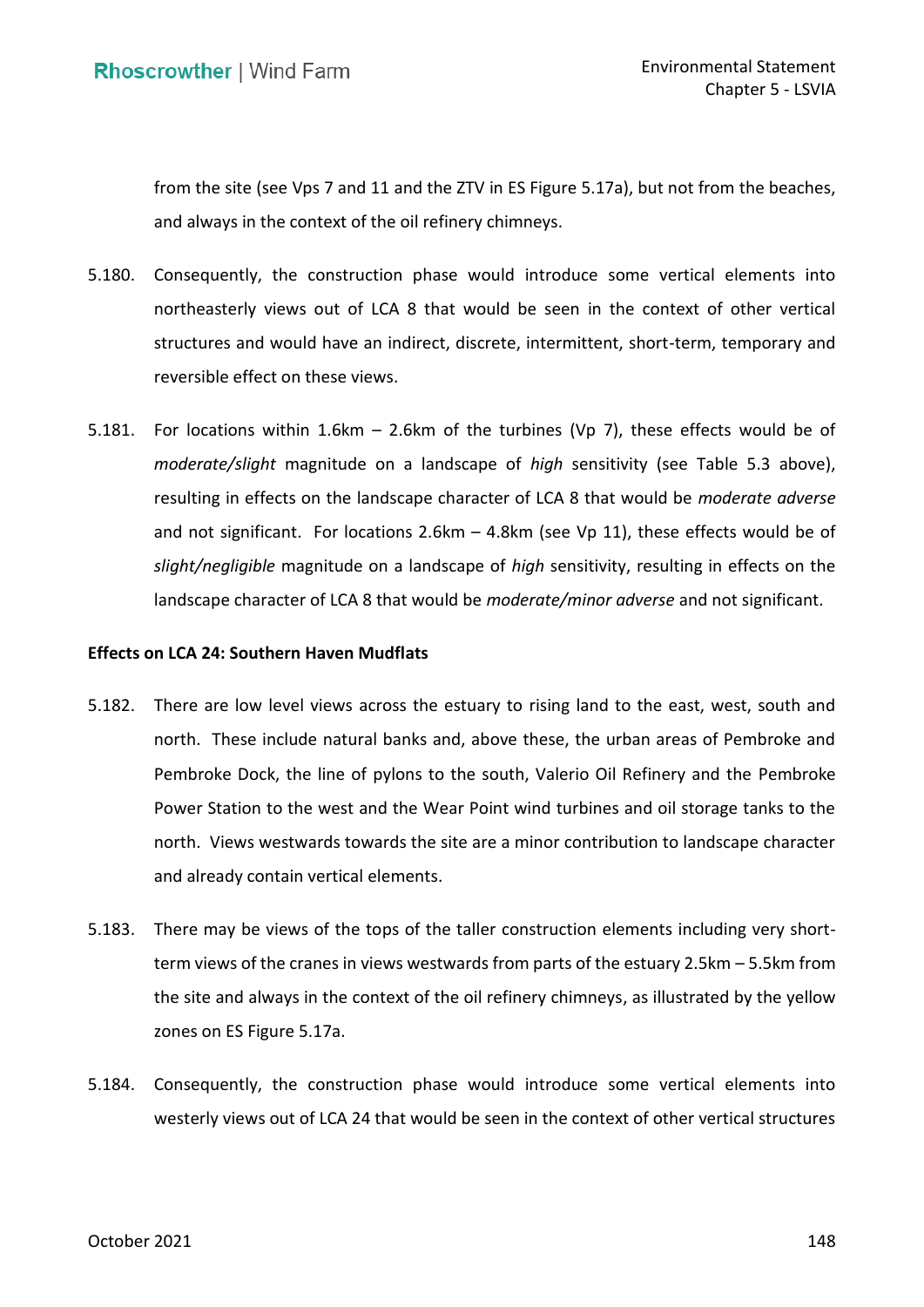and would have an indirect, discrete, intermittent, short-term, temporary and reversible effect on these views. These effects would be of *negligible* magnitude on a landscape of *medium* sensitivity (see Table 5.4 above), resulting in effects on the landscape character of LCA 24 that would be *minor adverse* and not significant.

## **Operational Phase**

- 5.185. Effects on landscape character during the operational phase could arise from the presence of the two site entrances and on-site access track, the crane hardstandings/working areas, the substation and control building, and the three wind turbines, all of which would be present on the site for the duration of the operational phase (35 years).
- 5.186. However, the site entrances would be similar to the current entrance into the former Cheveralton Farm and smaller in scale than the entrance into the Valero Oil Refinery. The site tracks would weather and appear similar to agricultural tracks in the area and the crane hardstandings/working areas would green over. The control building would be single- storey, constructed from local building materials and finished with a pitched roof (subject to agreement with the DNO and the Council), located close to the western site entrance and close to the two-storey building on the Valero Oil Refinery site. A planted bund to the southwest and southeast of the substation compound and control building would progressively screen these in views from the south.
- 5.187. Consequently, it is only the three wind turbines that are likely to result in significant effects on landscape character of the site and surrounding landscapes.

### **Effects on Site Landscape**

 5.188. The three wind turbines would become a prominent and key characteristic of the site landscape that would contrast with the existing landscape character, visible from within and around the site (see the yellow zones on ES Figure 5.17a) in the context of the tall chimneys and stacks on the adjacent oil refinery site. None of the Wear Point or other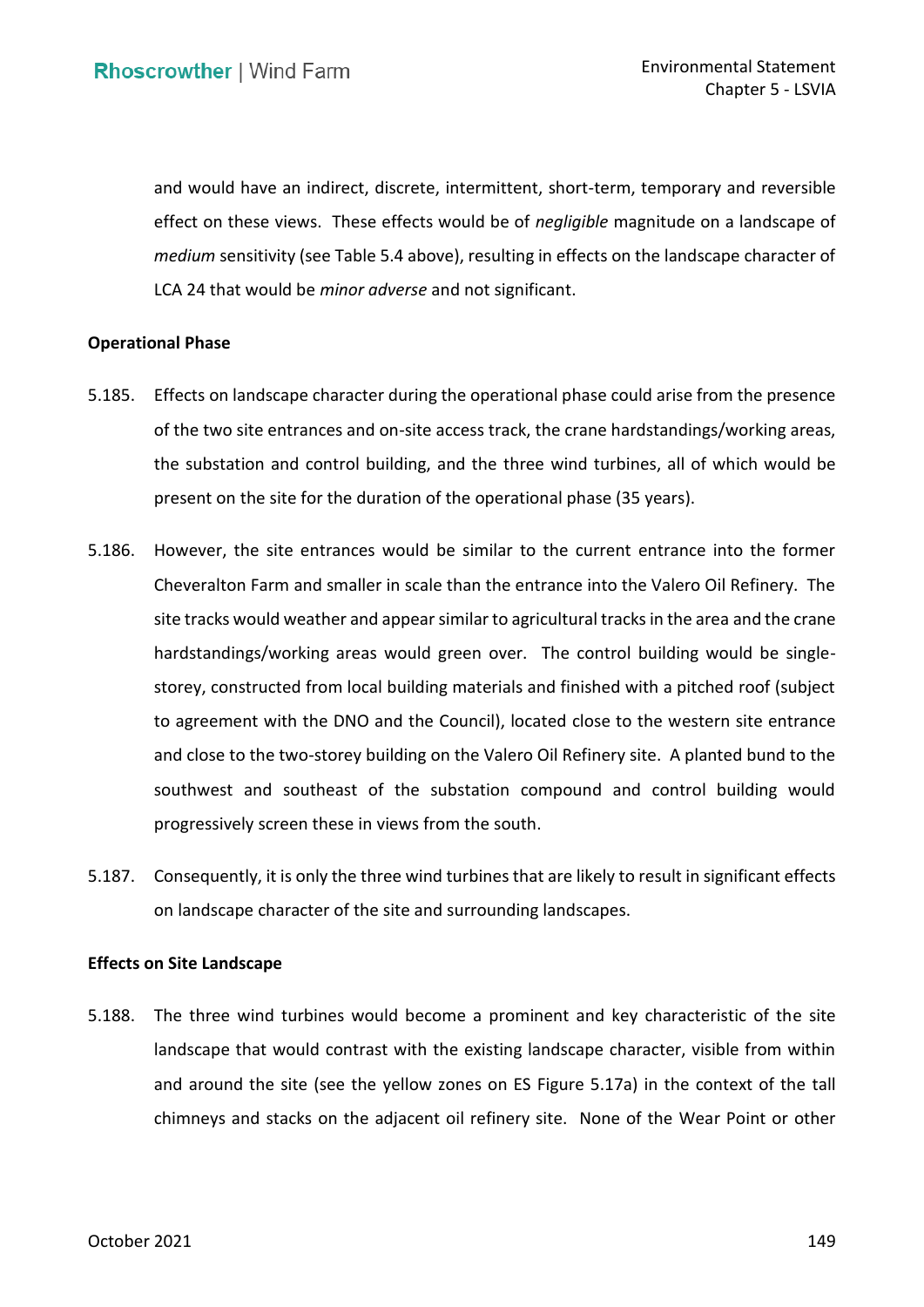operational wind turbines on the north side of Milford Haven are visible from the site (see ES Figure 5.17b, where there are no blue zones on the site).

 5.189. Consequently, the proposed wind turbines would result in a direct, discrete, continuous, long-term, but reversible effect on the character of the site landscape. These effects would be of *very substantial/substantial* magnitude on a landscape of *medium* sensitivity (see Table 5.5 above), resulting in effects on the landscape character of the site that would be *major/moderate+ adverse* and significant (see Vp 1 and the ZTV in ES Figure 5.17a).

### **Effects on LCA 25: Hundleton and Lamphey**

- 5.190. There would be views of the three wind turbines from the more elevated ridgetops in LCA 25. These are illustrated by the yellow zones in LCA 25 on ES Figure 5.17a although, within these zones there would be further screening by roadside vegetation in places. In all locations within LCA 25 where there would be views of the wind turbines, they would always be seen in the context of the adjacent oil refinery and, in many locations, there would also be views of the Wear Point and other wind turbines further away on the north side of Milford Haven (see the blue zones within LCA 25 on ES Figure 5.17b), although these operational wind turbines do not have a significant effect on the character of LCA 25.
- 5.191. The three wind turbines would become a characteristic of views across LCA 25, would contrast with the existing landscape character and would be visible in the context of the large chimneys on the adjacent oil refinery site and other wind turbines further afield. Consequently, they would result in an indirect, largely discrete, continuous, long-term, but reversible effect on the character of LCA 25.
- 5.192. For locations within approximately 0.3km 2.5km, these effects would be of *substantial* to *moderate* magnitude on a landscape of *medium* sensitivity (see Table 5.5 above), resulting in effects on the landscape character of LCA 25 that would be *major/moderate* to *moderate adverse* and significant (see VPs 2, 3, 5 and 6 and the ZTV in ES Figure 5.17a). For locations 2.5km – 5km, these effects would be of *moderate* to *slight* magnitude on a landscape of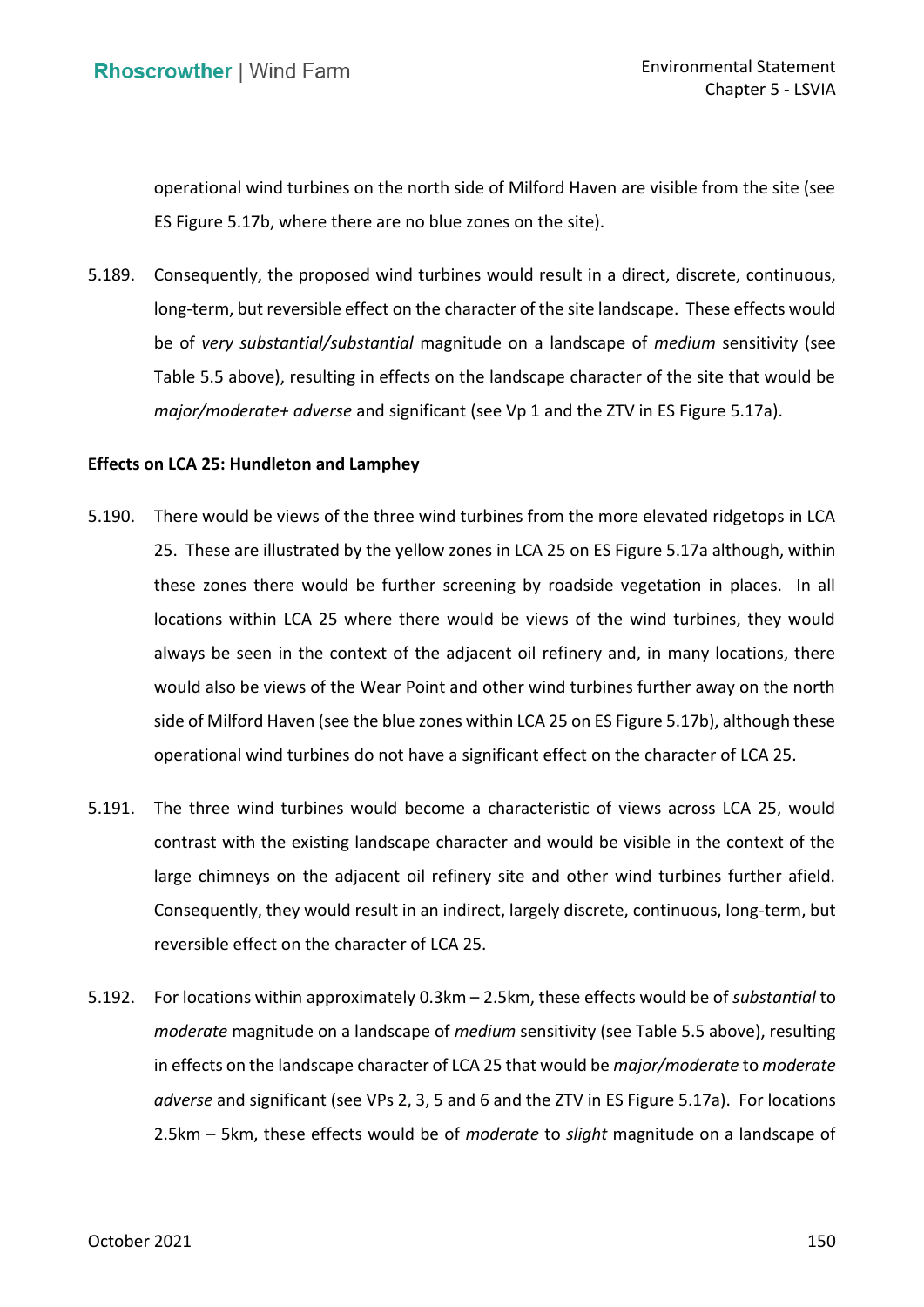*medium* sensitivity, resulting in effects on the landscape character of LCA 25 that would be *moderate* to *moderate/minor adverse* and not significant (see VP 17 and the ZTV in ES Figure 5.17a). Beyond 5km, the effects would be of *slight* to *negligible* magnitude on a landscape of *medium* sensitivity, resulting in effects on the landscape character of LCA 25 that would be *moderate/minor* to *minor adverse* and not significant (see VP 18 and the ZTV in ES Figure 5.17a).

# **Effects on LCA 6: Castlemartin/Merrion Ranges**

- 5.193. There would be views of the three wind turbines in views northwards from the more elevated parts of LCA 6. These are illustrated by the yellow zones in LCA 6 on ES Figure 5.17a although, within these zones there would be further screening by roadside vegetation in places. In all locations within LCA 6 where there would be views of the wind turbines, they would always be seen in the context of the adjacent oil refinery and, in many locations, there would also be distant views of the Wear Point and other wind turbines on the north side of Milford Haven (see the blue zones within LCA 6 on ES Figure 5.17b), although these operational wind turbines do not have a significant effect on the character of LCA 6.
- 5.194. The three wind turbines would become a characteristic of views across much of LCA 6, would contrast with the existing landscape character and would be visible or noticeable in the context of the large chimneys on the adjacent oil refinery site and other wind turbines further afield. Consequently, they would result in an indirect, largely discrete, continuous, long-term, but reversible effect on the character of LCA 6.
- 5.195. For locations within 0.7km 1.9km, these effects would be of *substantial* to *substantial/moderate* magnitude on a landscape of *medium* sensitivity (see Table 5.1 above), resulting in effects on the landscape character of LCA 6 that would be *major/moderate* to *moderate+ adverse* and significant (see VPs 2 and 7 and the ZTV in ES Figure 5.17a). For locations beyond 1.9km (south of Castlemartin Corse), these effects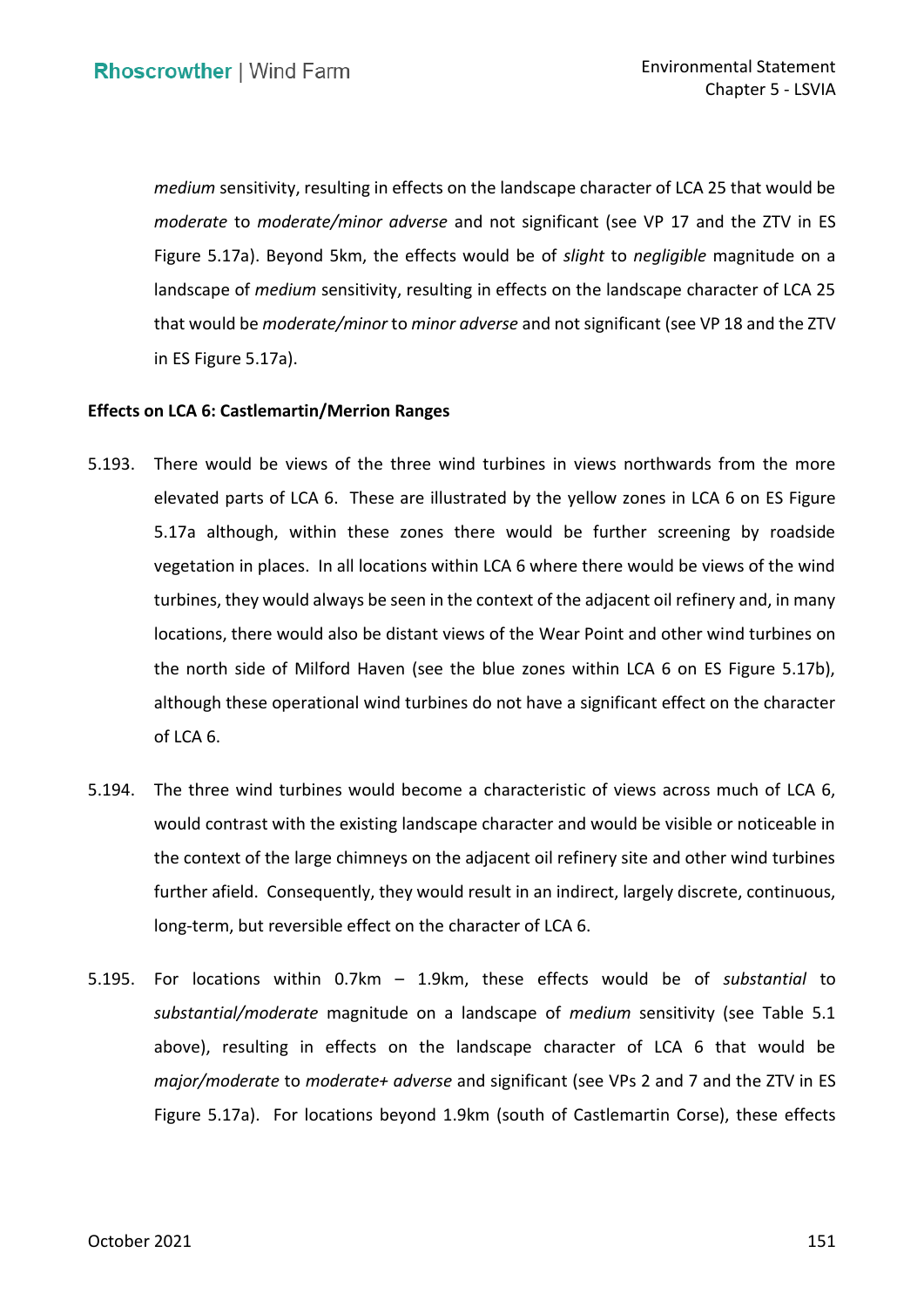would be of *moderate* to *negligible* magnitude on a landscape of *medium* sensitivity, resulting in effects on the landscape character of LCA 6 that would be *moderate* to *minor adverse* and not significant (see Vps 8, 11 and 18 and the ZTV in ES Figure 5.17a).

## **Effects on LCA 7: Angle Peninsula**

- 5.196. There would be views of the three wind turbines in views eastwards from most parts of LCA 7 and at distances of between 0.8km – 6.8km (see VPs 4, 9, 12, 14, 15, 16 and 19). These are illustrated by the yellow zones in LCA 6 on ES Figure 5.17a although, within these zones there would be further screening by roadside vegetation in places. In all locations within LCA 7 where there would be views of the wind turbines, they would always be seen in the context of the adjacent oil refinery and, in many locations, there would also be distant views of the Wear Point and other wind turbines on the north side of Milford Haven (see the blue zones within LCA 7 on ES Figure 5.17b), although these operational wind turbines do not have a significant effect on the character of LCA 7.
- 5.197. The three wind turbines would become a characteristic of views across much of LCA 7, would contrast with the existing landscape character and would be visible in the context of the tall chimneys and stacks on the adjacent oil refinery site and other wind turbines further afield. Consequently, they would result in an indirect, largely discrete, continuous, long-term, but reversible effect on the character of LCA 7.
- 5.198. For locations within 0.8km 4km of the turbines, these effects would be of *substantial/moderate* to *moderate* magnitude on a landscape of *high* sensitivity (see Table 5.2 above), resulting in effects on the landscape character of LCA 7 that would be *major/moderate* to *moderate+ adverse* and significant (see VPs 4 and 9 and the ZTV in ES Figure 5.17a). For locations 4km – 6.8km, these effects would be of *moderate/slight* to *negligible* magnitude on a landscape of *high* sensitivity, resulting in effects on the landscape character of LCA 7 that would be *moderate* to *minor+ adverse* and not significant (see VPs 12, 14, 15, 16 and 19 and the ZTV in ES Figure 5.17a).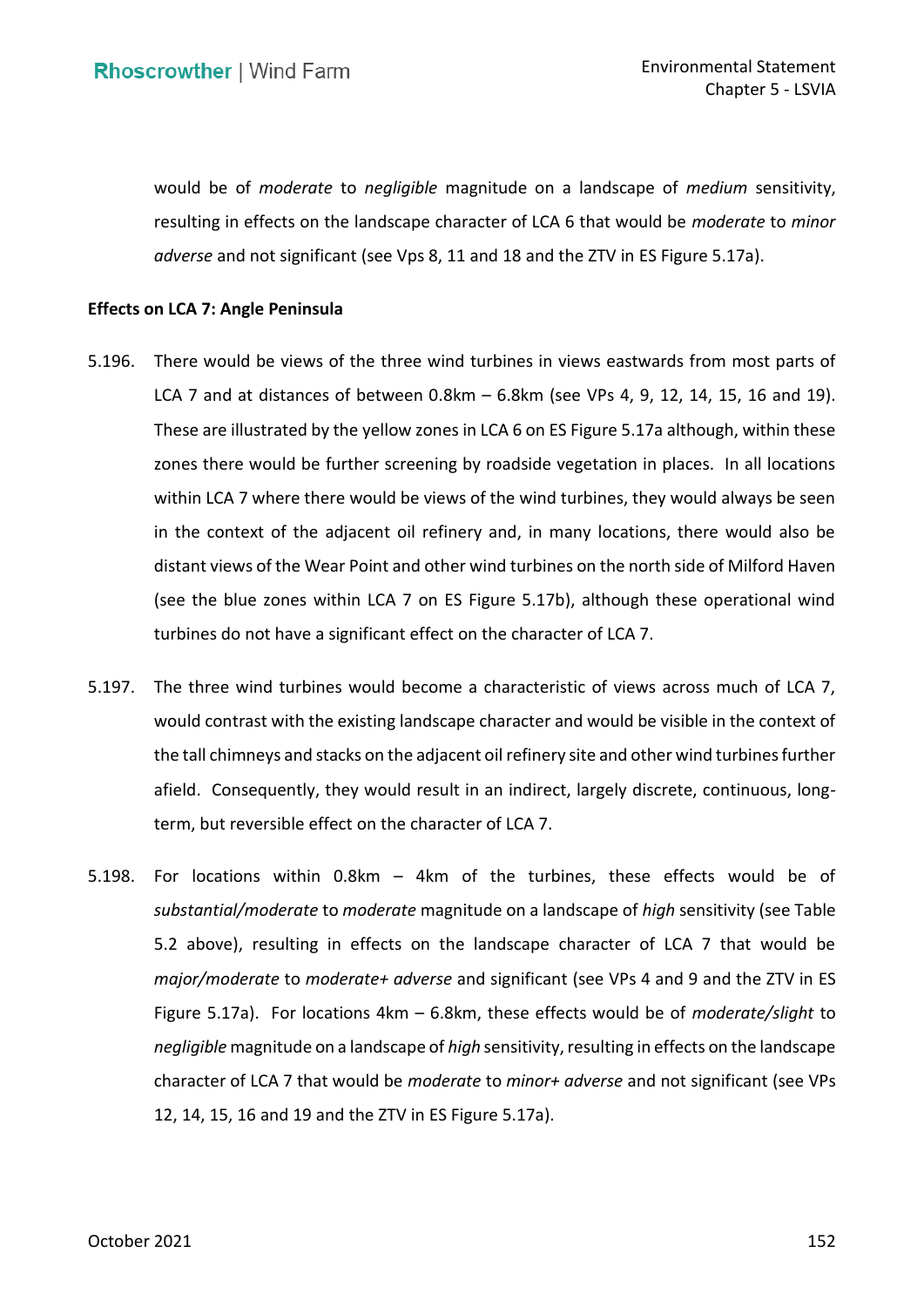# **Effects on LCA 8: Freshwater West/Brownslade Burrows**

- 5.199. There would be views of the three wind turbines in views northeastwards from the tops of the dunes between 1.6km – 4.8km from the site (see VPs 7 and 11). These are illustrated by the yellow zones in LCA 8 on ES Figure 5.17a. In the locations within LCA 8 where there would be views of the wind turbines, they would always be seen in the context of the adjacent oil refinery and, at VPs 7 and 11, also the distant Wear Point wind turbines on the north side of Milford Haven (see the blue zones within LCA 8 on ES Figure 5.17b), although these operational wind turbines do not have a significant effect on the character of LCA 8.
- 5.200. The three wind turbines would become a characteristic in only the most elevated views out of LCA 8 from the tops of the dunes but not from the beaches and lower dunes which are low-lying and form the majority of this LCA. In the elevated views from the top of the dunes, the proposed turbines would contrast with the existing landscape character and would be visible in the context of the large chimneys on the adjacent oil refinery site and, in some places, the other wind turbines further afield. Consequently, they would result in an indirect, largely discrete, continuous, long-term, but reversible effect on the character of parts of LCA 8.
- 5.201. For locations within 1.6km 2.6km of the turbines (see Vp 7 and the ZTV in ES Figure 5.17a), these effects would be of *substantial/moderate* magnitude on a landscape of *high*  sensitivity (see Table 5.3 above), resulting in effects on the landscape character of LCA 8 that would be *major/moderate adverse* and significant. For locations 2.6km – 4.8km (see Vp 11 and the ZTV in ES Figure 5.17a), these effects would be of *moderate/slight* magnitude on a landscape of *high* sensitivity, resulting in effects on the landscape character of LCA 8 that would be *moderate adverse* and not significant.

### **Effects on LCA 24: Southern Haven Mudflats**

 5.202. There would be views of the three wind turbines in views westwards from parts of the estuary 2.5km – 5.5km from the site. These are illustrated by the yellow zones in LCA 24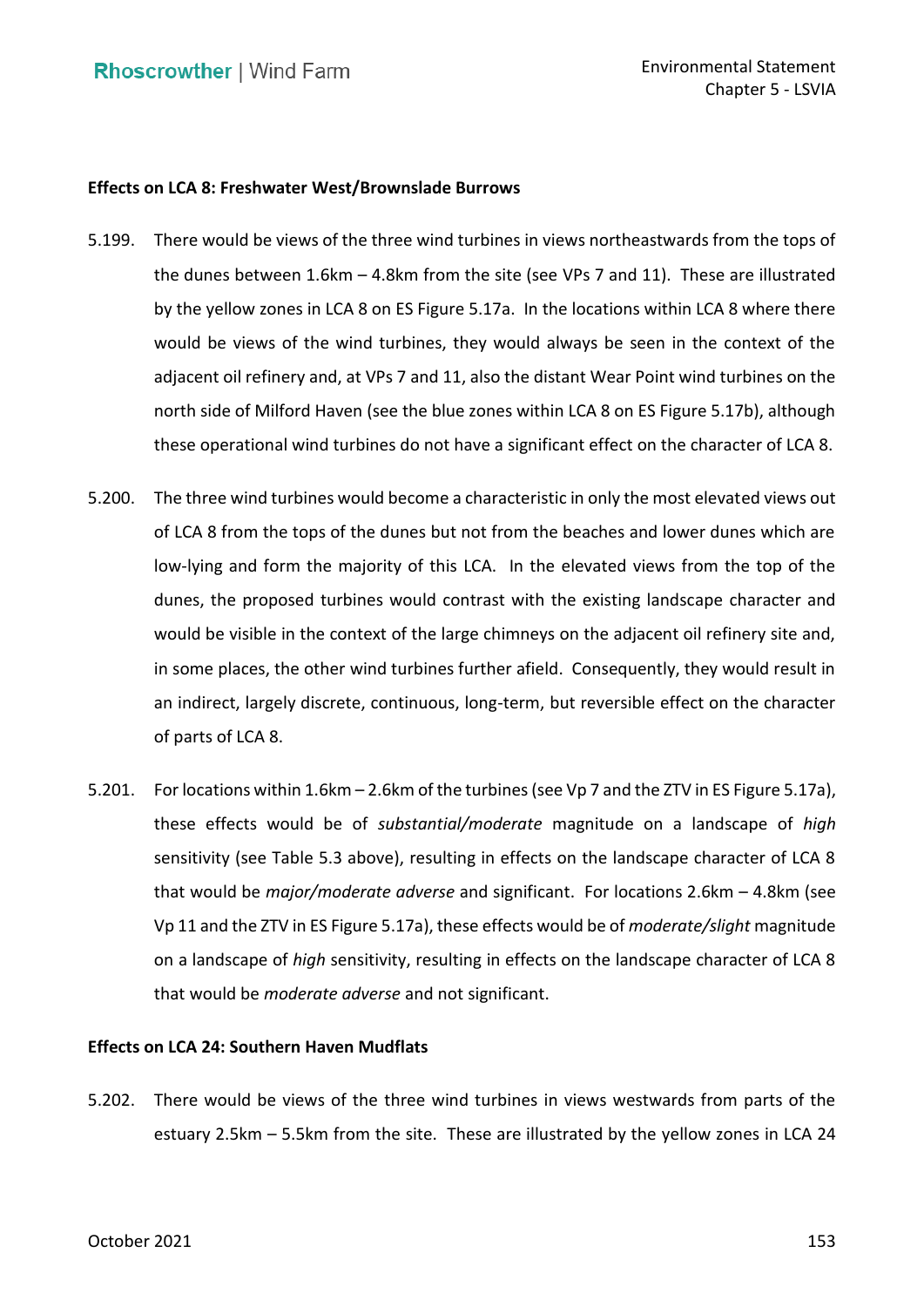on ES Figure 5.17a. In the locations within LCA 24 where there would be views of the wind turbines, they would always be seen in the context of the Pembroke Power Station, the line of pylons and the oil refinery. The oil storage tanks to the north side of Milford Haven and the Wear Point wind turbines are also visible to the north (see the blue zones within LCA 24 on ES Figure 5.17b), and these are sufficiently close to result in an effect on the character of LCA 24.

- 5.203. The three wind turbines would become a characteristic of views across LCA 24, would contrast with the existing landscape character and would be visible in the context of the large chimneys on the power station and oil refinery sites and the other wind turbines to the north. Consequently, they would result in an indirect, cumulative, continuous, long-term, but reversible effect on the character of LCA 24.
- 5.204. These effects would be of *slight* magnitude on a landscape of *medium* sensitivity (see Table 5.4 above), resulting in effects on the landscape character of LCA 24 that would be *moderate/minor adverse* and not significant.

### **Decommissioning Phase**

- 5.205. The effects on landscape character during the decommissioning phase would arise from the removal of all above ground structures and equipment (wind turbines, substation and control building), the removal of any temporary hardstanding areas, and the excavations of the wind turbine foundations. There would also be the presence of cranes, HGV deliveries to and from the site and movement of vehicles on-site.
- 5.206. Each element of the works would last for only part of the 10-month decommissioning phase and ground disturbance would be minimised by routing all vehicles along the access tracks, by de-energising, cutting back but leaving buried the underground cables, and by the use of temporary stock proof and protective fencing which would limit the footprint and ground disturbance to the working areas.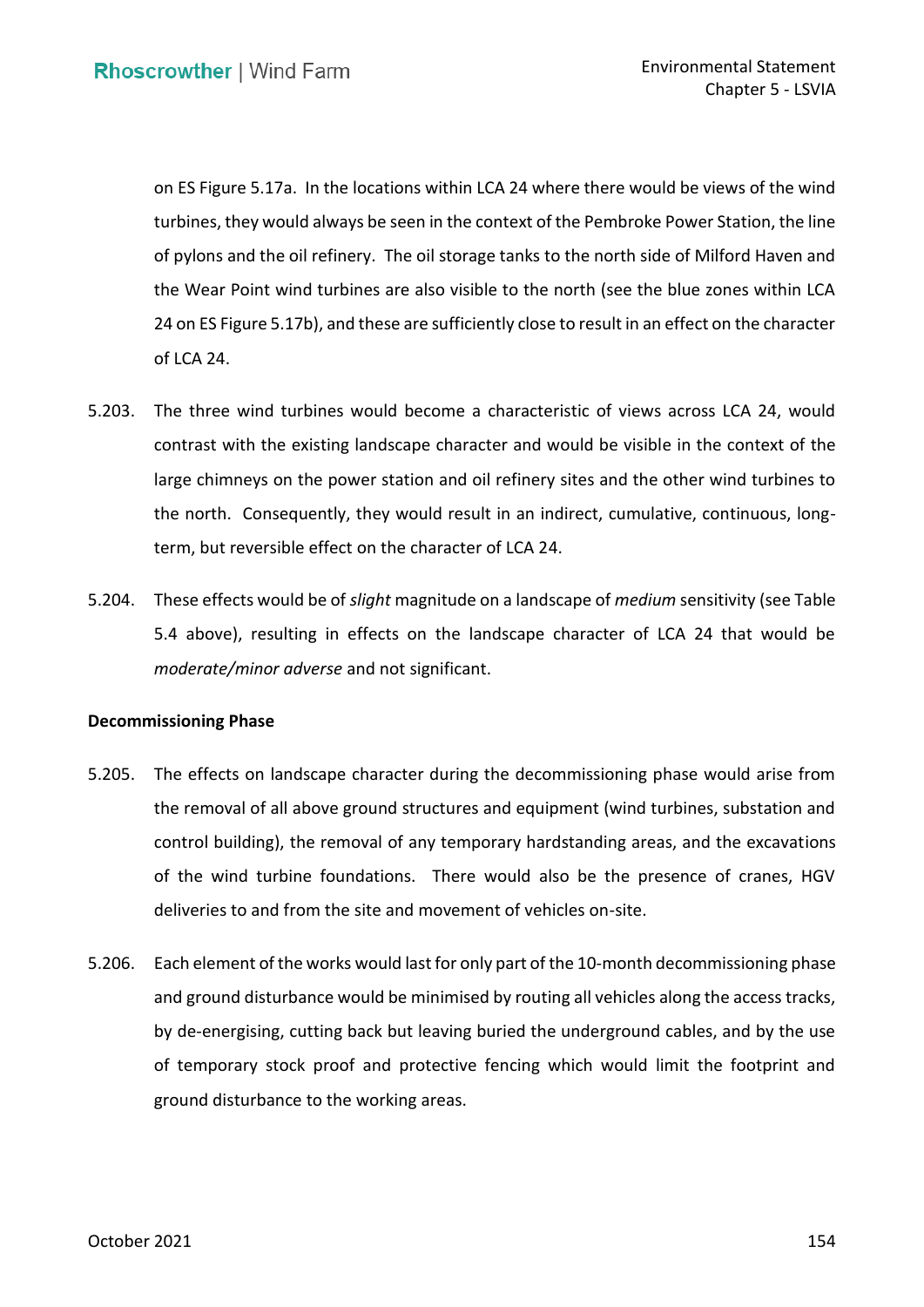5.207. At the end of the decommissioning phase, all temporary facilities would be removed, and all areas disturbed by the works would be reinstated using site derived soil and seeded (or allowed to seed naturally) and the land returned to agricultural use.

## **Effects on Site Landscape**

- 5.208. The decommissioning activities would be a direct, discrete, intermittent, short-term, temporary and reversible characteristic of the site landscape which would contrast with the existing character of the landscape on the site. These effects would be of *moderate*  magnitude on a landscape of *medium* sensitivity (see Table 5.5 above), resulting in effects on the landscape character of the site that would be *moderate adverse* and not significant.
- 5.209. Those elements that remain on-site beyond the end of the decommissioning phase would either be underground (such as the cables and lower foundations) and so would not have any effects on landscape character or would remain for agricultural use (such as the tracks).

## **Effects on LCA 25, LCA 6, LCA 7, LCA 8 and LCA 24**

 5.210. The activities and effects of the decommissioning phase on landscape character within the surrounding LCAs would be very similar to those of the construction phase, as described in paras [5.165](#page-60-0) - [5.184](#page-64-0) above, and not significant.

### **Effects on Seascape Character**

### **Construction Phase**

- 5.211. The effects on seascape character during the construction phase would arise from the presence of the cranes, which would be on the site for approximately 2 weeks of the 10 month construction phase.
- 5.212. Those elements that remain on-site beyond the construction phase are assessed as part of the operational phase below.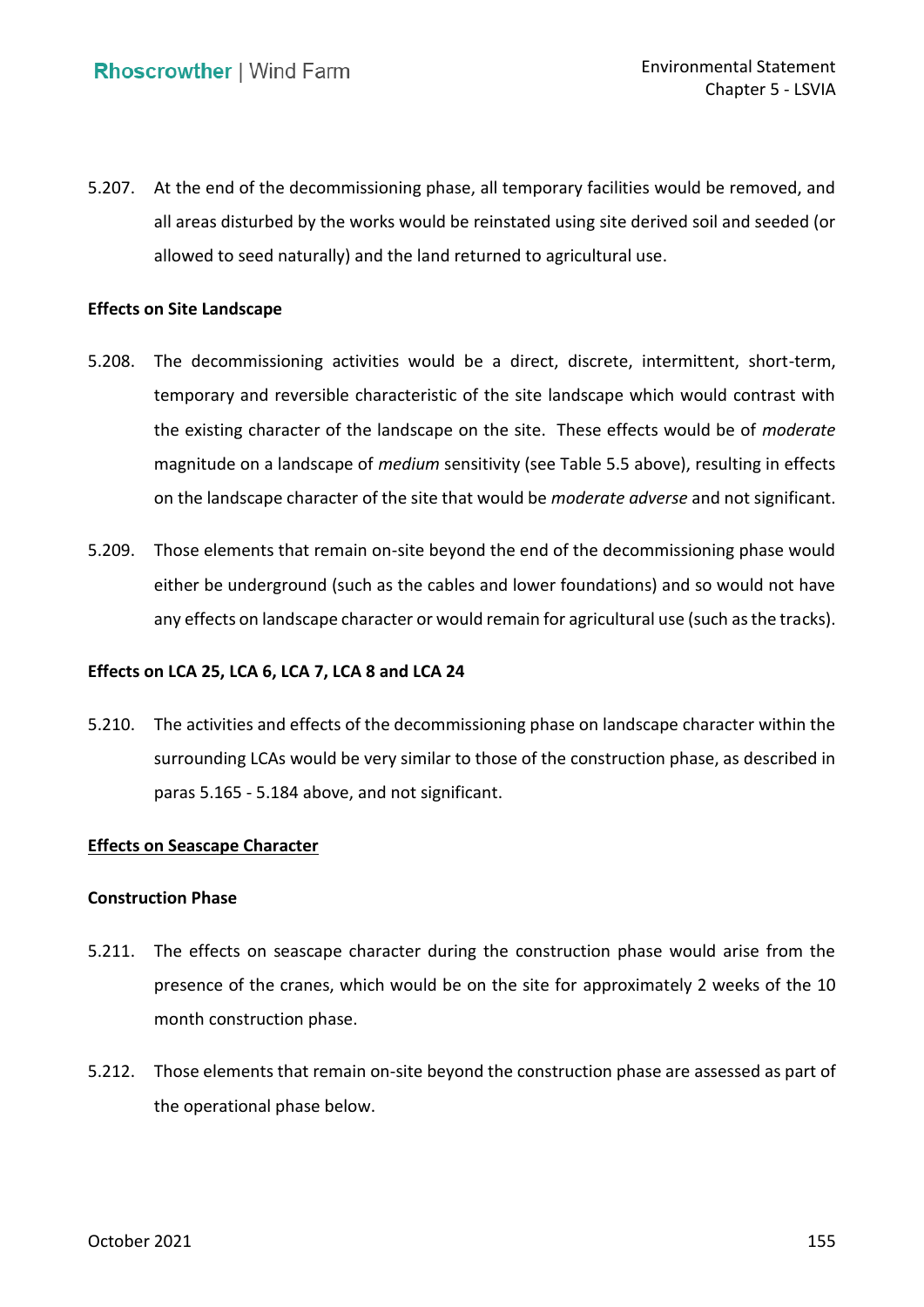# **SCA 31: Outer Milford Haven**

- <span id="page-72-0"></span> 5.213. There are elevated and panoramic views of the sea from the cliff tops within SCA 31 which contrast with the low level, framed and more contained views from the bays. Views eastwards across the area, eg from Angle Peninsula, Dale and St Anne's Head, already contain vertical elements.
- contain vertical elements. 5.214. There would be some very-short term and distant views of the cranes in views eastwards from both the more elevated parts of SCA 31 and in some of the low level views at distances of 5.3km+ from the site (see VPs 19, 22, 24 and 25 and the ZTV in ES Figure 5.17a).
- easterly views out of SCA 31 that would be seen in the context of other vertical structures and would have an indirect, discrete, intermittent, very short-term, temporary and reversible effect on these views. 5.215. Consequently, the construction phase would introduce some vertical elements into
- 5.216. These effects would be of *negligible* magnitude on a seascape of *medium* sensitivity (see Table 5.6 above), resulting in effects on the seascape character of SCA 31 that would be *minor adverse* and not significant.

# **SCA 32: Inner Milford Haven**

- 5.217. There are elevated and panoramic views of the sea from the cliff tops within SCA 32 which contrast with the low level, framed and more contained views from sea level. SCA 32 contains the Valero Oil Refinery and Pembroke Power Station on the south side of the Haven and oil and gas storage tanks and the Wear Point Wind Farm on the north side, so energy development is already a key characteristic of this SCA and views across the area from most locations already contain vertical elements.
- 5.218. There would be some very-short term and close views of the cranes in views from parts of SCA 32 to the immediate west, north and east of the site at distances of 0.2km - 1.4km from the site (see VPs 3 and 4 and the ZTV in ES Figure 5.17a) and also middle distance views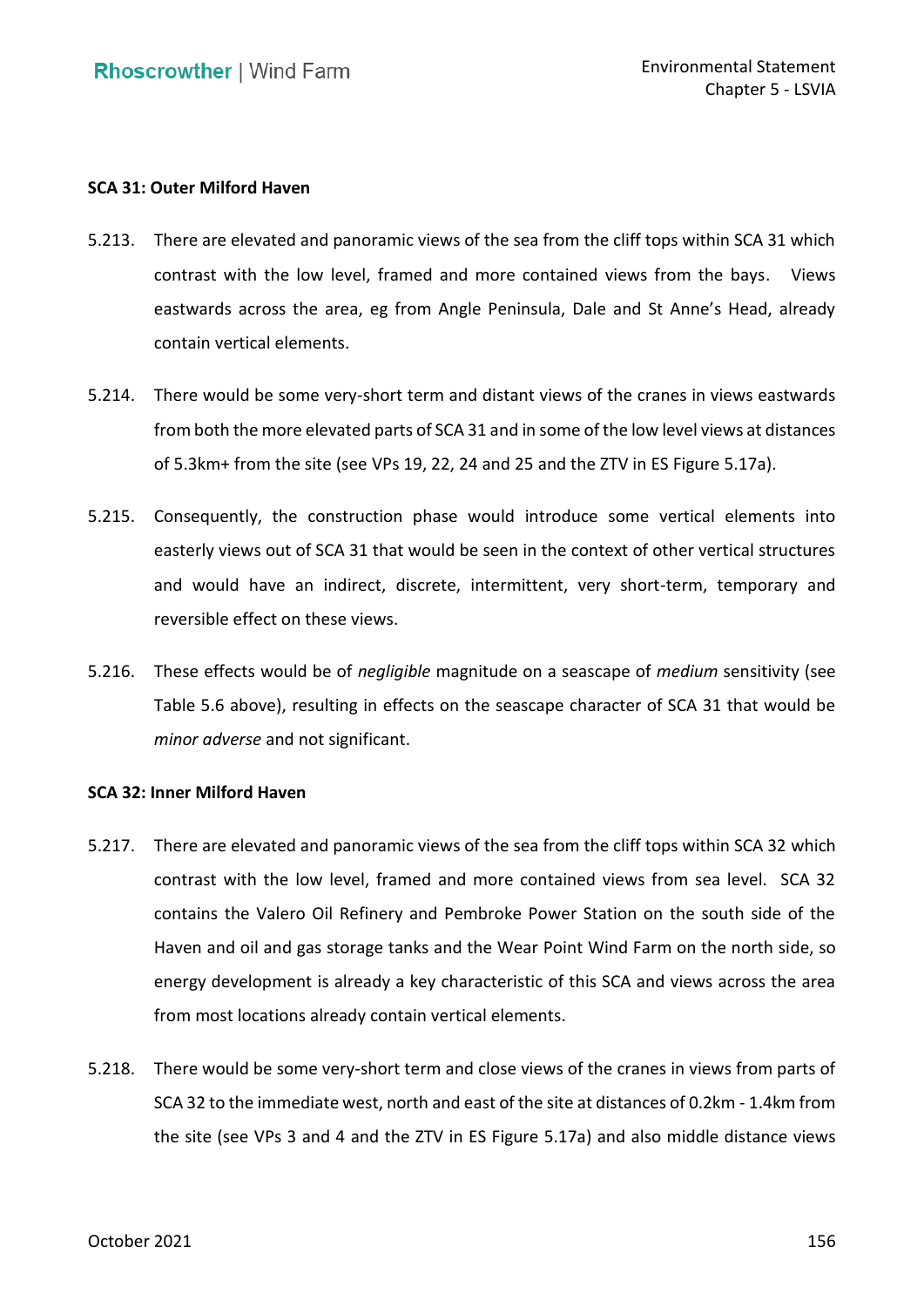from parts of SCA 32 to the west, north and east of the site at distances of 1.4km – 7km from the site (see VPs 7, 9, 10, 12, 13, 14, 15, 16 and 20 and the ZTV in ES Figure 5.17a).

- 5.219. Consequently, the construction phase would introduce some vertical elements into views across and out of SCA 32 that would be seen in the context of other vertical structures and would have an indirect, discrete, intermittent, very short-term, temporary and reversible effect on these views.
- <span id="page-73-0"></span> 5.220. For locations within 0.2km – 1.4km, these effects would be of *slight* magnitude on a seascape of *low* sensitivity (see Table 5.7 above), resulting in effects on the seascape character of SCA 32 that would be *minor+ adverse* and not significant. For locations 1.4km – 7km, these effects would be of *negligible* magnitude on a seascape of *low* sensitivity, resulting in effects on the seascape character of SCA 32 that would be *minor/negligible+ adverse* and not significant.

## **Operational Phase**

<span id="page-73-2"></span> 5.221. Effects on seascape character during the operational phase could arise from the presence of the three wind turbines, all of which would be present on the site for the duration of the operational phase (35 years).

## **SCA 31: Outer Milford Haven**

- <span id="page-73-1"></span> 5.222. There would be some distant views of the wind turbines in views eastwards from both the more elevated parts of SCA 31 and in some of the low level views at distances of 5.3km+ from the site (see VPs 19, 22, 24 and 25 and the ZTV in ES Figure 5.17a). These would be seen in the context of other vertical structures and would have an indirect, mainly cumulative, continuous, long-term, but reversible effect on these views.
- 5.223. These effects would be of *slight* magnitude on a seascape of *medium* sensitivity (see Table 5.6 above), resulting in effects on the seascape character of SCA 31 that would be *moderate/minor adverse* and not significant.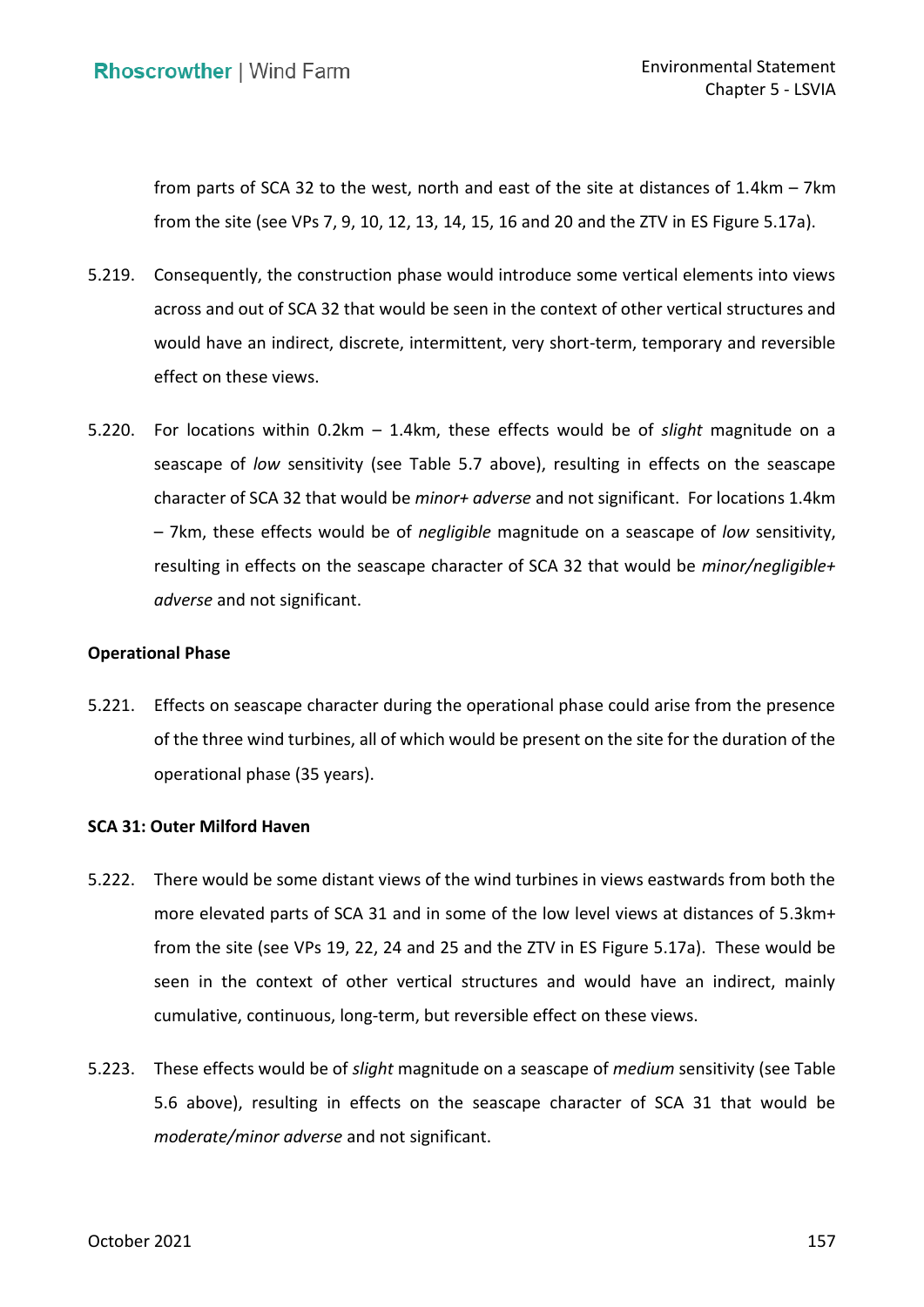# **SCA 32: Inner Milford Haven**

- 5.224. There would be some close views of the wind turbines in views from parts of SCA 32 to the immediate west, north and east of the site at distances of 0.2km - 1.4km from the site (see Vps 3 and 4 and the ZTV in ES Figure 5.17a) and also middle distance views from parts of SCA 32 to the west, north and east of the site at distances of 1.4km – 7km from the site (see Vps 7, 9, 10, 12, 13, 14, 15, 16 and 20 and the ZTV in ES Figure 5.17a). These would be seen in the context of other vertical structures and would have an indirect, mainly cumulative, continuous, long-term, but reversible effect on these views.
- <span id="page-74-0"></span> 5.225. For locations within 0.2km – 1.4km, these effects would be of *substantial/moderate*  magnitude on a seascape of *low* sensitivity (see Table 5.7 above), resulting in effects on the seascape character of SCA 32 that would be *moderate adverse* and not significant. For locations 1.4km – 7km, these effects would be of *moderate* to *slight* magnitude on a seascape of *low* sensitivity, resulting in effects on the seascape character of SCA 32 that would be *moderate/minor+ to minor+ adverse* and not significant.

## **Decommissioning Phase**

# **Effects on SCA 31 and SCA 32**

 5.226. The activities and effects of the decommissioning phase on seascape character within SCA 31 and SCA 32 would be very similar to those of the construction phase, as described in paras [5.213](#page-72-0) - [5.220](#page-73-0) above, and not significant.

# **Effects on Landscape Designations**

## **Introduction**

 5.227. The site is located outside any landscape designations but there are two national landscape designations within the study area – the Pembrokeshire Coast National Park and the South Pembrokeshire Heritage Coast (see ES Figure 5.2). The elements and activities of the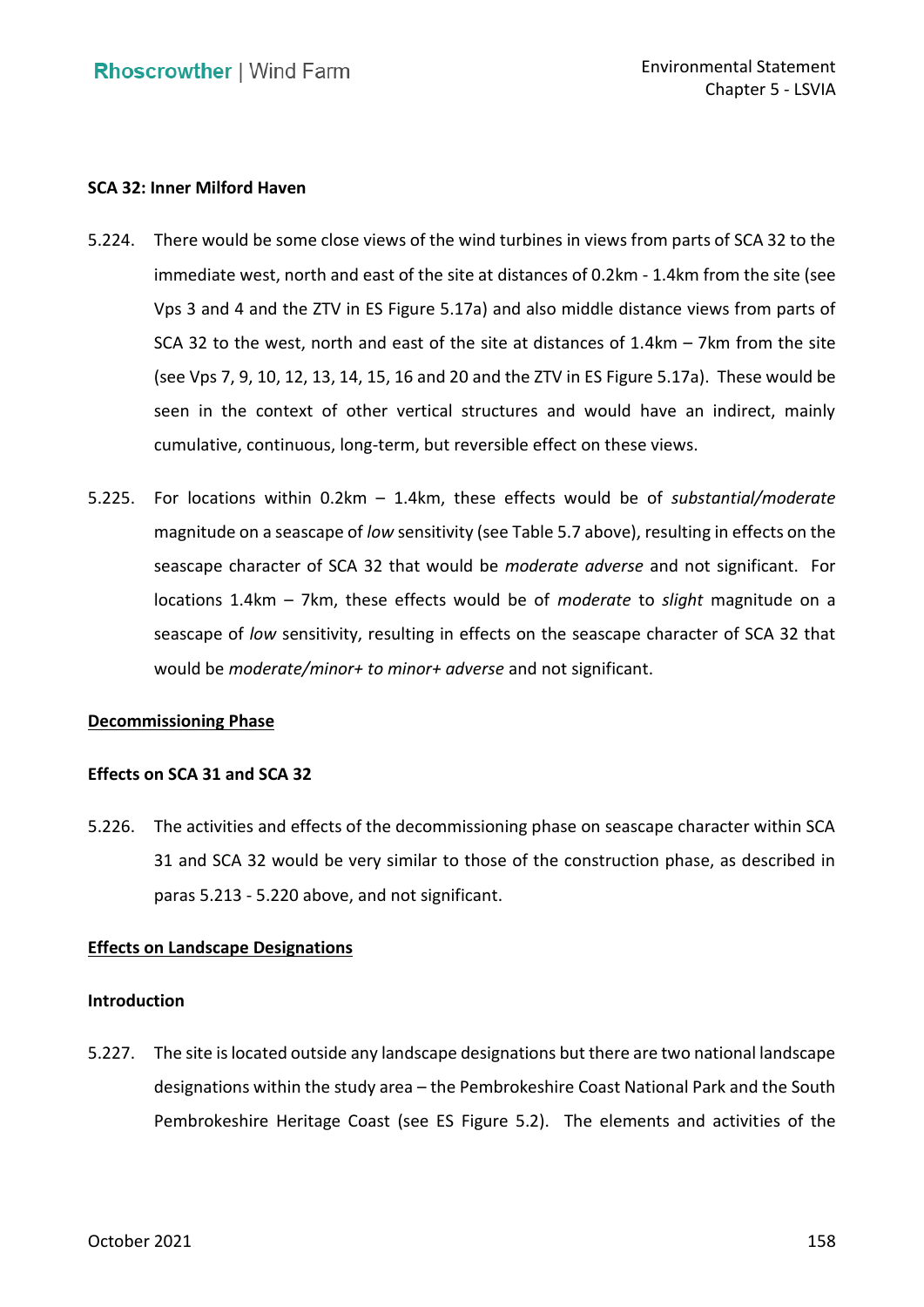construction, operational and decommissioning phases of the Development that would be visible from within these designations have the potential to affect the special qualities and purposes of these designations.

## **Construction Phase**

- 5.228. The effects on seascape character during the construction phase would arise from the presence of the cranes, which would be on the site for approximately 2 weeks of the 10 month construction phase.
- month construction phase.<br>5.229. Those elements that remain on-site beyond the construction phase are assessed as part of the operational phase below.

# **Effects on Pembrokeshire Coast National Park**

- 5.230. LCA 6, LCA 7 and LCA 8 are within the PCNP, as are parts of SCA 31 and SCA 32 (see ES Figures 5.9 and 5.17a) and, as demonstrated by the assessment of effects on landscape and seascape character above, the construction phase would not significantly affect the character of the landscapes or seascapes within these LCAs and SCAs within the PCNP. It would also not significantly affect any of the special qualities of the PCNP (coastal splendour, diverse geology, diversity of landscape, distinctive settlement character, rich of special qualities) as listed and described in section 6.3 of the PCNP SPG: *Landscape Character Assessment* (PCNP June 2011) (see para [5.47](#page-12-0) above). archaeology, cultural heritage, richness of habitats and biodiversity, islands, accessing the Park, space to breath, remoteness, tranquillity and wilderness, diversity and combination
- 5.231. Consequently, the purposes of the National Park (to conserve and enhance the natural beauty, wildlife and cultural heritage of the National Park; and to promote opportunities for public enjoyment and understanding of the special qualities of the National Park) would also not be significantly affected.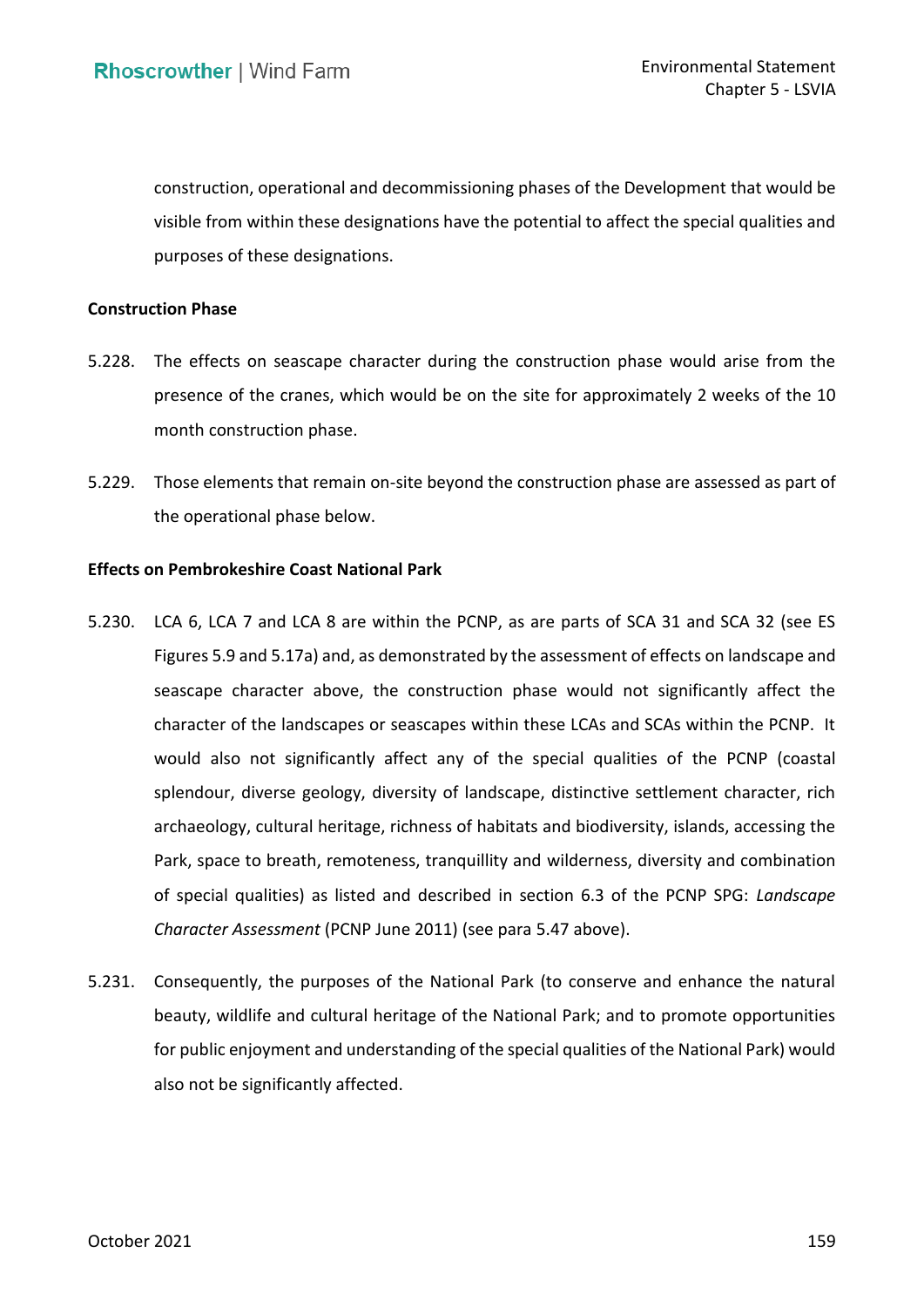<span id="page-76-0"></span> 5.232. Therefore, the construction phase of the Development would not have a significant adverse or beneficial effect on the ability of the National Park to fulfil its purposes.

# **Effects on South Pembrokeshire Heritage Coast**

- <span id="page-76-1"></span> 5.233. Parts of SCA 31 and SCA 32 are within the South Pembrokeshire Heritage Coast (see ES Figures 5.2 and 5.9) and, as demonstrated by the assessment of effects on seascape character (para[s 5.211](#page-71-0) - [5.220](#page-73-0) above), the construction phase would not significantly affect the character of the seascapes within these SCAs. It would also not significantly affect any of the purposes of the Heritage Coast designation as described on the Natural England website (to conserve, protect and enhance the natural beauty of the coastline, their terrestrial, coastal and marine flora and fauna, and their heritage features; to encourage and help the public to enjoy, understand and appreciate these areas; to maintain and improve the health of inshore waters affecting Heritage Coasts and their beaches through appropriate environmental management measures; and to take account of the needs of agriculture, forestry and fishing and of the economic and social needs of the small communities on these coasts).
- <span id="page-76-2"></span> 5.234. Therefore, the construction phase of the Development would not have a significant adverse or beneficial effect on the ability of the Heritage Coast to fulfil its purposes.

## **Operational Phase**

 5.235. Effects on the purposes of the National Park and Heritage Coast designations during the operational phase could arise from the presence of the three wind turbines, all of which would be present on the site for the duration of the operational phase (35 years).

#### **Effects on Pembrokeshire Coast National Park**

 5.236. With regards to the special qualities of the National Park, views of the wind turbines from within the National Park would not have any effects on the geology, diversity of landscapes, settlement character, archaeology, cultural heritage, habitats and biodiversity or islands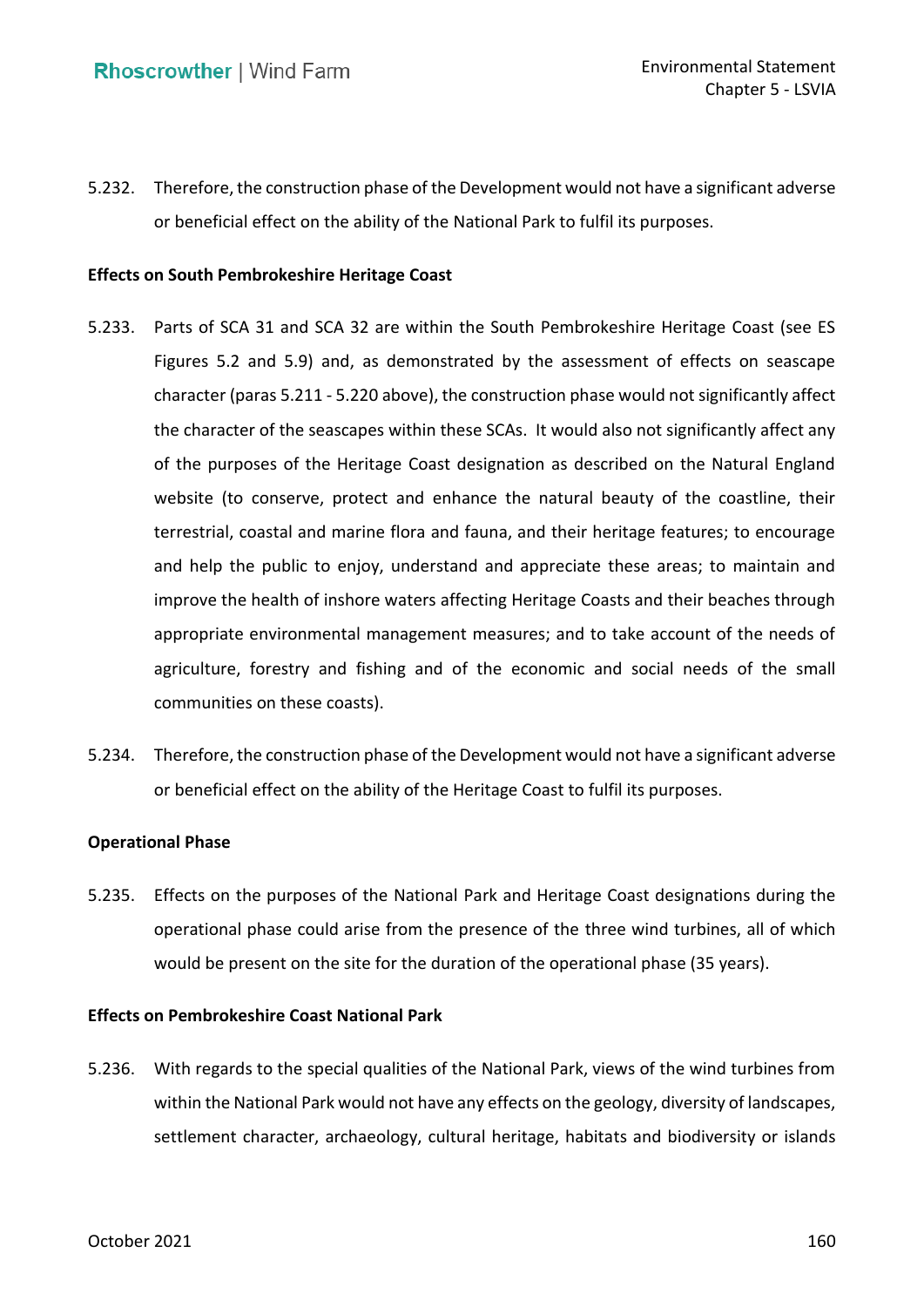within the National Park. It would not affect access to the Park or reduce the space to breath.

- 5.237. It is clear from fieldwork observations and confirmed by the *LANDMAP* data that the perceptual qualities of remoteness, tranquillity and wilderness are more evident in the landscapes further west and south within the National Park and not in those areas closest to the site. Therefore, the proposed wind turbines would not affect the National Park's special quality of remoteness, tranquillity and wilderness.
- 5.238. With regards to coastal splendour, most of the coastal landscapes within the National Park are outside zones of visibility (see ES Figure 5.15a). Therefore, the Development would not have any effects on the splendour (scenic quality and visual amenity) of the majority of the coastline around the National Park.
- 5.239. The proposed wind turbines would be discernible from most of the coastline from St Ann's Head, around Dale Bay to Great Castle Head (VPs 24, 25 and 22 and the ZTV in ES Figure 5.15a). However, as illustrated in the viewpoint figures and viewpoint analysis (ES Appendix 5.5), the proposed wind turbines would be in the distance, adjacent to the Valero Oil Refinery, seen within the context of the extensive industrial development on both sides of the Haven and a very minor element in these views. Consequently, there would not be a significant change in views, landscape or seascape character from this part of the National Park.
- 5.240. Angle Bay (illustrated by VPs 4, 9, 12 and 14), part of the north coast of the Angle Peninsula (illustrated by VP 15) and the tops of the dunes in Kilpaison Burrows (illustrated by VP 7) are the only other sections of the coastline within the National Park where there would be views of the proposed wind turbines and walkers would notice a significant change in views to the east as a result of the proposed wind turbines, when walking eastwards along the north coast of the Angle Peninsula and around Angle Bay (1.3 – 4km from the Development), and in views to the northeast from the tops of the dunes Kilpaison Burrows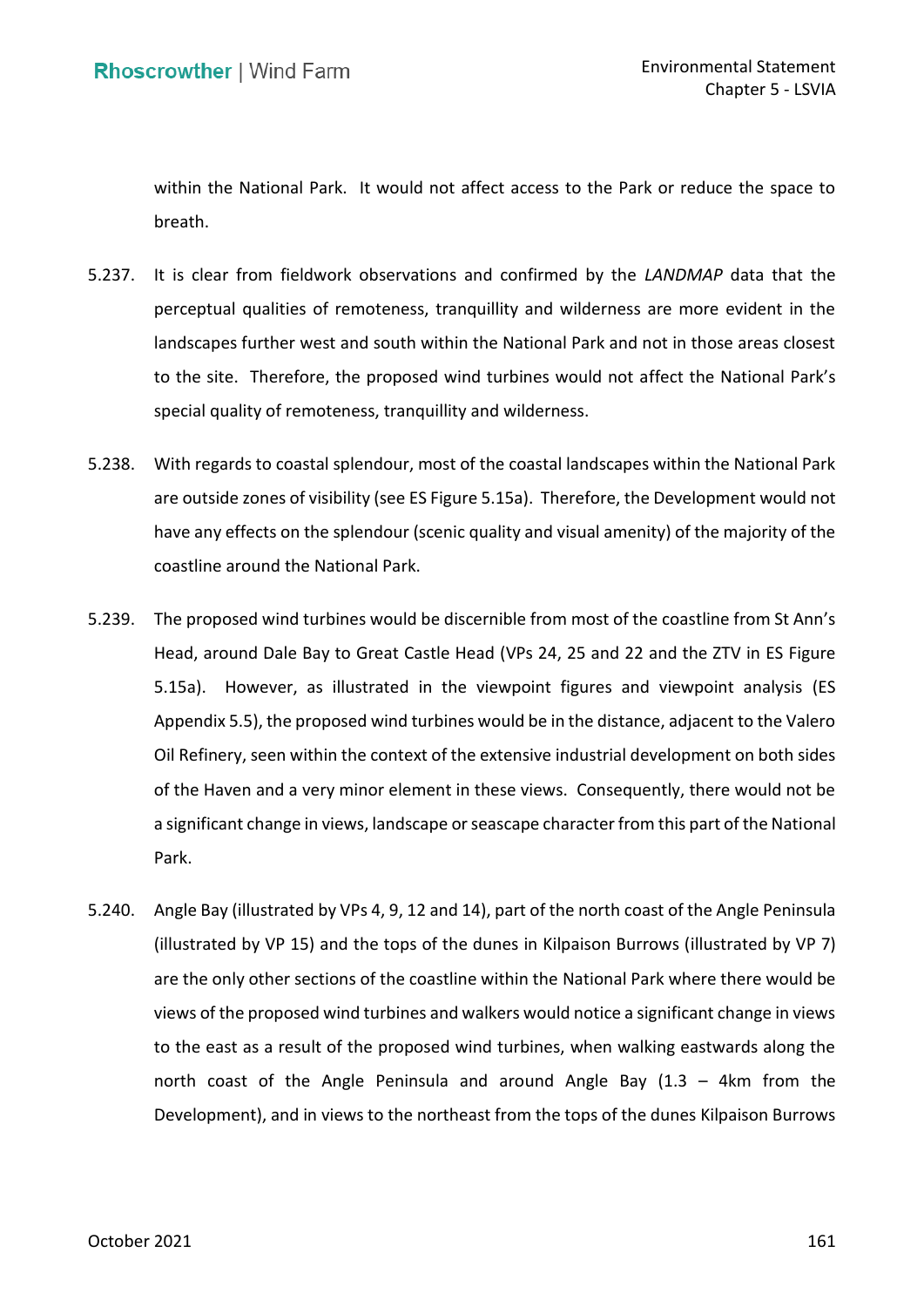(1.6km – 2.6km). However, both the landscape and views within this part of the National Park are already characterised by the nearby Valero Oil Refinery and, to a lesser extent, by the industrial installations on the north side of the Haven which include the Wear Point wind turbines, and the proposed wind turbines would not have any effects on the coastal areas that are not already characterised by these other developments.

- 5.241. Therefore, the proposed wind turbines would not have any effects on the splendour (scenic quality and visual amenity) of the majority of the coastline around the National Park and where it would be visible, such as from Angle Bay and Angle Peninsula, it would be seen in an area of coastline that is already characterised by industrial development.
- 5.242. Furthermore, the significant effects on natural beauty (landscape character) would be limited to a small part of the National Park to the west and southwest of the site, which includes a small part of LCA 6 (Castlemartin/Merrion Ranges, 0.7km – 1.9km from the turbines, see paras [5.193](#page-67-0) - [5.195\)](#page-67-1), part of LCA 7 (Angle Peninsula, 0.8km – 4km from the turbines, see paras [5.196](#page-68-0) - [5.198\)](#page-68-1) and a very small part of LCA 8 (Freshwater West/Brownslade Burrows, 1.6km – 2.6km from the turbines, see para[s 5.199](#page-69-0) - [5.201\)](#page-69-1). This is an area of approximately 8km<sup>2</sup> (0.013% of the total area of the National Park) and views from this area are already characterised by industrial development.
- 5.243. Consequently, the proposed wind turbines would not significantly affect the natural beauty of the National Park overall or the ability of the public to enjoy and understand the special qualities of the National Park and so would not compromise the ability of the National Park to fulfil its purposes.
- to fulfil its purposes. 5.244. Policy 18 in *Future Wales: The National Plan 2040* (WG 2021) states that Developments of National Significance will be permitted subject to, amongst other matters, there being no unacceptable adverse impacts on the surrounding landscape "*particularly on the setting of National Parks ..*.".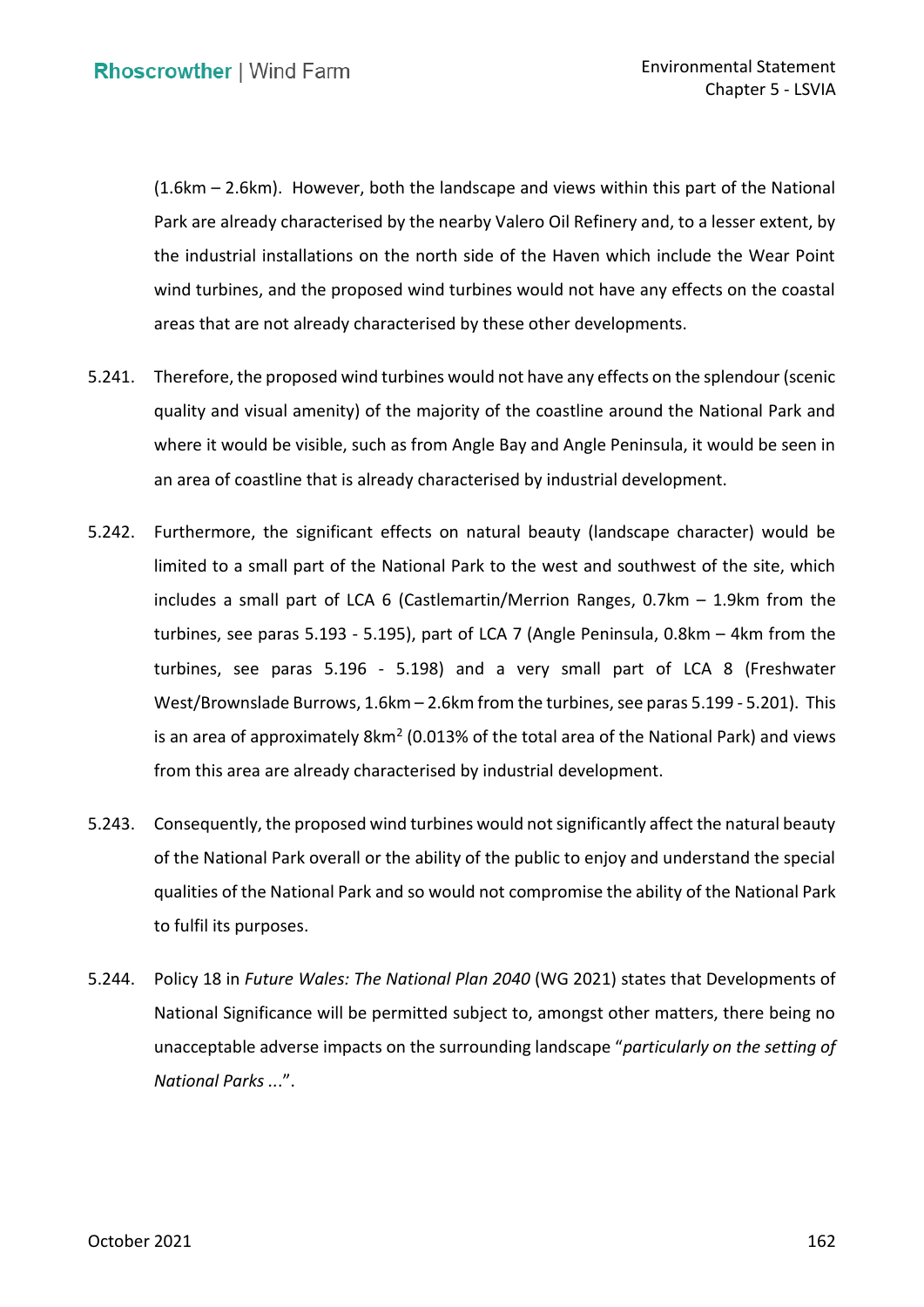- 5.245. The setting of Pembrokeshire Coast National Park is not defined in any planning documents. In relation to heritage assets, undefined settings are considered to be those locations outside of the designated asset where the heritage value of the asset can be appreciated. Following this approach, the setting of a National Park could be considered to be those locations outside of the Park where the special qualities of the Park can be appreciated.
- appreciated.<br>5.246. Within the study area, the topography in the Pembrokeshire Coast National Park slopes from its inland boundary towards the cliff tops and bays around its coastline and the low, undulating ridgelines and roadside hedgerows outside the Park mean that there are very few locations on land outside of the Park from which the special qualities of the Park can be appreciated. Fieldwork suggests that the only views into the Park are from the B and minor roads along the boundary of the Park, including the minor road through Rhoscrowther (Vp2), a 1.5km section of the B4320 (Vp5) and the minor road through St Twynnells (Vp18). However, from all these locations, the observer has to turn through 180 $^{\rm o}$  in order to see the Development which would not be in any of the views of the Park. 2km west of Vp18 there is a tower open to the public which provides an elevated view of the Castlemartin Ranges. However, this is just inside the Park (so not in the setting) and does not have any windows facing northwards towards the Development. Therefore, the nature of the landscape and topography in and around Pembrokeshire Coast National Park mean that this National Park does not have an inland component to its setting and the Development would not be visible in any views into the Park from the boundary roads.
- 5.247. The coastal splendour and islands can be appreciated from within the Park itself but can also be appreciated from the surrounding sea, from Outer Milford Haven (SCA31) and the western half of Inner Milford Haven (SCA32), and from the sea in the west and south of the study area. These marine locations could, therefore, be considered a seaward component of the setting of the Park, albeit none of the other special qualities of the Park can be appreciated from the sea. As illustrated by ES Figure 5.17a, the Development would be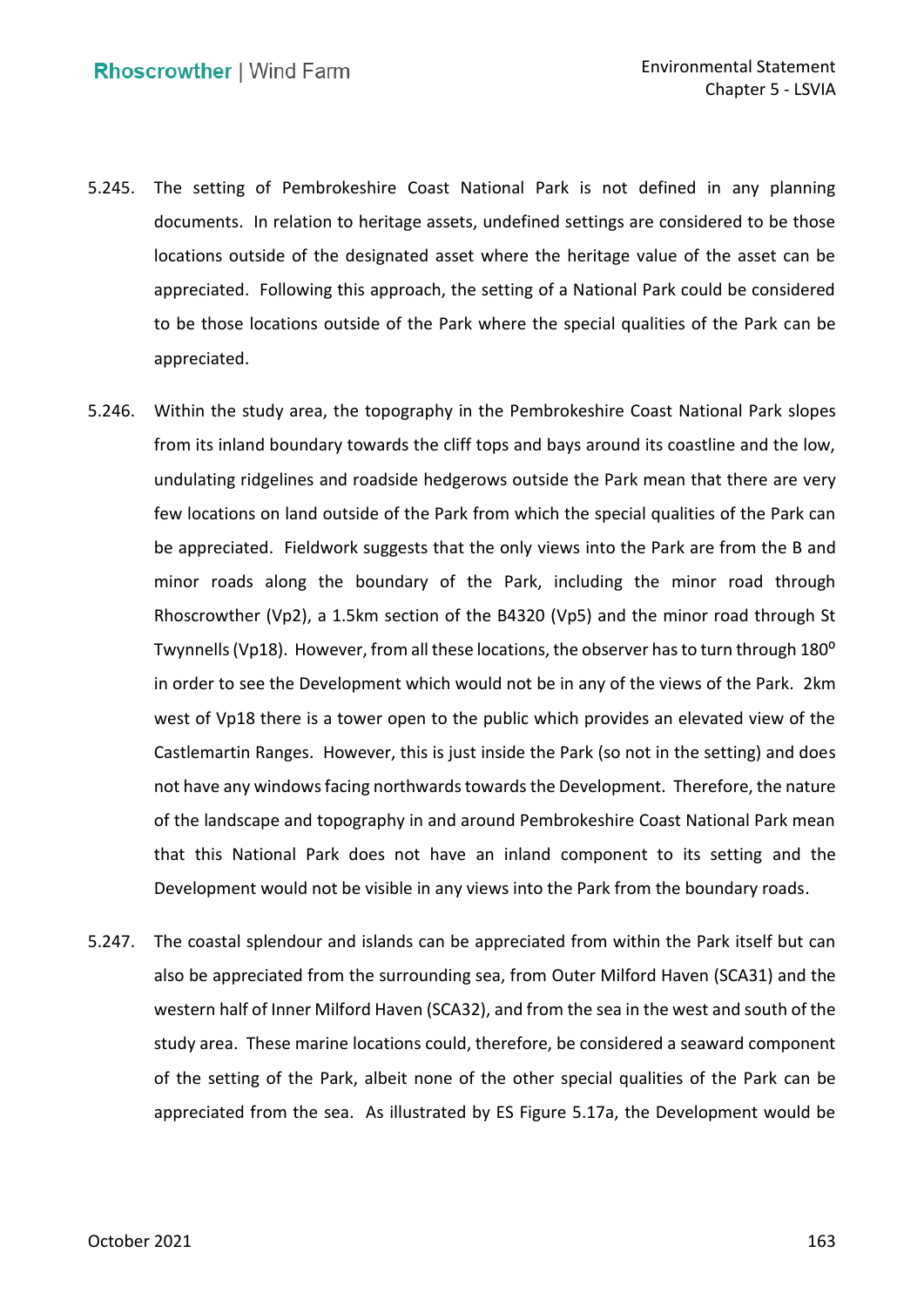visible to varying degrees from parts of Outer Milford Haven, Inner Milford Haven and the sea in the west and south of the study area, including from the entrance to Angle Bay but not from close to the coastline were the cliffs and islands would be best appreciated. As discussed in paras [5.222](#page-73-1) - [5.225,](#page-74-0) the magnitude of change on Outer Milford Haven (SCA31) and the western half of Inner Milford Haven (SCA32) would be slight and not significant. In views from the sea in the west and south of the study area, the Development would be more distant and the effects on seascape would be even less.

 *Therefore, the Pembrokeshire Coast National Park does not have a landward component to its setting and there would not be any significant effects on the seascape character of the seaward component of the setting of the National Park.* **Effects on South Pembrokeshire Heritage Coast** 

- 5.248. Parts of SCA 31 and SCA 32 are within the South Pembrokeshire Heritage Coast (see ES Figures 5.2 and 5.9) and, as demonstrated by the assessment of effects on seascape character (paras [5.221](#page-73-2) - [5.225](#page-74-0) above), the operational phase would not significantly affect the character of the seascapes within these SCAs and so would not significantly affect the natural beauty of the coastline. It would not affect the terrestrial, coastal and marine flora and fauna or the health of inshore waters within the Heritage Coast, and would not affect the needs of agriculture, forestry and fishing and the economic and social needs of the small communities along the coastline.
- 5.249. Therefore, the operational phase of the Development would not have a significant adverse or beneficial effect on the ability of the Heritage Coast to fulfil its purposes.

## **Decommissioning Phase**

### **Effects on Pembrokeshire Coast National Park**

 5.250. The activities and effects of the decommissioning phase on landscape and seascape character and the special qualities of the National Park would be very similar to those of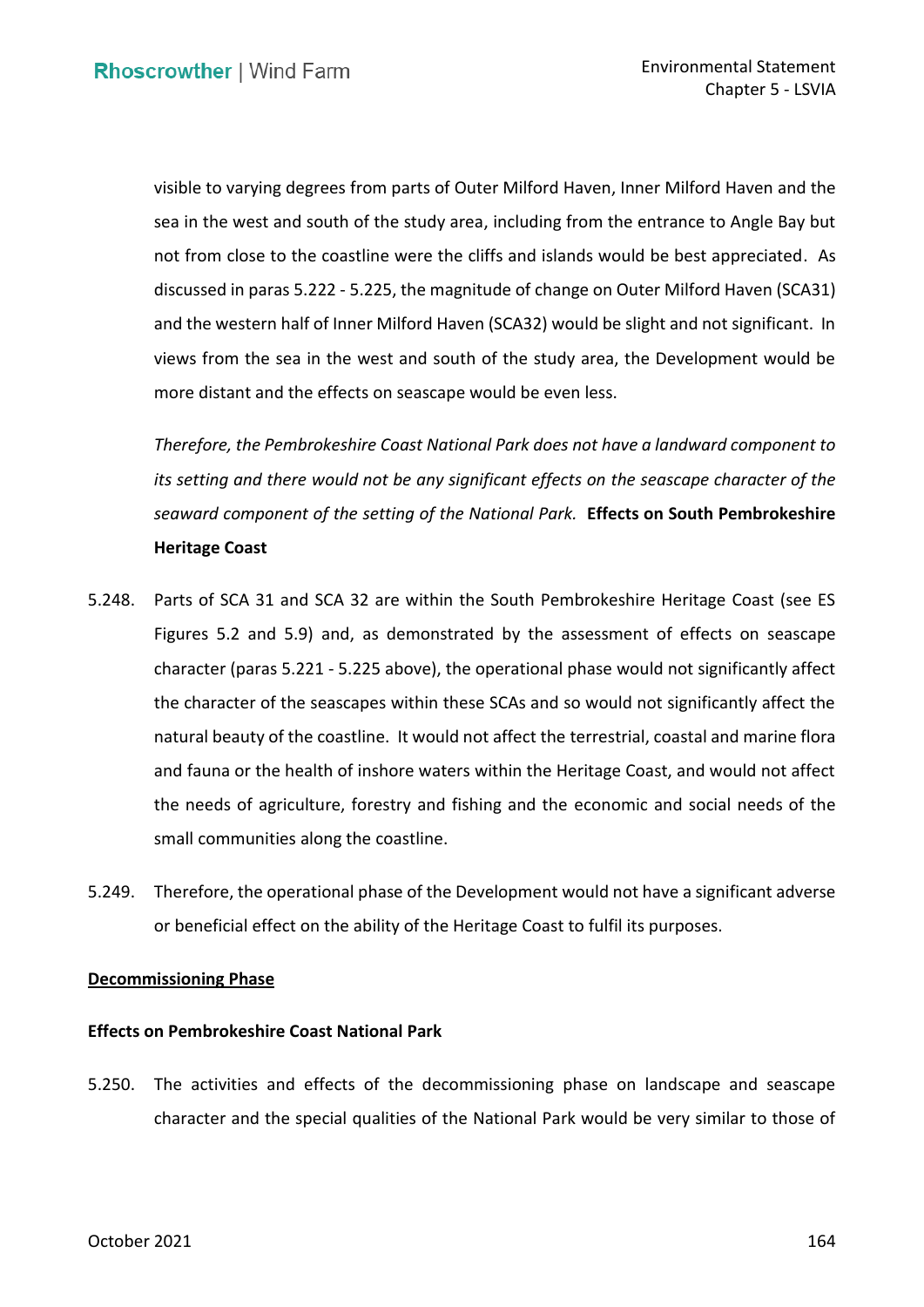the construction phase, as described in paras 5.228 - [5.232](#page-76-0) above. Therefore, the decommissioning phase of the Development would not have a significant adverse or beneficial effect on the ability of the National Park to fulfil its purposes.

# **Effects on South Pembrokeshire Heritage Coast**

 5.251. The activities and effects of the decommissioning phase on seascape character and the purposes of the Heritage Coast would be very similar to those of the construction phase, as described in paras [5.233](#page-76-1) - [5.234](#page-76-2) above. Therefore, the decommissioning phase of the Development would not have a significant adverse or beneficial effect on the ability of the Heritage Coast to fulfil its purposes. Heritage Coast to fulfil its purposes.<br>
Actober 2021<br>
October 2021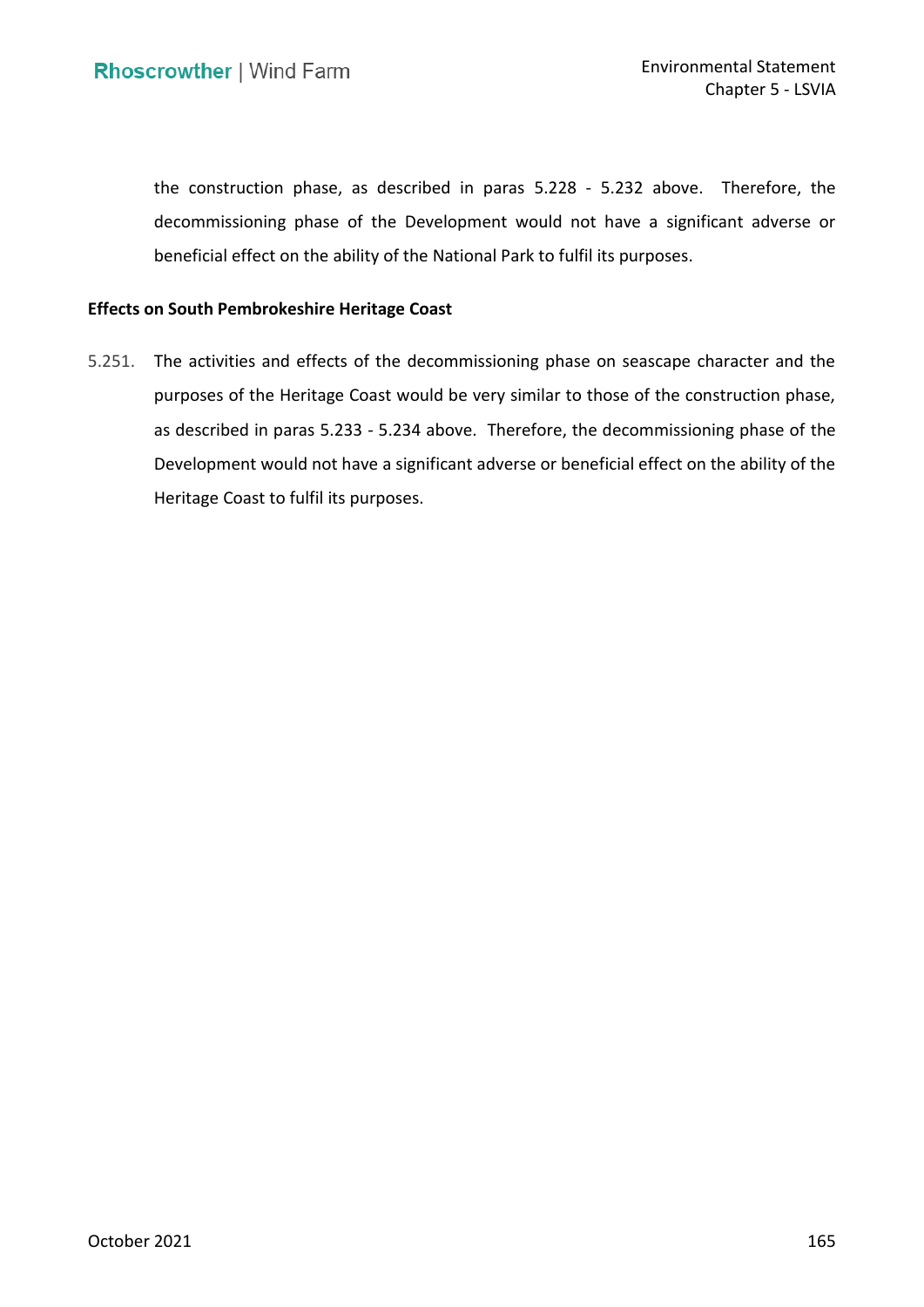*Table 5.8: Summary of Effects on Landscape Fabric, Landscape Character, Seascape Character and Landscape Designations* 

| <b>Resource</b>                               | Approx.<br>distances from<br>turbines | <b>Effects</b><br><b>Construction</b><br>οf<br><b>Phase</b> | <b>Effects of Operational Phase</b>   | <b>Effects of Decommissioning</b><br><b>Phase</b> |  |  |  |
|-----------------------------------------------|---------------------------------------|-------------------------------------------------------------|---------------------------------------|---------------------------------------------------|--|--|--|
| <b>LANDSCAPE FABRIC</b>                       |                                       |                                                             |                                       |                                                   |  |  |  |
| Site landscape                                | $0.0km - 0.3km$                       | No significant adverse<br>effects                           | No effects                            | No significant adverse effects                    |  |  |  |
| <b>Surrounding</b><br>landscapes              | $0.25$ km +                           | No effects                                                  | No effects                            | No effects                                        |  |  |  |
| <b>LANDSCAPE CHARACTER</b>                    |                                       |                                                             |                                       |                                                   |  |  |  |
| Site landscape                                | $0.0km - 0.3km$                       | Moderate adverse                                            | Major/moderate+ adverse               | Moderate adverse                                  |  |  |  |
| <b>LCA 25: Hundleton</b><br>and Lamphey       | $0.3km - 2.5km$                       | Moderate/minor adverse                                      | Major/moderate - Moderate<br>adverse  | Moderate/minor adverse                            |  |  |  |
|                                               | $2.5km - 5km$                         | Minor+ adverse                                              | Moderate - Moderate/minor<br>adverse  | Minor+ adverse                                    |  |  |  |
|                                               | 5km+                                  | Minor adverse                                               | Moderate/minor - Minor adverse        | Minor adverse                                     |  |  |  |
| LCA 6: Castlemartin/<br><b>Merrion Ranges</b> | $0.7km - 1.9km$                       | Moderate/minor adverse                                      | Major/moderate - Moderate+<br>adverse | Moderate/minor adverse                            |  |  |  |
|                                               | $1.9km+$                              | Minor+ adverse                                              | Moderate - Minor adverse              | Minor+ adverse                                    |  |  |  |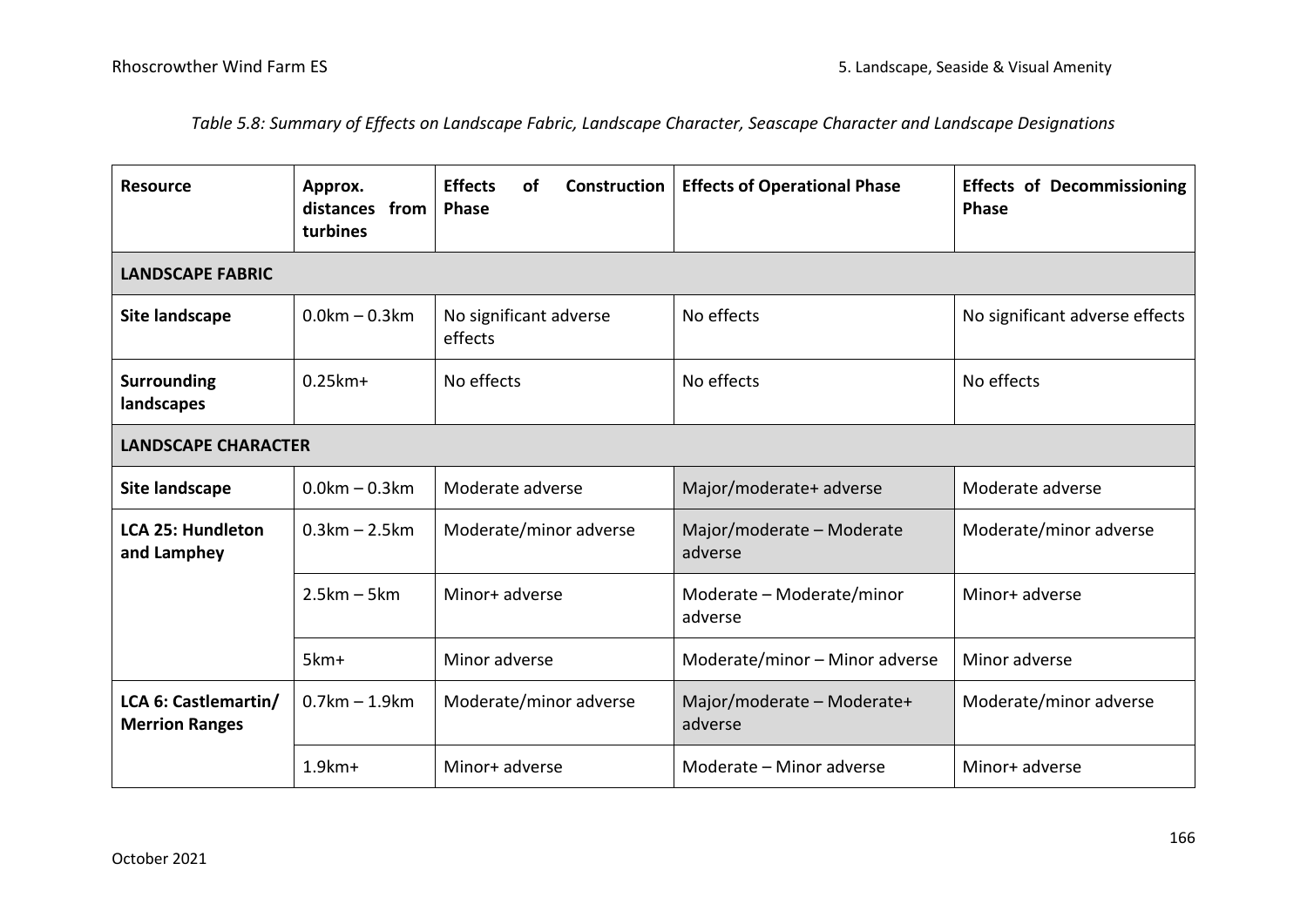| <b>Resource</b>                                                      | Approx.<br>distances from<br>turbines | <b>Effects</b><br><b>Construction</b><br><b>of</b><br><b>Phase</b>                        | <b>Effects of Operational Phase</b>                                                       | <b>Effects of Decommissioning</b><br>Phase                                                |  |  |
|----------------------------------------------------------------------|---------------------------------------|-------------------------------------------------------------------------------------------|-------------------------------------------------------------------------------------------|-------------------------------------------------------------------------------------------|--|--|
| LCA 7: Angle<br>Peninsula                                            | $0.8km - 4km$                         | Moderate/minor+ adverse                                                                   | Major/moderate - Moderate+<br>adverse                                                     | Moderate/minor+ adverse                                                                   |  |  |
|                                                                      | $4km - 6.8km$                         | Moderate/minor adverse                                                                    | Moderate - Minor+ adverse                                                                 | Moderate/minor adverse                                                                    |  |  |
| <b>LCA 8: Freshwater</b><br><b>West/Brownslade</b><br><b>Burrows</b> | $1.6km - 2.6km$                       | Moderate adverse                                                                          | Major/moderate adverse                                                                    | Moderate adverse                                                                          |  |  |
|                                                                      | $2.6km - 4.8km$                       | Moderate/minor adverse                                                                    | Moderate adverse                                                                          | Moderate/minor adverse                                                                    |  |  |
| <b>LCA 24: Southern</b><br><b>Haven Mudflats</b>                     | $2.5km - 5.5km$                       | Minor adverse                                                                             | Moderate/minor adverse                                                                    | Minor adverse                                                                             |  |  |
| <b>SEASCAPE CHARACTER</b>                                            |                                       |                                                                                           |                                                                                           |                                                                                           |  |  |
| SCA 31: Outer<br><b>Milford Haven</b>                                | $5.3km+$                              | Minor adverse                                                                             | Moderate/minor adverse                                                                    | Minor adverse                                                                             |  |  |
| SCA 32: Inner<br><b>Milford Haven</b>                                | $0.2km - 1.4km$                       | Minor+ adverse                                                                            | Moderate adverse                                                                          | Minor+ adverse                                                                            |  |  |
|                                                                      | $1.4km - 7km$                         | Minor/negligible+ adverse                                                                 | Moderate/minor+ - Minor+                                                                  | Minor/negligible+ adverse                                                                 |  |  |
| <b>LANDSCAPE DESIGNATIONS</b>                                        |                                       |                                                                                           |                                                                                           |                                                                                           |  |  |
| <b>Pembrokeshire Coast</b><br><b>National Park</b>                   | $0.7$ km +                            | No significant adverse or<br>beneficial effects on special<br>characteristics or purposes | No significant adverse or<br>beneficial effects on special<br>characteristics or purposes | No significant adverse or<br>beneficial effects on special<br>characteristics or purposes |  |  |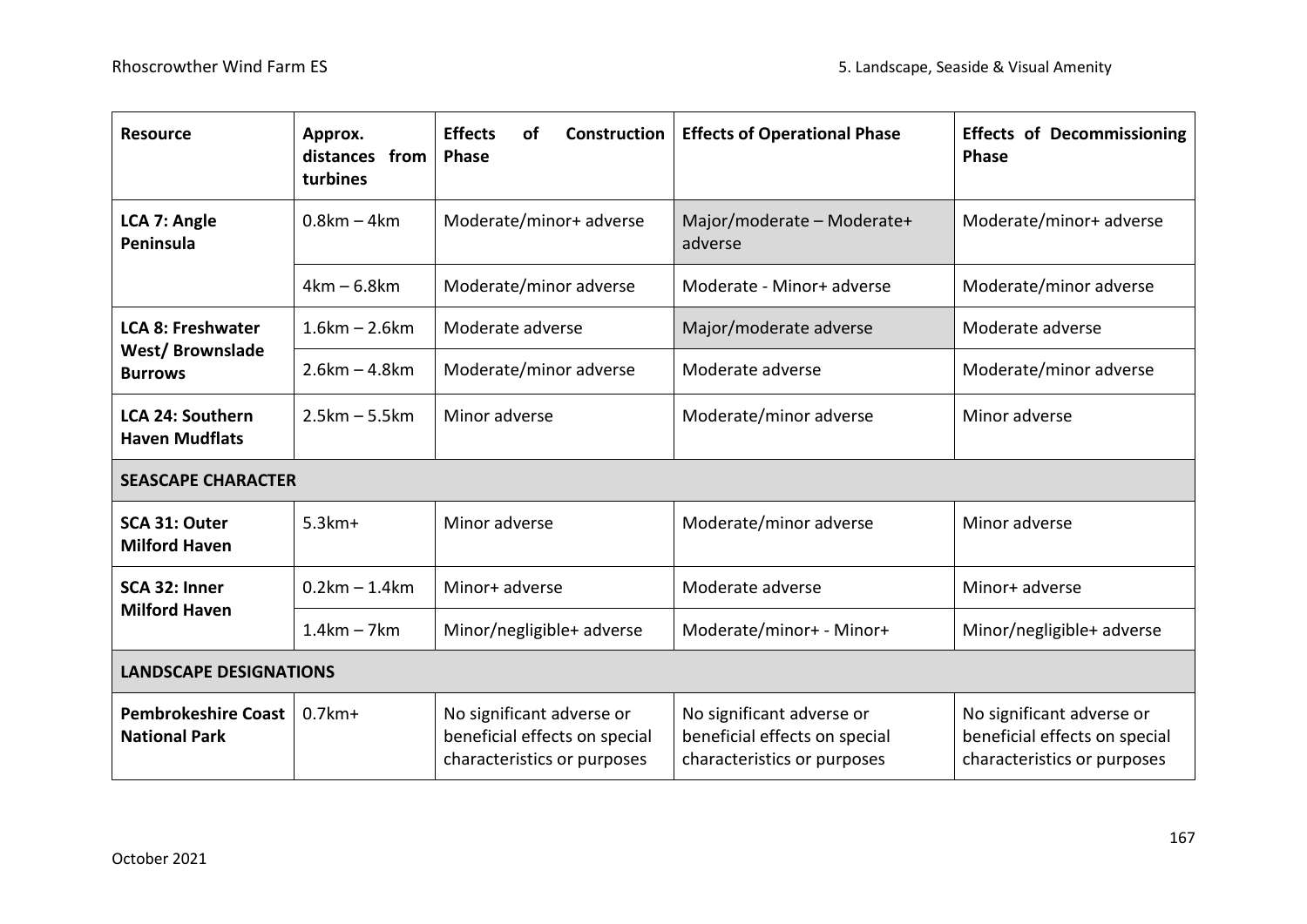| <b>Resource</b>                                 | Approx.<br>distances from<br>turbines | <b>Effects</b><br>οf<br><b>Phase</b>                           | <b>Construction   Effects of Operational Phase</b>          | <b>Effects of Decommissioning</b><br><b>Phase</b>              |
|-------------------------------------------------|---------------------------------------|----------------------------------------------------------------|-------------------------------------------------------------|----------------------------------------------------------------|
| South<br>Pembrokeshire<br><b>Heritage Coast</b> | $3km+$                                | No significant adverse or<br>beneficial effects on<br>purposes | No significant adverse or<br>beneficial effects on purposes | No significant adverse or<br>beneficial effects on<br>purposes |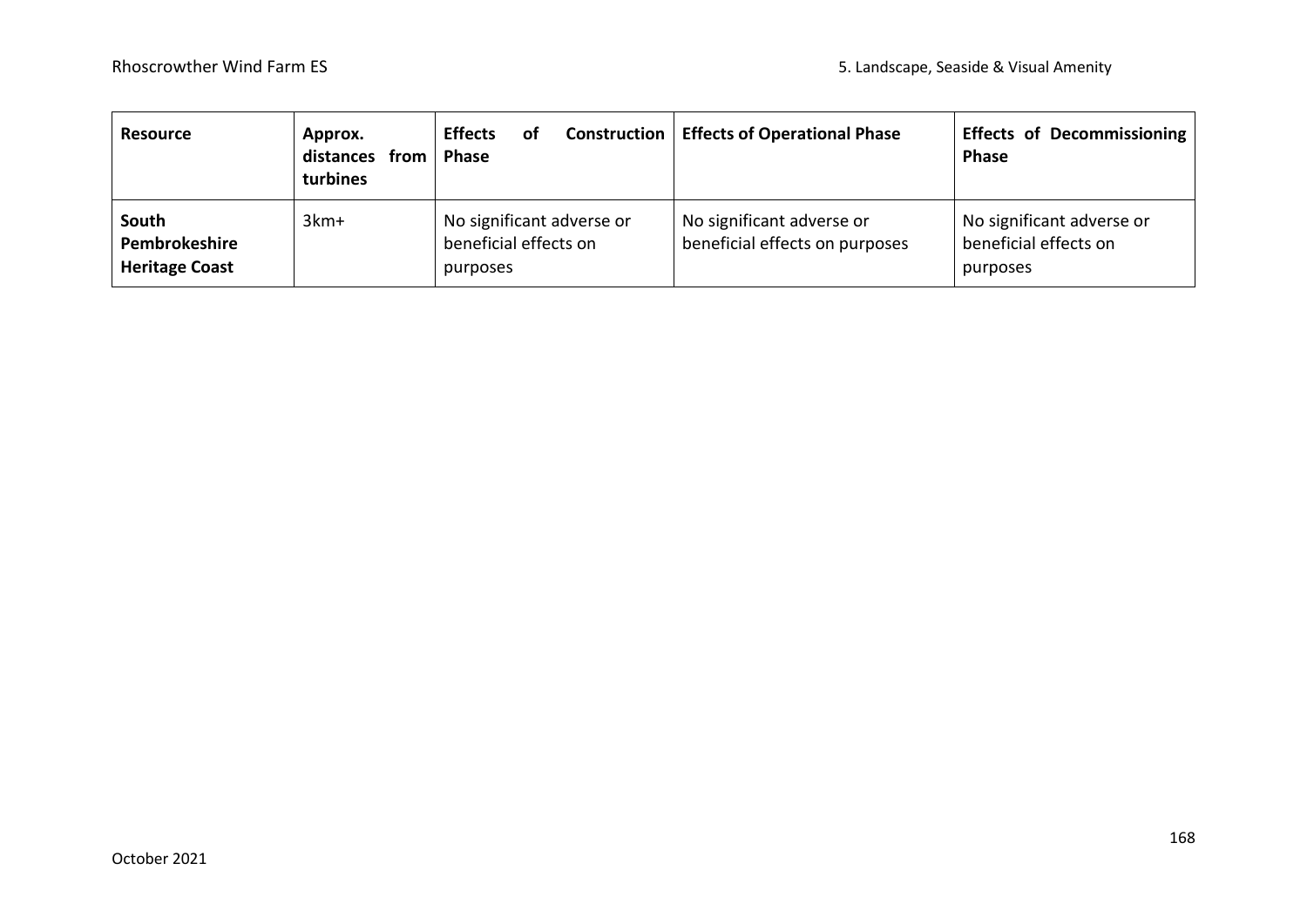## **Assessment of Effects on Visual Amenity**

#### **Introduction**

 5.252. This section provides an assessment of the likely significant effects of the construction, residents in settlements and individual properties, visitors to beaches and other attractions, walkers on the Pembrokeshire and Wales Coast Path, cyclists on the Sustrans National Cycle Route (NCR4), users of the local public rights of way and motorists and other road users on the B4320 and local road network. operational and decommissioning phases of the Development on the visual amenity of

#### **Construction Phase**

- <span id="page-85-0"></span> construction and presence of the temporary construction compound, the construction and presence of the two site entrances and on-site access track, the excavation and construction of the foundations for the turbines and substation, the crane hardstandings/working areas, the excavations for the cable trenches, the construction of the substation and control building, the installation of the 3 wind turbines and the presence of the cranes, site traffic and other machinery on the site. 5.253. The effects on visual amenity during the construction phase would arise from the
- 5.254. The construction of each element would last for only part of the 10 month construction phase and ground disturbance would be minimised by the routing and design of the access track, by routing all vehicles along these access tracks, by locating much of the cable trenches alongside the routes of the access tracks, and by the use of temporary stock proof and protective fencing which would limit the construction footprint and ground disturbance to the working areas.
- 5.255. At the end of the construction phase, all temporary facilities would be removed and all disturbed areas outside the footprint of the development, including the temporary compound, the cable trenches and the track verges, would be reinstated using reserved topsoil and seeded.
- 5.256. Those elements that remain on-site beyond the construction phase are assessed as part of the operational phase below.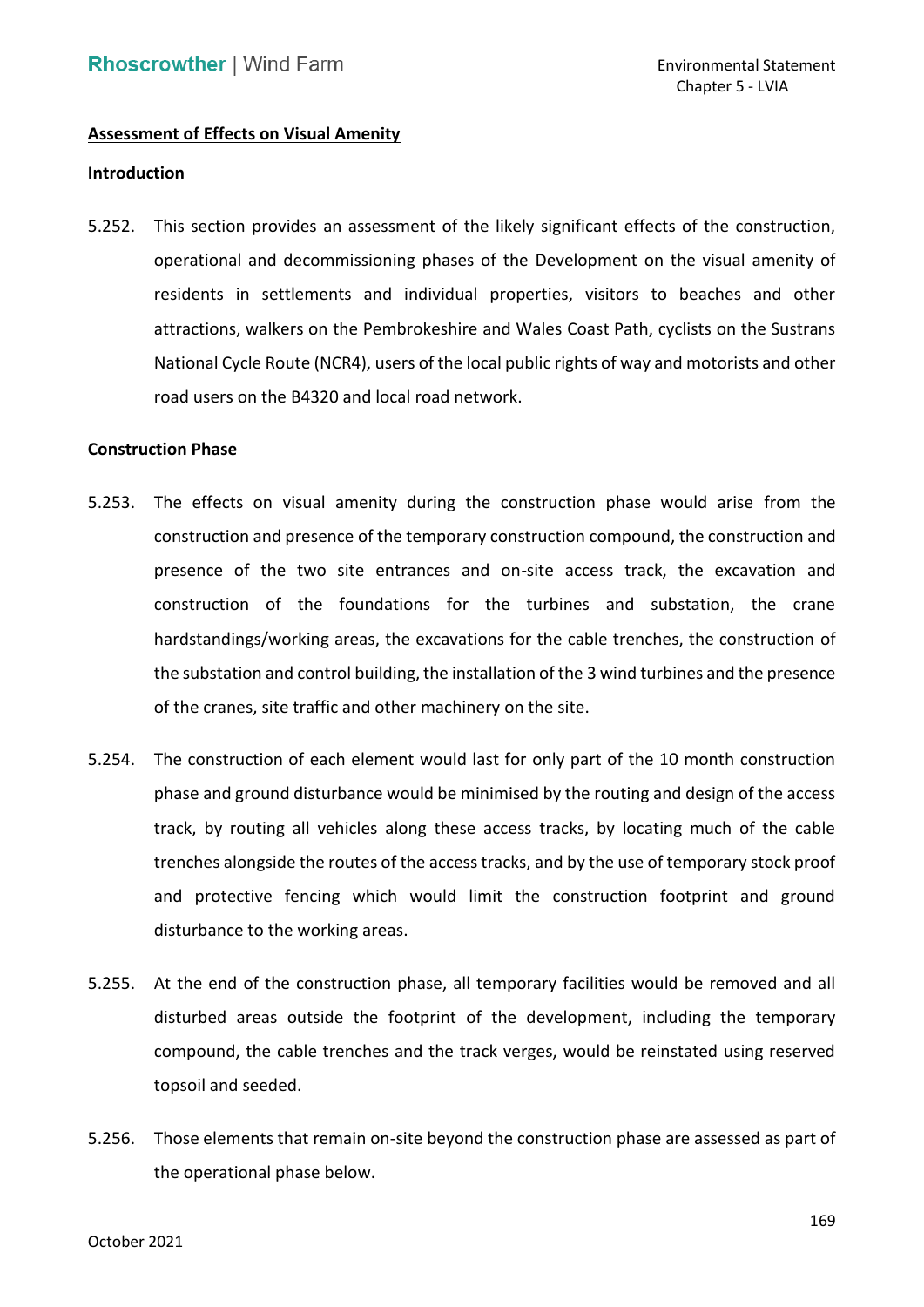- 5.257. The ground and low level activities and structures (temporary construction compound, site areas, cable trenches, substation and control building) would be visible to varying degrees through gaps in the roadside hedgerows along the minor road to the north of the site, from the minor roads to the south of the site (see Vp 1) and to the west of the site (see Vp 2), from the more elevated section of the bridleway to the south (Vp 5) and from the B4320 to the south (Vp 5). These viewpoints are all on the surrounding ridgelines and within entrances, on-site access track, excavations and foundations, crane hardstandings/working 1.5km of the wind turbines, ie the surrounding area.
- 5.258. The residential properties within this area which are at sufficient elevations to provide their residents with views of the ground and low level construction activities and structures on the site (mainly from upper floor windows as intervening roadside and garden vegetation would largely screening ground floor views) are on the minor road to the south of the site (2: Westwinds and Sunnyridge) and on the B4320 further to the south (7: Harry Standup and 8: Newton Farm and Newton Cottage). The locations of these properties are shown on ES Figure 5.46 and the wireframe views from these properties are provided in ES Figures 5.48, 5.53 and 5.54.
- 5.259. There would also be views of the cranes and turbine components from these locations and all these activities and elements would contrast with the existing character of the site and surrounding landscape (within the valley).
- 5.260. However, the effects on these views would be indirect, discrete, intermittent, short-term, temporary and reversible. Also, views towards the site from these locations are already characterised by the Valero Oil Refinery and the construction activities would be seen in the context of this facility. Therefore, the effects of the construction activities and structures on the visual amenity of receptors in the surrounding area would be *slight magnitude* on receptors of *high sensitivity* (residents), *high/medium sensitivity* (walkers, cyclists and equestrians on the bridleway and minor roads) and *medium sensitivity*  (motorists) resulting in effects that would be *moderate, moderate/minor+* and *moderate/minor adverse* respectively and not significant.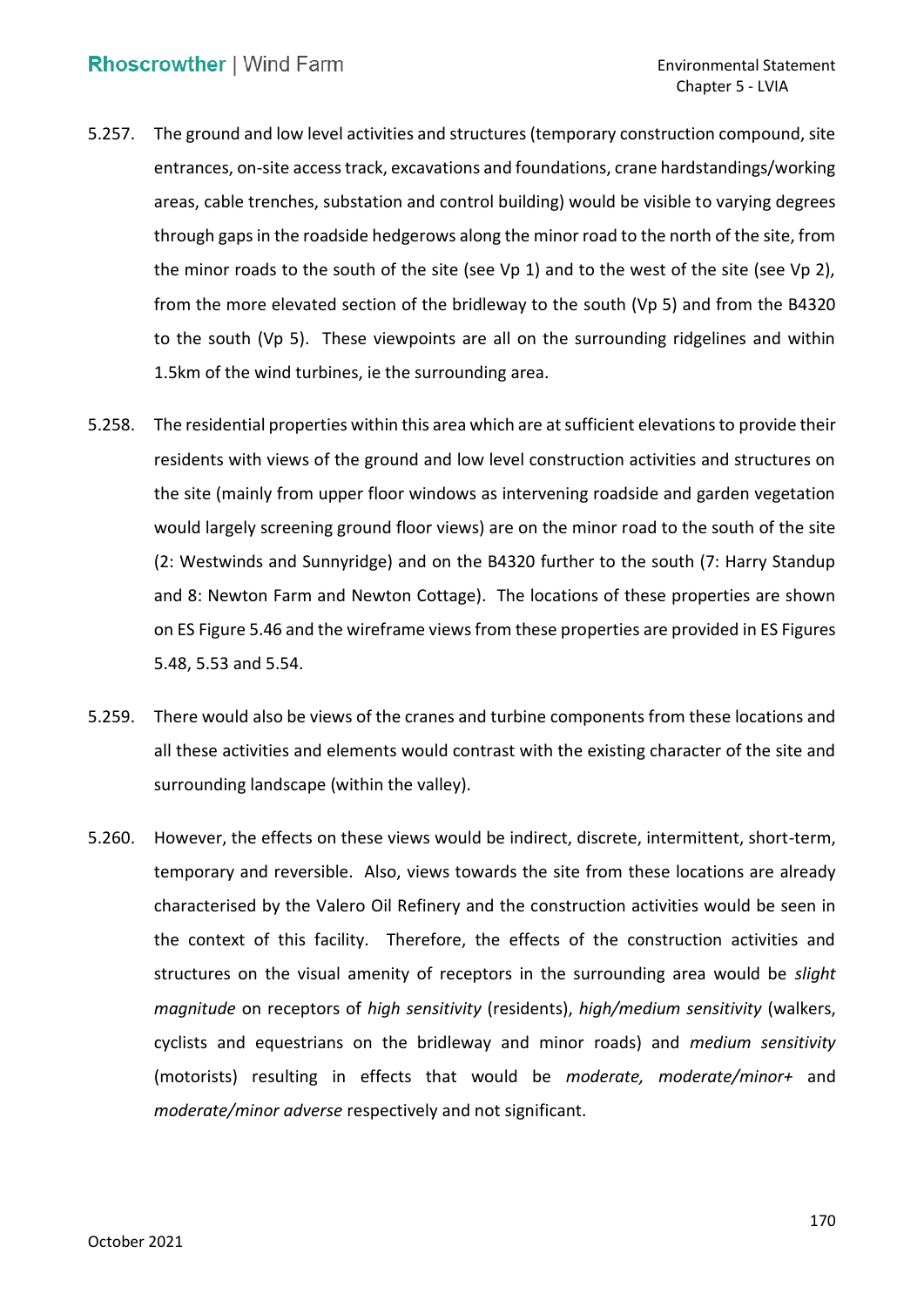<span id="page-87-0"></span> 5.261. The undulating topography and substantial hedgerows in the surrounding area would largely screen the ground and low level construction activities and structures from receptors further afield and, although there would be some partial views of some construction activities including very-short term views of the cranes from some locations, these would be seen in the context of the adjacent oil refinery and there would not be any significant adverse effects on the visual amenity of receptors beyond the surrounding area during the construction phase.

## **Operational Phase**

- 5.262. Effects on visual amenity during the operational phase could arise from the presence of the two site entrances and on-site access track, the crane hardstandings/working areas, the substation and control building, and the three wind turbines, all of which would be present on the site for the duration of the operational phase (35 years).
- 5.263. However, the site entrances would be similar to the current entrance into the former Cheveralton Farm and smaller in scale than the entrance into the Valero Oil Refinery. The site tracks would weather and appear similar to agricultural tracks in the area and the crane hardstandings/working areas would green over. The control building would be single- storey, constructed from local building materials and finished with a pitched roof (subject to agreement with the DNO and the Council), located close to the western site entrance and close to the two-storey building on the Valero Oil Refinery site. A planted bund to the southwest and southeast of the substation compound and control building would progressively screen these in views from the south.
- 5.264. Consequently, it is only the three wind turbines that are likely to result in significant effects on the visual amenity of receptors in the surrounding area.
- 5.265. The viewpoint analysis is presented in ES Appendix 5.5 and has been summarised in Section 5.8, paras [5.145](#page-55-0) - [5.150.](#page-57-0) The locations of these viewpoints are shown on ES Figure 5.20 and the existing baseline and predicted views are illustrated in ES Figures 5.21 – 5.45.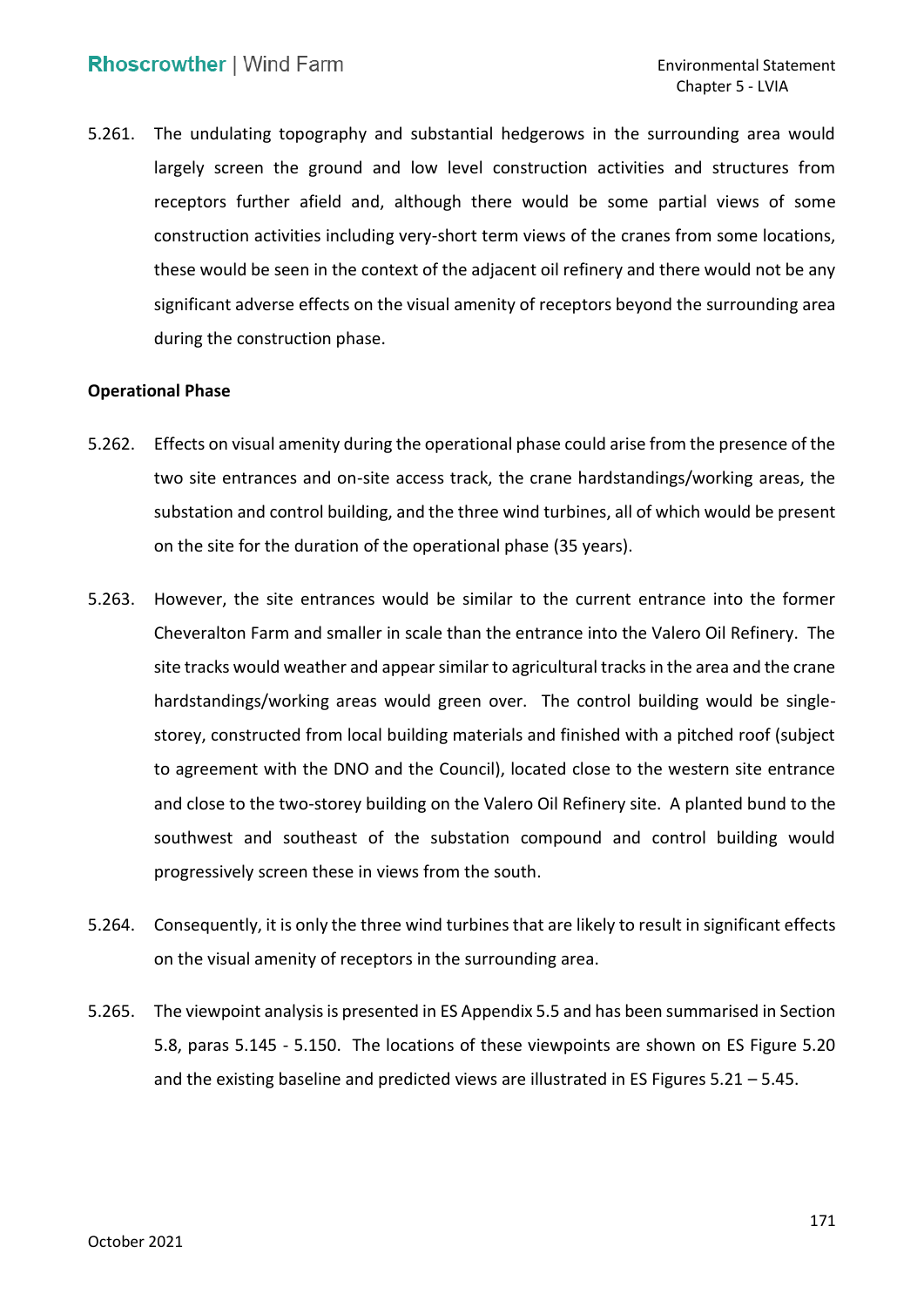- 5.266. The residential visual amenity assessment is presented in ES Appendix 5.6. The locations of these properties are shown on ES Figure 5.46 and wireframe views from these properties are provided in ES Figures 5.47 – 5.57.
- 5.267. These suggest that the extent of the significant effects on visual amenity for the main visual receptors in the study area would be as follows.

### **Effects on Residents**

- 5.268. As assessed in the residential visual amenity assessment (ES Appendix 5.6), residents in some of the properties within the surrounding area, would notice a significant change in some views from their houses, gardens and/or driveways and, consequently, would experience a significant effect on their visual amenity.
- 5.269. This includes residents in the closest occupied properties that are all within 1.55km of the nearest wind turbine - Greenhill Farm (H1), Westwinds and Sunnyridge (H2), Wallaston Farm (H3), Wallaston Green (H4), Wogaston Farm (H5), Hoplass Farm (H6), Harry Standup (H7), Newton Farm cottage (H8a), Newton Farm (H8b), Neath Farm, Little Neath Barn & Barn y Cel (H9), and Pleasant View in Rhoscrowther (H10) but not in Eastington Manor (H11) due to intervening screening (see locations on ES Figure 5.46, wireframes in ES Figures 5.47 – 5.57 and ES Figure 8.8).
- 5.270. The residential visual amenity assessment also examined whether the Development would be "overwhelming" and, therefore, exceed a residential visual amenity threshold. This is not an assessment of EIA significance, but a separate judgement on the potential effect of the Development on living conditions, and it was concluded that the Development would presence in views "in the round" from these closest residential properties. not, by virtue of its scale and proximity, be an unpleasantly oppressive and unavoidable
- 5.271. Significant effects on visual amenity could also be experienced by residents in villages, farmsteads and individual properties further afield, located on the ridgelines and/or with open and elevated views towards the Development from their properties, up to approximately 5km from the nearest proposed wind turbine, such as in Castlemartin (Vp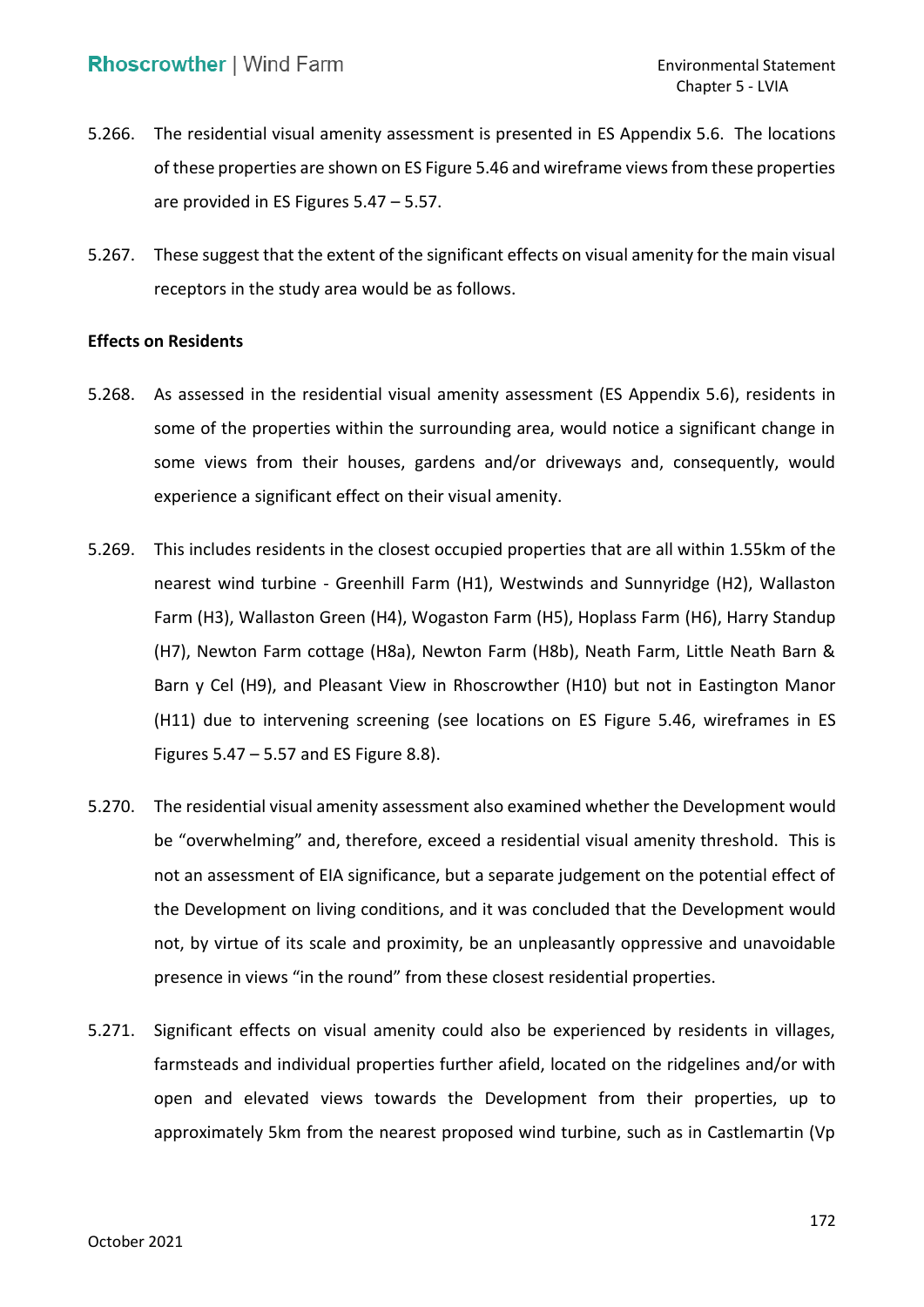8), at the Old Point House and properties on the seafront at Angle (Vp 12 and Vp 14) and properties in Pennar (Vp 13).

 5.272. However, there would not be significant effects on the visual amenity of residents in the majority of properties in Angle (as those west of the Church do not have views of Angle Bay and will not have views of the Development), Pembroke, Milford Haven and the many other farmsteads and local properties in the study area which are located on valley slopes, due to the screening effects of terrain, vegetation and intervening buildings.

## **Effects on Visitors to Beaches and Other Attractions**

- 5.273. There are a number of popular beaches around the coastline within the National Park that attract both local residents and visitors to the area. Those within 5km of the wind turbines include Angle Bay, West Angle Bay, Freshwater West and Frainslake Sands to the west and southwest of the site (see ES Figure 5.10).
- 5.274. As illustrated by the viewpoint analysis for VPs 4, 9, 12 and 14, there would be significant changes in views from all around Angle Bay and visitors would experience a significant effect on their visual amenity.
- 5.275. As illustrated by ES Figures 5.18a and 5.18b, the operational and proposed wind turbines would not be visible from Freshwater West and Frainslake Sands and are largely screened in views from West Angle Bay (VP 19), so visitors to these beaches would not experience a significant effect on their visual amenity.
- 5.276. Other visitor attractions within the local area include two churches the Church of St Decumanus in Rhoscrowther and St Mary's Church at Pwllcrochan, Chapel Bay Fort & Museum, and the Range Spectator Area and Tower at Warren.
- 5.277. The Church of St Decumanus in Rhoscrowther is in a wooded valley to the west of the proposed wind turbines and visitors would experience intermittent and partially screened views of the wind turbines when approaching the church and moving around the churchyard, but generally not when looking towards the church itself. The turbines would be side on to the viewer and screened by vegetation in views from the gate in the north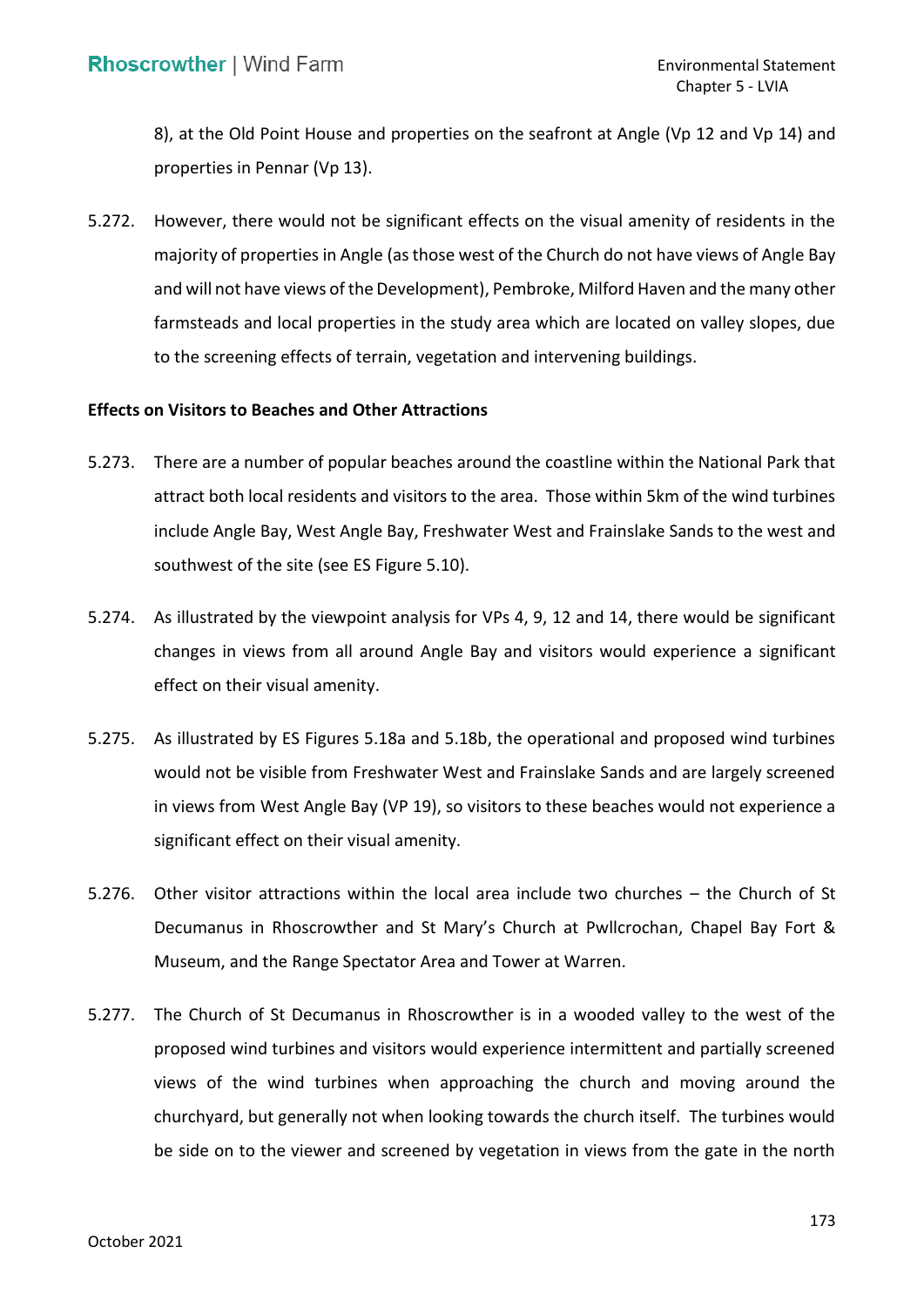wall of the churchyard, and side on and largely screened by vegetation when walking from the gate to the main door to the church (see ES Figure 8.5). The turbines would be behind the viewer and entirely screened by vegetation in views from the gate in the east wall of the churchyard (see ES Figure 8.7). It is only if visitors choose to walk around the church and look eastwards from the churchyard to the south of the church that they would notice the proposed wind turbines (see ES Figure 8.6). Even in this view, turbine 2 would be entirely screened by vegetation in summer and turbines 1 and 3 would be largely screened by vegetation, with just the blades of turbine 1 and the blade tips of turbine 3 visible above the vegetation.

- 5.278. The vegetation around the churchyard is quite dense but mainly deciduous, so the movement of the rotors may be discernible through the vegetation in winter.
- 5.279. The church is just outside the National Park and the primary views for visitors would be towards the church, as this would be the purpose of the visit, and not towards the wind turbines. The only location where there would be a significant change in the view would be from the churchyard to the south of the church and, overall, there is unlikely to be a significant effect on the visual amenity of visitors to this church.
- 5.280. St Mary's Church at Pwllcrochan is in a valley to the northeast of the proposed wind turbines and surrounded by dense vegetation. There are unlikely to be any views of the wind turbines from this location.
- 5.281. Chapel Bay Fort & Museum is built into the cliffs on the north coast of Angle Peninsula, just west of Vp 15. It was built during the Napoleonic wars and is designed to guard the Haven to the north. It is currently closed but is normally accessed via a private road and there is a small car park adjacent to the Fort. Some visitors may choose to use the car park in West Angle Bay and walk to the Fort via the Pembrokeshire and Wales Coast Path. The primary views for visitors would be out across the Haven, as this is the purpose of the Fort, and of the Fort itself, as this would be the purpose of the visit. The Fort is built into the cliff top and there is a bank of mainly coniferous vegetation around the south and east sides of the Fort, so views of the proposed wind turbines would be largely screened from most of the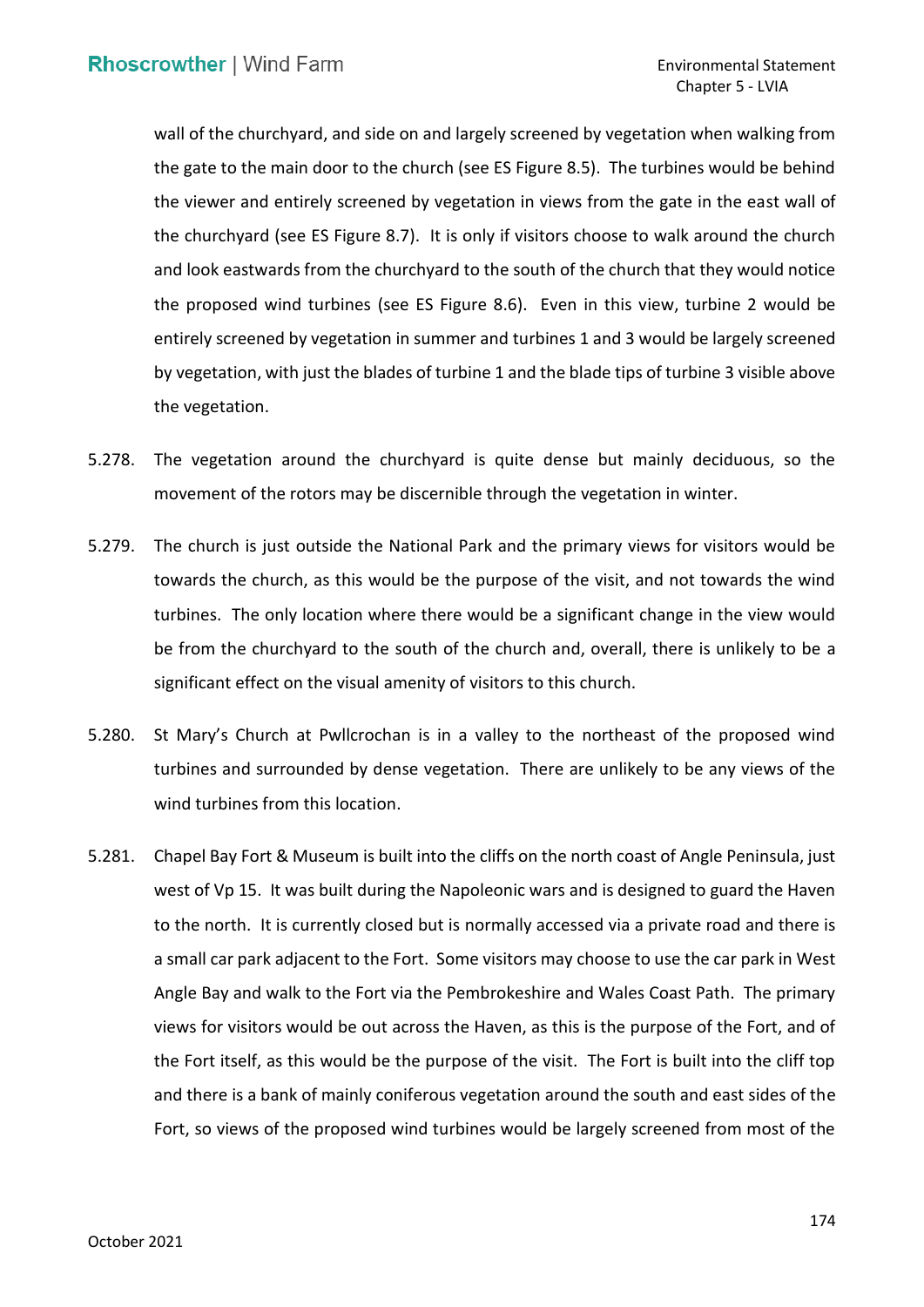Fort and there is unlikely to be a significant effect on the visual amenity of visitors to this attraction.

 5.282. The Range Spectator Area and Tower at Warren is on the edge of the Castlemartin Artillery Range, 4km south-southeast of the proposed wind turbines. Its purpose is to provide visitors with an elevated view of the military exercises on the range to the south, so the primary view for visitors would be southwards across the range, as this would be the purpose of their visit, and not north-northwestwards towards the proposed wind turbines. Consequently, whilst the wind turbines would be visible from this location, they would be seen immediately in front of the Valero oil refinery chimneys and there is unlikely to be a significant effect on the visual amenity of visitors to this attraction.

## **Effects on Users of Recreational Routes**

# **Pembrokeshire and Wales Coast Path**

- 5.283. Walkers on the Pembrokeshire and Wales Coast Path (see ES Figures 5.10, 5.18a and 5.18b) would notice a significant change in views as a result of the proposed wind turbines, when walking eastwards along the Coast Path along the north coast of the Angle Peninsula and around Angle Bay, within 1.3 – 4.5km of the proposed wind turbines (Vps 15, 12, 14, 9 and 4). Although there are views of the industrial installations on both sides of the Haven and the Wear Point and other wind turbines from this section of the route, these are in the middle distance and the addition of the proposed wind turbines would have a significant effect on the visual amenity of walkers along this short section of the route.
- 5.284. Along the Coast Path to the east of the site, when crossing the Cleddau Bridge (Vp 20, 6.65km) and along the north side of the Haven (Vp 10, 3.5km+), views of the proposed wind turbines from the Coast Path would be intermittent and are already strongly characterised by the industrial installations and the Wear Point and other wind turbines and, overall, the significant changes to a few views, as a consequence of the proposed wind turbines, would not result in a significant effect on the visual amenity of walkers on the Coast Path around the rest of the Haven.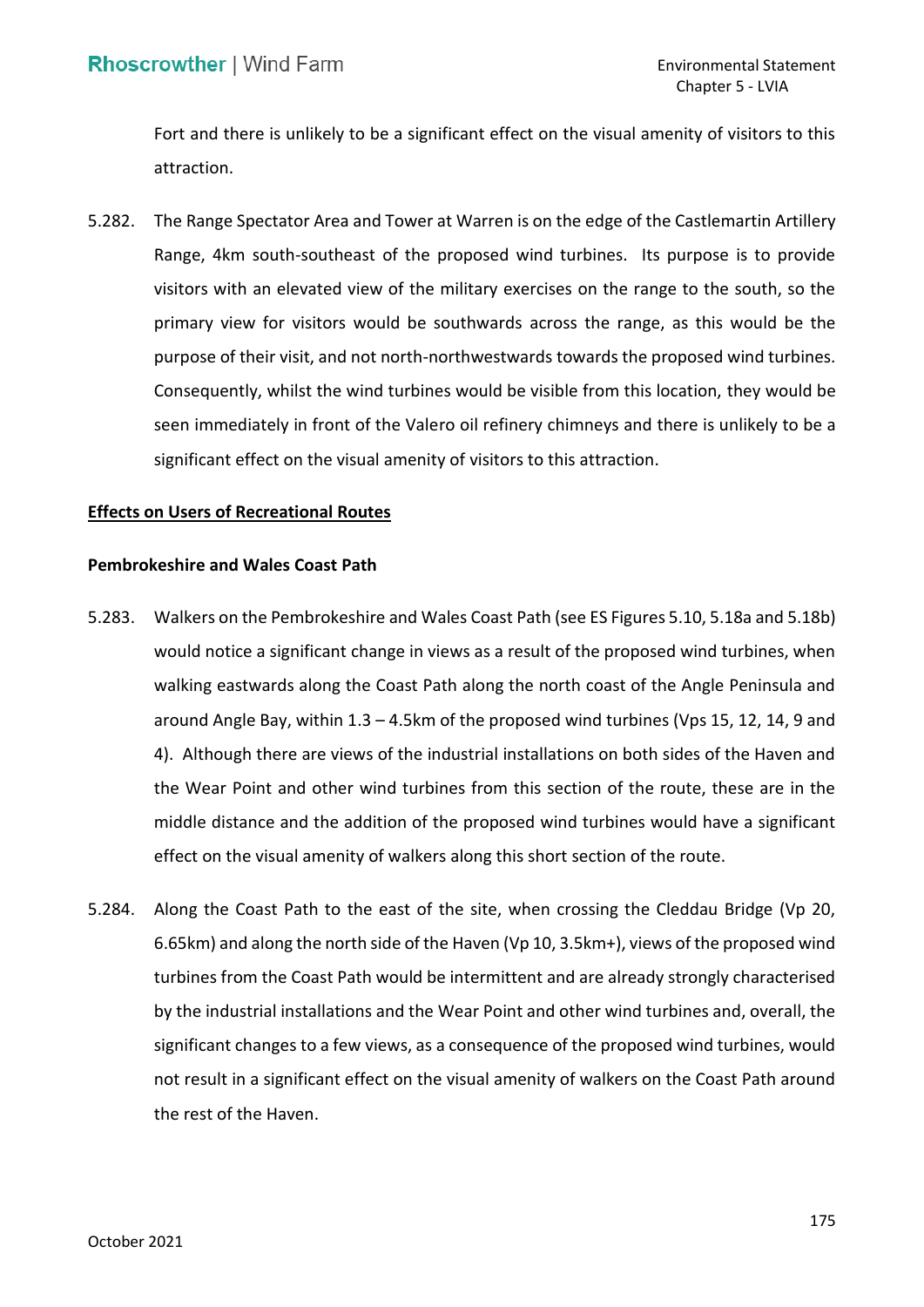# **Sustrans National Cycle Route (NCR4)**

 5.285. Sustrans National Cycle Route (NCR4) is a long distance route between London and Fishguard and a short section traverses the study area over 6km to the northeast and east of the proposed wind turbines (see ES Figures 5.10, 5.18a and 5.18b). For much of this route it follows a disused railway line and, other than where it crosses Cleddau Bridge (see Vp 20) and east of Pembroke, this route is largely outside the ZTV. Consequently, cyclists would not experience any significant effects on views or visual amenity as a result of the Development.

## **Local Public Rights of Way**

- 5.286. There would be significant changes in views for walkers, cyclists and horse riders in some locations on most of the local public rights of way within 3km of the site (see ES Figures 5.11 and 5.19), including footpaths NP1 and NP7 and bridleway SP37/6/1 (Vps 1 and 5). Views of the proposed wind turbines from the local public rights of way would be intermittent due to the undulating topography and field boundary vegetation and, where there would be views from the more elevated and open locations, the proposed wind turbines would be seen in front of or adjacent to the existing Valero Oil refinery.
- 5.287. However, there are only a few local public rights of way in the area, most of which run N/S or E/W such that users would be walking either directly towards or away from the proposed wind turbines, and local roads are not ideal alternatives as most do not have verges and they can be very busy with traffic (accessing the power station, oil refinery and nearby beaches). Therefore, the significant changes in views from the local public rights of way as a consequence of the proposed wind turbines are likely to result in a significant effect on the visual amenity of walkers, cyclists and horse riders on the local public rights of way network within approximately 3km of the site.

## **Effects on Users of Local Road Network**

 5.288. There would be significant changes in views from some of the local roads within 3km of the site, such as the minor roads to the immediate south of the site (VP 1, 0.277km), to the immediate north of the site, to the west of the site (VP 2, 0.777km) and to the east of the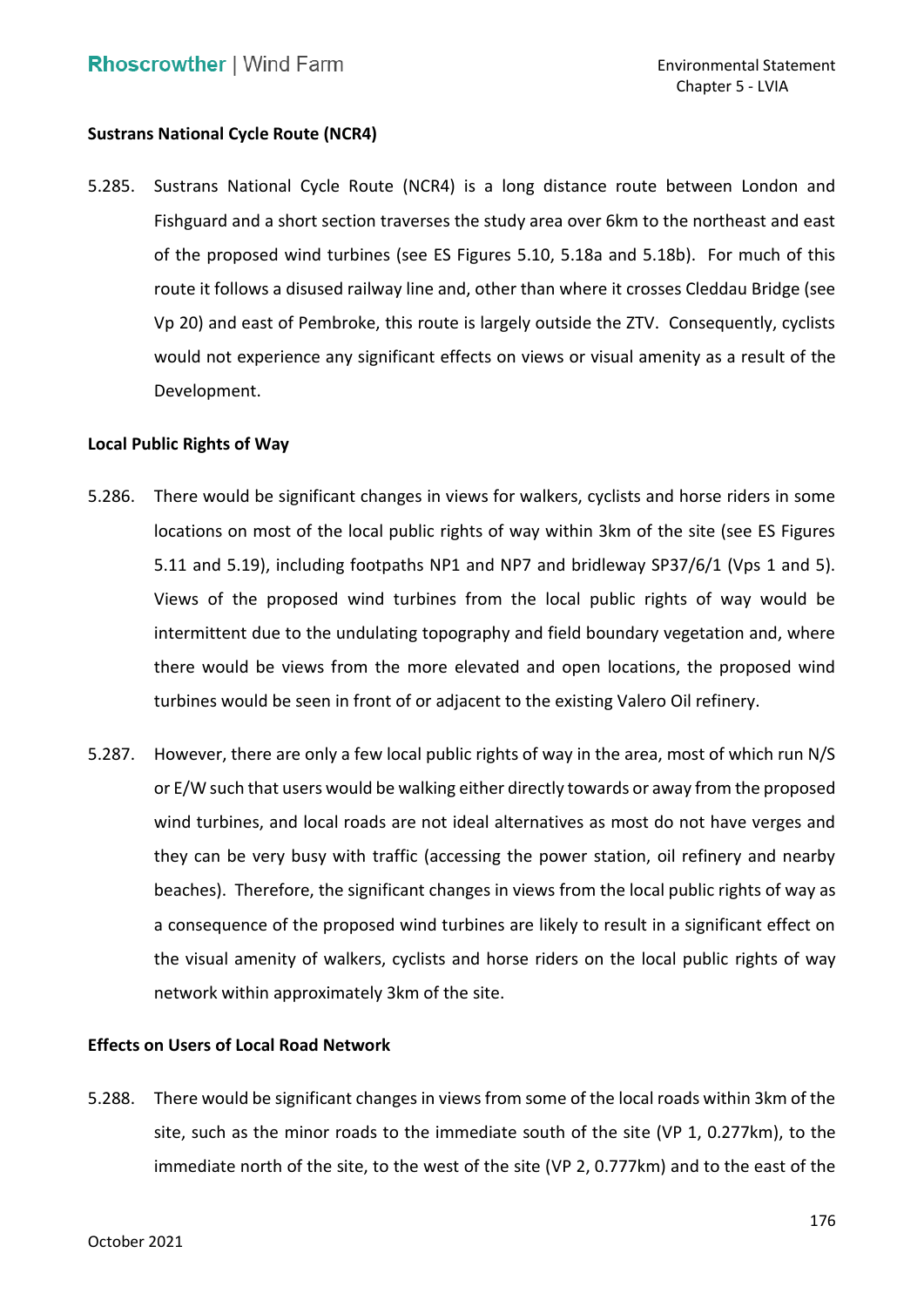site (Vp 3, 1.040km) and also from the B4320 (VP 5, 1.360km and VP 7, 1.880km) and the minor road through Wallaston Green (VP 6, 1.480km) (see ES Figures 5.11 and 5.19). Further afield, such as from the B4319 to the south and southwest, the effects on the visual amenity of motorists would not be significant (see VP 8, 3.10km and VP 11, 3.552km). However, depending on the time of year and the height of the roadside hedgerows, the views could be sustained from the minor roads and B4320 that follow the three ridgelines closest to the site and there would be a significant effect on the visual amenity of road users up to 3km from the proposed wind turbines.

#### **Decommissioning Phase**

- 5.289. The activities and effects of the decommissioning phase on visual amenity would be very similar to those of the construction phase and would be experienced by the same receptors, as described in paras [5.253](#page-85-0) - [5.261.](#page-87-0) The ground and low level activities would be visible to varying degrees through gaps in the roadside hedgerows along the minor road to the north of the site, from the minor roads to the south of the site (see VP 1) and to the west of the site (see VP 2), from the more elevated section of the bridleway to the south (VP 5) and from the B4320 to the south (VP 5). They would also be visible to varying degrees from residential properties (mainly from upper floor windows as intervening roadside and garden vegetation would largely screening ground floor views) on the minor road to the south of the site (2: Westwinds and Sunnyridge) and on the B4320 further to the south (7: Harry Standup and 8: Newton Farm and Newton Cottage).
- 5.290. These activities and elements would contrast with the existing character of the site and surrounding landscape (within the valley) but the effects on these views would be indirect, discrete, intermittent, short-term, temporary and reversible. Also, all these receptor locations are to the south of the Development site, their views northwards are already characterised by the Valero Oil Refinery and the decommissioning activities would be seen in the context of this facility. Therefore, the effects of the decommissioning phase on the visual amenity of receptors in the surrounding area would be *slight magnitude* on receptors of *high sensitivity* (residents), *high/medium sensitivity* (walkers, cyclists and equestrians on the bridleway and minor roads) and *medium sensitivity* (motorists) resulting in effects that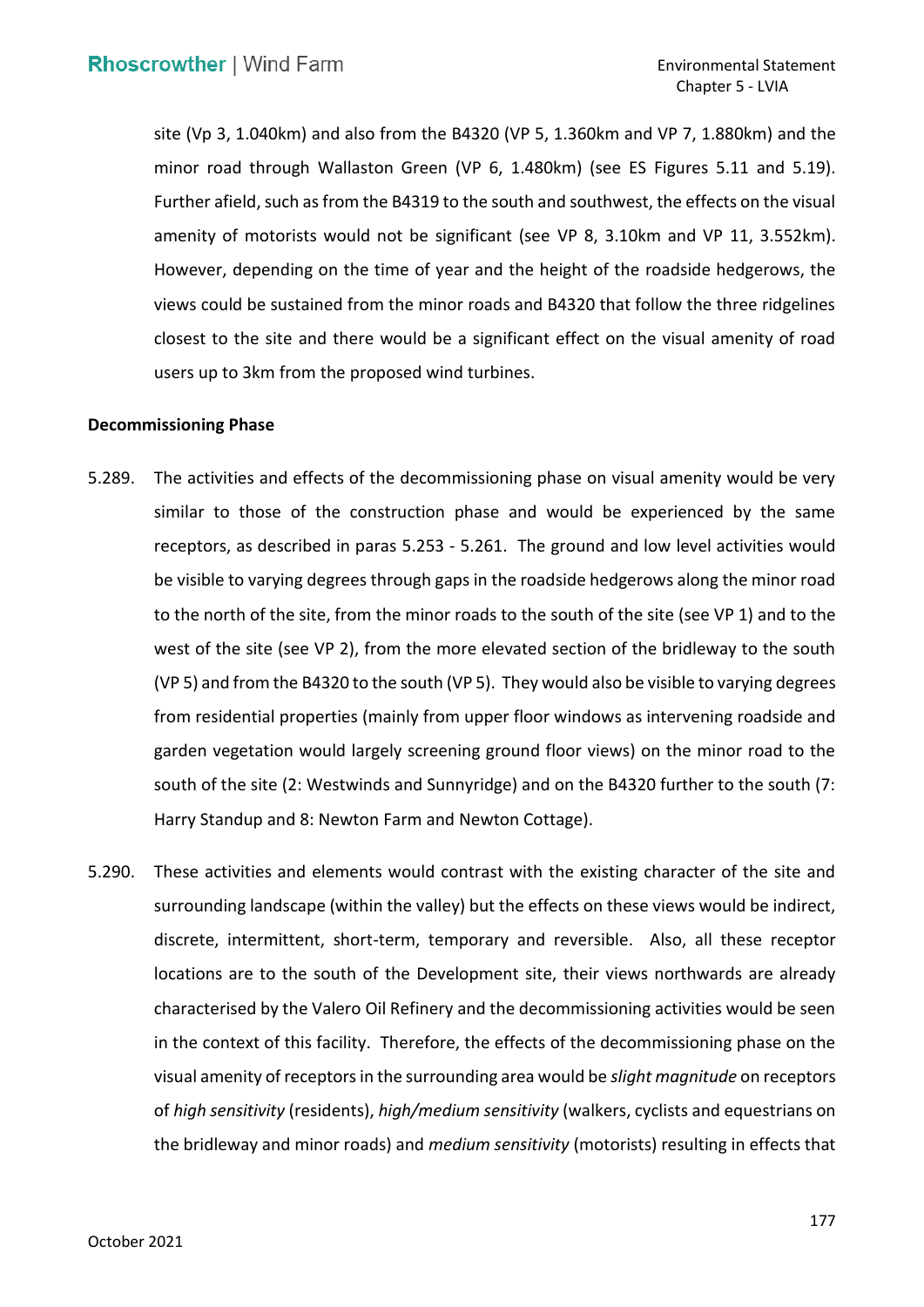would be *moderate, moderate/minor+* and *moderate/minor adverse* respectively and not significant.

 the surrounding area would largely screen the ground and low level decommissioning activities from receptors further afield and, although there would be some partial views of some activities including very-short term views of the cranes from some locations, these would be seen in the context of the adjacent oil refinery and there would not be any significant adverse effects on the visual amenity of receptors beyond the surrounding area 5.291. As with the construction phase, the undulating topography and substantial hedgerows in during the decommissioning phase.

### **Summary & Conclusions**

 5.292. This section provides a summary of the design and good practice mitigation measures and the likely residual effects of the construction, operational and decommissioning phases of the Development on landscape, seascape and visual amenity and concludes on the ability of this location to accommodate the Development.

## **Design and Good Practice Mitigation**

 5.293. The effects of the Development on the surrounding area have been limited by the location and design of the scheme. The site is located outside any national or local landscape designations, close to an existing grid connection, adjacent to the Valero Oil Refinery and within the HWEZ. The Development has been reduced from five (126.5m) to three (135m) wind turbines, all tracks and hardstandings would be surfaced in locally sourced aggregate, the control building would be single storey, the substation compound would be screened by existing hedgerows and a planted bund, all disturbed areas would be reinstated and there would be landscape and habitat improvements including the planting of 175m of new hedgerow on the site. Good practice mitigation during the construction phase would include a Clerk of Works to oversee the works and environmental protection measures, temporary fencing to protect landscape features on the site and the retention and reuse of topsoils and subsoils. All these mitigation and enhancement measures would be provided in more detail in a CEMP, HMP and DRP which would be secured by way of a condition(s) on the permission.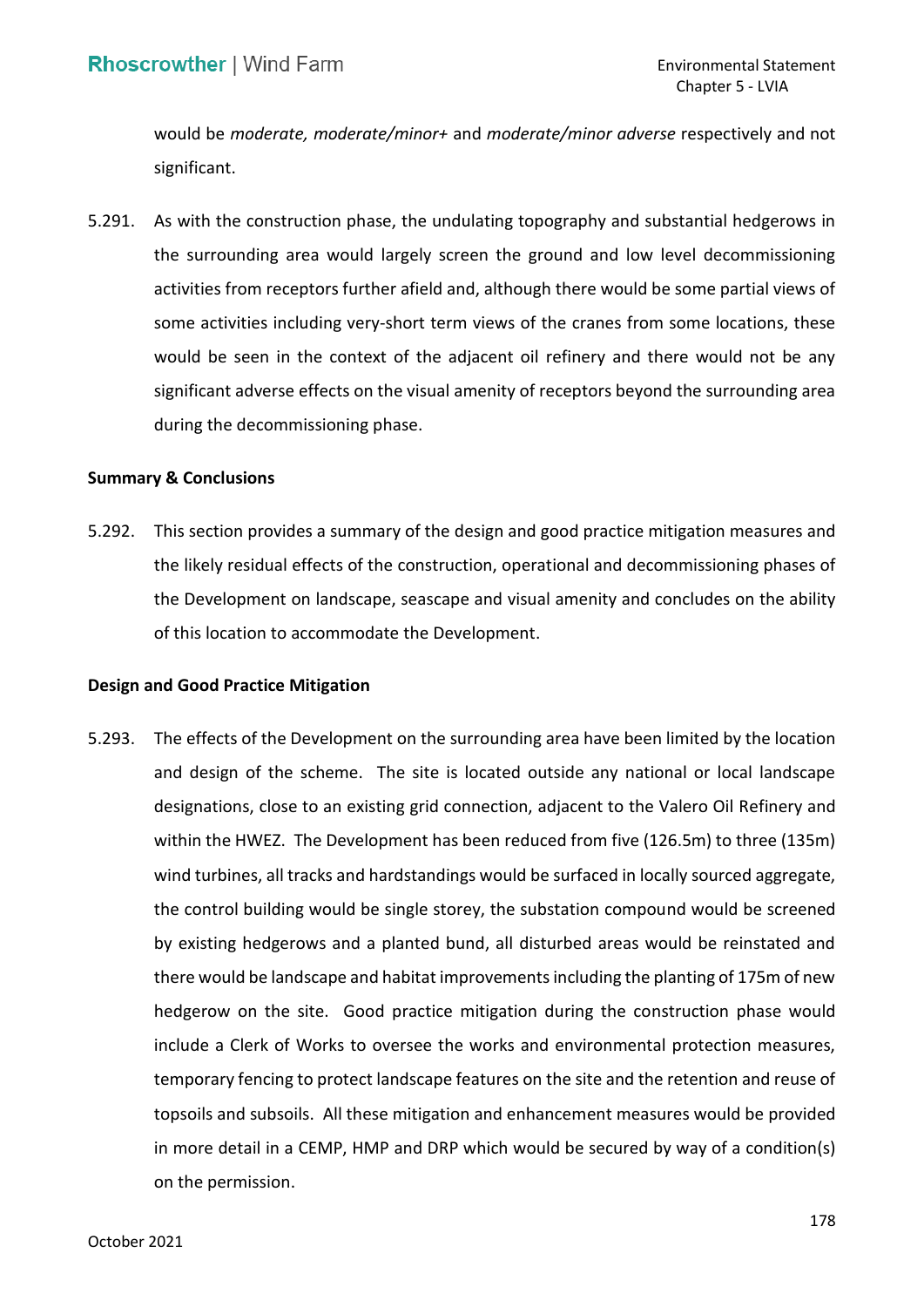5.294. These measures will limit the extent of the effects on landscape, seascape and visual amenity (which are less than for the five turbine scheme) and will also reduce the effects on receptors close to the site, such as local properties and tourism facilities (compared to the five turbine scheme). Consequently, the residual effects would be as follows.

# **Effects on Landscape Fabric**

#### **Construction Phase**

 5.295. There would be some adverse effects on landscape fabric due to ground disturbance and the loss of some vegetation on the site but these effects would be limited in extent and partially mitigated by the reinstatement of all temporarily disturbed areas at the end of the construction phase. Therefore, there would not be any significant adverse effects on landscape fabric as a consequence of the construction phase.

#### **Operational Phase**

 5.296. During the operational phase, there would be no further disturbance of landscape fabric but the hedgerow gap planting done at the end of the construction phase would establish and mature, contributing to an improvement in the condition of the hedgerows that are characteristic of the site, and resulting in a slightly beneficial effect on landscape fabric during the operational phase.

## **Decommissioning Phase**

 5.297. There would be minimal disturbance of landscape features during the decommissioning phase and, by the end of the decommissioning phase, most of the ground cover lost for the duration of the operational phase would be reinstated. Therefore, there would not be any significant adverse effects on landscape fabric during the decommissioning phase and, by the end of the decommissioning phase, most of the existing landscape fabric of the site would be reinstated.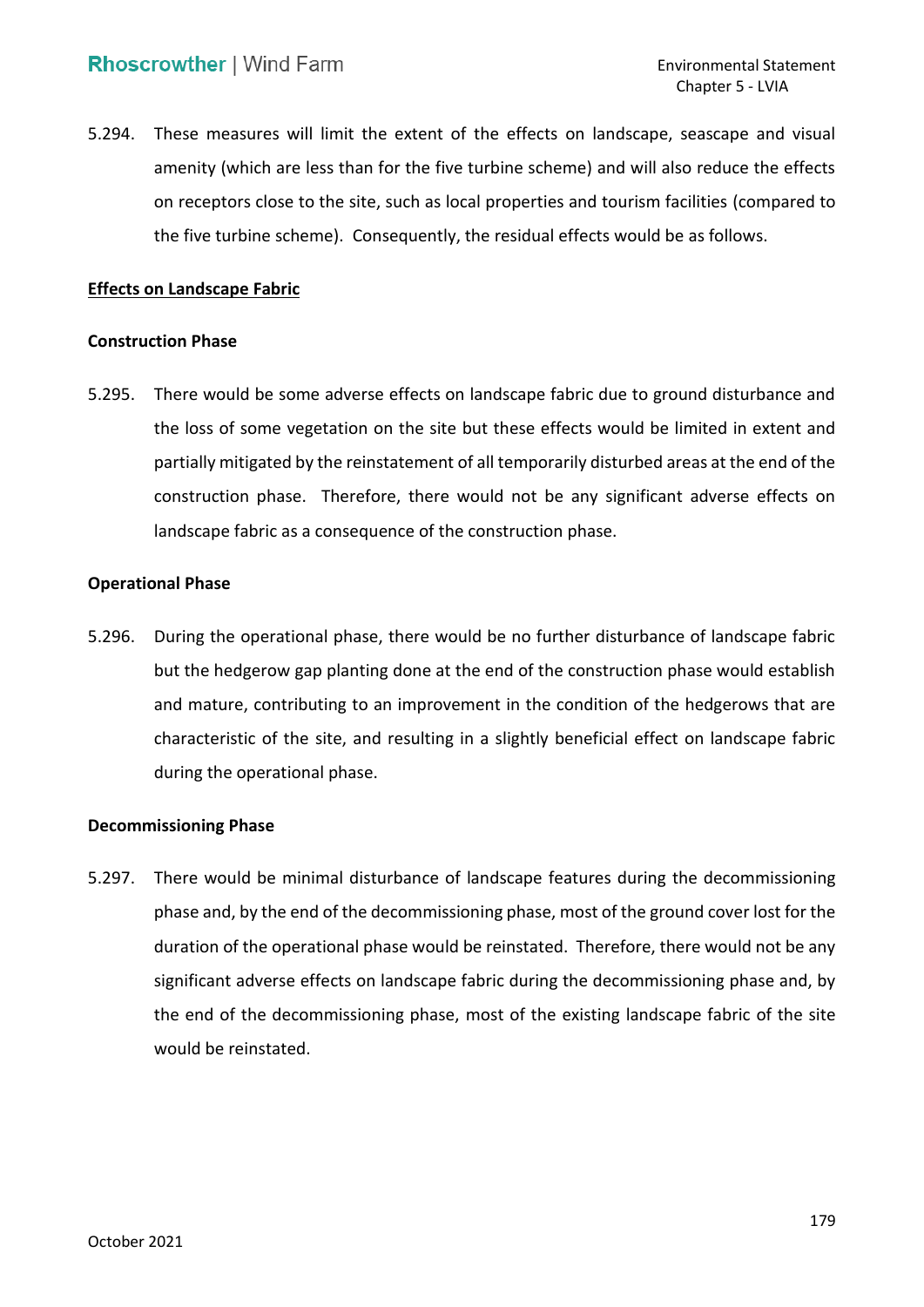# **Effects on Landscape Character**

#### **Construction Phase**

- 5.298. There would be some adverse effects on the character of the site and surrounding landscape during the construction phase, although these would not be significant, as follows:
	- be a characteristic of the site landscape during the construction phase and the consequential effects on landscape character would be *moderate adverse* and not i. Site landscape (medium sensitivity) – the elements and activities on the site would significant.
	- ii. LCA 25: Hundleton and Lamphey (medium sensitivity) the vertical elements on the site would be visible, in the context of other vertical structures, in some views from the more elevated ridgetops in LCA 25. The consequential effects on landscape character would be *moderate/ minor adverse* and not significant (0.3km – 2.5km from the turbines), *minor+ adverse* and not significant (2.5km – 5km) and *minor adverse*  and not significant (5km+).
	- iii. LCA 6: Castlemartin/Merrion Ranges (medium sensitivity) the taller vertical elements on the site would be visible, in the context of other vertical structures, in some northerly views out of LCA 6. The consequential effects on landscape character would be *moderate/minor adverse* and not significant (0.7km – 1.9km), and *minor+ adverse* and not significant (1.9km+).
	- iv. LCA 7: Angle Peninsula (high sensitivity) the taller vertical elements on the site would be visible, in the context of other vertical structures, in some easterly views out of LCA 7. The consequential effects on landscape character would be *moderate/minor+ adverse* and not significant (0.8km – 4km) and *moderate/minor adverse* and not significant (4km – 6.8km).
	- v. LCA 8: Freshwater West/Brownslade Burrows (high sensitivity) the taller vertical elements would be visible, in the context of other vertical structures, in some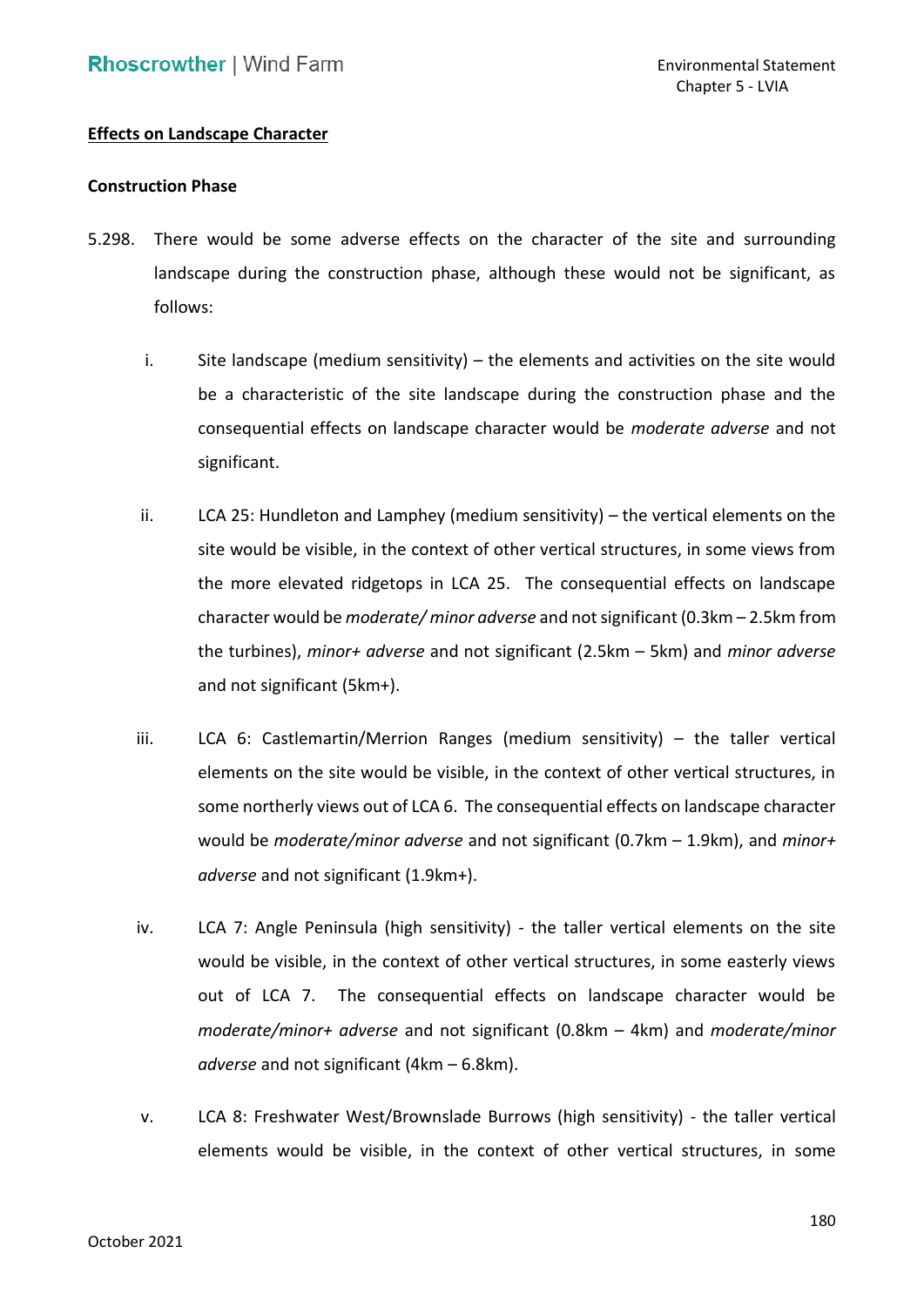northeasterly views from the tops of the dunes. The consequential effects on landscape character would be *moderate adverse* and not significant (1.6km – 2.6km) and moderate/minor adverse and not significant (2.6km  $-$  4.8km).

 and *moderate/minor adverse* and not significant (2.6km – 4.8km). vi. LCA 24: South Haven Mudflats (medium sensitivity) - the tops of the taller vertical elements would be visible, in the context of other vertical structures, in some westerly views out of LCA 24. The consequential effects on landscape character would be *minor adverse* and not significant (2.5km – 5.5km).

#### **Operational Phase**

- 5.299. The proposed wind turbines are likely to result in significant effects on the character of the site and surrounding landscapes in LCA 25 (up to 3km from the turbines), in LCA 6 (0.7km – 1.8km), in LCA 7 (0.8km - 4.8km) and in LCA 8 (1.6km - 2.6km) but not in LCA 24 or in any landscape units further afield, as follows:
	- i. Site landscape (medium sensitivity) the three wind turbines would become a prominent and key characteristic of the site landscape, visible from within and around the site, in the context of the large chimneys of the adjacent oil refinery site, and the effects on the landscape character of the site would be *major/moderate+ adverse* and significant.
	- ii. LCA 25: Hundleton and Lamphey (medium sensitivity) the proposed wind turbines would be visible from the more elevated ridgetops in LCA 25, in the context of the adjacent oil refinery and, in many locations, with views of the Wear Point and other wind turbines further away on the north side of Milford Haven. The additional effects on landscape character would be *major/moderate* to *moderate adverse* and significant (0.3km – 2.5km), *moderate* to *moderate/minor adverse* and not significant (2.5km – 5km), and *moderate/minor* to *minor adverse* and not significant (5km+).
	- iii. LCA 6: Castlemartin/Merrion Ranges (medium sensitivity) the proposed wind turbines would be visible in some northerly views from the more elevated parts of LCA 6, in the context of the adjacent oil refinery and, in many locations, with distant views of the Wear Point and other wind turbines on the north side of Milford Haven.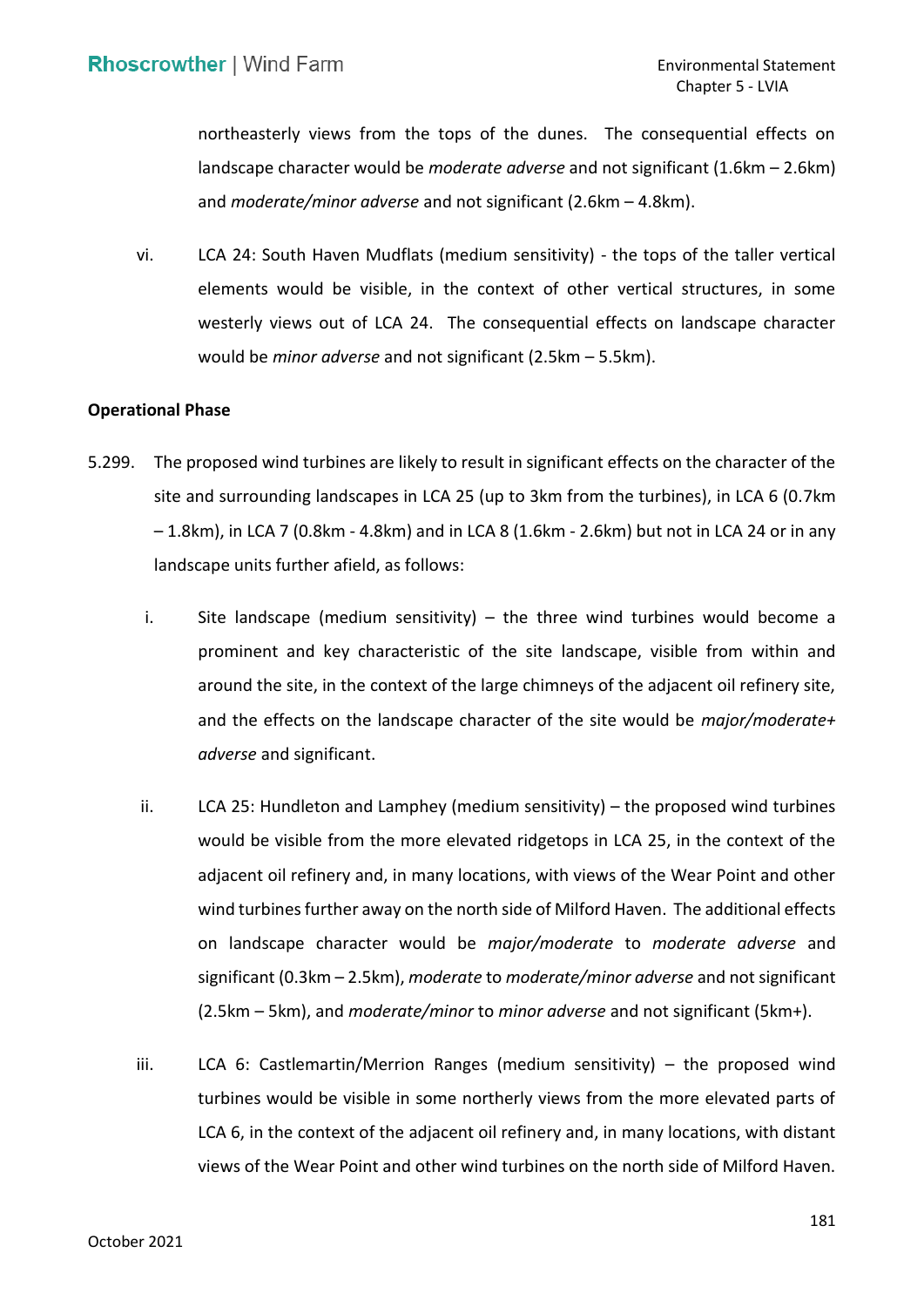The additional effects on landscape character would be *major/moderate* to *moderate+ adverse* and significant (0.7km – 1.9km) and *moderate* to *minor adverse*  and not significant (1.9km+).

- iv. LCA 7: Angle Peninsula (high sensitivity) the proposed wind turbines would be visible in easterly views from most parts of LCA 7, in the context of the adjacent oil refinery and, in many locations, with distant views of the Wear Point and other wind turbines on the north side of Milford Haven. The additional effects on landscape character would be *major/moderate* to *moderate+ adverse* and significant (0.8km – 4km) and moderate to minor+ adverse and not significant (4km – 6.8km).
- *moderate* to *minor+ adverse* and not significant (4km 6.8km). v. LCA 8: Freshwater West/Brownslade Burrows (high sensitivity) the proposed wind turbines would be visible in northeasterly views from the tops of the dunes in LCA 8, in the context of the adjacent oil refinery and, also the distant Wear Point wind turbines on the north side of Milford Haven. The additional effects on landscape character would be *major/moderate adverse* and significant (1.6km – 2.6km) and *moderate adverse* and not significant (2.6km – 4.8km).
- vi. LCA 24: South Haven Mudflats (medium sensitivity) the proposed wind turbines would be visible in westerly views from parts of the estuary, in the context of the Pembroke Power Station, the line of pylons and the oil refinery and with the oil storage tanks to the north side of Milford Haven and the Wear Point wind turbines are also visible to the north. The additional effects on landscape character would be *moderate/minor adverse* and not significant (2.5km – 5.5km).

#### **Decommissioning Phase**

 5.300. The activities and effects of the decommissioning phase on the character of the site and surrounding landscapes would be very similar to those of the construction phase. Therefore, there would be some adverse effects on the character of the site and surrounding landscapes, but these would not be significant, and, by the end of the decommissioning phase, the existing character of the site and surrounding landscapes would be reinstated.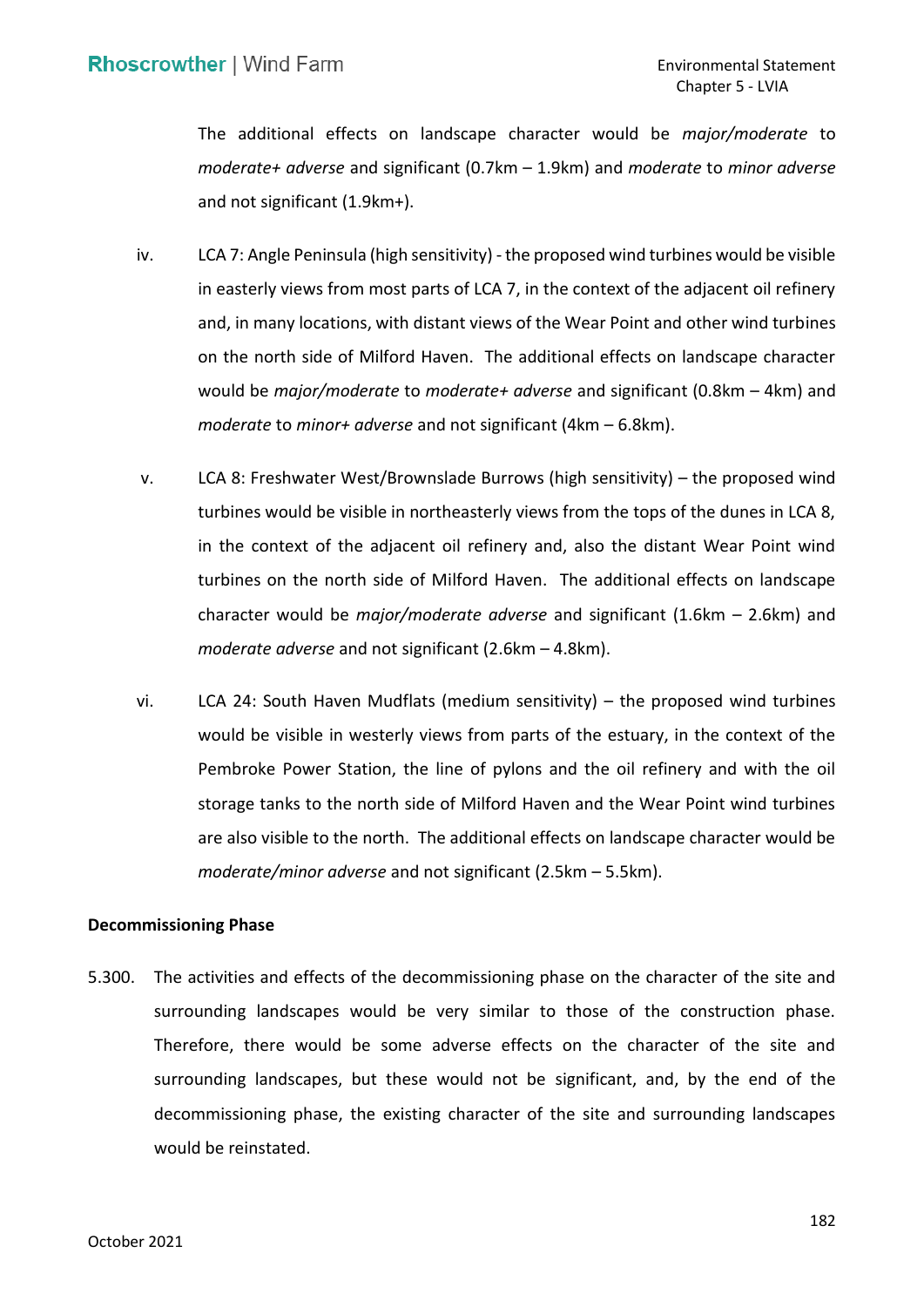# **Effects on Seascape Character**

#### **Construction Phase**

- 5.301. There would be some adverse effects on seascape character during the construction phase, although these would not be significant, as follows:
	- i. SCA 31: Outer Milford Haven (medium sensitivity) the taller vertical elements on the site would be visible, in the context of other vertical structures, in some easterly views out of SCA 32. The consequential effects on seascape character would be *minor adverse* and not significant (5.3km+).
	- ii. SCA 32: Inner Milford Haven (low sensitivity) the taller vertical elements on the site would be visible, in the context of other vertical structures, in some easterly, southerly and westerly views out of SCA 32. The consequential effects on seascape character would be *minor+ adverse* and not significant (0.2km – 1.4km) and *minor/negligible+ adverse* and not significant (1.4km – 7km).

#### **Operational Phase**

- 5.302. There would be some adverse effects on seascape character during the operational phase, as a consequence of views of the proposed wind turbines from the surrounding seascape units, although these would not be significant, as follows:
	- i. SCA 31: Outer Milford Haven (medium sensitivity) the proposed wind turbines would be visible, in the context of other vertical structures, in some easterly views *moderate/minor adverse* and not significant (5.3km+). out of SCA 32. The additional effects on seascape character would be
	- ii. SCA 32: Inner Milford Haven (low sensitivity) the proposed wind turbines would be visible, in the context of other vertical structures, in some easterly, southerly and westerly views out of SCA 32. The additional effects on seascape character would be *moderate adverse* and not significant (0.2km – 1.4km) and *moderate/minor+* to *minor+ adverse* and not significant (1.4km – 7km).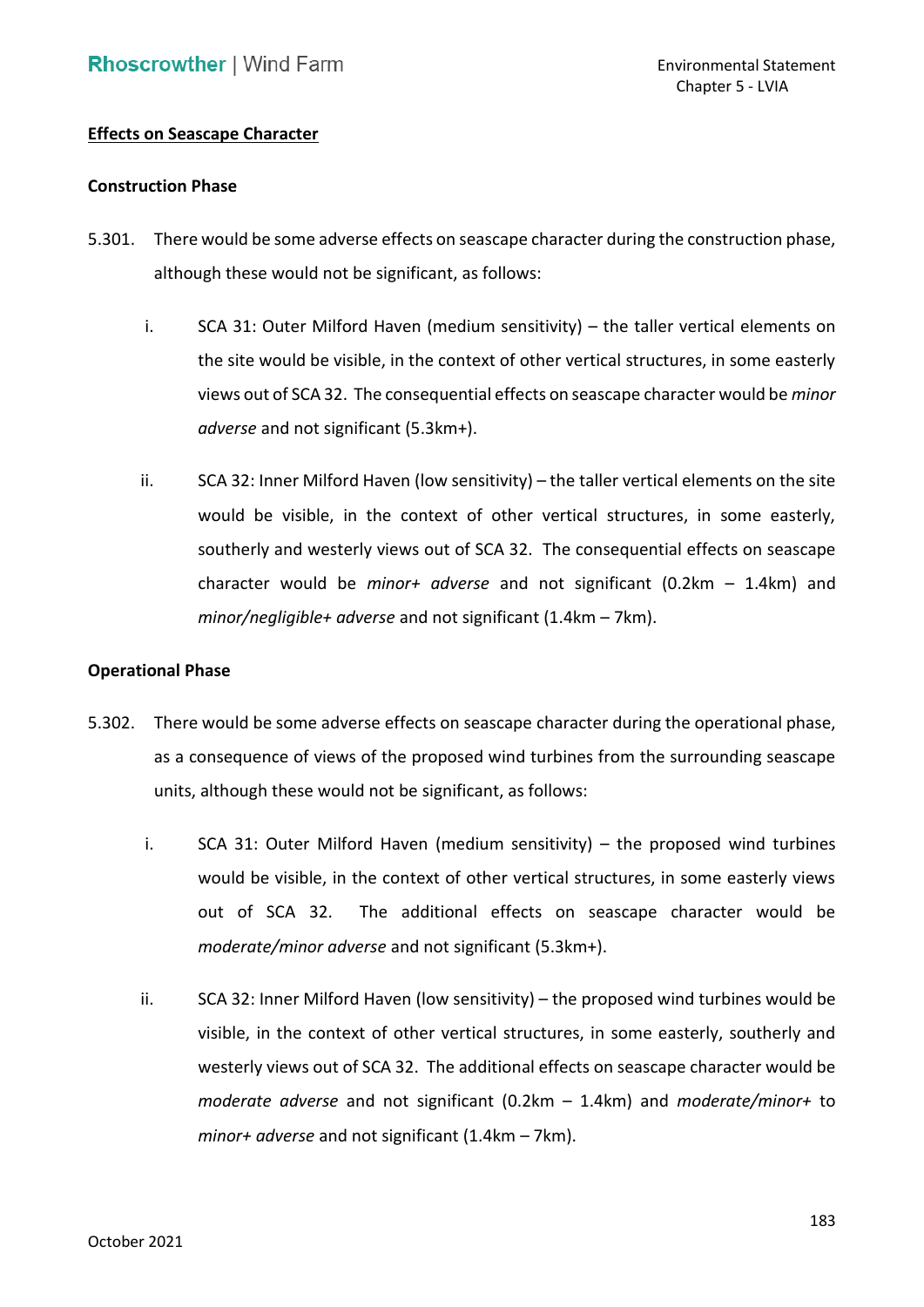### *Decommissioning Phase*

 5.303. The activities and effects of the decommissioning phase on seascape character within SCA 31 and SCA 32 would be very similar to those of the construction phase. Therefore, there would be some adverse effects on seascape character within SCA 31 and SCA 32, but these would not be significant and, by the end of the decommissioning phase, the existing seascape character would be reinstated.

## **Effects on Landscape Designations**

#### **Construction Phase**

- 5.304. There would not be any significant adverse effects on the National landscape designations in the study area, as follows:
	- i. Pembrokeshire Coast National Park the construction phase would not have a significant effect on the character of the landscapes or seascapes within the National Park and would not significantly affect any of the special qualities of the National Park, so would not have a significant adverse or beneficial effect on the ability of the National Park to fulfil its purposes.
	- ability of the National Park to fulfil its purposes.<br>ii. South Pembrokeshire Heritage Coast the construction phase would not have a significant effect on the character of the seascapes within the Heritage Coast and would not significantly affect any of the purposes of the Heritage Coast, so would not have a significant adverse or beneficial effect on the ability of the Heritage Coast to fulfil its purposes.

#### **Operational Phase**

- 5.305. There would not be any significant adverse effects on the National landscape designations in the study area, as follows:
	- i. Pembrokeshire Coast National Park the proposed wind turbines would result in significant effects on landscape character and visual amenity in a small part of the National Park to the west and southwest of the site (within LCA 6, LCA 7 and LCA 8).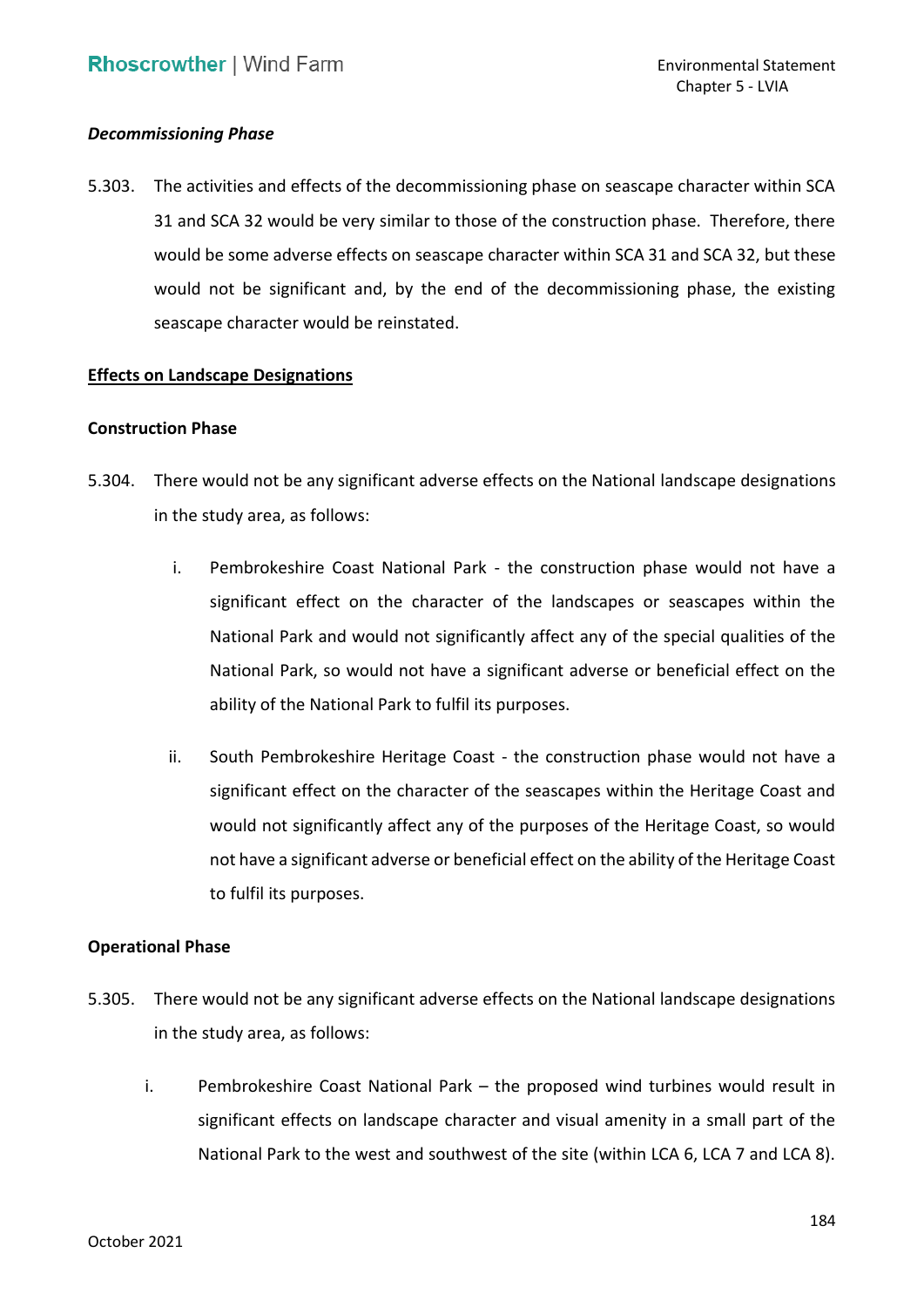However, both the landscape and views within this part of the National Park are already characterised by the nearby Valero Oil Refinery and, to a lesser extent, by the industrial installations on the north side of the Haven which include the Wear Point wind turbines, and the proposed wind turbines would not have any effects on areas and views not already characterised by these other developments. Consequently, the proposed wind turbines would not significantly affect the special qualities of the National Park and would not have a significant adverse or beneficial effect on the ability of the National Park to fulfil its purposes.

- ability of the National Park to fulfil its purposes.<br>ii. Setting of Pembrokeshire Coast National Park the National Park does not have a defined setting and so its setting is considered to be those locations outside of the Park where the special qualities of the Park can be appreciated. Due to the nature of the landscape and topography in and around Pembrokeshire Coast National Park, there are very few locations on land outside of the Park from which the special qualities of the Park can be appreciated and the Development would not be visible in any views into the Park from the boundary roads. Although the coastal splendour and islands can be appreciated from the surrounding sea, the effects of the Development on Outer Milford Haven (SCA31) and the western half of Inner Milford Haven (SCA32) would be slight and not significant and even less from the sea in the west and south of the study area. Therefore, the Park does not have a landward component to its setting and there would not be any significant effects on the seascape character of the seaward component of the setting of the National Park
- iii. South Pembrokeshire Heritage Coast the proposed wind turbines would not have a significant effect on the character of the seascapes within the Heritage Coast and would not significantly affect any of the purposes of the Heritage Coast, so would not have a significant adverse or beneficial effect on the ability of the Heritage Coast to fulfil its purposes.

#### **Decommissioning Phase**

 5.306. The activities and effects of the decommissioning phase on landscape and seascape character, the special qualities and purposes of the National Park and Heritage Coast would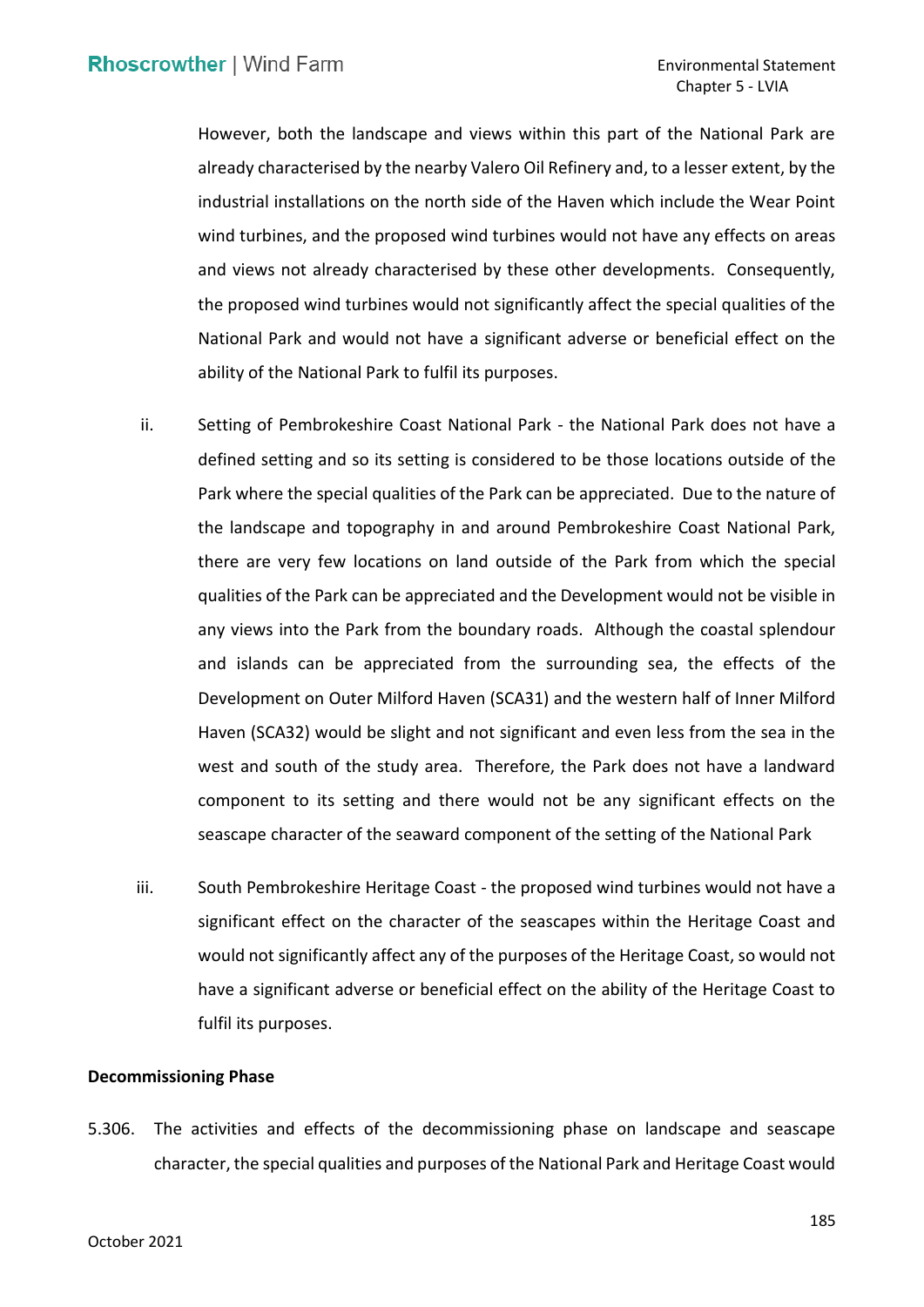be very similar to those of the construction phase. Therefore, the decommissioning phase of the Development would not have a significant adverse or beneficial effect on the ability of the National Park and Heritage Coast to fulfil their purposes.

#### **Effects on Visual Amenity**

#### **Construction Phase**

- 5.307. There would be views of the ground and low level activities and structures, cranes and turbine components on the site from the minor roads around the site and from the upper floor windows of some of the residential properties up to approximately 1.55km from the site (2: Westwinds and Sunnyridge, 7: Harry Standup and 8: Newton Farm and Newton Cottage).
- Cottage).<br>5.308. However, views towards the site from all these locations are already characterised by the Valero Oil Refinery and the construction activities would be intermittent, short-term and seen in the context of this facility, so the effects on the visual amenity of receptors in the surrounding area would be *moderate* to *moderate/minor adverse* and not significant.
- 5.309. There would also be views of the cranes and turbine components from some properties, recreational routes and roads further afield but these would be very-short term and seen in the context of the adjacent oil refinery and there would not be any significant adverse effects on the visual amenity of receptors beyond the surrounding area during the construction phase.

#### **Operational Phase**

- 5.310. The proposed wind turbines are likely to result in significant effects on the visual amenity of some receptors as follows:
	- i. Residents in settlements and individual properties (high sensitivity) in properties within 1.55km of the proposed turbines (Greenhill Farm, Westwinds and Sunnyridge, Wallaston Farm, Wallaston Green, Wogaston Farm, Hoplass Farm, Harry Standup, Newton Farm cottage, Newton Farm, Neath Farm, Little Neath Barn & Barn y Cel, Pleasant View and Eastington Manor), and also residents in villages, farmsteads and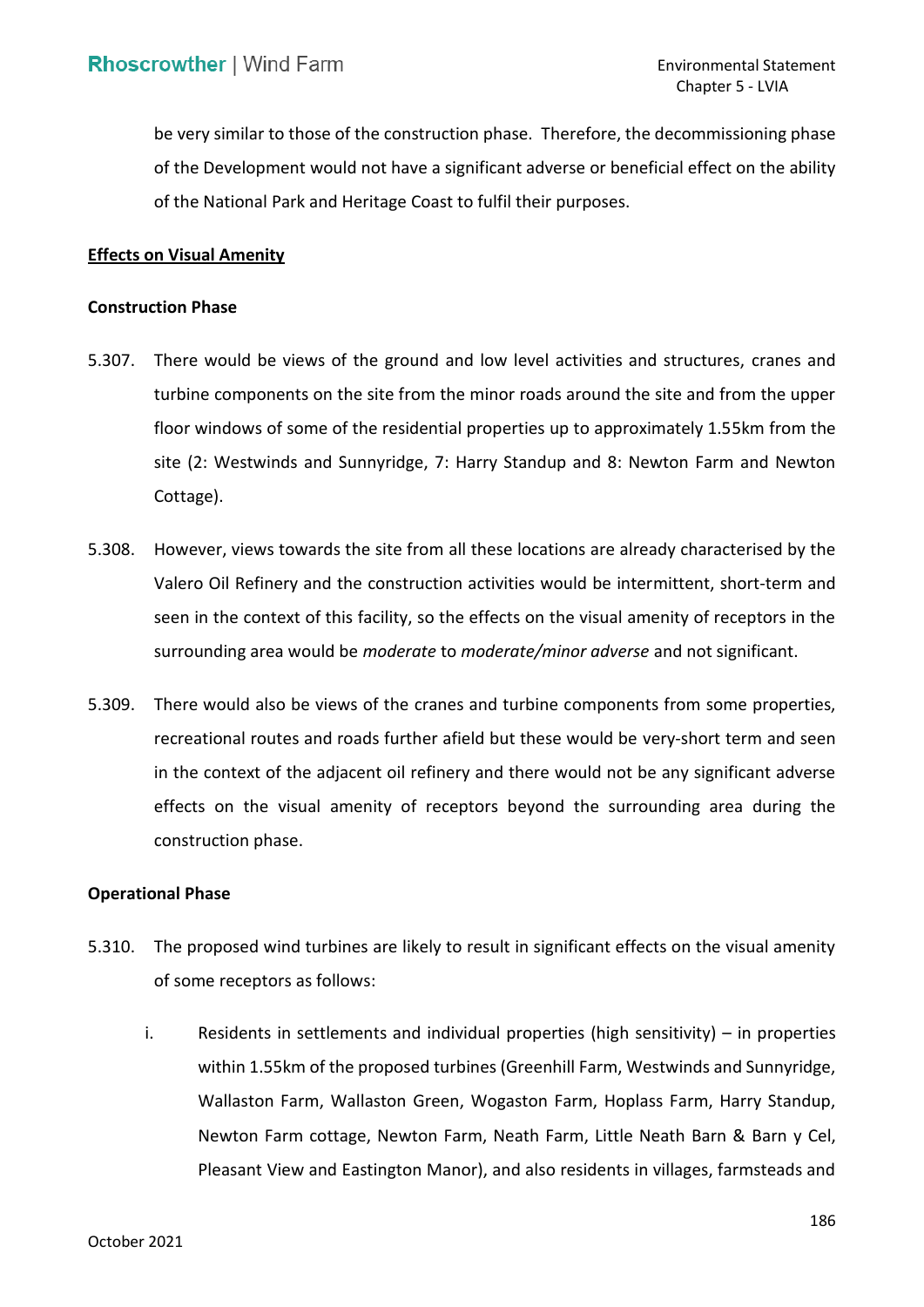individual properties located further afield on the ridgelines and/or with open and 5km from the nearest proposed wind turbine, such as in Castlemartin, at the Old Point House on the seafront at Angle and properties in Pennar. elevated views towards the Development from their properties, up to approximately

- ii. Visitors to beaches and other attractions in the National Park (high sensitivity) visitors to Angle Bay to the immediate west of the site.
- iii. Walkers on the Pembrokeshire and Wales Coast Path walking eastwards along the Coast Path along the south side of the Haven from the north coast of the Angle Peninsula and around Angle Bay (1.3km – 4.5km from the turbines).
- iv. Walkers, cyclists and horse riders on the local public rights of way network within approximately 3km of the turbines.
- v. Motorists on the minor roads to the immediate north, west and east of the site, on the B4320 and on the minor road through Wallaston Green up to 3km from the proposed wind turbines.
- 5.311. There would not be significant effects on the visual amenity of:
	- i. Residents in the majority of properties in Angle, Pembroke, Milford Haven and the many other farmsteads and local properties in the study area which are located on valley slopes.
	- ii. Visitors to West Angle Bay, Freshwater West, Frainslake Sands, and the many other popular beaches in the National Park
	- iii. Visitors to the Church of St Decumanus in Rhoscrowther, St Mary's Church at Pwllcrochan, Chapel Bay Fort & Museum on the north coast of Angle Peninsula and the Range Spectator Area and Tower at Warren.
	- iv. Walkers on the Coast Path around the rest of the Haven.
	- v. Cyclists on Sustrans National Cycle Route (NCR4).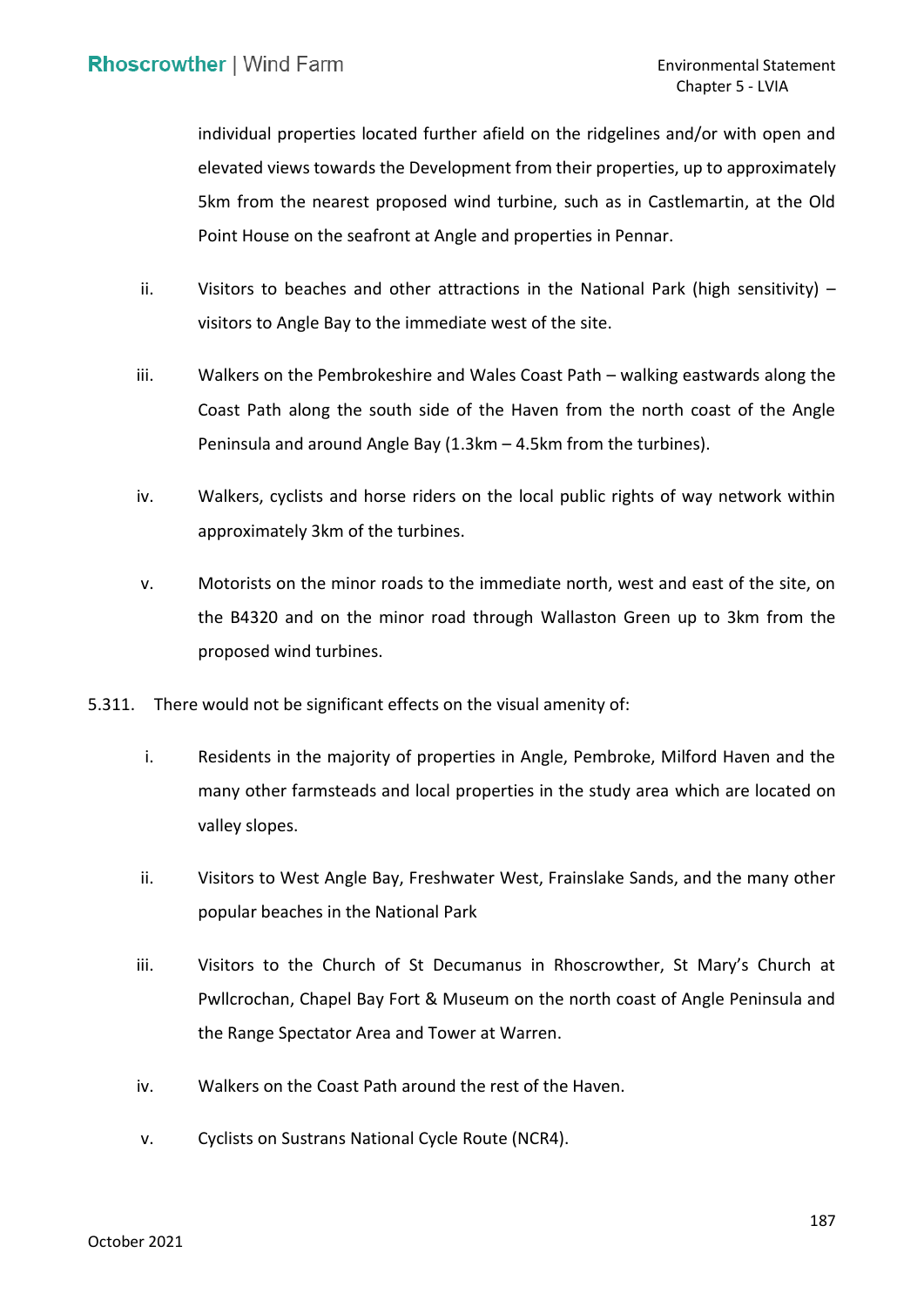vi. Users of the public rights of way and road network more than 3km from the wind turbines.

#### **Decommissioning Phase**

 5.312. The activities and effects of the decommissioning phase on visual amenity would be very similar to those of the construction phase and would be experienced by the same receptors. Therefore, the decommissioning phase of the Development would not have a significant adverse or beneficial effect on the visual amenity of receptors in the study area.

#### **Conclusions**

- 5.313. The Development would be located in an open rural location, adjacent to the Valero Oil Refinery, with other large industrial installations and wind farms to the north and northeast.
- 5.314. By locating the Development adjacent to the oil refinery, there would be a close and complementary arrangement of these two energy developments, both functionally (clean energy contrasting with very large fossil fuel production) and visually, as closely associated but discrete sculptural elements and, in all views from the surrounding area, the Development would be seen in conjunction with the taller chimneys and stacks on the oil refinery site.
- 5.315. This is a relatively sparsely settled area, with landscapes and seascapes of mainly medium or low evaluation. Consequently, there would not be any significant effects on landscape fabric or seascape character, significant adverse effects on landscape character and visual amenity would be very limited in extent and would not harm living conditions for residents around the site.
- 5.316. Although located close to the National Park, the proposed wind turbines would not be visual amenity within the National Park would be limited to a small area to the west and southwest of the site, which is already characterised by views of the nearby oil refinery. Consequently, the Development would not significantly affect the special qualities of the visible from the majority of the Park, and significant effects on landscape character and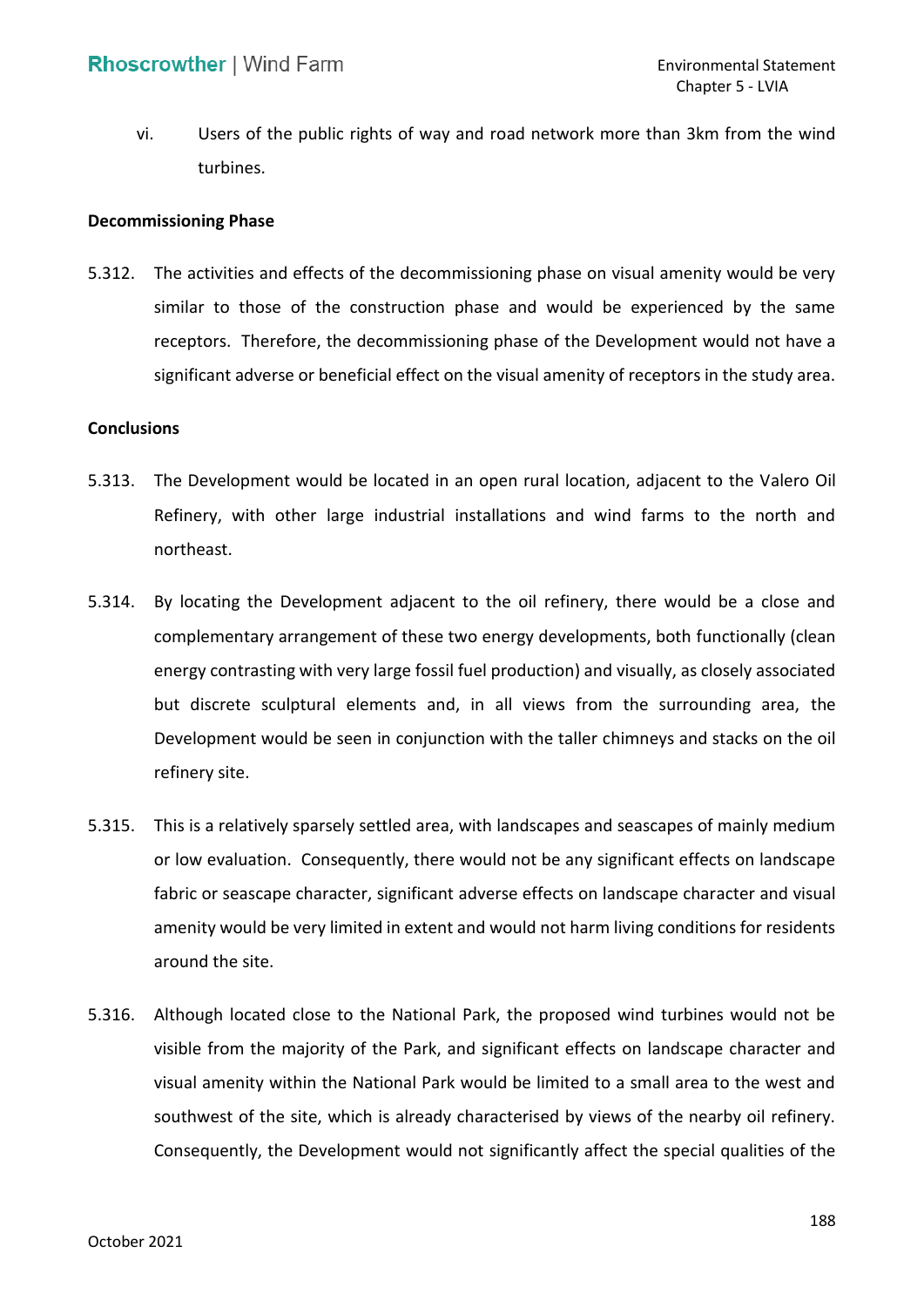National Park and would not have a significant adverse or beneficial effect on the ability of the National Park to fulfil its purposes.

- 5.317. Although not within a Pre-assessed Area for Wind in Future Wales: The National Plan 2040 (WG 2021), the Development site is located within the HWEZ, where the overall vision is the creation of further investment in energy projects, the creation of green jobs, and the development and enhancement of existing jobs in the energy sector. The boundary of the HWEZ could have been drawn to the north of the site, immediately south of the Valero Oil Refinery but, by including this parcel of land in the HWEZ, the Welsh Government must consider this site capable of accommodating further energy development and future landscape change on and/or around this site would be an inevitable consequence of development in this part of the HWEZ.
- 5.318. Modern onshore wind turbines are large, moving structures that require open locations, so there will always be some significant landscape and/or visual effects as a result of their construction and operation for a number of kilometres around a site, and it would be impossible to site any large wind turbines in the UK landscape without some significant effects on landscape character and visual amenity.
- 5.319. In the case of the Development, it would be located within an area designated for energy development, adjacent to an oil refinery and where the significant adverse effects on landscape character and visual amenity would be very limited in extent, so could be satisfactorily accommodated in this location.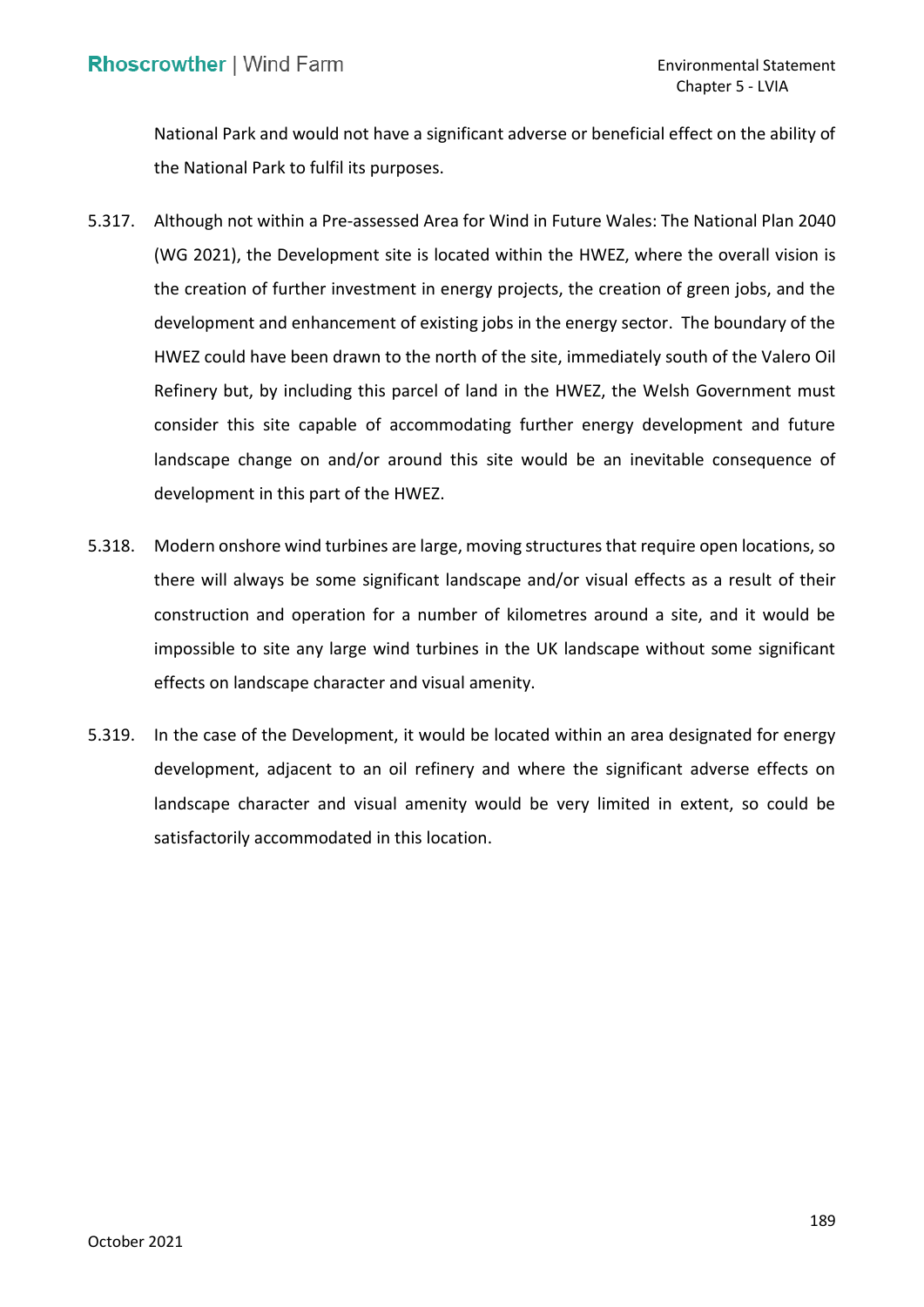## **References**

ARUP (October 2012) Designing Wind Farms in Wales, for Design Commission for Wales

 Committee on Climate Change (2017) UK Climate Change Risk Assessment 2017 Evidence Report: Summary for Wales

 Landscape Institute & Institute of Environmental Management and Assessment (2013) Guidelines for Landscape and Visual Impact Assessment, Edition 3 (GLVIA3)

 Landscape Institute (March 2019) Technical Guidance Note 02/19: Residential Visual Amenity Assessment (RVAA)

 Landscape Institute (September 2019) Technical Guidance Note 06/19: Visual Representation of Development Proposals

 Landscape and Visual Impact Assessment for Onshore Wind Turbines Natural Resources Wales (May 2013) *LANDMAP* Information Guidance Note 3: Using *LANDMAP* for

 Pembrokeshire Coast National Park Authority (June 2011) Supplementary Planning Guidance to the Local Development Plan for the Pembrokeshire Coast National Park: Landscape Character Assessment

[\[https://www.pembrokeshirecoast.wales/planning/planning-policy/local-development-plan](https://www.pembrokeshirecoast.wales/planning/planning-policy/local-development-plan)-1/supplementary-planning-guidance/]

 to the Local Development Plan for the Pembrokeshire Coast National Park: Seascape Character Pembrokeshire Coast National Park Authority (December 2013) Supplementary Planning Guidance Assessment

[\[https://www.pembrokeshire.gov.uk/adopted-local-development-plan/ldp-supplementary](https://www.pembrokeshire.gov.uk/adopted-local-development-plan/ldp-supplementary)planning-guidance]

Pembrokeshire County Council (2013) Scoping opinion for the Rhoscrowther Wind Farm

Pembrokeshire County Council (July 2019) Landscape Character Assessment (Consultation Draft)

Welsh Government (October 2018) Haven Waterway Enterprise Zone – Strategic Plan 2018 - 2021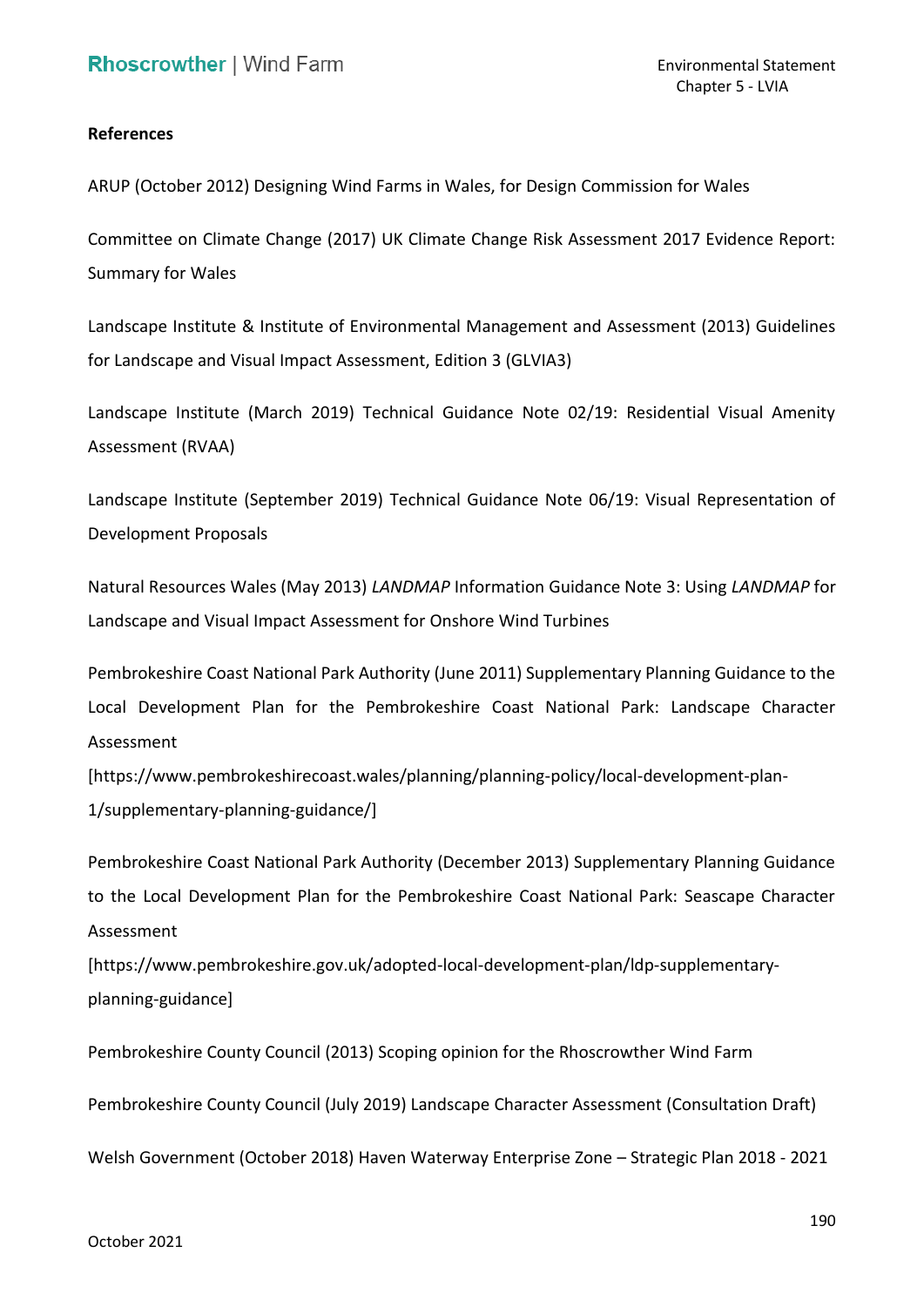Welsh Government (February 2021) Planning Policy Wales (PPW11)

Welsh Government (February 2021) Future Wales: The National Plan 2040

 Welsh Statutory Instrument 2017 No 567 (W. 136): The Town & Country Planning (Environmental Impact Assessment) (Wales) Regulations 2017

Websites:

Heritage Coasts:

[https://www.gov.uk/government/publications/heritage-coasts-protecting-undeveloped-coast/heritage](https://www.gov.uk/government/publications/heritage-coasts-protecting-undeveloped-coast/heritage-coasts-definition-purpose-and-natural-englands-role)[coasts-definition-purpose-and-natural-englands-role](https://www.gov.uk/government/publications/heritage-coasts-protecting-undeveloped-coast/heritage-coasts-definition-purpose-and-natural-englands-role) 

Pembrokeshire Coast National Park:

https://en.wikipedia.org/wiki/Pembrokeshire\_Coast\_National\_Park#:~:text=The%20National%20P [ark%20has%20a,2%20\(243%20sq%20mi\)](https://en.wikipedia.org/wiki/Pembrokeshire_Coast_National_Park#:~:text=The%20National%20Park%20has%20a,2%20(243%20sq%20mi)) 

## **Abbreviations**

- CHP Combined Heat and Power
- CMLI Chartered Member of the Landscape Institute
- DNS Development of National Significance
- EIA Environmental Impact Assessment
- ES Environmental Statement
- LCA Landscape character area or landscape character assessment
- LSVIA Landscape, Seascape and Visual Impact Assessment
- NRW Natural Resources Wales
- PCNP Pembrokeshire Coast National Park